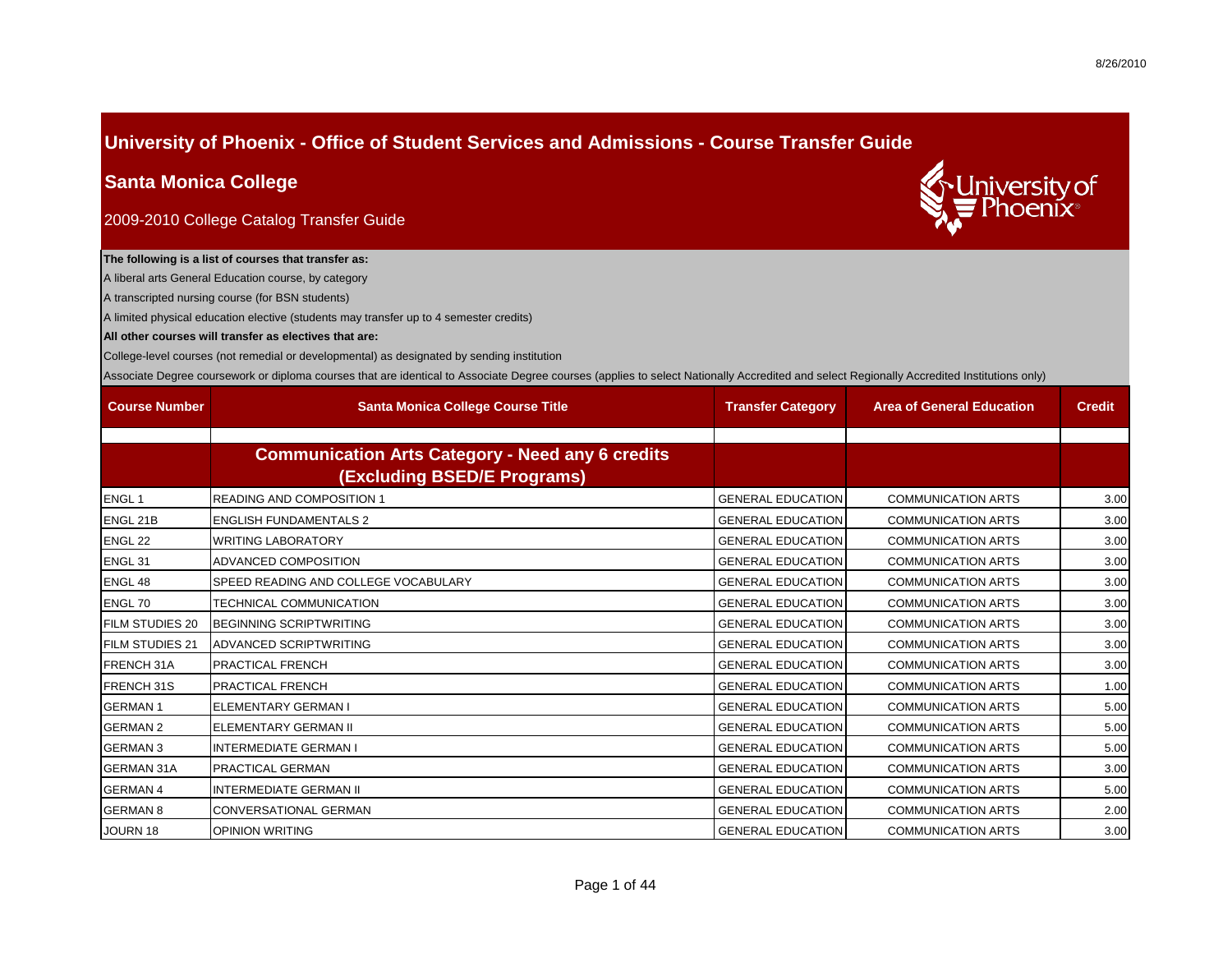| JOURN 3              | <b>EDITING</b>                                                                 | <b>GENERAL EDUCATION</b> | <b>COMMUNICATION ARTS</b> | 3.00 |
|----------------------|--------------------------------------------------------------------------------|--------------------------|---------------------------|------|
| JOURN 4A             | NEWSCASTING AND NEWSWRITING                                                    | <b>GENERAL EDUCATION</b> | <b>COMMUNICATION ARTS</b> | 3.00 |
| <b>JOURN 4B</b>      | ADVANCED NEWSCASTING AND BROADCASTING                                          | <b>GENERAL EDUCATION</b> | <b>COMMUNICATION ARTS</b> | 3.00 |
| <b>JOURN 8</b>       | <b>WRITING TO SELL</b>                                                         | <b>GENERAL EDUCATION</b> | <b>COMMUNICATION ARTS</b> | 3.00 |
| <b>ANTHRO7</b>       | INTRODUCTION TO LINGUISTIC ANTHROPOLOGY                                        | <b>GENERAL EDUCATION</b> | <b>COMMUNICATION ARTS</b> | 3.00 |
| <b>ARABIC 1</b>      | <b>ELEMENTARY ARABIC 1</b>                                                     | <b>GENERAL EDUCATION</b> | <b>COMMUNICATION ARTS</b> | 5.00 |
| ASL <sub>1</sub>     | AMERICAN SIGN LANGUAGE 1                                                       | <b>GENERAL EDUCATION</b> | <b>COMMUNICATION ARTS</b> | 5.00 |
| ASL <sub>2</sub>     | AMERICAN SIGN LANGUAGE 2                                                       | <b>GENERAL EDUCATION</b> | <b>COMMUNICATION ARTS</b> | 5.00 |
| <b>BRDCST 4A</b>     | NEWSCASTING AND NEWSWRITING                                                    | <b>GENERAL EDUCATION</b> | <b>COMMUNICATION ARTS</b> | 3.00 |
| <b>BRDCST 4B</b>     | ADVANCED NEWSCASTING AND NEWSWRITING                                           | <b>GENERAL EDUCATION</b> | <b>COMMUNICATION ARTS</b> | 3.00 |
| COMM <sub>1</sub>    | SURVEY OF MASS MEDIA COMMUNICATIONS                                            | <b>GENERAL EDUCATION</b> | <b>COMMUNICATION ARTS</b> | 3.00 |
| COMM 10              | JOURNALISM, GENDER, AND RACE                                                   | <b>GENERAL EDUCATION</b> | <b>COMMUNICATION ARTS</b> | 3.00 |
| COMM <sub>2</sub>    | <b>READING MEDIA: ACQUIRING MEDIA LITERACY SKILLS</b>                          | <b>GENERAL EDUCATION</b> | <b>COMMUNICATION ARTS</b> | 3.00 |
| COMM 88A             | INDEPENDENT STUDIES IN COMMUNICATION                                           | <b>GENERAL EDUCATION</b> | COMMUNICATION ARTS        | 1.00 |
| COMM 88B             | INDEPENDENT STUDIESIN COMMUNICATION                                            | <b>GENERAL EDUCATION</b> | <b>COMMUNICATION ARTS</b> | 2.00 |
| SPEECH <sub>1</sub>  | ELEMENTS OF PUBLIC SPEAKING                                                    | <b>GENERAL EDUCATION</b> | <b>COMMUNICATION ARTS</b> | 3.00 |
| SPEECH 11            | <b>ARGUMENTATION</b>                                                           | <b>GENERAL EDUCATION</b> | <b>COMMUNICATION ARTS</b> | 3.00 |
| SPEECH <sub>22</sub> | <b>INTRODUCTION TO FORENSICS</b>                                               | <b>GENERAL EDUCATION</b> | <b>COMMUNICATION ARTS</b> | 2.00 |
| SPEECH <sub>3</sub>  | <b>VOICE AND DICTION</b>                                                       | <b>GENERAL EDUCATION</b> | <b>COMMUNICATION ARTS</b> | 3.00 |
| SPEECH <sub>5</sub>  | INTERPERSONAL COMMUNICATION                                                    | <b>GENERAL EDUCATION</b> | <b>COMMUNICATION ARTS</b> | 3.00 |
| SPEECH <sub>6</sub>  | FUNDAMENTALS OF SMALL GROUP DISCUSSION                                         | <b>GENERAL EDUCATION</b> | <b>COMMUNICATION ARTS</b> | 3.00 |
| SPEECH <sub>7</sub>  | INTERCULTURAL COMMUNICATION                                                    | <b>GENERAL EDUCATION</b> | <b>COMMUNICATION ARTS</b> | 3.00 |
|                      | Humanities Category - Need any 6 credits (Excluding<br><b>BSED/E Programs)</b> |                          |                           |      |
| AHIS <sub>1</sub>    | <b>WESTERN ART HISTORY I</b>                                                   | <b>GENERAL EDUCATION</b> | <b>HUMANITIES</b>         | 3.00 |
| AHIS <sub>11</sub>   | ART APPRECIATION: INTRODUCTION TO GLOBAL VISUAL CULTURE                        | <b>GENERAL EDUCATION</b> | <b>HUMANITIES</b>         | 3.00 |
| AHIS <sub>15</sub>   | <b>MEXICAN ART HISTORY</b>                                                     | <b>GENERAL EDUCATION</b> | <b>HUMANITIES</b>         | 3.00 |
| AHIS 17              | ARTS OF ASIA - PREHISTORY TO 1900                                              | <b>GENERAL EDUCATION</b> | <b>HUMANITIES</b>         | 3.00 |
| AHIS 18              | INTRODUCTION TO AFRICAN ART HISTORY                                            | <b>GENERAL EDUCATION</b> | <b>HUMANITIES</b>         | 3.00 |
| AHIS <sub>2</sub>    | WESTERN ART HISTORY II                                                         | <b>GENERAL EDUCATION</b> | <b>HUMANITIES</b>         | 3.00 |
| AHIS <sub>21</sub>   | ARCHITECTURAL HISTORY: ANCIENT TO 1850                                         | <b>GENERAL EDUCATION</b> | <b>HUMANITIES</b>         | 3.00 |
| AHIS <sub>22</sub>   | ARCHITECTURAL HISTORY AND THEORY - 1850 TO PRESENT                             | <b>GENERAL EDUCATION</b> | <b>HUMANITIES</b>         | 3.00 |
| AHIS <sub>3</sub>    | <b>WESTERN ART HISTORY III</b>                                                 | <b>GENERAL EDUCATION</b> | <b>HUMANITIES</b>         | 3.00 |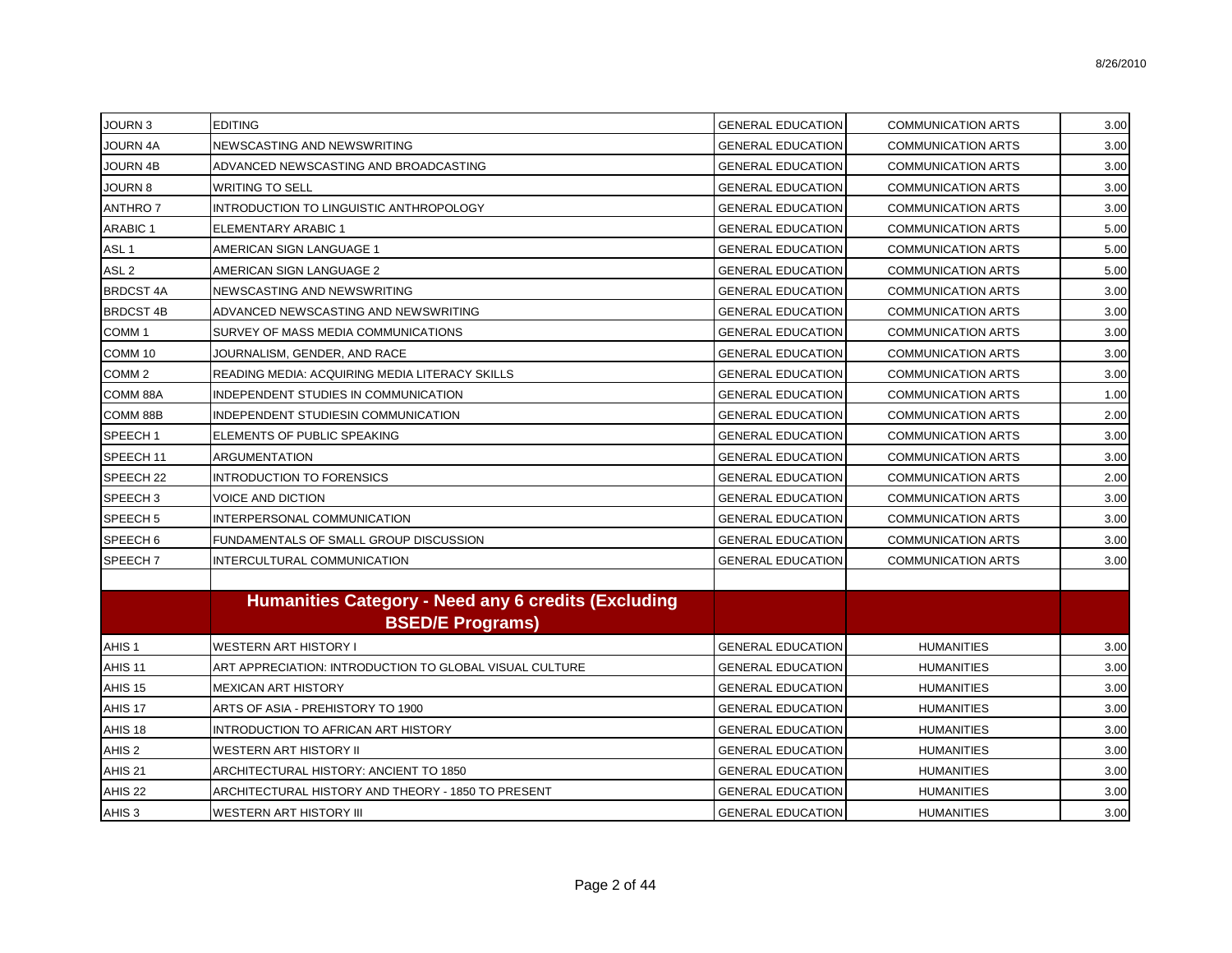| AHIS <sub>52</sub> | HISTORY OF PHOTOGRAPHY                         | <b>GENERAL EDUCATION</b> | <b>HUMANITIES</b> | 3.00 |
|--------------------|------------------------------------------------|--------------------------|-------------------|------|
| AHIS <sub>71</sub> | AFRICAN AMERICAN ART HISTORY                   | <b>GENERAL EDUCATION</b> | <b>HUMANITIES</b> | 3.00 |
| AHIS 72            | AMERICAN ART HISTORY                           | <b>GENERAL EDUCATION</b> | <b>HUMANITIES</b> | 3.00 |
| <b>ANTHRO 22</b>   | MAGIC, RELIGION, AND WITCHCRAFT                | <b>GENERAL EDUCATION</b> | <b>HUMANITIES</b> | 3.00 |
| <b>CHNESE 9</b>    | CHINESE CULTURE AND TRADITION                  | <b>GENERAL EDUCATION</b> | <b>HUMANITIES</b> | 5.00 |
| DANCE 2            | DANCE IN AMERICAN CULTURE                      | <b>GENERAL EDUCATION</b> | <b>HUMANITIES</b> | 3.00 |
| DANCE 5            | DANCE HISTORY                                  | <b>GENERAL EDUCATION</b> | <b>HUMANITIES</b> | 3.00 |
| DANCE 79           | DANCE IN NEW YORK CITY                         | <b>GENERAL EDUCATION</b> | <b>HUMANITIES</b> | 1.00 |
| ENGL 10            | ETHNIC LITERATURE OF THE U.S.                  | <b>GENERAL EDUCATION</b> | <b>HUMANITIES</b> | 3.00 |
| ENGL 11            | LITERATURE INTO FILM                           | <b>GENERAL EDUCATION</b> | <b>HUMANITIES</b> | 3.00 |
| ENGL 14            | CONTEMPORARY AMERICAN LITERATURE               | <b>GENERAL EDUCATION</b> | <b>HUMANITIES</b> | 3.00 |
| ENGL 15            | SHAKESPEARE                                    | <b>GENERAL EDUCATION</b> | <b>HUMANITIES</b> | 3.00 |
| ENGL 17            | CONTEMPORARY BRITISH LITERATURE                | <b>GENERAL EDUCATION</b> | <b>HUMANITIES</b> | 3.00 |
| ENGL 18            | CHILDREN'S LITERATURE                          | <b>GENERAL EDUCATION</b> | <b>HUMANITIES</b> | 3.00 |
| ENGL <sub>2</sub>  | CRITICAL ANALYSIS AND INTERMEDIATE COMPOSITION | <b>GENERAL EDUCATION</b> | <b>HUMANITIES</b> | 3.00 |
| ENGL 26            | INTRODUCTION TO THE HUMANITIES                 | <b>GENERAL EDUCATION</b> | <b>HUMANITIES</b> | 3.00 |
| ENGL <sub>3</sub>  | WORLD LITERATURE 1                             | <b>GENERAL EDUCATION</b> | <b>HUMANITIES</b> | 3.00 |
| ENGL 30A           | BEGINNING CREATIVE WRITING                     | <b>GENERAL EDUCATION</b> | <b>HUMANITIES</b> | 3.00 |
| ENGL 30B           | ADVANCED CREATIVE WRITING                      | <b>GENERAL EDUCATION</b> | <b>HUMANITIES</b> | 3.00 |
| ENGL <sub>32</sub> | HISTORY AND LITERATURE OF CONTEMPORARY AFRICA  | <b>GENERAL EDUCATION</b> | <b>HUMANITIES</b> | 3.00 |
| ENGL 34            | AFRO-AMERICAN LITERATURE                       | <b>GENERAL EDUCATION</b> | <b>HUMANITIES</b> | 3.00 |
| ENGL <sub>38</sub> | LITERATURE OF THE ABSURD                       | <b>GENERAL EDUCATION</b> | <b>HUMANITIES</b> | 3.00 |
| ENGL <sub>39</sub> | <b>IMAGES OF WOMEN IN LITERATURE</b>           | <b>GENERAL EDUCATION</b> | <b>HUMANITIES</b> | 3.00 |
| ENGL 4             | WORLD LITERATURE 2                             | <b>GENERAL EDUCATION</b> | <b>HUMANITIES</b> | 3.00 |
| ENGL 40            | <b>ASIAN LITERATURE</b>                        | <b>GENERAL EDUCATION</b> | <b>HUMANITIES</b> | 3.00 |
| ENGL 41            | INTRODUCTION TO ASIAN AMERICAN LITERATURE      | <b>GENERAL EDUCATION</b> | <b>HUMANITIES</b> | 3.00 |
| ENGL 45            | ASIAN FILM, LITERATURE, AND SOCIETY            | <b>GENERAL EDUCATION</b> | <b>HUMANITIES</b> | 3.00 |
| <b>ENGL 5</b>      | <b>ENGLISH LITERATURE 1</b>                    | <b>GENERAL EDUCATION</b> | <b>HUMANITIES</b> | 3.00 |
| ENGL <sub>50</sub> | <b>MYTHOLOGY</b>                               | <b>GENERAL EDUCATION</b> | <b>HUMANITIES</b> | 3.00 |
| ENGL 51            | LITERATURE OF THE BIBLE: OLD TESTAMENT         | <b>GENERAL EDUCATION</b> | <b>HUMANITIES</b> | 3.00 |
| ENGL <sub>52</sub> | LITERATURE OF THE BIBLE: NEW TESTAMENT         | <b>GENERAL EDUCATION</b> | <b>HUMANITIES</b> | 3.00 |
| <b>ENGL 53</b>     | LATINO LITERATURE IN THE UNITED STATES         | <b>GENERAL EDUCATION</b> | <b>HUMANITIES</b> | 3.00 |
| ENGL <sub>54</sub> | NATIVE AMERICAN LITERATURE                     | <b>GENERAL EDUCATION</b> | <b>HUMANITIES</b> | 3.00 |
| <b>ENGL 55</b>     | <b>MODERN DRAMA</b>                            | <b>GENERAL EDUCATION</b> | <b>HUMANITIES</b> | 3.00 |
| ENGL 56            | 20TH CENTURY EUROPEAN LITERATURE               | <b>GENERAL EDUCATION</b> | <b>HUMANITIES</b> | 3.00 |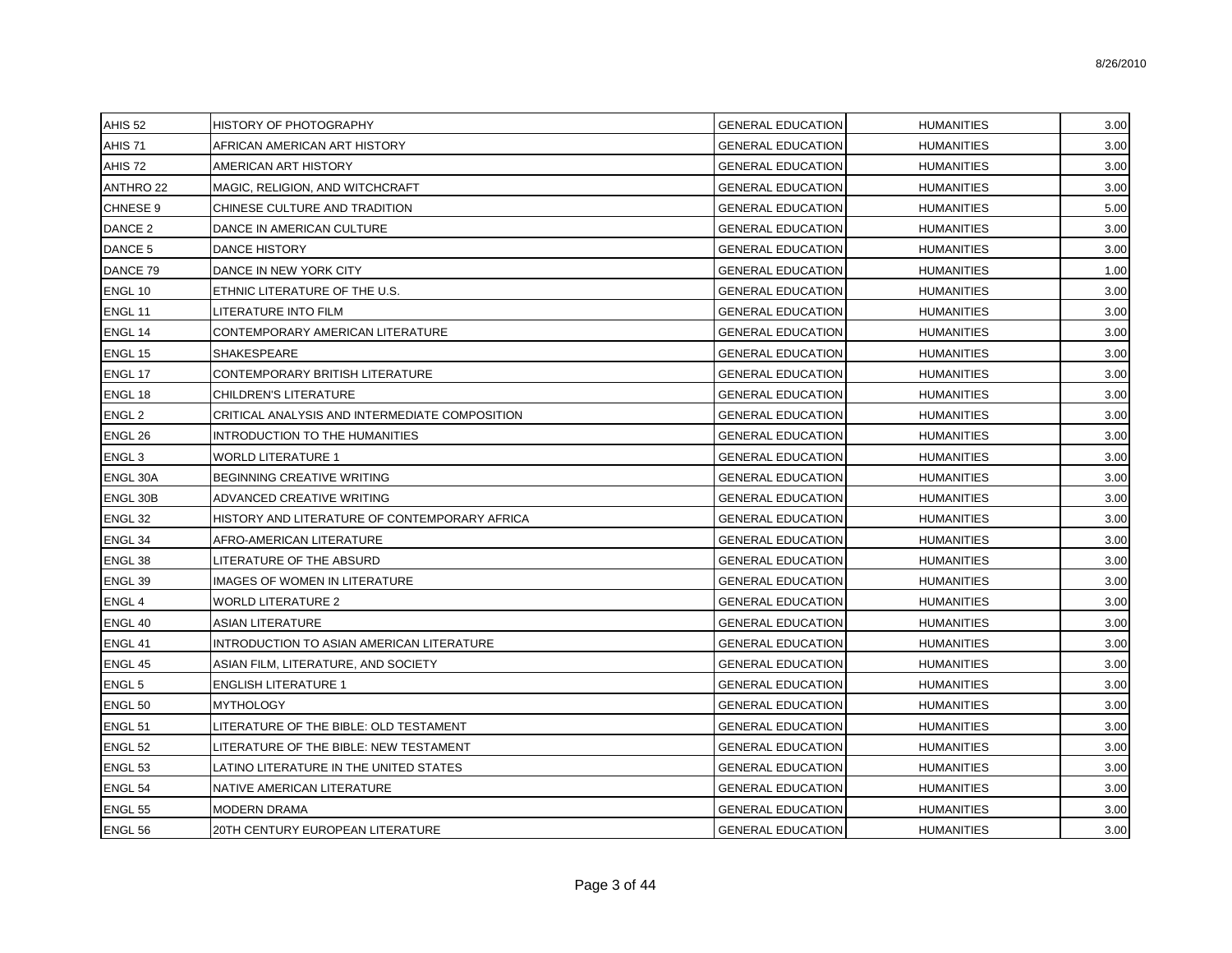| ENGL <sub>57</sub>    | LATIN-AMERICAN LITERATURE                           | <b>GENERAL EDUCATION</b> | <b>HUMANITIES</b> | 3.00 |
|-----------------------|-----------------------------------------------------|--------------------------|-------------------|------|
| ENGL <sub>58</sub>    | LITERATURE OF MEXICO                                | <b>GENERAL EDUCATION</b> | <b>HUMANITIES</b> | 3.00 |
| ENGL 59               | LESBIAN AND GAY LITERATURE                          | <b>GENERAL EDUCATION</b> | <b>HUMANITIES</b> | 3.00 |
| ENGL 6                | <b>ENGLISH LITERATURE 2</b>                         | <b>GENERAL EDUCATION</b> | <b>HUMANITIES</b> | 3.00 |
| ENGL 60               | <b>ENGLISH SEMINAR</b>                              | <b>GENERAL EDUCATION</b> | <b>HUMANITIES</b> | 3.00 |
| ENGL 7                | AMERICAN LITERATURE 1                               | <b>GENERAL EDUCATION</b> | <b>HUMANITIES</b> | 3.00 |
| ENGL <sub>8</sub>     | AMERICAN LITERATURE 2                               | <b>GENERAL EDUCATION</b> | <b>HUMANITIES</b> | 3.00 |
| ENGL 9                | LITERATURE OF CALIFORNIA                            | <b>GENERAL EDUCATION</b> | <b>HUMANITIES</b> | 3.00 |
| ET <sub>2</sub>       | <b>STORYTELLING</b>                                 | <b>GENERAL EDUCATION</b> | <b>HUMANITIES</b> | 3.00 |
| ET 61                 | HISTORY OF ANIMATION                                | <b>GENERAL EDUCATION</b> | <b>HUMANITIES</b> | 3.00 |
| ET 62                 | HISTORY OF VISUAL EFFECTS                           | <b>GENERAL EDUCATION</b> | <b>HUMANITIES</b> | 3.00 |
| FASHN 15              | <b>ETHNIC FASHION</b>                               | <b>GENERAL EDUCATION</b> | <b>HUMANITIES</b> | 3.00 |
| <b>FASHN 8</b>        | HISTORY OF FASHION DESIGN                           | <b>GENERAL EDUCATION</b> | <b>HUMANITIES</b> | 3.00 |
| <b>FILM STUDIES 1</b> | FILM APPRECIATION: INTRODUCTION TO CINEMA           | <b>GENERAL EDUCATION</b> | <b>HUMANITIES</b> | 3.00 |
| FILM STUDIES 11       | LITERATURE INTO FILM                                | <b>GENERAL EDUCATION</b> | <b>HUMANITIES</b> | 3.00 |
| <b>FILM STUDIES 2</b> | HISTORY OF MOTION PICTURES                          | <b>GENERAL EDUCATION</b> | <b>HUMANITIES</b> | 3.00 |
| <b>FILM STUDIES 5</b> | FILM AND SOCIETY                                    | <b>GENERAL EDUCATION</b> | <b>HUMANITIES</b> | 3.00 |
| <b>FILM STUDIES 6</b> | WOMEN IN FILM                                       | <b>GENERAL EDUCATION</b> | <b>HUMANITIES</b> | 3.00 |
| <b>FILM STUDIES 7</b> | AMERICAN CINEMA: CROSSING CULTURES                  | <b>GENERAL EDUCATION</b> | <b>HUMANITIES</b> | 3.00 |
| <b>FILM STUDIES 8</b> | THE POPULAR FILM GENRES                             | <b>GENERAL EDUCATION</b> | <b>HUMANITIES</b> | 3.00 |
| <b>FILM STUDIES 9</b> | THE GREAT FILM MAKERS                               | <b>GENERAL EDUCATION</b> | <b>HUMANITIES</b> | 3.00 |
| <b>HUM 26</b>         | INTRODUCTION TO THE HUMANITIES                      | <b>GENERAL EDUCATION</b> | <b>HUMANITIES</b> | 3.00 |
| <b>HUM 28S</b>        | CONTEMPORARY LIFE IN CHINA                          | <b>GENERAL EDUCATION</b> | <b>HUMANITIES</b> | 2.00 |
| <b>INTARC 41</b>      | HISTORY OF INTERIOR ARCHITECTURE AND FURNISHINGS I  | <b>GENERAL EDUCATION</b> | <b>HUMANITIES</b> | 3.00 |
| <b>INTARC 42</b>      | HISTORY OF INTERIOR ARCHITECTURE AND FURNISHINGS II | <b>GENERAL EDUCATION</b> | <b>HUMANITIES</b> | 3.00 |
| PHILOS <sub>1</sub>   | KNOWLEDGE AND REALITY                               | <b>GENERAL EDUCATION</b> | <b>HUMANITIES</b> | 3.00 |
| PHILOS 10             | <b>BIO-ETHICS</b>                                   | <b>GENERAL EDUCATION</b> | <b>HUMANITIES</b> | 3.00 |
| PHILOS 11             | PHILOSOPHY OF ART AND AESTHETICS                    | <b>GENERAL EDUCATION</b> | <b>HUMANITIES</b> | 3.00 |
| PHILOS <sub>2</sub>   | <b>ETHICS</b>                                       | <b>GENERAL EDUCATION</b> | <b>HUMANITIES</b> | 3.00 |
| PHILOS <sub>22</sub>  | <b>ASIAN PHILOSOPHY</b>                             | <b>GENERAL EDUCATION</b> | <b>HUMANITIES</b> | 3.00 |
| PHILOS <sub>23</sub>  | PHILOSOPHY OF RELIGION                              | <b>GENERAL EDUCATION</b> | <b>HUMANITIES</b> | 3.00 |
| PHILOS 24             | PHILOSOPHY IN LITERATURE                            | <b>GENERAL EDUCATION</b> | <b>HUMANITIES</b> | 3.00 |
| PHILOS <sub>3</sub>   | <b>EARLY PHILOSOPHERS</b>                           | <b>GENERAL EDUCATION</b> | <b>HUMANITIES</b> | 3.00 |
| PHILOS 4              | MODERN PHILOSOPHERS                                 | <b>GENERAL EDUCATION</b> | <b>HUMANITIES</b> | 3.00 |
| PHILOS 41             | PHILOSOPHICAL PROBLEMS SEMINAR                      | <b>GENERAL EDUCATION</b> | <b>HUMANITIES</b> | 3.00 |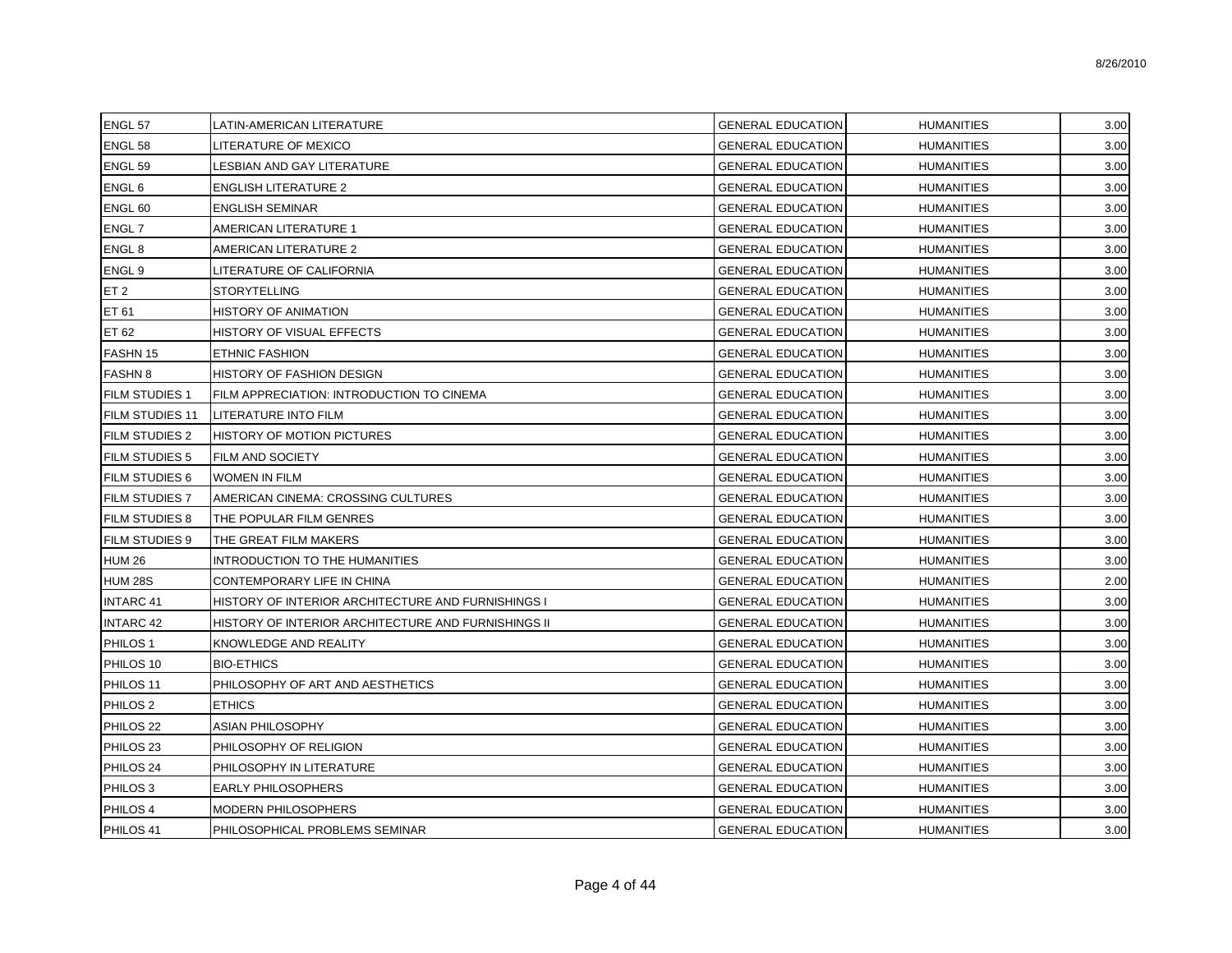| PHILOS 48           | <b>NON VIOLENT RESISTANCE</b>                            | <b>GENERAL EDUCATION</b>                      | <b>HUMANITIES</b>                                        | 3.00 |
|---------------------|----------------------------------------------------------|-----------------------------------------------|----------------------------------------------------------|------|
| PHILOS <sub>5</sub> | CONTEMPORARY MORAL CONFLICTS                             | <b>GENERAL EDUCATION</b>                      | <b>HUMANITIES</b>                                        | 3.00 |
| PHILOS 51           | POLITICAL PHILOSOPHY                                     | <b>GENERAL EDUCATION</b>                      | <b>HUMANITIES</b>                                        | 3.00 |
| PHILOS 52           | CONTEMPORARY POLITICAL THOUGHT                           | <b>GENERAL EDUCATION</b>                      | <b>HUMANITIES</b>                                        | 3.00 |
| PHILOS <sub>6</sub> | PHILOSOPHY OF SCIENCE                                    | <b>GENERAL EDUCATION</b>                      | <b>HUMANITIES</b>                                        | 3.00 |
| PHILOS <sub>7</sub> | LOGIC AND CRITICAL THINKING                              | <b>GENERAL EDUCATION</b>                      | <b>HUMANITIES</b>                                        | 3.00 |
| PHILOS <sub>9</sub> | SYMBOLOIC LOGIC                                          | <b>GENERAL EDUCATION</b>                      | <b>HUMANITIES</b>                                        | 3.00 |
| REL ST 51           | LITERATURE OF BIBLE: OLD TESTAMENT                       | <b>GENERAL EDUCATION</b>                      | <b>HUMANITIES</b>                                        | 3.00 |
| REL ST 52           | LITERATURE OF BIBLE: NEW TESTAMENT                       | <b>GENERAL EDUCATION</b>                      | <b>HUMANITIES</b>                                        | 3.00 |
| SPAN <sub>20</sub>  | LATIN AMERICAN CIVILIZATION                              | <b>GENERAL EDUCATION</b>                      | <b>HUMANITIES</b>                                        | 3.00 |
| TH ART 2            | INTRODUCTION TO THE THEATRE                              | <b>GENERAL EDUCATION</b>                      | <b>HUMANITIES</b>                                        | 3.00 |
| TH ART 5            | HISTORY OF WORLD THEATRE                                 | <b>GENERAL EDUCATION</b>                      | <b>HUMANITIES</b>                                        | 3.00 |
| TH ART 7            | <b>MODERN DRAMA</b>                                      | <b>GENERAL EDUCATION</b>                      | <b>HUMANITIES</b>                                        | 3.00 |
| MUSIC 30            | <b>MUSIC HISTORY I</b>                                   | <b>GENERAL EDUCATION</b>                      | <b>HUMANITIES</b>                                        | 3.00 |
| MUSIC 31            | MUSIC HISTORY II                                         | <b>GENERAL EDUCATION</b>                      | <b>HUMANITIES</b>                                        | 3.00 |
| MUSIC 32            | APPRECIATION OF MUSIC                                    | <b>GENERAL EDUCATION</b>                      | <b>HUMANITIES</b>                                        | 3.00 |
| MUSIC 33            | JAZZ IN AMERICAN CULTURE                                 | <b>GENERAL EDUCATION</b>                      | <b>HUMANITIES</b>                                        | 3.00 |
| MUSIC 35            | WOMEN IN MUSIC                                           | <b>GENERAL EDUCATION</b>                      | <b>HUMANITIES</b>                                        | 3.00 |
| MUSIC 36            | <b>HISTORY OF ROCK MUSIC</b>                             | <b>GENERAL EDUCATION</b>                      | <b>HUMANITIES</b>                                        | 3.00 |
| MUSIC 37            | MUSIC IN AMERICAN CULTURE                                | <b>GENERAL EDUCATION</b>                      | <b>HUMANITIES</b>                                        | 3.00 |
| MUSIC 39            | <b>HISTORY OF OPERA</b>                                  | <b>GENERAL EDUCATION</b>                      | <b>HUMANITIES</b>                                        | 3.00 |
|                     | <b>Humanities/Communication Arts Category (Excluding</b> |                                               | <b>SCHOOLS-designation/</b>                              |      |
|                     | <b>BSED/E Programs)</b>                                  | These credits may<br>apply to either category | <b>UOPHX designation</b>                                 |      |
| <b>CHNESE 1</b>     | <b>ELEMENTARY CHINESE 1</b>                              |                                               | <b>GENERAL EDUCATION   HUMANITIES/COMMUNICATION ARTS</b> | 5.00 |
| <b>CHNESE 2</b>     | <b>ELEMENTARY CHINESE 2</b>                              |                                               | <b>GENERAL EDUCATION   HUMANITIES/COMMUNICATION ARTS</b> | 5.00 |
| <b>CHNESE 3</b>     | <b>INTERMEDIATE CHINESE 1</b>                            |                                               | GENERAL EDUCATION   HUMANITIES/COMMUNICATION ARTS        | 5.00 |
| <b>CHNESE 4</b>     | <b>INTERMEDIATE CHINESE 2</b>                            |                                               | GENERAL EDUCATION   HUMANITIES/COMMUNICATION ARTS        | 5.00 |
| <b>CHNESE 8</b>     | CONVERSATIONAL CHINESE                                   |                                               | <b>GENERAL EDUCATION   HUMANITIES/COMMUNICATION ARTS</b> | 2.00 |
| FRENCH <sub>1</sub> | ELEMENTARY FRENCH I                                      |                                               | GENERAL EDUCATION   HUMANITIES/COMMUNICATION ARTS        | 5.00 |
| FRENCH <sub>2</sub> | ELEMENTARY FRENCH II                                     |                                               | GENERAL EDUCATION   HUMANITIES/COMMUNICATION ARTS        | 5.00 |
| FRENCH <sub>3</sub> | <b>INTERMEDIATE FRENCH I</b>                             |                                               | <b>GENERAL EDUCATION   HUMANITIES/COMMUNICATION ARTS</b> | 5.00 |
| FRENCH 4            | <b>INTERMEDIATE FRENCH II</b>                            |                                               | GENERAL EDUCATION   HUMANITIES/COMMUNICATION ARTS        | 5.00 |
| FRENCH <sub>8</sub> | CONVERSATIONAL FRENCH                                    |                                               | GENERAL EDUCATION HUMANITIES/COMMUNICATION ARTS          | 2.00 |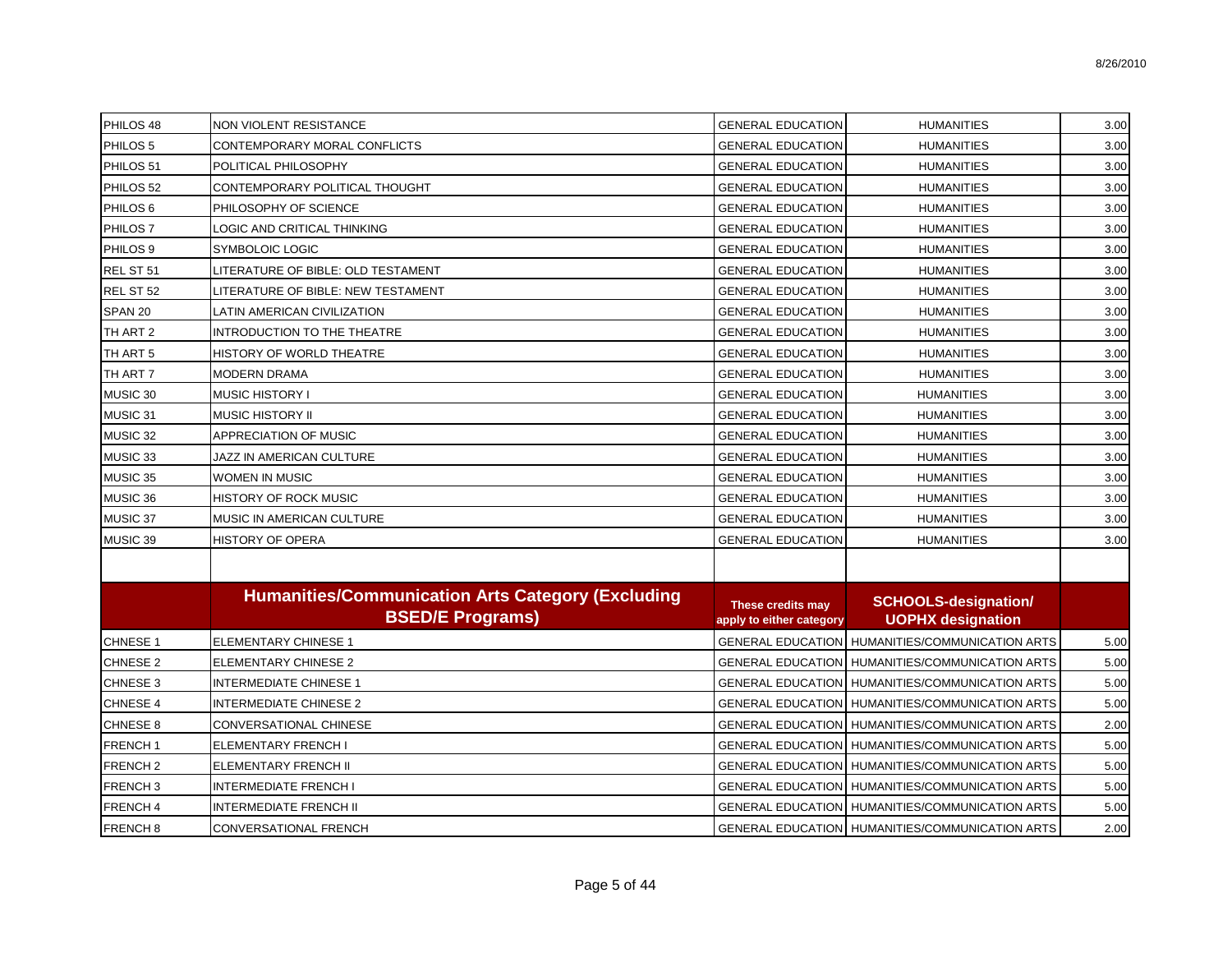| <b>HEBREW1</b>      | <b>ELEMENTARY HEBREW I</b>                                                                                                                                                   | GENERAL EDUCATION   HUMANITIES/COMMUNICATION ARTS        | 5.00 |
|---------------------|------------------------------------------------------------------------------------------------------------------------------------------------------------------------------|----------------------------------------------------------|------|
| <b>HEBREW 2</b>     | <b>ELEMENTARY HEBREW II</b>                                                                                                                                                  | <b>GENERAL EDUCATION   HUMANITIES/COMMUNICATION ARTS</b> | 5.00 |
| <b>HEBREW 8</b>     | CONVERSATIONAL HEBREW                                                                                                                                                        | GENERAL EDUCATION   HUMANITIES/COMMUNICATION ARTS        | 2.00 |
| <b>ITAL 1</b>       | ELEMENTARY ITALIAN I                                                                                                                                                         | GENERAL EDUCATION   HUMANITIES/COMMUNICATION ARTS        | 5.00 |
| <b>ITAL 2</b>       | ELEMENTARY ITALIAN II                                                                                                                                                        | GENERAL EDUCATION   HUMANITIES/COMMUNICATION ARTS        | 5.00 |
| <b>ITAL 3</b>       | INTERMEDIATE ITALIAN I                                                                                                                                                       | GENERAL EDUCATION   HUMANITIES/COMMUNICATION ARTS        | 5.00 |
| <b>ITAL 8</b>       | CONVERSATIONAL ITALIAN                                                                                                                                                       | <b>GENERAL EDUCATION   HUMANITIES/COMMUNICATION ARTS</b> | 2.00 |
| JAPAN <sub>1</sub>  | ELEMENTARY JAPANESE I                                                                                                                                                        | <b>GENERAL EDUCATION   HUMANITIES/COMMUNICATION ARTS</b> | 5.00 |
| JAPAN <sub>2</sub>  | ELEMENTARY JAPANESE II                                                                                                                                                       | GENERAL EDUCATION   HUMANITIES/COMMUNICATION ARTS        | 5.00 |
| JAPAN <sub>3</sub>  | <b>INTERMEDIATE JAPANESE I</b>                                                                                                                                               | GENERAL EDUCATION   HUMANITIES/COMMUNICATION ARTS        | 5.00 |
| JAPAN 4             | INTERMEDIATE JAPANESE II                                                                                                                                                     | GENERAL EDUCATION   HUMANITIES/COMMUNICATION ARTS        | 5.00 |
| JAPAN <sub>8</sub>  | CONVERSATIONAL JAPANESE                                                                                                                                                      | GENERAL EDUCATION   HUMANITIES/COMMUNICATION ARTS        | 2.00 |
| <b>KOREAN1</b>      | ELEMENTARY KOREAN I                                                                                                                                                          | <b>GENERAL EDUCATION   HUMANITIES/COMMUNICATION ARTS</b> | 5.00 |
| <b>KOREAN 2</b>     | ELEMENTARY KOREAN II                                                                                                                                                         | <b>GENERAL EDUCATION   HUMANITIES/COMMUNICATION ARTS</b> | 5.00 |
| <b>KOREAN3</b>      | <b>INTERMEDIATE KOREAN I</b>                                                                                                                                                 | <b>GENERAL EDUCATION   HUMANITIES/COMMUNICATION ARTS</b> | 5.00 |
| <b>KORENA 4</b>     | <b>INTERMEDIATE KOREAN II</b>                                                                                                                                                | <b>GENERAL EDUCATION   HUMANITIES/COMMUNICATION ARTS</b> | 5.00 |
| PERSIN <sub>1</sub> | ELEMENTARY PERSIAN I                                                                                                                                                         | <b>GENERAL EDUCATION   HUMANITIES/COMMUNICATION ARTS</b> | 5.00 |
| PERSIN <sub>2</sub> | ELEMENTARY PERSIAN II                                                                                                                                                        | GENERAL EDUCATION   HUMANITIES/COMMUNICATION ARTS        | 5.00 |
| RUSS <sub>1</sub>   | ELEMENTARY RUSSIAN I                                                                                                                                                         | <b>GENERAL EDUCATION   HUMANITIES/COMMUNICATION ARTS</b> | 5.00 |
| RUSS <sub>2</sub>   | ELEMENTARY RUSSIAN II                                                                                                                                                        | <b>GENERAL EDUCATION   HUMANITIES/COMMUNICATION ARTS</b> | 5.00 |
| RUSS 8              | CONVERSATIONAL RUSSIAN                                                                                                                                                       | <b>GENERAL EDUCATION   HUMANITIES/COMMUNICATION ARTS</b> | 2.00 |
| SPAN <sub>1</sub>   | <b>ELEMENTARY SPANISH I</b>                                                                                                                                                  | <b>GENERAL EDUCATION   HUMANITIES/COMMUNICATION ARTS</b> | 5.00 |
| SPAN <sub>11</sub>  | SPANISH FOR NATIVE SPEAKERS I                                                                                                                                                | <b>GENERAL EDUCATION   HUMANITIES/COMMUNICATION ARTS</b> | 5.00 |
| SPAN <sub>12</sub>  | SPANISH FOR NATIVE SPEAKERS 2                                                                                                                                                | <b>GENERAL EDUCATION   HUMANITIES/COMMUNICATION ARTS</b> | 5.00 |
| SPAN <sub>2</sub>   | ELEMENTARY SPANISH II                                                                                                                                                        | <b>GENERAL EDUCATION   HUMANITIES/COMMUNICATION ARTS</b> | 5.00 |
| SPAN <sub>3</sub>   | <b>INTERMEDIATE SPANISH I</b>                                                                                                                                                | GENERAL EDUCATION   HUMANITIES/COMMUNICATION ARTS        | 5.00 |
| SPAN 4              | <b>INTERMEDIATE SPANISH II</b>                                                                                                                                               | GENERAL EDUCATION   HUMANITIES/COMMUNICATION ARTS        | 5.00 |
| SPAN <sub>8</sub>   | CONVERSATIONAL SPANISH                                                                                                                                                       | <b>GENERAL EDUCATION   HUMANITIES/COMMUNICATION ARTS</b> | 2.00 |
| SPEECH <sub>2</sub> | <b>PERSUASION</b>                                                                                                                                                            | <b>GENERAL EDUCATION   HUMANITIES/COMMUNICATION ARTS</b> | 3.00 |
| SPEECH 4            | ORAL INTERPRETATION: PERFORMING LITERATURE ACROSS CULTURES                                                                                                                   | <b>GENERAL EDUCATION   HUMANITIES/COMMUNICATION ARTS</b> | 3.00 |
|                     |                                                                                                                                                                              |                                                          |      |
|                     | <b>Mathematics Category - Need any 6 credits (Excluding</b><br><b>BSED/E &amp; BSN Programs)--FOR BSIT V6 MUST BE STATISTICS,</b><br><b>CALCULUS OR DISCRETE MATHEMATICS</b> |                                                          |      |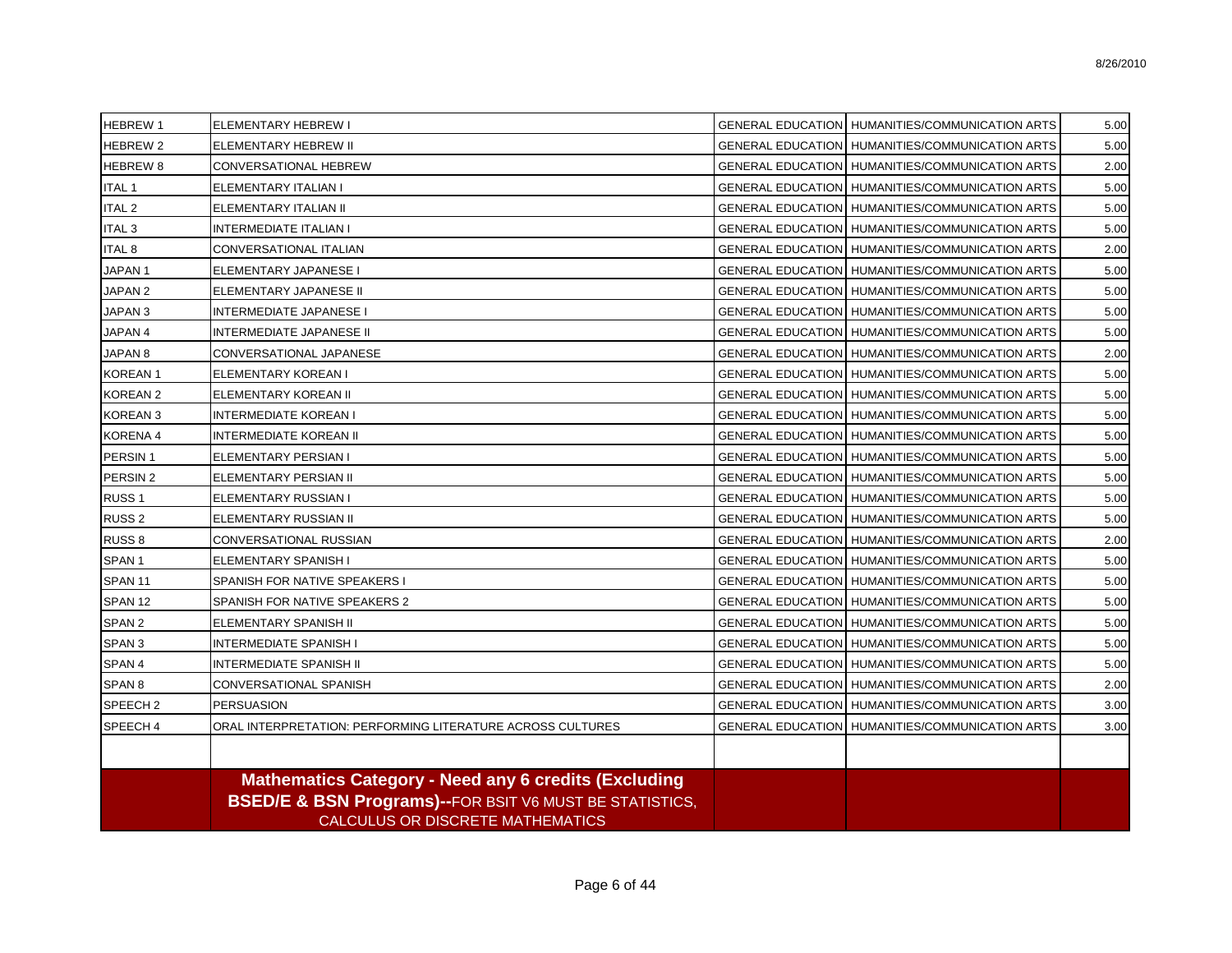| MATH 10            | <b>DISCRETE STRUCTURES</b>                                 | <b>GENERAL EDUCATION</b> | <b>MATHEMATICS</b> | 3.00 |
|--------------------|------------------------------------------------------------|--------------------------|--------------------|------|
| MATH 11            | MULTIVARIABLE CALCULUS                                     | <b>GENERAL EDUCATION</b> | <b>MATHEMATICS</b> | 5.00 |
| MATH 13            | LINEAR ALGEBRA                                             | <b>GENERAL EDUCATION</b> | <b>MATHEMATICS</b> | 3.00 |
| MATH 15            | <b>DIFFERENTIAL EQUATIONS</b>                              | <b>GENERAL EDUCATION</b> | <b>MATHEMATICS</b> | 3.00 |
| MATH 18            | INTERMEDIATE ALGEBRA FOR STATISTICS AND FINITE MATHEMATICS | <b>GENERAL EDUCATION</b> | <b>MATHEMATICS</b> | 3.00 |
| MATH <sub>2</sub>  | <b>PRECALCULUS</b>                                         | <b>GENERAL EDUCATION</b> | <b>MATHEMATICS</b> | 5.00 |
| MATH <sub>20</sub> | <b>INTERMEDIATE ALGEBRA</b>                                | <b>GENERAL EDUCATION</b> | <b>MATHEMATICS</b> | 5.00 |
| MATH 21            | <b>FINITE MATHEMATICS</b>                                  | <b>GENERAL EDUCATION</b> | <b>MATHEMATICS</b> | 3.00 |
| MATH <sub>26</sub> | FUNCTIONS AND MODELING FOR BUSINESS AND SOCIAL SCIENCE     | <b>GENERAL EDUCATION</b> | <b>MATHEMATICS</b> | 3.00 |
| MATH <sub>28</sub> | CALCULUS 1 FOR BUSINESS AND SOCIAL SCIENCE                 | <b>GENERAL EDUCATION</b> | <b>MATHEMATICS</b> | 5.00 |
| MATH 29            | CALCULUS 2 FOR BUSINESS AND SOCIAL SCIENCE                 | <b>GENERAL EDUCATION</b> | <b>MATHEMATICS</b> | 3.00 |
| MATH <sub>32</sub> | <b>PLANE GEOMETRY</b>                                      | <b>GENERAL EDUCATION</b> | <b>MATHEMATICS</b> | 3.00 |
| MATH 41            | MATHEMATICS FOR ELEMENTARY SCHOOL TEACHERS                 | <b>GENERAL EDUCATION</b> | <b>MATHEMATICS</b> | 3.00 |
| MATH <sub>52</sub> | ELEMENTARY STATISTICS                                      | <b>GENERAL EDUCATION</b> | <b>MATHEMATICS</b> | 3.00 |
| MATH 54            | <b>ELEMENTARY STATISTICS</b>                               | <b>GENERAL EDUCATION</b> | <b>MATHEMATICS</b> | 4.00 |
| MATH <sub>7</sub>  | CALCULUS 1                                                 | <b>GENERAL EDUCATION</b> | <b>MATHEMATICS</b> | 5.00 |
| MATH 8             | CALCULUS <sub>2</sub>                                      | <b>GENERAL EDUCATION</b> | <b>MATHEMATICS</b> | 5.00 |
|                    |                                                            |                          |                    |      |
|                    | <b>Natural Science Category</b>                            |                          |                    |      |
| <b>NURSNG17</b>    | PHARMACOLOGICAL ASPECTS OF NURSING                         | <b>NURSING</b>           | NATURAL SCIENCE    | 3.00 |
|                    |                                                            |                          |                    |      |
|                    | <b>Nursing Category</b>                                    |                          |                    |      |
| <b>NURSNG 10</b>   | NURSING SKILLS                                             | <b>NURSING</b>           | <b>NURSING</b>     | 2.00 |
| <b>NURSNG 10L</b>  | NURSING SKILLS LABORATORY                                  | <b>NURSING</b>           | <b>NURSING</b>     | 2.00 |
| <b>NURSNG 15</b>   | NURSING FUNDAMENTALS                                       | <b>NURSING</b>           | <b>NURSING</b>     | 2.00 |
| <b>NURSNG 15L</b>  | NURSING FUNDAMENTALS LABORATORY                            | <b>NURSING</b>           | <b>NURSING</b>     | 2.00 |
| <b>NURSNG 16</b>   | PHYSICAL ASSESSMENT                                        | <b>NURSING</b>           | <b>NURSING</b>     | 1.00 |
| <b>NURSNG 19</b>   | ORIENTATION TO ADVANCED PLACEMENT - ADN PROGRAM            | <b>NURSING</b>           | <b>NURSING</b>     | 2.00 |
| <b>NURSNG 20</b>   | INTRODUCTION TO MEDICAL-SURGICAL NURSING                   | <b>NURSING</b>           | <b>NURSING</b>     | 2.00 |
| NURSNG 20L         | INTRODUCTION TO MEDICAL-SURGICAL NURSING LABORATORY        | <b>NURSING</b>           | <b>NURSING</b>     | 2.00 |
| <b>NURSNG 25</b>   | PSYCHIATRIC - MENTAL HEALTH NURSING                        | <b>NURSING</b>           | <b>NURSING</b>     | 1.50 |
| <b>NURSNG 25L</b>  | PSYCHIATRIC MENTAL HEALTH NURSING LABORATORY               | <b>NURSING</b>           | <b>NURSING</b>     | 1.50 |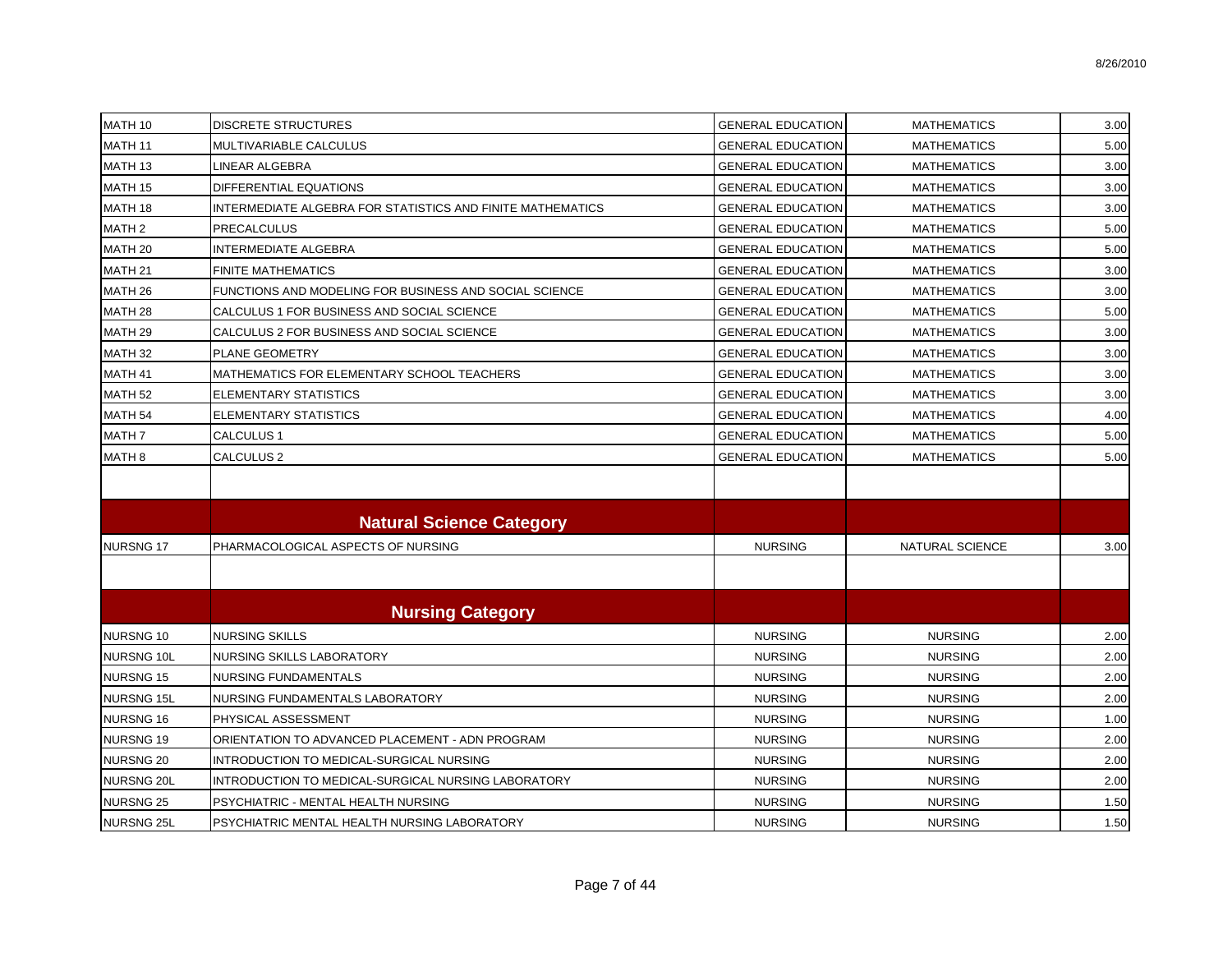| <b>NURSNG 28</b>  | COMMUNITY-BASED NURSING PRACTICE                 | <b>NURSING</b> | <b>NURSING</b>     | 1.00 |
|-------------------|--------------------------------------------------|----------------|--------------------|------|
| <b>NURSNG 30</b>  | INTERMEDIATE MEDICAL-SURGICAL NURSING            | <b>NURSING</b> | <b>NURSING</b>     | 2.50 |
| <b>NURSNG 30L</b> | INTERMEDIATE MEDICAL-SURGICAL NURSING LABORATORY | <b>NURSING</b> | <b>NURSING</b>     | 2.50 |
| <b>NURSNG 35</b>  | ADVANCED MEDICAL-SURGICAL NURSING                | <b>NURSING</b> | <b>NURSING</b>     | 2.50 |
| <b>NURSNG 35L</b> | ADVANCED MEDICAL-SURGICAL NURSING LABORATORY     | <b>NURSING</b> | <b>NURSING</b>     | 2.50 |
| <b>NURSNG 36</b>  | CALCULATIONS IN DRUGS AND SOLUTIONS              | <b>NURSING</b> | <b>NURSING</b>     | 1.00 |
| <b>NURSNG 40</b>  | <b>NURSING OF CHILDREN</b>                       | <b>NURSING</b> | <b>NURSING</b>     | 1.50 |
| NURSNG 40L        | NURSING OF CHILDREN LAB                          | <b>NURSING</b> | <b>NURSING</b>     | 1.50 |
| <b>NURSNG 45</b>  | <b>WOMEN'S HEALTH CARE</b>                       | <b>NURSING</b> | <b>NURSING</b>     | 1.50 |
| <b>NURSNG 45L</b> | WOMEN'S HEALTH CARE LAB                          | <b>NURSING</b> | <b>NURSING</b>     | 1.50 |
| <b>NURSNG 50</b>  | PROFESSIONAL ROLE TRANSITION                     | <b>NURSING</b> | <b>NURSING</b>     | 1.00 |
| <b>NURSNG 50L</b> | PROFESSIONAL ROLE TRANSITION LAB                 | <b>NURSING</b> | <b>NURSING</b>     | 2.00 |
| NURSNG 60         | MULTICULTURAL HEALTH AND HEALING PRACTICES       | <b>NURSING</b> | <b>NURSING</b>     | 3.00 |
| <b>NURSNG 900</b> | SUPERVISED TUTORING                              | <b>NURSING</b> | <b>NURSING</b>     | 0.00 |
| <b>NURSNG 90A</b> | NURSING INTERNSHIP                               | <b>NURSING</b> | <b>NURSING</b>     | 1.00 |
| <b>NURSNG 90B</b> | NURSING INTERNSHIP                               | <b>NURSING</b> | <b>NURSING</b>     | 2.00 |
|                   |                                                  |                |                    |      |
|                   |                                                  |                |                    |      |
|                   | <b>Physical Education Category</b>               |                |                    |      |
| DANCE 14          | BEGINNING MODERN JAZZ DANCE                      | <b>LIMITED</b> | PHYSICAL EDUCATION | 1.00 |
| DANCE 15          | INTERMEDIATE MODERN JAZZ                         | <b>LIMITED</b> | PHYSICAL EDUCATION | 1.00 |
| DANCE 16          | ADVANCED MODERN JAZZ                             | LIMITED        | PHYSICAL EDUCATION | 1.00 |
| DANCE 17          | <b>BEGINNING TAP</b>                             | <b>LIMITED</b> | PHYSICAL EDUCATION | 1.00 |
| DANCE 18          | <b>INTERMEDIATE TAP</b>                          | <b>LIMITED</b> | PHYSICAL EDUCATION | 1.00 |
| DANCE 19          | <b>BALLROOM DANCE</b>                            | LIMITED        | PHYSICAL EDUCATION | 1.00 |
| DANCE 20          | <b>ETHNIC DANCE</b>                              | LIMITED        | PHYSICAL EDUCATION | 2.00 |
| DANCE 21          | ASIAN PACIFIC DANCE SURVEY                       | <b>LIMITED</b> | PHYSICAL EDUCATION | 2.00 |
| DANCE 22          | <b>MEXICAN DANCE</b>                             | LIMITED        | PHYSICAL EDUCATION | 2.00 |
| DANCE 23          | INTERMEDIATE MEXICAN DANCE                       | LIMITED        | PHYSICAL EDUCATION | 2.00 |
| DANCE 24          | <b>FLAMENCO DANCE 1</b>                          | <b>LIMITED</b> | PHYSICAL EDUCATION | 2.00 |
| DANCE 25          | <b>AFRICAN DANCE</b>                             | <b>LIMITED</b> | PHYSICAL EDUCATION | 2.00 |
| DANCE 27          | <b>BRAZILIAN DANCE</b>                           | LIMITED        | PHYSICAL EDUCATION | 2.00 |
| DANCE 31          | <b>BALLET I</b>                                  | <b>LIMITED</b> | PHYSICAL EDUCATION | 1.00 |
| DANCE 32          | <b>BALLET 2</b>                                  | <b>LIMITED</b> | PHYSICAL EDUCATION | 1.00 |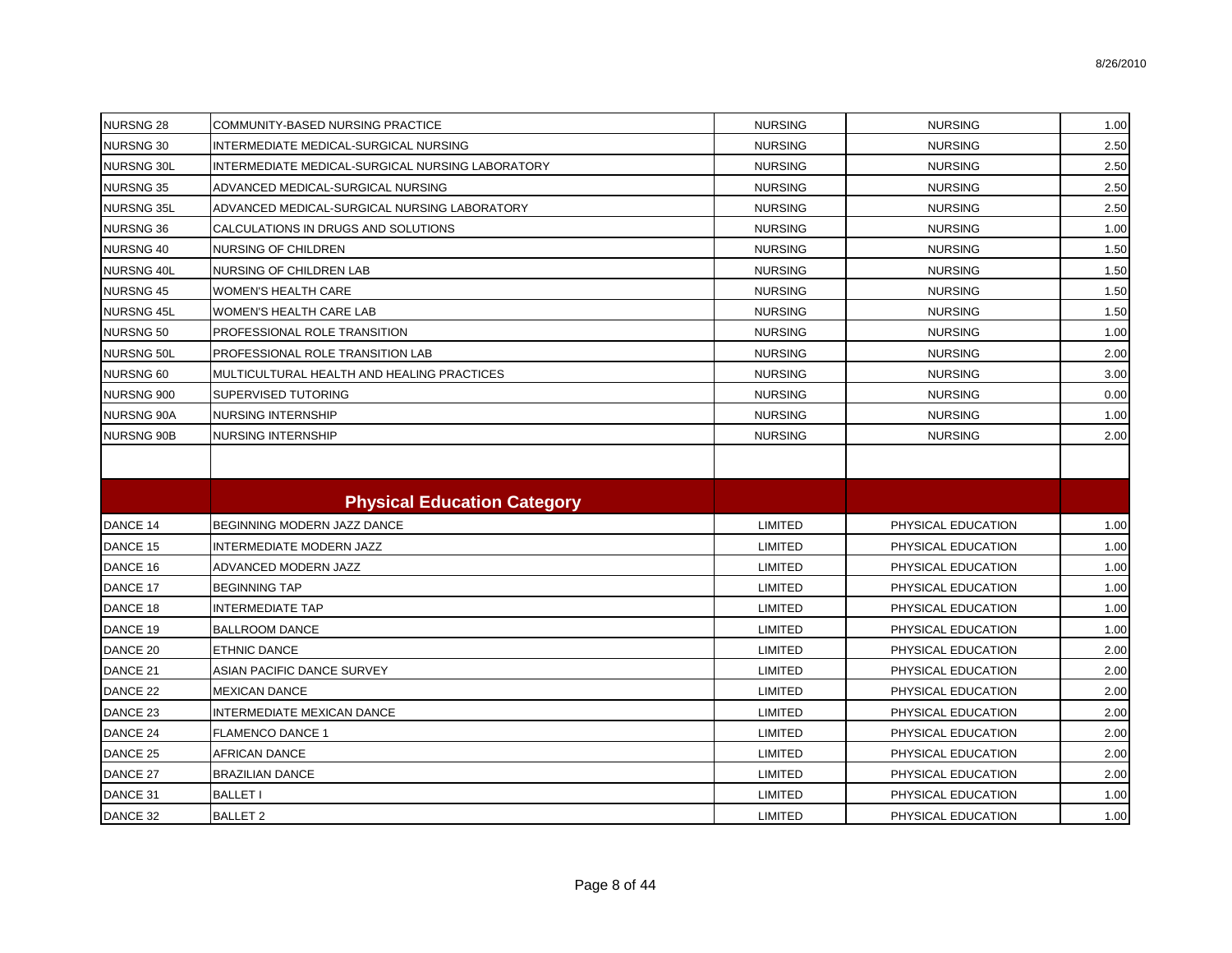8/26/2010

| DANCE 33   | <b>BALLET 3</b>                       | LIMITED        | PHYSICAL EDUCATION | 2.00 |
|------------|---------------------------------------|----------------|--------------------|------|
| DANCE 34   | <b>BALLET 4</b>                       | LIMITED        | PHYSICAL EDUCATION | 2.00 |
| DANCE 35   | <b>BALLET 5</b>                       | LIMITED        | PHYSICAL EDUCATION | 2.00 |
| DANCE 36   | <b>BALLET 6</b>                       | <b>LIMITED</b> | PHYSICAL EDUCATION | 2.00 |
| DANCE 37   | <b>BEGINNING POINTE</b>               | LIMITED        | PHYSICAL EDUCATION | 1.00 |
| DANCE 41   | CONTEMPORARY MODERN DANCE I           | LIMITED        | PHYSICAL EDUCATION | 1.00 |
| DANCE 42   | CONTEMPORARY MODERN DANCE 2           | LIMITED        | PHYSICAL EDUCATION | 1.00 |
| DANCE 43   | CONTEMPORARY MODERN DANCE 3           | <b>LIMITED</b> | PHYSICAL EDUCATION | 2.00 |
| DANCE 44   | CONTEMPORARY MODERN DANCE 4           | <b>LIMITED</b> | PHYSICAL EDUCATION | 2.00 |
| DANCE 45   | <b>MODERN DANCE 5</b>                 | LIMITED        | PHYSICAL EDUCATION | 2.00 |
| DANCE 46   | <b>MODERN DANCE 6</b>                 | LIMITED        | PHYSICAL EDUCATION | 2.00 |
| DANCE 55A  | DANCE PERFORMANCE - MODERN            | LIMITED        | PHYSICAL EDUCATION | 3.00 |
| DANCE 57B  | REPERTORY ETHNIC DANCE                | LIMITED        | PHYSICAL EDUCATION | 1.00 |
| DANCE 59A  | DANCE PERFORMANCE - BALLET            | LIMITED        | PHYSICAL EDUCATION | 3.00 |
| DANCE 60   | FUNDAMENTALS OF CHOREOGRAPHY I        | LIMITED        | PHYSICAL EDUCATION | 2.00 |
| DANCE 61   | <b>FUNDAMENTALS OF CHOREOGRAPHY 2</b> | LIMITED        | PHYSICAL EDUCATION | 2.00 |
| DANCE 62   | FUNDAMENTALS OF CHOREOGRAPHY 3        | LIMITED        | PHYSICAL EDUCATION | 2.00 |
| DANCE 63   | FUNDAMENTALS OF CHOREOGRAPHY 4        | LIMITED        | PHYSICAL EDUCATION | 2.00 |
| KIN PE 10  | <b>FITNESS LAB</b>                    | LIMITED        | PHYSICAL EDUCATION | 1.00 |
| KIN PE 11A | <b>BEGINNING WEIGHT TRAINING</b>      | LIMITED        | PHYSICAL EDUCATION | 1.00 |
| KIN PE 11B | INTERMEDIATE WEIGHT TRAINING          | <b>LIMITED</b> | PHYSICAL EDUCATION | 1.00 |
| KIN PE 11C | ADVANCED WEIGHT TRAINING              | <b>LIMITED</b> | PHYSICAL EDUCATION | 1.00 |
| KIN PE 11N | INDIVIDUAL WEIGHT TRAINING            | LIMITED        | PHYSICAL EDUCATION | 1.00 |
| KIN PE 13  | <b>BEGINNING SPINNING</b>             | LIMITED        | PHYSICAL EDUCATION | 1.00 |
| KIN PE 14  | <b>CROSS COUNTRY</b>                  | LIMITED        | PHYSICAL EDUCATION | 1.00 |
| KIN PE 15A | <b>CYCLING</b>                        | LIMITED        | PHYSICAL EDUCATION | 1.00 |
| KIN PE 16A | <b>BEGINNING ROCK CLIMBING</b>        | LIMITED        | PHYSICAL EDUCATION | 1.00 |
| KIN PE 16B | <b>INTERMEDIATE ROCK CLIMBING</b>     | LIMITED        | PHYSICAL EDUCATION | 1.00 |
| KIN PE 17  | <b>BOXING FOR FITNESS</b>             | LIMITED        | PHYSICAL EDUCATION | 1.00 |
| KIN PE 19A | FITNESS - ANAEROBIC EXERCISES         | LIMITED        | PHYSICAL EDUCATION | 1.00 |
| KIN PE 19B | FITNESS - AEROBIC EXERCISES           | LIMITED        | PHYSICAL EDUCATION | 1.00 |
| KIN PE 19C | FITNESS - BODY LEVEL EXERCISES        | LIMITED        | PHYSICAL EDUCATION | 1.00 |
| KIN PE 19D | FITNESS - AQUATIC EXERCISES           | LIMITED        | PHYSICAL EDUCATION | 1.00 |
| KIN PE 19E | PILATES MAT EXERCISE                  | LIMITED        | PHYSICAL EDUCATION | 1.00 |
| KIN PE 1A  | ADAPTIVE                              | LIMITED        | PHYSICAL EDUCATION | 1.00 |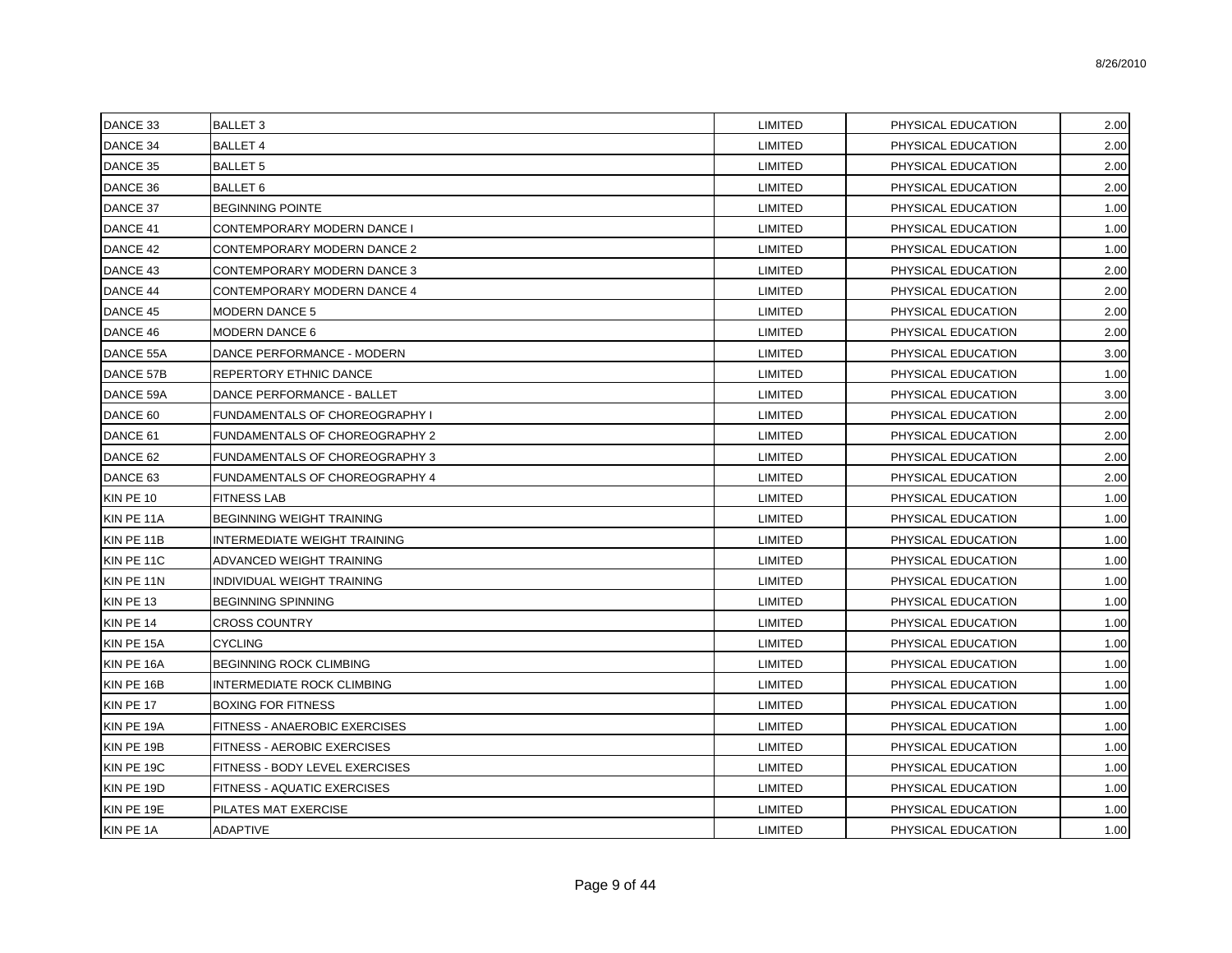| KIN PE 2   | <b>ACHIEVING LIFETIME FITNESS</b>     | LIMITED        | PHYSICAL EDUCATION | 3.00 |
|------------|---------------------------------------|----------------|--------------------|------|
| KIN PE 21  | <b>COED TOUCH FOOTBALL</b>            | LIMITED        | PHYSICAL EDUCATION | 1.00 |
| KIN PE 21C | ADVANCED FOOTBALL FOR MEN             | LIMITED        | PHYSICAL EDUCATION | 1.00 |
| KIN PE 25A | <b>BEGINNING GOLF</b>                 | <b>LIMITED</b> | PHYSICAL EDUCATION | 1.00 |
| KIN PE 25B | <b>INTERMEDIATE GOLF</b>              | LIMITED        | PHYSICAL EDUCATION | 1.00 |
| KIN PE 25C | ADVANCED GOLF                         | <b>LIMITED</b> | PHYSICAL EDUCATION | 1.00 |
| KIN PE 3   | INTRODUCTION TO EXERCISE PHYSIOLOGY I | <b>LIMITED</b> | PHYSICAL EDUCATION | 3.00 |
| KIN PE 34A | <b>KARATE</b>                         | <b>LIMITED</b> | PHYSICAL EDUCATION | 1.00 |
| KIN PE 37A | <b>RACQUETBALL</b>                    | <b>LIMITED</b> | PHYSICAL EDUCATION | 1.00 |
| KIN PE 37B | <b>INTERMEDIATE RACQUETBALL</b>       | <b>LIMITED</b> | PHYSICAL EDUCATION | 1.00 |
| KIN PE 4   | INTRODUCTION TO SPORT PSYCHOLOGY      | LIMITED        | PHYSICAL EDUCATION | 3.00 |
| KIN PE 41W | SELF DEFENSE - WOMEN                  | LIMITED        | PHYSICAL EDUCATION | 1.00 |
| KIN PE 43A | <b>BEGINNING SOCCER</b>               | LIMITED        | PHYSICAL EDUCATION | 1.00 |
| KIN PE 43C | ADVANCED SOCCER                       | <b>LIMITED</b> | PHYSICAL EDUCATION | 1.00 |
| KIN PE 45A | BEGINNING SOFTBALL                    | <b>LIMITED</b> | PHYSICAL EDUCATION | 1.00 |
| KIN PE 45C | ADVANCED SOFTBALL                     | <b>LIMITED</b> | PHYSICAL EDUCATION | 1.00 |
| KIN PE 46  | PERFORMANCE CHEERLEADING              | LIMITED        | PHYSICAL EDUCATION | 1.00 |
| KIN PE 48A | <b>BEGINNING SWIMMING</b>             | LIMITED        | PHYSICAL EDUCATION | 1.00 |
| KIN PE 48B | ELEMENTARY SWIMMING                   | LIMITED        | PHYSICAL EDUCATION | 1.00 |
| KIN PE 48C | <b>INTERMEDIATE SWIMMING</b>          | LIMITED        | PHYSICAL EDUCATION | 1.00 |
| KIN PE 48D | ADVANCED SWIMMING                     | LIMITED        | PHYSICAL EDUCATION | 1.00 |
| KIN PE 49A | <b>BOARD DIVING</b>                   | <b>LIMITED</b> | PHYSICAL EDUCATION | 1.00 |
| KIN PE 49C | <b>SKIN DIVING</b>                    | <b>LIMITED</b> | PHYSICAL EDUCATION | 1.00 |
| KIN PE 49D | <b>BASIC SCUBA</b>                    | LIMITED        | PHYSICAL EDUCATION | 3.00 |
| KIN PE 50A | <b>BEGINNING WATER POLO</b>           | LIMITED        | PHYSICAL EDUCATION | 1.00 |
| KIN PE 50C | ADVANCED WATER POLO                   | LIMITED        | PHYSICAL EDUCATION | 1.00 |
| KIN PE 51A | <b>BEGINNING SURFING</b>              | LIMITED        | PHYSICAL EDUCATION | 1.00 |
| KIN PE 51B | <b>INTERMEDIATE SURFING</b>           | LIMITED        | PHYSICAL EDUCATION | 1.00 |
| KIN PE 53A | TABLE TENNIS                          | <b>LIMITED</b> | PHYSICAL EDUCATION | 1.00 |
| KIN PE 53B | <b>INTERMEDIATE TABLE TENNIS</b>      | <b>LIMITED</b> | PHYSICAL EDUCATION | 1.00 |
| KIN PE 54A | BEGINNING TENNIS, FIRST LEVEL         | LIMITED        | PHYSICAL EDUCATION | 1.00 |
| KIN PE 54B | BEGINNING TENNIS, SECOND LEVEL        | LIMITED        | PHYSICAL EDUCATION | 1.00 |
| KIN PE 54C | <b>INTERMEDIATE TENNIS</b>            | LIMITED        | PHYSICAL EDUCATION | 1.00 |
| KIN PE 54D | ADVANCED TENNIS                       | <b>LIMITED</b> | PHYSICAL EDUCATION | 1.00 |
| KIN PE 56A | <b>BEGINNING TRACK AND FIELD</b>      | <b>LIMITED</b> | PHYSICAL EDUCATION | 1.00 |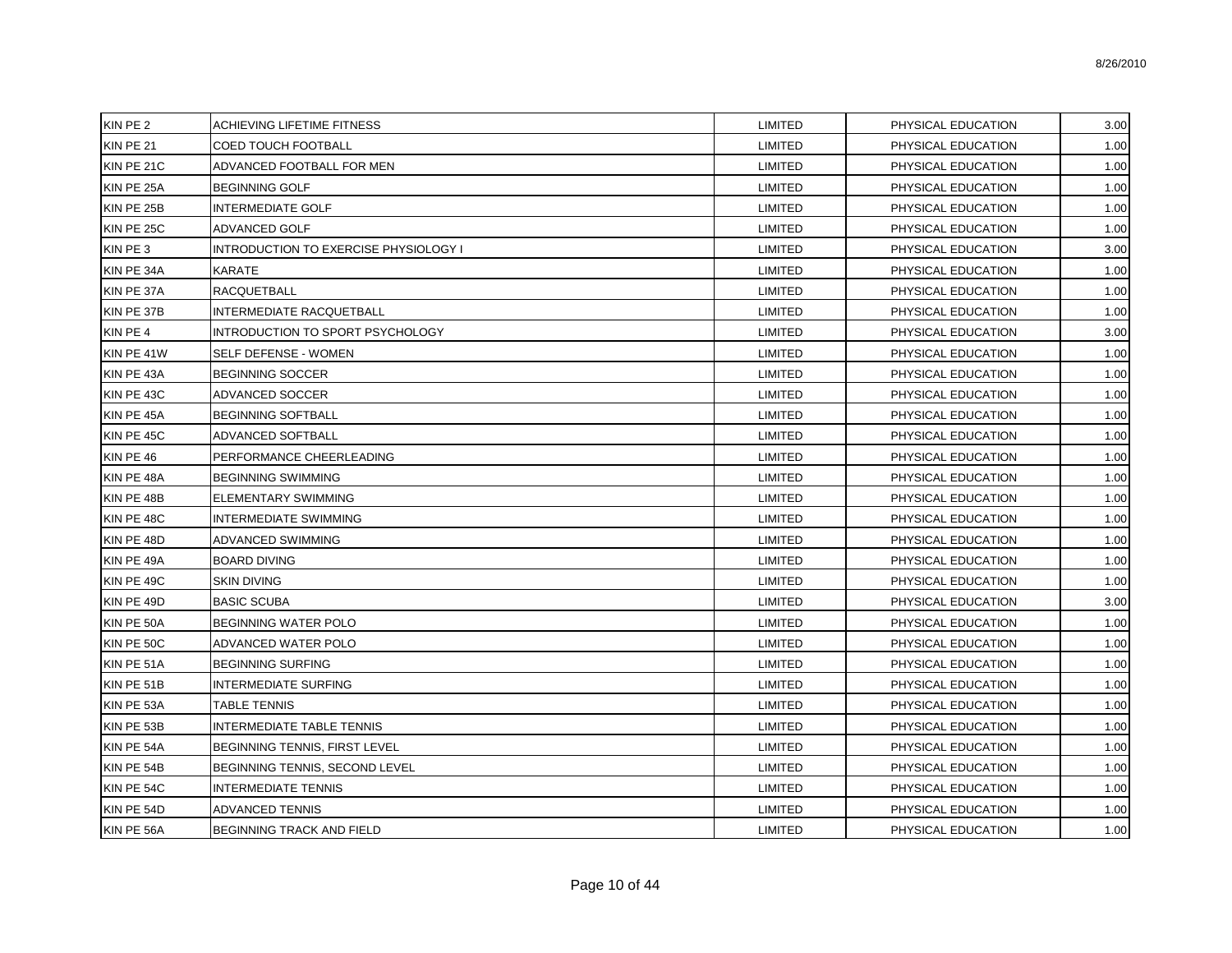| KIN PE 57A | <b>BEGINNING VOLLEYBALL</b>               | LIMITED        | PHYSICAL EDUCATION | 1.00 |
|------------|-------------------------------------------|----------------|--------------------|------|
| KIN PE 57B | <b>INTERMEDIATE VOLLEYBALL</b>            | <b>LIMITED</b> | PHYSICAL EDUCATION | 1.00 |
| KIN PE 57C | ADVANCED VOLLEYBALL                       | LIMITED        | PHYSICAL EDUCATION | 1.00 |
| KIN PE 58A | <b>BEGINNING YOGA</b>                     | LIMITED        | PHYSICAL EDUCATION | 1.00 |
| KIN PE 58B | <b>INTERMEDIATE YOGA</b>                  | <b>LIMITED</b> | PHYSICAL EDUCATION | 1.00 |
| KIN PE 58C | ADVANCED YOGA                             | LIMITED        | PHYSICAL EDUCATION | 1.00 |
| KIN PE 59A | BEGINNING BEACH VOLLEYBALL                | LIMITED        | PHYSICAL EDUCATION | 1.00 |
| KIN PE 59B | INTERMEDIATE BEACH VOLLEYBALL             | LIMITED        | PHYSICAL EDUCATION | 1.00 |
| KIN PE 59C | ADVANCED BEACH VOLLEYBALL                 | <b>LIMITED</b> | PHYSICAL EDUCATION | 1.00 |
| KIN PE 5A  | <b>BEGINNING BADMINTION</b>               | <b>LIMITED</b> | PHYSICAL EDUCATION | 1.00 |
| KIN PE 5B  | <b>INTERMEDIATE BADMINTON</b>             | LIMITED        | PHYSICAL EDUCATION | 1.00 |
| KIN PE 5C  | <b>ADVANCED BADMINTON</b>                 | <b>LIMITED</b> | PHYSICAL EDUCATION | 1.00 |
| KIN PE 7C  | ADVANCED BASEBALL FOR MEN                 | <b>LIMITED</b> | PHYSICAL EDUCATION | 1.00 |
| KIN PE 88A | INDEPENDENT STUDIES IN PHYSICAL EDUCATION | LIMITED        | PHYSICAL EDUCATION | 1.00 |
| KIN PE 9A  | <b>BEGINNING BASKETBALL</b>               | LIMITED        | PHYSICAL EDUCATION | 1.00 |
| KIN PE 9B  | <b>INTERMEDIATE BASKETBALL</b>            | LIMITED        | PHYSICAL EDUCATION | 1.00 |
| KIN PE 9C  | ADVANCED BASKETBALL                       | <b>LIMITED</b> | PHYSICAL EDUCATION | 1.00 |
| KIN PE 9W  | ADVANCED BASKETBALL FOR WOMEN             | LIMITED        | PHYSICAL EDUCATION | 1.00 |
| VAR PE 14V | VARSITY CROSS COUNTRY FOR MEN             | LIMITED        | PHYSICAL EDUCATION | 2.00 |
| VAR PE 14W | VARSITY CROSS COUNTRY FOR WOMEN           | LIMITED        | PHYSICAL EDUCATION | 2.00 |
| VAR PE 20V | ADVANCED FOOTBALL FOR MEN                 | LIMITED        | PHYSICAL EDUCATION | 1.00 |
| VAR PE 21V | VARSITY FOOTBALL FOR MEN                  | <b>LIMITED</b> | PHYSICAL EDUCATION | 2.00 |
| VAR PE 43W | VARSITY SOCCER FOR WOMEN                  | LIMITED        | PHYSICAL EDUCATION | 2.00 |
| VAR PE 45W | VARSITY SOFTBALL FOR WOMEN                | <b>LIMITED</b> | PHYSICAL EDUCATION | 2.00 |
| VAR PE 48V | VARSITY SWIMMING AND DIVING FOR MEN       | LIMITED        | PHYSICAL EDUCATION | 2.00 |
| VAR PE 48W | VARSITY SWIMMING AND DIVING FOR WOMEN     | LIMITED        | PHYSICAL EDUCATION | 2.00 |
| VAR PE 50V | VARSITY WATER POLO FOR MEN                | LIMITED        | PHYSICAL EDUCATION | 2.00 |
| VAR PE 50W | VARSITY WATER POLO FOR WOMEN              | <b>LIMITED</b> | PHYSICAL EDUCATION | 2.00 |
| VAR PE 54W | VARSITY TENNIS FOR WOMEN                  | LIMITED        | PHYSICAL EDUCATION | 2.00 |
| VAR PE 56V | VARSITY TRACK AND FIELD FOR MEN           | LIMITED        | PHYSICAL EDUCATION | 2.00 |
| VAR PE 56W | VARSITY TRACK AND FIELD FOR WOMEN         | LIMITED        | PHYSICAL EDUCATION | 2.00 |
| VAR PE 57V | VARSITY VOLLEYBALL FOR MEN                | LIMITED        | PHYSICAL EDUCATION | 2.00 |
| VAR PE 57W | VARSITY VOLLEYBALL FOR WOMEN              | LIMITED        | PHYSICAL EDUCATION | 2.00 |
| VAR PE 60  | CONDITIONING FOR INTERCOLLEGIATE SPORT    | LIMITED        | PHYSICAL EDUCATION | 1.00 |
| VAR PE 9V  | VARSITY BASKETBALL FOR MEN                | LIMITED        | PHYSICAL EDUCATION | 2.00 |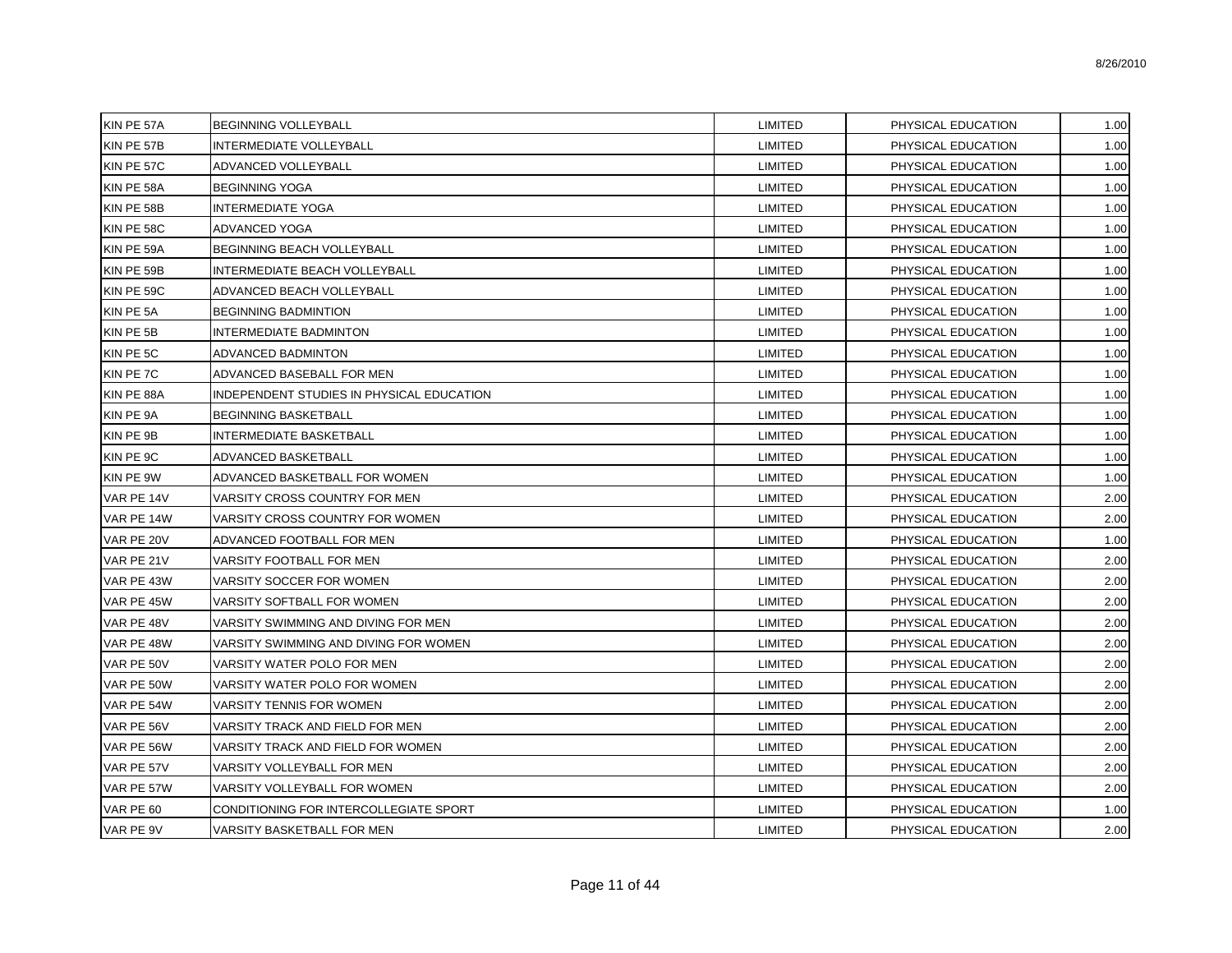| VAR PE 9W          | VARSITY BASKETBALL FOR WOMEN                                                                      | <b>LIMITED</b>           | PHYSICAL EDUCATION          | 2.00          |
|--------------------|---------------------------------------------------------------------------------------------------|--------------------------|-----------------------------|---------------|
|                    |                                                                                                   |                          |                             |               |
|                    | Physical/Biological Science Category - Need 6 P/B or 3 P/B &<br>3 S/T (Excluding BSED/E Programs) |                          |                             |               |
| <b>ANATMY1</b>     | <b>GENERAL HUMAN ANATOMY</b>                                                                      | <b>GENERAL EDUCATION</b> | PHYSICAL/BIOLOGICAL SCIENCE | 4.00          |
| <b>ANATMY 2</b>    | ADVANCED HUMAN ANATOMY                                                                            | <b>GENERAL EDUCATION</b> | PHYSICAL/BIOLOGICAL SCIENCE | 4.00          |
| <b>ANTHRO1</b>     | PHYSICAL ANTHROPOLOGY                                                                             | <b>GENERAL EDUCATION</b> | PHYSICAL/BIOLOGICAL SCIENCE | 3.00          |
| <b>ANTHRO 4</b>    | METHODS OF ARCHAEOLOGY                                                                            | <b>GENERAL EDUCATION</b> | PHYSICAL/BIOLOGICAL SCIENCE | 3.00          |
| <b>ANTHRO 5</b>    | PHYSICAL ANTHROPOLOGY WITH LAB                                                                    | <b>GENERAL EDUCATION</b> | PHYSICAL/BIOLOGICAL SCIENCE | 4.00          |
| <b>ASTRON1</b>     | STELLAR ASTRONOMY                                                                                 | <b>GENERAL EDUCATION</b> | PHYSICAL/BIOLOGICAL SCIENCE | 3.00          |
| <b>ASTRON 2</b>    | PLANETARY ASTRONOMY                                                                               | <b>GENERAL EDUCATION</b> | PHYSICAL/BIOLOGICAL SCIENCE | 3.00          |
| <b>ASTRON 3</b>    | STELLAR ASTRONOMY WITH LABORATORY                                                                 | <b>GENERAL EDUCATION</b> | PHYSICAL/BIOLOGICAL SCIENCE | 4.00          |
| <b>ASTRON 4</b>    | SOLAR SYSTEM WITH LABORATORY                                                                      | <b>GENERAL EDUCATION</b> | PHYSICAL/BIOLOGICAL SCIENCE | 4.00          |
| <b>ASTRON 5</b>    | LIFE IN THE UNIVERSE                                                                              | <b>GENERAL EDUCATION</b> | PHYSICAL/BIOLOGICAL SCIENCE | 3.00          |
| BIOL 15            | MARINE BIOLOGY WITH LABORATORY                                                                    | <b>GENERAL EDUCATION</b> | PHYSICAL/BIOLOGICAL SCIENCE | 4.00          |
| BIOL 15N           | MARINE BIOLOGY (NON-LABORATORY)                                                                   | <b>GENERAL EDUCATION</b> | PHYSICAL/BIOLOGICAL SCIENCE | 3.00          |
| <b>BIOL 2</b>      | HUMAN BIOLOGY                                                                                     | <b>GENERAL EDUCATION</b> | PHYSICAL/BIOLOGICAL SCIENCE | 3.00          |
| BIOL 21            | CELL BIOLOGY AND EVOLUTION                                                                        | <b>GENERAL EDUCATION</b> | PHYSICAL/BIOLOGICAL SCIENCE | 4.00          |
| BIOL 22            | GENETICS AND MOLECULAR BIOLOGY                                                                    | <b>GENERAL EDUCATION</b> | PHYSICAL/BIOLOGICAL SCIENCE | 4.00          |
| BIOL <sub>23</sub> | ORGANISMAL AND ENVIRONMENTAL BIOLOGY                                                              | <b>GENERAL EDUCATION</b> | PHYSICAL/BIOLOGICAL SCIENCE | 5.00          |
| BIOL <sub>3</sub>  | FUNDAMENTALS OF BIOLOGY                                                                           | <b>GENERAL EDUCATION</b> | PHYSICAL/BIOLOGICAL SCIENCE | 4.00          |
| <b>BIOL 4</b>      | MODERN APPLICATIONS OF BIOLOGY                                                                    | <b>GENERAL EDUCATION</b> | PHYSICAL/BIOLOGICAL SCIENCE | 4.00          |
| BIOL 45 A-Z        | FIELD STUDIES IN NATURAL HISTORY                                                                  | <b>GENERAL EDUCATION</b> | PHYSICAL/BIOLOGICAL SCIENCE | $0.50 - 3.00$ |
| BIOL 46 A-Z        | FIELD STUDIES IN NATURAL HISTORY                                                                  | <b>GENERAL EDUCATION</b> | PHYSICAL/BIOLOGICAL SCIENCE | $0.50 - 3.00$ |
| <b>BIOL 75</b>     | <b>BIOTECHNOLOGY METHODS</b>                                                                      | <b>GENERAL EDUCATION</b> | PHYSICAL/BIOLOGICAL SCIENCE | 5.00          |
| BIOL <sub>9</sub>  | ENVIRONMENTAL BIOLOGY                                                                             | <b>GENERAL EDUCATION</b> | PHYSICAL/BIOLOGICAL SCIENCE | 3.00          |
| <b>BOTANY1</b>     | <b>GENERAL BOTANY</b>                                                                             | <b>GENERAL EDUCATION</b> | PHYSICAL/BIOLOGICAL SCIENCE | 4.00          |
| <b>BOTANY 3</b>    | <b>FIELD BOTANY</b>                                                                               | <b>GENERAL EDUCATION</b> | PHYSICAL/BIOLOGICAL SCIENCE | 4.00          |
| CHEM 10            | INTRODUCTORY GENERAL CHEMISTRY                                                                    | <b>GENERAL EDUCATION</b> | PHYSICAL/BIOLOGICAL SCIENCE | 5.00          |
| CHEM 11            | <b>GENERAL CHEMISTRY I</b>                                                                        | <b>GENERAL EDUCATION</b> | PHYSICAL/BIOLOGICAL SCIENCE | 5.00          |
| CHEM 12            | <b>GENERAL CHEMISTRY II</b>                                                                       | <b>GENERAL EDUCATION</b> | PHYSICAL/BIOLOGICAL SCIENCE | 5.00          |
| CHEM 21            | <b>ORGANIC CHEMISTRY I</b>                                                                        | <b>GENERAL EDUCATION</b> | PHYSICAL/BIOLOGICAL SCIENCE | 5.00          |
| CHEM 22            | <b>ORGANIC CHEMISTRY II</b>                                                                       | <b>GENERAL EDUCATION</b> | PHYSICAL/BIOLOGICAL SCIENCE | 4.00          |
| CHEM 24            | ORGANIC CHEMISTRY II LABORATORY                                                                   | <b>GENERAL EDUCATION</b> | PHYSICAL/BIOLOGICAL SCIENCE | 2.00          |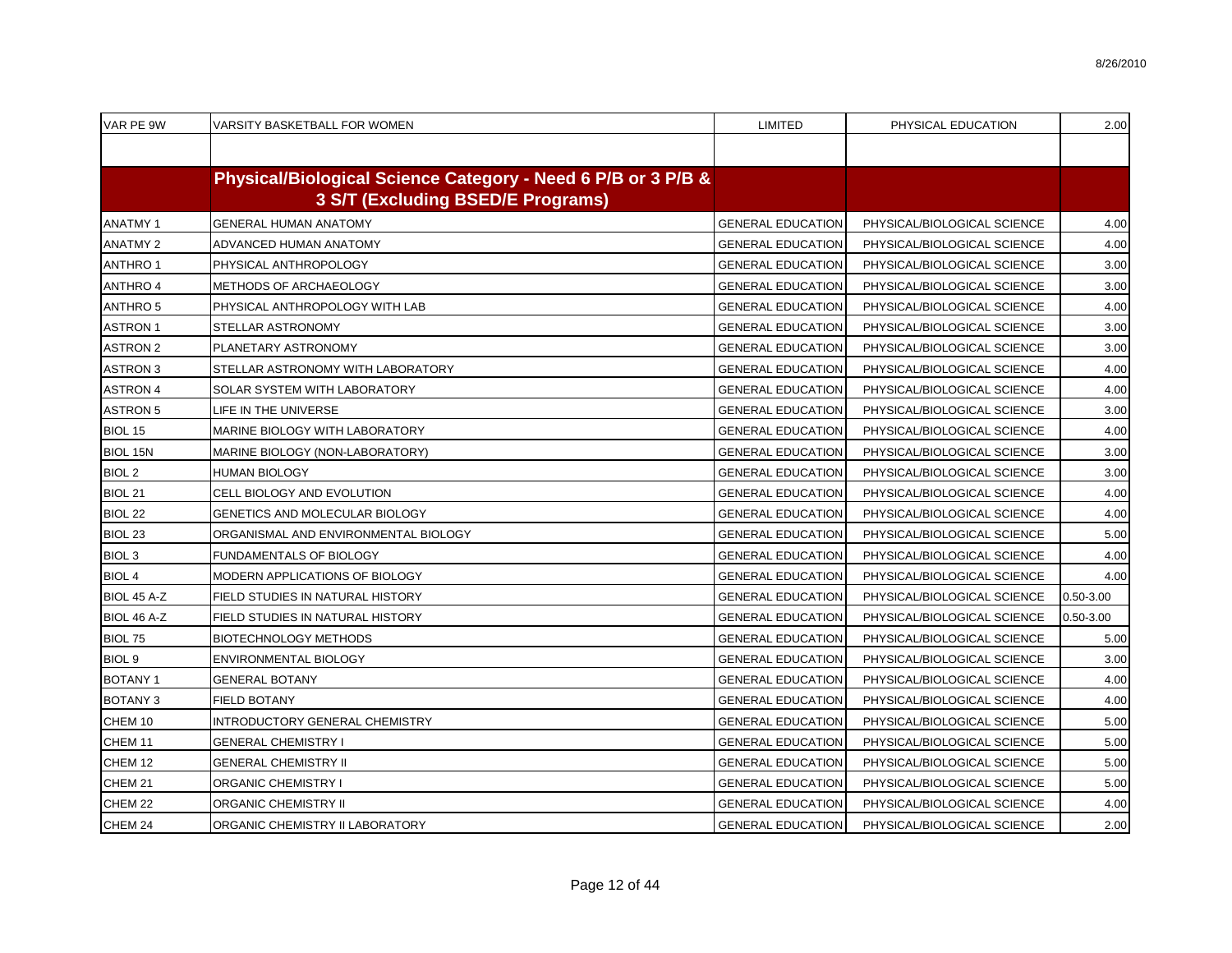| CHEM 31              | <b>BIOCHEMISTRY I</b>                           | <b>GENERAL EDUCATION</b> | PHYSICAL/BIOLOGICAL SCIENCE | 5.00 |
|----------------------|-------------------------------------------------|--------------------------|-----------------------------|------|
| CHEM <sub>9</sub>    | <b>EVERYDAY CHEMISTRY</b>                       | <b>GENERAL EDUCATION</b> | PHYSICAL/BIOLOGICAL SCIENCE | 5.00 |
| <b>ECE 64</b>        | HEALTH, SAFETY AND NUTRITION FOR YOUNG CHILDREN | <b>GENERAL EDUCATION</b> | PHYSICAL/BIOLOGICAL SCIENCE | 3.00 |
| ENGR 12              | <b>STATICS</b>                                  | GENERAL EDUCATION        | PHYSICAL/BIOLOGICAL SCIENCE | 3.00 |
| ENGR 16              | <b>DYNAMICS</b>                                 | <b>GENERAL EDUCATION</b> | PHYSICAL/BIOLOGICAL SCIENCE | 3.00 |
| GEOG <sub>1</sub>    | INTRODUCTION TO NATURAL ENVIRONMENT             | <b>GENERAL EDUCATION</b> | PHYSICAL/BIOLOGICAL SCIENCE | 3.00 |
| GEOG <sub>14</sub>   | <b>GEOGRAPHY OF CALIFORNIA</b>                  | <b>GENERAL EDUCATION</b> | PHYSICAL/BIOLOGICAL SCIENCE | 3.00 |
| GEOG <sub>3</sub>    | WEATHER AND CLIMATE                             | <b>GENERAL EDUCATION</b> | PHYSICAL/BIOLOGICAL SCIENCE | 3.00 |
| GEOG <sub>5</sub>    | PHYSICAL GEOGRAPHY WITH LAB                     | <b>GENERAL EDUCATION</b> | PHYSICAL/BIOLOGICAL SCIENCE | 4.00 |
| GEOG <sub>7</sub>    | INTRODUCTION TO ENVIRONMENTAL STUDIES           | <b>GENERAL EDUCATION</b> | PHYSICAL/BIOLOGICAL SCIENCE | 3.00 |
| GEOL 1               | INTRODUCTION TO PHYSICAL GEOLOGY NON-LAB        | <b>GENERAL EDUCATION</b> | PHYSICAL/BIOLOGICAL SCIENCE | 3.00 |
| GEOL 31              | INTRODUCTION TO PHYSICAL OCEANOGRAPHY           | <b>GENERAL EDUCATION</b> | PHYSICAL/BIOLOGICAL SCIENCE | 3.00 |
| GEOL 4               | PHYSICAL GEOGRAPHY WITH LAB                     | <b>GENERAL EDUCATION</b> | PHYSICAL/BIOLOGICAL SCIENCE | 4.00 |
| GEOL 5               | <b>EARTH HISTORY</b>                            | <b>GENERAL EDUCATION</b> | PHYSICAL/BIOLOGICAL SCIENCE | 4.00 |
| HEALTH <sub>10</sub> | FUNDAMENTALS OF HEALTHFUL LIVING                | <b>GENERAL EDUCATION</b> | PHYSICAL/BIOLOGICAL SCIENCE | 3.00 |
| <b>MCRBIO1</b>       | FUNDAMENTALS OF MICROBIOLOGY                    | <b>GENERAL EDUCATION</b> | PHYSICAL/BIOLOGICAL SCIENCE | 5.00 |
| NUTR 1               | INTRODUCTION TO NUTRITION SCIENCE               | <b>GENERAL EDUCATION</b> | PHYSICAL/BIOLOGICAL SCIENCE | 3.00 |
| NUTR 4               | HEALTHY LIFESTYLE: FOOD AND FITNESS             | GENERAL EDUCATION        | PHYSICAL/BIOLOGICAL SCIENCE | 3.00 |
| NUTR 7               | FOOD AND CULTURE IN AMERICA                     | <b>GENERAL EDUCATION</b> | PHYSICAL/BIOLOGICAL SCIENCE | 3.00 |
| NUTR 88B             | INDEPENDNET STUDIES IN NUTRTION                 | <b>GENERAL EDUCATION</b> | PHYSICAL/BIOLOGICAL SCIENCE | 2.00 |
| NUTR 9               | NUTRITION EDUCATION AND COUNSELING              | <b>GENERAL EDUCATION</b> | PHYSICAL/BIOLOGICAL SCIENCE | 3.00 |
| NUTR 90A             | <b>INTERNSHIP IN NUTRITION</b>                  | <b>GENERAL EDUCATION</b> | PHYSICAL/BIOLOGICAL SCIENCE | 1.00 |
| NUTR 90B             | <b>INTERNSHIP IN NUTRITION</b>                  | GENERAL EDUCATION        | PHYSICAL/BIOLOGICAL SCIENCE | 2.00 |
| PHYS <sub>3</sub>    | <b>HUMAN PHYSIOLOGY</b>                         | <b>GENERAL EDUCATION</b> | PHYSICAL/BIOLOGICAL SCIENCE | 4.00 |
| PHYSCS 12            | <b>INTRODUCTORY PHYSICS NON-LAB</b>             | <b>GENERAL EDUCATION</b> | PHYSICAL/BIOLOGICAL SCIENCE | 3.00 |
| PHYSCS 14            | <b>INTRODUCTORY PHYSICS WITH LABORATORY</b>     | <b>GENERAL EDUCATION</b> | PHYSICAL/BIOLOGICAL SCIENCE | 4.00 |
| PHYSCS 21            | <b>MECHANICS WITH LAB</b>                       | <b>GENERAL EDUCATION</b> | PHYSICAL/BIOLOGICAL SCIENCE | 5.00 |
| PHYSCS 22            | ELECTRICITY AND MAGNETISM                       | <b>GENERAL EDUCATION</b> | PHYSICAL/BIOLOGICAL SCIENCE | 5.00 |
| PHYSCS <sub>23</sub> | WAVES, OPTICS, THERMODYNAMICS                   | <b>GENERAL EDUCATION</b> | PHYSICAL/BIOLOGICAL SCIENCE | 5.00 |
| PHYSCS 24            | MODERN PHYSICS WITH LAB                         | <b>GENERAL EDUCATION</b> | PHYSICAL/BIOLOGICAL SCIENCE | 3.00 |
| PHYSCS 6             | <b>GENERAL PHYSICS</b>                          | <b>GENERAL EDUCATION</b> | PHYSICAL/BIOLOGICAL SCIENCE | 4.00 |
| PHYSCS <sub>7</sub>  | <b>GENERAL PHYSICS</b>                          | <b>GENERAL EDUCATION</b> | PHYSICAL/BIOLOGICAL SCIENCE | 4.00 |
| PHYSCS <sub>8</sub>  | GENERAL PHYSICS WITH CALCULUS                   | <b>GENERAL EDUCATION</b> | PHYSICAL/BIOLOGICAL SCIENCE | 4.00 |
| PHYSCS 9             | <b>GENERAL PHYSICS WITH CALCULUS</b>            | GENERAL EDUCATION        | PHYSICAL/BIOLOGICAL SCIENCE | 4.00 |
| PRO CR 10            | <b>INTRODUCTION TO KINESIOLOGY</b>              | <b>GENERAL EDUCATION</b> | PHYSICAL/BIOLOGICAL SCIENCE | 3.00 |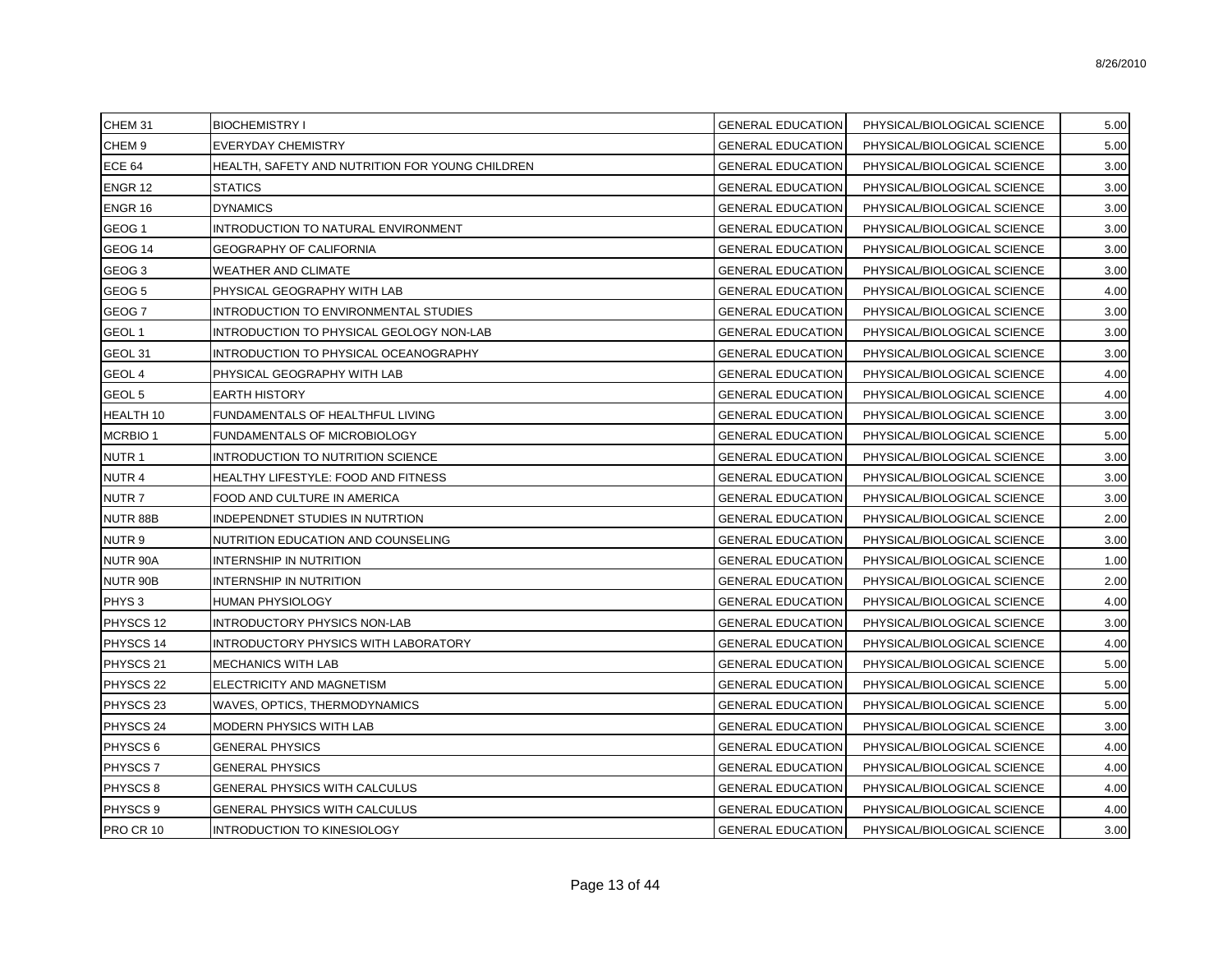| RES TH 60       | RESPIRATORY PHYSIOLOGY                                    | <b>GENERAL EDUCATION</b> | PHYSICAL/BIOLOGICAL SCIENCE | 4.00 |
|-----------------|-----------------------------------------------------------|--------------------------|-----------------------------|------|
| RES TH 70       | RESPIRATORY PATHOPHYSIOLOGY                               | <b>GENERAL EDUCATION</b> | PHYSICAL/BIOLOGICAL SCIENCE | 4.00 |
| ZOOL 5          | INTRODUCTION TO ZOOLOGY                                   | <b>GENERAL EDUCATION</b> | PHYSICAL/BIOLOGICAL SCIENCE | 4.00 |
|                 |                                                           |                          |                             |      |
|                 | Science/Technology Category - Need 3 S/T or 3 P/B & 3 S/T |                          |                             |      |
|                 | <b>(Excluding Nursing Students)</b>                       |                          |                             |      |
| <b>CIS 50</b>   | INTERNET, HTML, AND WEB DESIGN                            | <b>GENERAL EDUCATION</b> | SCIENCE/TECHNOLOGY          | 3.00 |
| <b>CIS 51</b>   | WEB PAGE DESIGN USING XHTML AND CSS                       | <b>GENERAL EDUCATION</b> | SCIENCE/TECHNOLOGY          | 3.00 |
| <b>CIS 54</b>   | WEB PAGE DEVELOPMENT AND SCRIPTING I                      | <b>GENERAL EDUCATION</b> | SCIENCE/TECHNOLOGY          | 3.00 |
| <b>CS 10</b>    | <b>DISCRETE STRUCTURES</b>                                | <b>GENERAL EDUCATION</b> | SCIENCE/TECHNOLOGY          | 3.00 |
| <b>CS 11</b>    | <b>COBOL PROGRAMMING</b>                                  | <b>GENERAL EDUCATION</b> | SCIENCE/TECHNOLOGY          | 3.00 |
| <b>CS 12</b>    | ADVANCED COBOL PROGRAMMING                                | <b>GENERAL EDUCATION</b> | SCIENCE/TECHNOLOGY          | 3.00 |
| CS 13           | PASCAL PROGRAMMING                                        | <b>GENERAL EDUCATION</b> | SCIENCE/TECHNOLOGY          | 3.00 |
| <b>CS 15</b>    | VISUAL BASIC PROGRAMMING                                  | <b>GENERAL EDUCATION</b> | SCIENCE/TECHNOLOGY          | 3.00 |
| <b>CS 16</b>    | <b>BASIC PROGRAMMING</b>                                  | <b>GENERAL EDUCATION</b> | SCIENCE/TECHNOLOGY          | 3.00 |
| <b>CS 17</b>    | ASSEMBLY LANGUAGE PROGRAMMING                             | <b>GENERAL EDUCATION</b> | SCIENCE/TECHNOLOGY          | 3.00 |
| <b>CS 18</b>    | ADVANCED ASSEMBLY LANGUAGE PROGRAMMING                    | <b>GENERAL EDUCATION</b> | SCIENCE/TECHNOLOGY          | 3.00 |
| <b>CS 19</b>    | ADVANCED VISUAL BASIC PROGRAMMING                         | <b>GENERAL EDUCATION</b> | SCIENCE/TECHNOLOGY          | 3.00 |
| <b>CS 20A</b>   | DATA STRUCTURES WITH C++                                  | <b>GENERAL EDUCATION</b> | SCIENCE/TECHNOLOGY          | 3.00 |
| <b>CS 20B</b>   | DATA STRUCTURES WITH JAVA                                 | <b>GENERAL EDUCATION</b> | SCIENCE/TECHNOLOGY          | 3.00 |
| <b>CS 22</b>    | <b>INTRODUCTION TO MOBILE ROBOTS</b>                      | <b>GENERAL EDUCATION</b> | SCIENCE/TECHNOLOGY          | 3.00 |
| <b>CS 23</b>    | EXPERT SYSTEMS AND CHATBOTS                               | <b>GENERAL EDUCATION</b> | SCIENCE/TECHNOLOGY          | 3.00 |
| CS 33           | C# PROGRAMMING                                            | <b>GENERAL EDUCATION</b> | SCIENCE/TECHNOLOGY          | 3.00 |
| CS 36           | FORTRAN PROGRAMMING                                       | <b>GENERAL EDUCATION</b> | SCIENCE/TECHNOLOGY          | 3.00 |
| <b>CS 37</b>    | WEB PROGRAMMING IN VB.NET                                 | <b>GENERAL EDUCATION</b> | SCIENCE/TECHNOLOGY          | 3.00 |
| <b>CS 40</b>    | OPERATING SYSTEMS                                         | <b>GENERAL EDUCATION</b> | SCIENCE/TECHNOLOGY          | 3.00 |
| <b>CS 41</b>    | LINUX NETWORK ADMINISTRATION                              | <b>GENERAL EDUCATION</b> | SCIENCE/TECHNOLOGY          | 3.00 |
| <b>CS 42</b>    | <b>COMPUTER ARCHITECTURE</b>                              | <b>GENERAL EDUCATION</b> | SCIENCE/TECHNOLOGY          | 3.00 |
| <b>CS 43</b>    | WINDOWS NETWORK ADMINISTRATION                            | <b>GENERAL EDUCATION</b> | SCIENCE/TECHNOLOGY          | 3.00 |
| CS <sub>5</sub> | PROGRAMMING LOGIC                                         | <b>GENERAL EDUCATION</b> | SCIENCE/TECHNOLOGY          | 3.00 |
| <b>CS 50</b>    | <b>PROGRAMMING</b>                                        | <b>GENERAL EDUCATION</b> | SCIENCE/TECHNOLOGY          | 3.00 |
| <b>CS 51</b>    | VISUAL C++ PROGRAMMING                                    | <b>GENERAL EDUCATION</b> | SCIENCE/TECHNOLOGY          | 3.00 |
| <b>CS 52</b>    | C++ PROGRAMMING                                           | <b>GENERAL EDUCATION</b> | SCIENCE/TECHNOLOGY          | 3.00 |
| <b>CS 54</b>    | OBJECT-ORIENTED ANALYSIS AND DESIGN                       | <b>GENERAL EDUCATION</b> | SCIENCE/TECHNOLOGY          | 3.00 |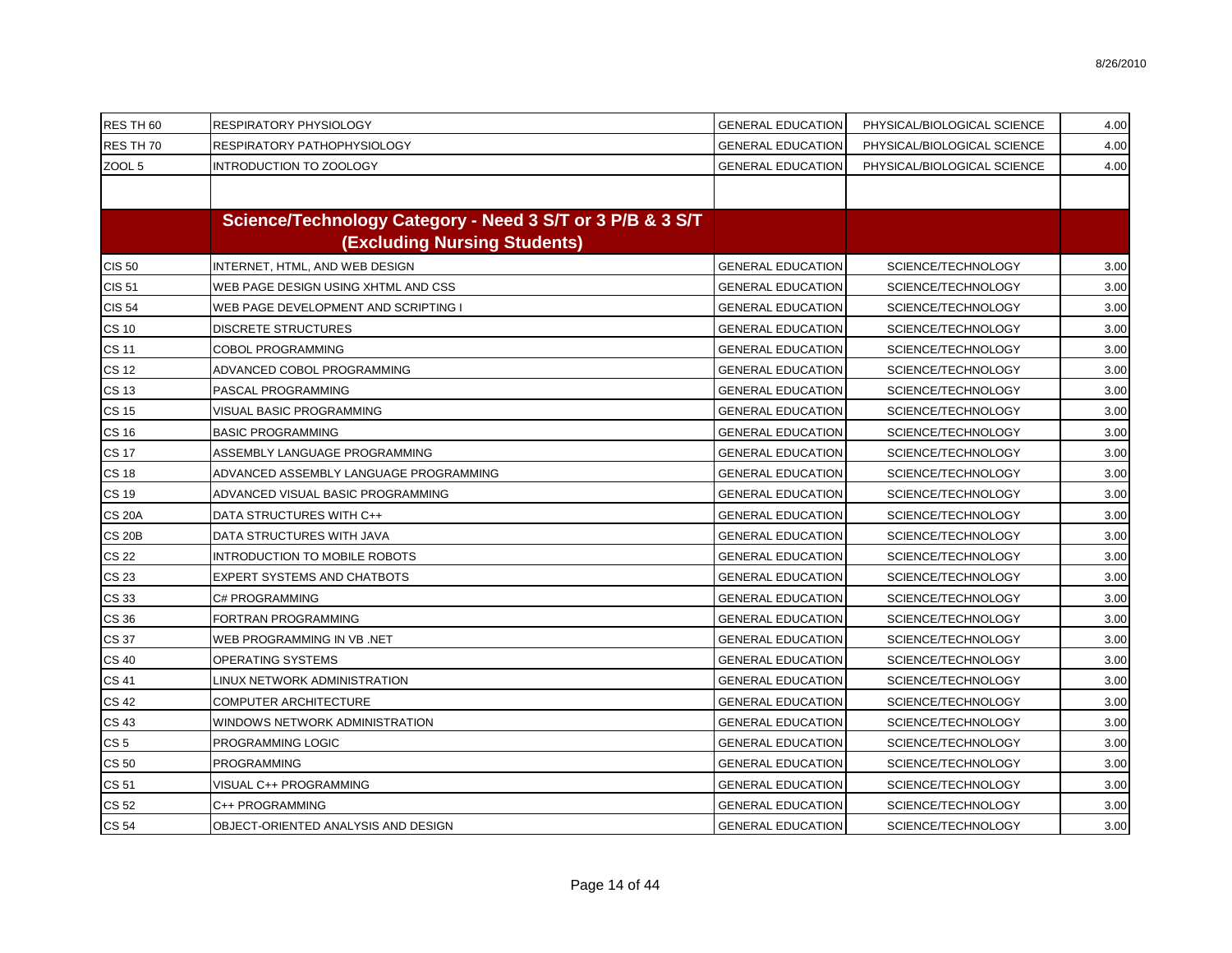| <b>CS 55</b>        | <b>JAVA PROGRAMMING</b>                                                            | <b>GENERAL EDUCATION</b> | SCIENCE/TECHNOLOGY    | 3.00 |
|---------------------|------------------------------------------------------------------------------------|--------------------------|-----------------------|------|
| <b>CS 56</b>        | ADVANCED JAVA PROGRAMMING                                                          | <b>GENERAL EDUCATION</b> | SCIENCE/TECHNOLOGY    | 3.00 |
| CS 60               | DATABASE CONCEPTS AND APPLICATIONS                                                 | <b>GENERAL EDUCATION</b> | SCIENCE/TECHNOLOGY    | 3.00 |
| CS 61               | MICROSOFT SQL SERVER DATABASE                                                      | <b>GENERAL EDUCATION</b> | SCIENCE/TECHNOLOGY    | 3.00 |
| <b>CS 65</b>        | ORACLE PROGRAMMING                                                                 | <b>GENERAL EDUCATION</b> | SCIENCE/TECHNOLOGY    | 3.00 |
| <b>CS 66</b>        | ADVANCED ORACLE                                                                    | <b>GENERAL EDUCATION</b> | SCIENCE/TECHNOLOGY    | 3.00 |
| <b>CS 68</b>        | ORACLE DATABASE ADMINISTRATOR                                                      | <b>GENERAL EDUCATION</b> | SCIENCE/TECHNOLOGY    | 3.00 |
| <b>CS70</b>         | NETWORK FUNDAMENTALS AND ARCHITECTURE                                              | <b>GENERAL EDUCATION</b> | SCIENCE/TECHNOLOGY    | 3.00 |
| <b>CS71</b>         | INTRODUCTION TO WINDOWS NT WORKSTATION                                             | <b>GENERAL EDUCATION</b> | SCIENCE/TECHNOLOGY    | 3.00 |
| <b>CS73</b>         | COMPUTER SECURITY CONCEPTS                                                         | <b>GENERAL EDUCATION</b> | SCIENCE/TECHNOLOGY    | 3.00 |
| <b>CS 74A</b>       | SECURITY IN VB. NET APPLICATIONS                                                   | <b>GENERAL EDUCATION</b> | SCIENCE/TECHNOLOGY    | 3.00 |
| <b>CS 74B</b>       | SECURITY IN J2EE APPLICATIONS                                                      | <b>GENERAL EDUCATION</b> | SCIENCE/TECHNOLOGY    | 3.00 |
| <b>CS75</b>         | NETWORK PROTOCOLS AND ANALYSIS                                                     | <b>GENERAL EDUCATION</b> | SCIENCE/TECHNOLOGY    | 2.00 |
| <b>CS78</b>         | SECURE SERVER INSTALLATION & ADMINISTRATION                                        | <b>GENERAL EDUCATION</b> | SCIENCE/TECHNOLOGY    | 3.00 |
| <b>CS 80</b>        | <b>INTERNET PROGRAMMING</b>                                                        | <b>GENERAL EDUCATION</b> | SCIENCE/TECHNOLOGY    | 3.00 |
| <b>CS 81</b>        | JAVASCRIPT AND DYNAMIC HTML                                                        | <b>GENERAL EDUCATION</b> | SCIENCE/TECHNOLOGY    | 3.00 |
| <b>CS 82</b>        | ASP.NET PROGRAMMING IN C#                                                          | <b>GENERAL EDUCATION</b> | SCIENCE/TECHNOLOGY    | 3.00 |
| <b>CS 83</b>        | SERVER-SIDE JAVA WEB PROGRAMMING                                                   | <b>GENERAL EDUCATION</b> | SCIENCE/TECHNOLOGY    | 3.00 |
| <b>CS 84</b>        | PROGRAMMING WITH XML                                                               | <b>GENERAL EDUCATION</b> | SCIENCE/TECHNOLOGY    | 3.00 |
| CS 85               | PHP PROGRAMMING                                                                    | <b>GENERAL EDUCATION</b> | SCIENCE/TECHNOLOGY    | 3.00 |
|                     | Social Science Category - Need any 6 credits (Excluding<br><b>BSED/E Programs)</b> |                          |                       |      |
| <b>ANTHRO 14</b>    | <b>SEX, GENDER AND CULTURE</b>                                                     | <b>GENERAL EDUCATION</b> | SOCIAL SCIENCE        | 3.00 |
| <b>ANTHRO 2</b>     | CULTURAL ANTHROPOLOGY                                                              | <b>GENERAL EDUCATION</b> | SOCIAL SCIENCE        | 3.00 |
| ANTHRO 20           | TRADITIONAL PEOPLES AND CULTURES OF AFRICA                                         | <b>GENERAL EDUCATION</b> | SOCIAL SCIENCE        | 3.00 |
| ANTHRO 21           | PEOPLES AND POWER IN LATIN AMERICA                                                 | <b>GENERAL EDUCATION</b> | SOCIAL SCIENCE        | 3.00 |
| ANTHRO <sub>3</sub> | <b>WORLD ARCHAEOLOGY</b>                                                           | <b>GENERAL EDUCATION</b> | SOCIAL SCIENCE        | 3.00 |
| ANTHRO <sub>9</sub> | <b>PALEOANTHROPOLOGY</b>                                                           | <b>GENERAL EDUCATION</b> | SOCIAL SCIENCE        | 3.00 |
| <b>BILING 1</b>     | INTRODUCTION TO BILINGUAL STUDIES                                                  | <b>GENERAL EDUCATION</b> | SOCIAL SCIENCE        | 3.00 |
| <b>ECE 18</b>       | CHILDHOOD: CULTURE AND PERSONALITY                                                 | <b>GENERAL EDUCATION</b> | SOCIAL SCIENCE        | 3.00 |
| <b>ECE 46</b>       | INFANT THROUGH TODDLER STUDIES                                                     | <b>GENERAL EDUCATION</b> | <b>SOCIAL SCIENCE</b> | 3.00 |
| ECON <sub>1</sub>   | PRINCIPLES OF MICROECONOMICS                                                       | <b>GENERAL EDUCATION</b> | SOCIAL SCIENCE        | 3.00 |
| ECON 15             | ECONOMIC HISTORY OF THE U.S.                                                       | <b>GENERAL EDUCATION</b> | SOCIAL SCIENCE        | 3.00 |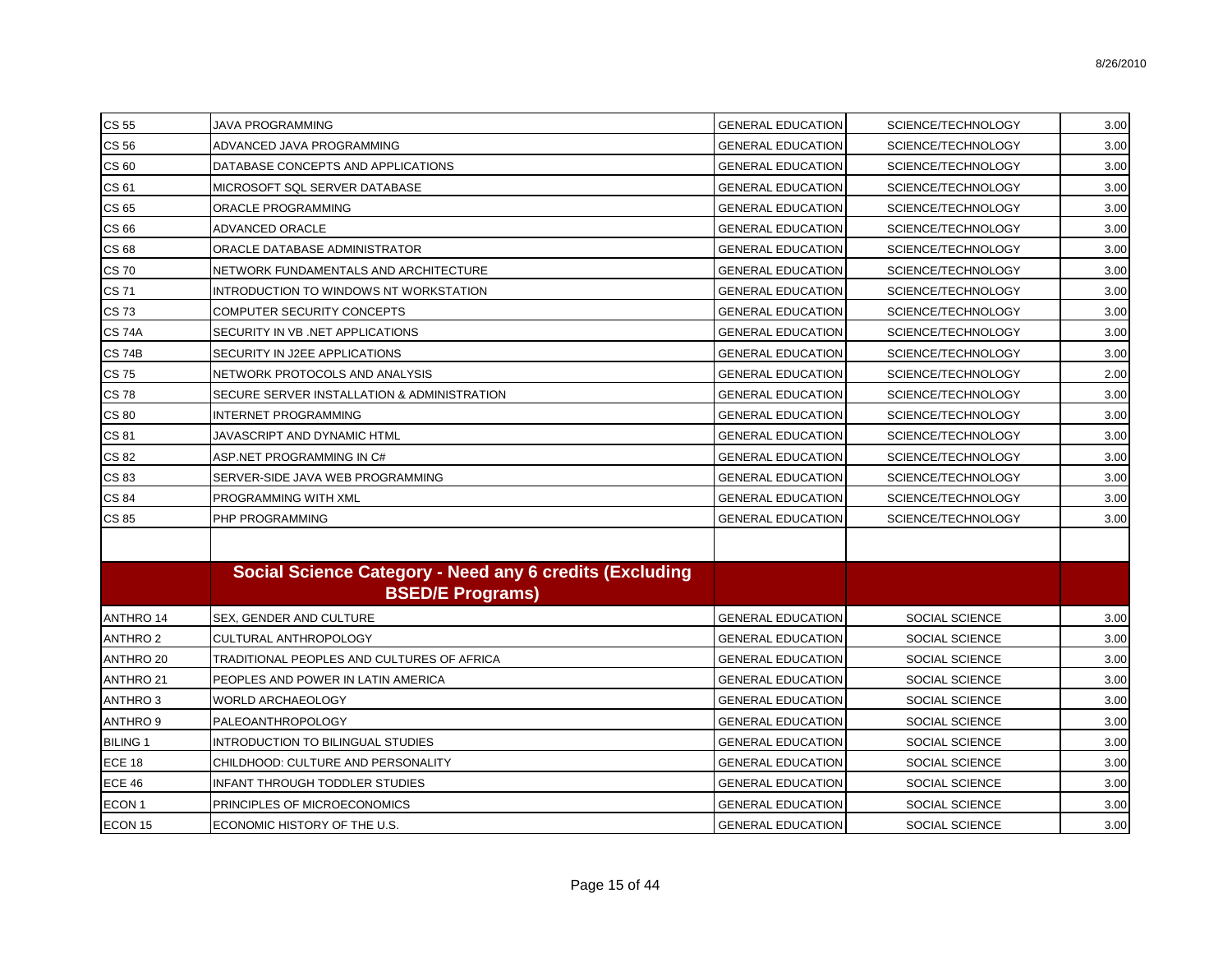| ECON <sub>2</sub>  | PRINCIPLES OF MACROECONOMICS                        | <b>GENERAL EDUCATION</b> | SOCIAL SCIENCE        | 3.00 |
|--------------------|-----------------------------------------------------|--------------------------|-----------------------|------|
| ECON <sub>5</sub>  | POLITICAL ECONOMY                                   | <b>GENERAL EDUCATION</b> | SOCIAL SCIENCE        | 3.00 |
| ECON <sub>6</sub>  | CONTEMPORARY ECONOMIC PROBLEMS                      | <b>GENERAL EDUCATION</b> | SOCIAL SCIENCE        | 3.00 |
| GEOG <sub>11</sub> | <b>WORLD GEOGRAPHY</b>                              | <b>GENERAL EDUCATION</b> | SOCIAL SCIENCE        | 3.00 |
| GEOG <sub>2</sub>  | INTRODUCTION TO HUMAN GEOGRAPHY                     | <b>GENERAL EDUCATION</b> | SOCIAL SCIENCE        | 3.00 |
| GEOG <sub>8</sub>  | INTRODUCTION TO URBAN STUDIES                       | <b>GENERAL EDUCATION</b> | SOCIAL SCIENCE        | 3.00 |
| HIST <sub>1</sub>  | HISTORY OF WESTERN CIVILIZATION I                   | <b>GENERAL EDUCATION</b> | SOCIAL SCIENCE        | 3.00 |
| HIST 10            | ETHNICITY AND AMERICAN CULTURE                      | <b>GENERAL EDUCATION</b> | SOCIAL SCIENCE        | 3.00 |
| HIST 11            | HISTORY OF THE UNITED STATES THROUGH RECONSTRUCTION | <b>GENERAL EDUCATION</b> | SOCIAL SCIENCE        | 3.00 |
| HIST 12            | UNITED STATES HISTORY SINCE RECONSTRUCTION          | <b>GENERAL EDUCATION</b> | SOCIAL SCIENCE        | 3.00 |
| HIST <sub>13</sub> | HISTORY OF THE U.S. AFTER 1945                      | <b>GENERAL EDUCATION</b> | SOCIAL SCIENCE        | 3.00 |
| <b>HIST 15</b>     | ECONOMIC HISTORY OF THE U.S.                        | <b>GENERAL EDUCATION</b> | <b>SOCIAL SCIENCE</b> | 3.00 |
| HIST 16            | AFRICAN AMERICAN HISTORY                            | <b>GENERAL EDUCATION</b> | <b>SOCIAL SCIENCE</b> | 3.00 |
| HIST 19            | <b>HISTORY OF MEXICO</b>                            | <b>GENERAL EDUCATION</b> | <b>SOCIAL SCIENCE</b> | 3.00 |
| HIST <sub>2</sub>  | HISTORY OF WESTERN CIVILIZATION II                  | <b>GENERAL EDUCATION</b> | <b>SOCIAL SCIENCE</b> | 3.00 |
| <b>HIST 20</b>     | HISTORY OF CALIFORNIA                               | <b>GENERAL EDUCATION</b> | <b>SOCIAL SCIENCE</b> | 3.00 |
| <b>HIST 21</b>     | <b>HISTORY OF RUSSIA</b>                            | <b>GENERAL EDUCATION</b> | SOCIAL SCIENCE        | 3.00 |
| <b>HIST 22</b>     | HISTORY OF THE MIDDLE EAST                          | <b>GENERAL EDUCATION</b> | <b>SOCIAL SCIENCE</b> | 3.00 |
| <b>HIST 24</b>     | HISTORY OF EAST ASIA TO 1600                        | <b>GENERAL EDUCATION</b> | SOCIAL SCIENCE        | 3.00 |
| <b>HIST 25</b>     | HISTORY OF EAST ASIA SINCE 1600                     | <b>GENERAL EDUCATION</b> | <b>SOCIAL SCIENCE</b> | 3.00 |
| <b>HIST 26</b>     | SOUTH ASIAN CIVILIZATION                            | <b>GENERAL EDUCATION</b> | <b>SOCIAL SCIENCE</b> | 1.00 |
| HIST <sub>29</sub> | JEWISH HISTORY                                      | <b>GENERAL EDUCATION</b> | SOCIAL SCIENCE        | 3.00 |
| HIST <sub>3</sub>  | HISTORY OF BRITISH CIVILIZATION I                   | <b>GENERAL EDUCATION</b> | SOCIAL SCIENCE        | 3.00 |
| HIST 30            | HISTORY AND LITERATURE OF CONTEMPORARY AFRICA       | <b>GENERAL EDUCATION</b> | SOCIAL SCIENCE        | 3.00 |
| HIST <sub>33</sub> | <b>WORLD CIVILIZATIONS I</b>                        | <b>GENERAL EDUCATION</b> | SOCIAL SCIENCE        | 3.00 |
| HIST 34            | <b>WORLD CIVILIZATIONS II</b>                       | <b>GENERAL EDUCATION</b> | SOCIAL SCIENCE        | 3.00 |
| HIST 38            | <b>AFRICAN HISTORY I</b>                            | <b>GENERAL EDUCATION</b> | SOCIAL SCIENCE        | 3.00 |
| HIST 39            | AFRICAN HISTORY II                                  | <b>GENERAL EDUCATION</b> | SOCIAL SCIENCE        | 3.00 |
| HIST <sub>4</sub>  | HISTORY OF BRITISH CIVILIZATION II                  | <b>GENERAL EDUCATION</b> | SOCIAL SCIENCE        | 3.00 |
| HIST 41            | NATIVE AMERICAN HISTORY                             | <b>GENERAL EDUCATION</b> | SOCIAL SCIENCE        | 3.00 |
| HIST 42            | THE LATINA(O) EXPERIENCE IN THE UNITED STATES       | <b>GENERAL EDUCATION</b> | SOCIAL SCIENCE        | 3.00 |
| HIST <sub>43</sub> | MEXICAN-AMERICAN HISTORY                            | <b>GENERAL EDUCATION</b> | SOCIAL SCIENCE        | 3.00 |
| <b>HIST 45</b>     | U.S. CULTURAL HISTORY HONORS COLLOQUIUM             | <b>GENERAL EDUCATION</b> | SOCIAL SCIENCE        | 3.00 |
| HIST 46            | U.S. CULTURAL HISTORY SEMINAR                       | <b>GENERAL EDUCATION</b> | SOCIAL SCIENCE        | 3.00 |
| HIST 48            | NONVIOLENT RESISTANCE                               | <b>GENERAL EDUCATION</b> | SOCIAL SCIENCE        | 3.00 |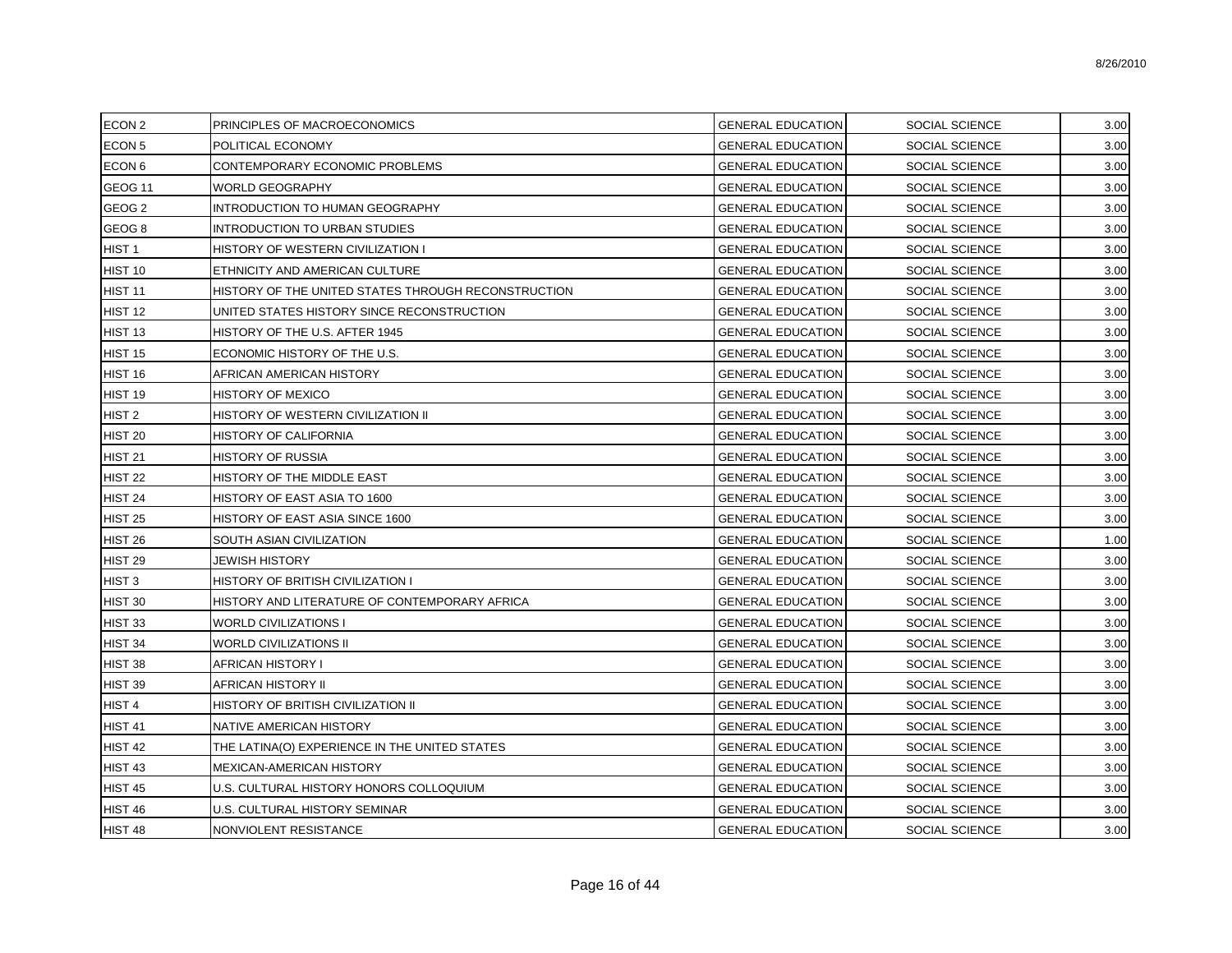| HIST <sub>5</sub>   | HISTORY OF LATIN AMERICA 1                      | <b>GENERAL EDUCATION</b> | SOCIAL SCIENCE        | 3.00 |
|---------------------|-------------------------------------------------|--------------------------|-----------------------|------|
| HIST <sub>52</sub>  | WOMEN IN AMERICAN CULTURE                       | <b>GENERAL EDUCATION</b> | <b>SOCIAL SCIENCE</b> | 3.00 |
| <b>HIST 53</b>      | HISTORY OF RELIGION                             | <b>GENERAL EDUCATION</b> | SOCIAL SCIENCE        | 3.00 |
| <b>HIST 55</b>      | HISTORY OF SCIENCE                              | <b>GENERAL EDUCATION</b> | SOCIAL SCIENCE        | 3.00 |
| HIST <sub>6</sub>   | HISTORY OF LATIN AMERICA 2                      | <b>GENERAL EDUCATION</b> | SOCIAL SCIENCE        | 3.00 |
| HIST <sub>62</sub>  | ASIAN AMERICAN HISTORY                          | <b>GENERAL EDUCATION</b> | SOCIAL SCIENCE        | 3.00 |
| POL SC <sub>1</sub> | NATIONAL AND CALIFORNIA GOVERNMENT              | <b>GENERAL EDUCATION</b> | <b>SOCIAL SCIENCE</b> | 3.00 |
| POL SC 11           | WORLD AFFAIRS AND THE UNITED NATIONS            | <b>GENERAL EDUCATION</b> | SOCIAL SCIENCE        | 3.00 |
| POL SC 12           | MODEL UNITED NATIONS                            | <b>GENERAL EDUCATION</b> | SOCIAL SCIENCE        | 1.00 |
| POL SC 14           | MIDDLE EAST GOVERNMENT AND POLITICS             | <b>GENERAL EDUCATION</b> | SOCIAL SCIENCE        | 3.00 |
| POL SC 2            | COMPARATIVE GOVERNMENT AND POLITICS             | <b>GENERAL EDUCATION</b> | <b>SOCIAL SCIENCE</b> | 3.00 |
| POL SC 21           | RACE, ETHNICITY, AND THE POLITICS OF DIFFERENCE | <b>GENERAL EDUCATION</b> | SOCIAL SCIENCE        | 3.00 |
| POL SC 22           | ENVIRONMENTAL POLITICS AND POLICIES             | <b>GENERAL EDUCATION</b> | <b>SOCIAL SCIENCE</b> | 3.00 |
| POL SC 23           | THE POLITICS OF GENDER                          | <b>GENERAL EDUCATION</b> | SOCIAL SCIENCE        | 3.00 |
| POL SC 47           | INTERNATIONAL POLITICS SEMINAR                  | <b>GENERAL EDUCATION</b> | <b>SOCIAL SCIENCE</b> | 3.00 |
| POL SC 5            | POLITICAL ECONOMY                               | <b>GENERAL EDUCATION</b> | SOCIAL SCIENCE        | 3.00 |
| POL SC 51           | POLITICAL PHILOSOPHY                            | <b>GENERAL EDUCATION</b> | <b>SOCIAL SCIENCE</b> | 3.00 |
| POL SC 52           | CONTEMPORARY POLITICAL THOUGHT                  | <b>GENERAL EDUCATION</b> | SOCIAL SCIENCE        | 3.00 |
| POL SC 7            | <b>INTERNATIONAL POLITICS</b>                   | <b>GENERAL EDUCATION</b> | <b>SOCIAL SCIENCE</b> | 3.00 |
| POL SC 8            | THE MODERN FAR EAST                             | <b>GENERAL EDUCATION</b> | SOCIAL SCIENCE        | 3.00 |
| PSYCH <sub>1</sub>  | <b>GENERAL PSYCHOLOGY</b>                       | <b>GENERAL EDUCATION</b> | <b>SOCIAL SCIENCE</b> | 3.00 |
| PSYCH <sub>11</sub> | CHILD GROWTH AND DEVELOPMENT                    | <b>GENERAL EDUCATION</b> | SOCIAL SCIENCE        | 3.00 |
| PSYCH 12            | ADOLESCENCE AND EARLY MATURITY                  | <b>GENERAL EDUCATION</b> | <b>SOCIAL SCIENCE</b> | 3.00 |
| PSYCH <sub>13</sub> | SOCIAL PSYCHOLOGY                               | <b>GENERAL EDUCATION</b> | SOCIAL SCIENCE        | 3.00 |
| PSYCH <sub>14</sub> | ABNORMAL PSYCHOLOGY                             | <b>GENERAL EDUCATION</b> | <b>SOCIAL SCIENCE</b> | 3.00 |
| PSYCH 16            | MIND AND METABOLISM                             | <b>GENERAL EDUCATION</b> | SOCIAL SCIENCE        | 3.00 |
| PSYCH 18            | CHILDHOOD: CULTURE AND PERSONALITY              | <b>GENERAL EDUCATION</b> | <b>SOCIAL SCIENCE</b> | 3.00 |
| PSYCH 19            | LIFESPAN HUMAN DEVELOPMENT                      | <b>GENERAL EDUCATION</b> | <b>SOCIAL SCIENCE</b> | 3.00 |
| PSYCH <sub>2</sub>  | PHYSIOLOGICAL PSYCHOLOGY                        | <b>GENERAL EDUCATION</b> | <b>SOCIAL SCIENCE</b> | 3.00 |
| PSYCH <sub>25</sub> | HUMAN SEXUALITY                                 | <b>GENERAL EDUCATION</b> | SOCIAL SCIENCE        | 3.00 |
| PSYCH <sub>3</sub>  | PERSONALITY: DYNAMICS AND DEVELOPMENT           | <b>GENERAL EDUCATION</b> | SOCIAL SCIENCE        | 3.00 |
| PSYCH 40            | ENVIRONMENTAL PSYCHOLOGY                        | <b>GENERAL EDUCATION</b> | SOCIAL SCIENCE        | 3.00 |
| PSYCH <sub>5</sub>  | THE PSYCHOLOGY OF COMMUNICATION                 | <b>GENERAL EDUCATION</b> | SOCIAL SCIENCE        | 3.00 |
| PSYCH <sub>6</sub>  | MARRIAGE, FAMILY, AND HUMAN INTIMACY            | <b>GENERAL EDUCATION</b> | <b>SOCIAL SCIENCE</b> | 3.00 |
| SOCIOL 1            | INTRODUCTION TO SOCIOLOGY                       | <b>GENERAL EDUCATION</b> | SOCIAL SCIENCE        | 3.00 |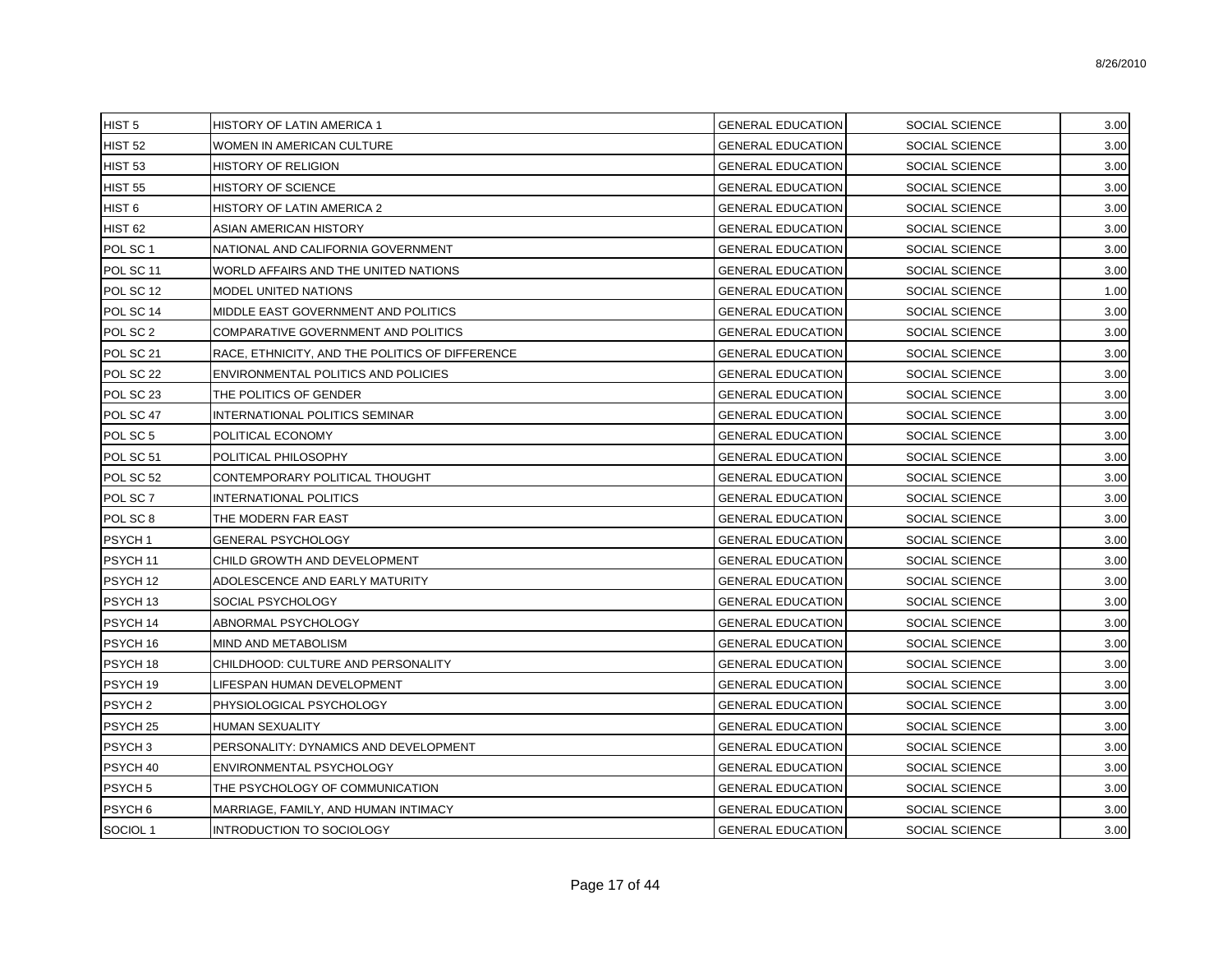| SOCIOL 12           | SOCIOLOGY OF THE FAMILY                                    | <b>GENERAL EDUCATION</b> | SOCIAL SCIENCE             | 3.00 |
|---------------------|------------------------------------------------------------|--------------------------|----------------------------|------|
| SOCIOL 1S           | INTRODUCTION TO SOCIOLOGY - SERVICE LEARNING               | <b>GENERAL EDUCATION</b> | SOCIAL SCIENCE             | 3.00 |
| SOCIOL 2            | <b>SOCIAL PROBLEMS</b>                                     | <b>GENERAL EDUCATION</b> | SOCIAL SCIENCE             | 3.00 |
| SOCIOL 2S           | SOCIAL PROBLEMS - SERVICE LEARNING                         | <b>GENERAL EDUCATION</b> | SOCIAL SCIENCE             | 3.00 |
| SOCIOL 30           | AFRICAN AMERICANS IN CONTEMPORARY SOCIETY                  | <b>GENERAL EDUCATION</b> | SOCIAL SCIENCE             | 3.00 |
| SOCIOL 31           | LATINAS/OS IN CONTEMPORARY SOCIETY                         | <b>GENERAL EDUCATION</b> | SOCIAL SCIENCE             | 3.00 |
| SOCIOL 32           | ASIAN AMERICANS IN CONTEMPORARY SOCIETY                    | <b>GENERAL EDUCATION</b> | SOCIAL SCIENCE             | 3.00 |
| SOCIOL 33           | SOCIOLOGY OF SEX AND GENDER                                | <b>GENERAL EDUCATION</b> | SOCIAL SCIENCE             | 3.00 |
| SOCIOL 34           | RACIAL AND ETHNIC RELATIONS IN AMERICAN SOCIETY            | <b>GENERAL EDUCATION</b> | SOCIAL SCIENCE             | 3.00 |
| SOCIOL 4            | SOCIOLOGICAL ANALYSIS                                      | <b>GENERAL EDUCATION</b> | SOCIAL SCIENCE             | 3.00 |
| SPAN <sub>9</sub>   | THE CIVILIZATION OF SPAIN                                  | <b>GENERAL EDUCATION</b> | SOCIAL SCIENCE             | 3.00 |
| <b>URBAN 8</b>      | <b>INTRODUCTION TO URBAN STUDIES</b>                       | <b>GENERAL EDUCATION</b> | SOCIAL SCIENCE             | 3.00 |
| WOM ST 10           | INTRODUCTION TO WOMEN'S STUDIES                            | <b>GENERAL EDUCATION</b> | SOCIAL SCIENCE             | 3.00 |
| WOM ST 20           | WOMEN, FEMINISMS, AND SOCIAL MOVEMENTS: A GLOBAL APPROACH  | <b>GENERAL EDUCATION</b> | SOCIAL SCIENCE             | 3.00 |
| WOM ST 30           | WOMEN AND POPULAR CULTURE                                  | <b>GENERAL EDUCATION</b> | SOCIAL SCIENCE             | 3.00 |
|                     |                                                            |                          |                            |      |
|                     | <b>Interdisciplinary/Elective Category</b>                 |                          |                            |      |
| ACCTG 1             | <b>ACCOUNTING 1</b>                                        | <b>GENERAL EDUCATION</b> | INTERDISCIPLINARY/ELECTIVE | 5.00 |
| <b>ACCTG 10A</b>    | <b>INTERMEDIATE ACCOUNTING A</b>                           | <b>GENERAL EDUCATION</b> | INTERDISCIPLINARY/ELECTIVE | 3.00 |
| ACCTG 10B           | INTERMEDIATE ACCOUNTING B                                  | <b>GENERAL EDUCATION</b> | INTERDISCIPLINARY/ELECTIVE | 3.00 |
| ACCTG 10C           | INTERMEDIATE ACCOUNTING C                                  | <b>GENERAL EDUCATION</b> | INTERDISCIPLINARY/ELECTIVE | 4.00 |
| ACCTG <sub>11</sub> | <b>COST ACCOUNTING</b>                                     | <b>GENERAL EDUCATION</b> | INTERDISCIPLINARY/ELECTIVE | 3.00 |
| ACCTG 12            | <b>AUDITING</b>                                            | <b>GENERAL EDUCATION</b> | INTERDISCIPLINARY/ELECTIVE | 3.00 |
| ACCTG 15            | <b>INDIVIDUAL INCOME TAXES</b>                             | <b>GENERAL EDUCATION</b> | INTERDISCIPLINARY/ELECTIVE | 3.00 |
| ACCTG 16            | TAXATION OF CORPORATIONS, PARTNERSHIPS, ESTATES AND TRUSTS | <b>GENERAL EDUCATION</b> | INTERDISCIPLINARY/ELECTIVE | 3.00 |
| ACCTG <sub>2</sub>  | <b>ACCOUNTING 2</b>                                        | <b>GENERAL EDUCATION</b> | INTERDISCIPLINARY/ELECTIVE | 5.00 |
| ACCTG <sub>21</sub> | <b>BUSINESS BOOKKEEPING</b>                                | <b>GENERAL EDUCATION</b> | INTERDISCIPLINARY/ELECTIVE | 3.00 |
| ACCTG 26            | ADVANCED BUSINESS LAW                                      | <b>GENERAL EDUCATION</b> | INTERDISCIPLINARY/ELECTIVE | 3.00 |
| ACCTG <sub>3</sub>  | <b>INTERMEDIATE ACCOUNTING I</b>                           | <b>GENERAL EDUCATION</b> | INTERDISCIPLINARY/ELECTIVE | 5.00 |
| ACCTG 31A           | <b>EXCEL FOR ACCOUNTING</b>                                | <b>GENERAL EDUCATION</b> | INTERDISCIPLINARY/ELECTIVE | 3.00 |
| ACCTG 31B           | ADVANCED EXCEL FOR ACCOUNTING                              | <b>GENERAL EDUCATION</b> | INTERDISCIPLINARY/ELECTIVE | 3.00 |
| ACCTG 33            | ACCESS FOR ACCOUNTING                                      | <b>GENERAL EDUCATION</b> | INTERDISCIPLINARY/ELECTIVE | 3.00 |
| ACCTG 35            | <b>QUICKBOOKS</b>                                          | <b>GENERAL EDUCATION</b> | INTERDISCIPLINARY/ELECTIVE | 3.00 |
| ACCTG 4             | INTERMEDIATE ACCOUNTING II                                 | <b>GENERAL EDUCATION</b> | INTERDISCIPLINARY/ELECTIVE | 5.00 |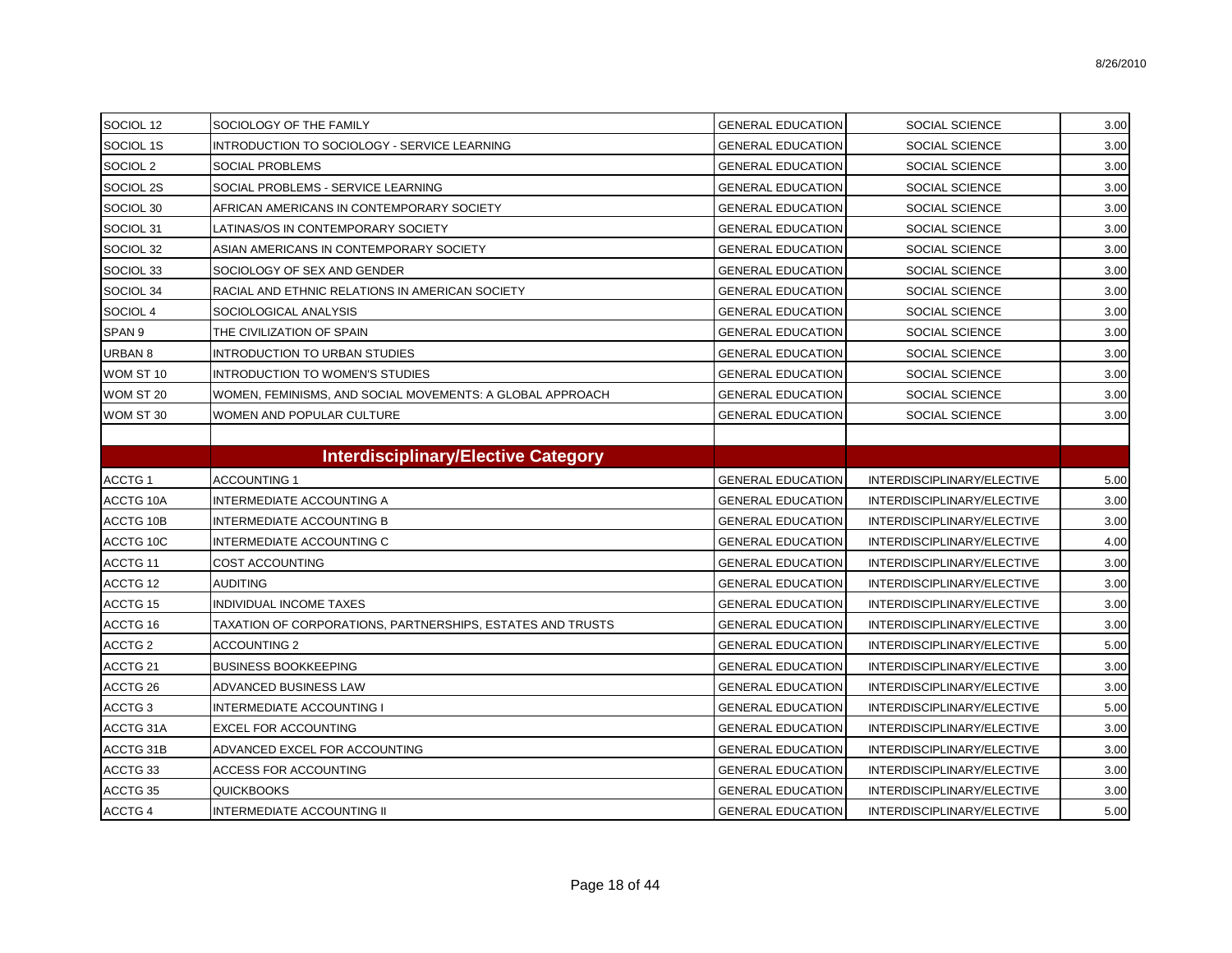8/26/2010

| 1001070             | "סיוויש היה ביותר איהודים ישכח זו ביותר | <b>OFINEIN IF FROM HIGH</b> | <b>INTERDIOOII EIN INTIELEOTIVE</b> | $\mathsf{v}.\mathsf{v} \mathsf{v}$ |
|---------------------|-----------------------------------------|-----------------------------|-------------------------------------|------------------------------------|
| ACCTG 6             | ACCOUNTING CONSOLIDATIONS               | <b>GENERAL EDUCATION</b>    | INTERDISCIPLINARY/ELECTIVE          | 3.00                               |
| ACCTG <sub>7</sub>  | ADVANCED ACCOUNTING: SPECIAL TOPICS     | <b>GENERAL EDUCATION</b>    | INTERDISCIPLINARY/ELECTIVE          | 3.00                               |
| ACCTG 88A           | INDEPENDENT STUDIES IN ACCOUNTING       | <b>GENERAL EDUCATION</b>    | INTERDISCIPLINARY/ELECTIVE          | 1.00                               |
| ACCTG 88B           | INDEPENDENT STUDIES IN ACCOUNTING       | GENERAL EDUCATION           | INTERDISCIPLINARY/ELECTIVE          | 2.00                               |
| ACCTG 90A           | <b>ACCOUNTING INTERNSHIP</b>            | <b>GENERAL EDUCATION</b>    | INTERDISCIPLINARY/ELECTIVE          | 1.00                               |
| ACCTG 90B           | <b>ACCOUNTING INTERNSHIP</b>            | <b>GENERAL EDUCATION</b>    | INTERDISCIPLINARY/ELECTIVE          | 2.00                               |
| ANTHRO 35S          | ARCHAEOLOGICAL FIELD TECHNIQUES         | GENERAL EDUCATION           | INTERDISCIPLINARY/ELECTIVE          | 3.00                               |
| ART 10A             | <b>DESIGN I</b>                         | <b>GENERAL EDUCATION</b>    | INTERDISCIPLINARY/ELECTIVE          | 3.00                               |
| ART 10B             | <b>DESIGN II</b>                        | GENERAL EDUCATION           | INTERDISCIPLINARY/ELECTIVE          | 3.00                               |
| ART 10C             | <b>COMPUTER DESIGN</b>                  | GENERAL EDUCATION           | INTERDISCIPLINARY/ELECTIVE          | 3.00                               |
| <b>ART 13</b>       | 3-D DESIGN                              | <b>GENERAL EDUCATION</b>    | INTERDISCIPLINARY/ELECTIVE          | 3.00                               |
| <b>ART 15</b>       | <b>LETTERING</b>                        | <b>GENERAL EDUCATION</b>    | INTERDISCIPLINARY/ELECTIVE          | 3.00                               |
| ART 17A             | 3-D JEWELRY DESIGN I                    | <b>GENERAL EDUCATION</b>    | INTERDISCIPLINARY/ELECTIVE          | 3.00                               |
| <b>ART 17B</b>      | 3-D JEWELRY DESIGN II                   | <b>GENERAL EDUCATION</b>    | INTERDISCIPLINARY/ELECTIVE          | 3.00                               |
| ART 20A             | <b>DRAWING I</b>                        | <b>GENERAL EDUCATION</b>    | INTERDISCIPLINARY/ELECTIVE          | 3.00                               |
| ART 20B             | <b>DRAWING II</b>                       | GENERAL EDUCATION           | INTERDISCIPLINARY/ELECTIVE          | 3.00                               |
| <b>ART 20C</b>      | <b>DIGITAL DRAWING</b>                  | <b>GENERAL EDUCATION</b>    | INTERDISCIPLINARY/ELECTIVE          | 3.00                               |
| ART <sub>21</sub> A | <b>DRAWING III</b>                      | <b>GENERAL EDUCATION</b>    | INTERDISCIPLINARY/ELECTIVE          | 3.00                               |
| <b>ART 21B</b>      | <b>DRAWING IV</b>                       | <b>GENERAL EDUCATION</b>    | INTERDISCIPLINARY/ELECTIVE          | 3.00                               |
| ART 30A             | BEGINNING WATER COLOR PAINTING I        | <b>GENERAL EDUCATION</b>    | INTERDISCIPLINARY/ELECTIVE          | 3.00                               |
| ART 30B             | <b>WATERCOLOR PAINTING II</b>           | <b>GENERAL EDUCATION</b>    | INTERDISCIPLINARY/ELECTIVE          | 3.00                               |
| ART 30C             | <b>ACRYLIC PAINTING TECHNIQUES</b>      | GENERAL EDUCATION           | INTERDISCIPLINARY/ELECTIVE          | 3.00                               |
| <b>ART 31</b>       | <b>BEGINNING OIL PAINTING</b>           | <b>GENERAL EDUCATION</b>    | INTERDISCIPLINARY/ELECTIVE          | 3.00                               |
| <b>ART 32</b>       | <b>INTERMEDIATE PAINTING</b>            | <b>GENERAL EDUCATION</b>    | INTERDISCIPLINARY/ELECTIVE          | 3.00                               |
| <b>ART 33</b>       | <b>ADVANCED PAINTING</b>                | <b>GENERAL EDUCATION</b>    | INTERDISCIPLINARY/ELECTIVE          | 3.00                               |
| ART 34A             | CONTEMPORARY ART THEORY AND PRACTICE    | <b>GENERAL EDUCATION</b>    | INTERDISCIPLINARY/ELECTIVE          | 3.00                               |
| ART 34B             | CONTEMPORARY ART THEORY AND PRACTICE    | GENERAL EDUCATION           | INTERDISCIPLINARY/ELECTIVE          | 3.00                               |
| <b>ART 35</b>       | AIRBRUSH TECHNIQUES                     | GENERAL EDUCATION           | INTERDISCIPLINARY/ELECTIVE          | 3.00                               |
| ART 40A             | <b>SCULPTURE I</b>                      | <b>GENERAL EDUCATION</b>    | INTERDISCIPLINARY/ELECTIVE          | 3.00                               |
| ART 40B             | <b>SCULPTURE II</b>                     | <b>GENERAL EDUCATION</b>    | INTERDISCIPLINARY/ELECTIVE          | 3.00                               |
| ART 40C             | <b>SCULPTURE III</b>                    | <b>GENERAL EDUCATION</b>    | INTERDISCIPLINARY/ELECTIVE          | 3.00                               |
| ART 41A             | <b>FIGURE MODELING SCULPTURE I</b>      | <b>GENERAL EDUCATION</b>    | INTERDISCIPLINARY/ELECTIVE          | 3.00                               |
| ART <sub>41</sub> B | <b>FIGURE MODELING SCULPTURE II</b>     | GENERAL EDUCATION           | INTERDISCIPLINARY/ELECTIVE          | 3.00                               |
| ART 43A             | <b>GLASS SCULPTURE I</b>                | <b>GENERAL EDUCATION</b>    | INTERDISCIPLINARY/ELECTIVE          | 3.00                               |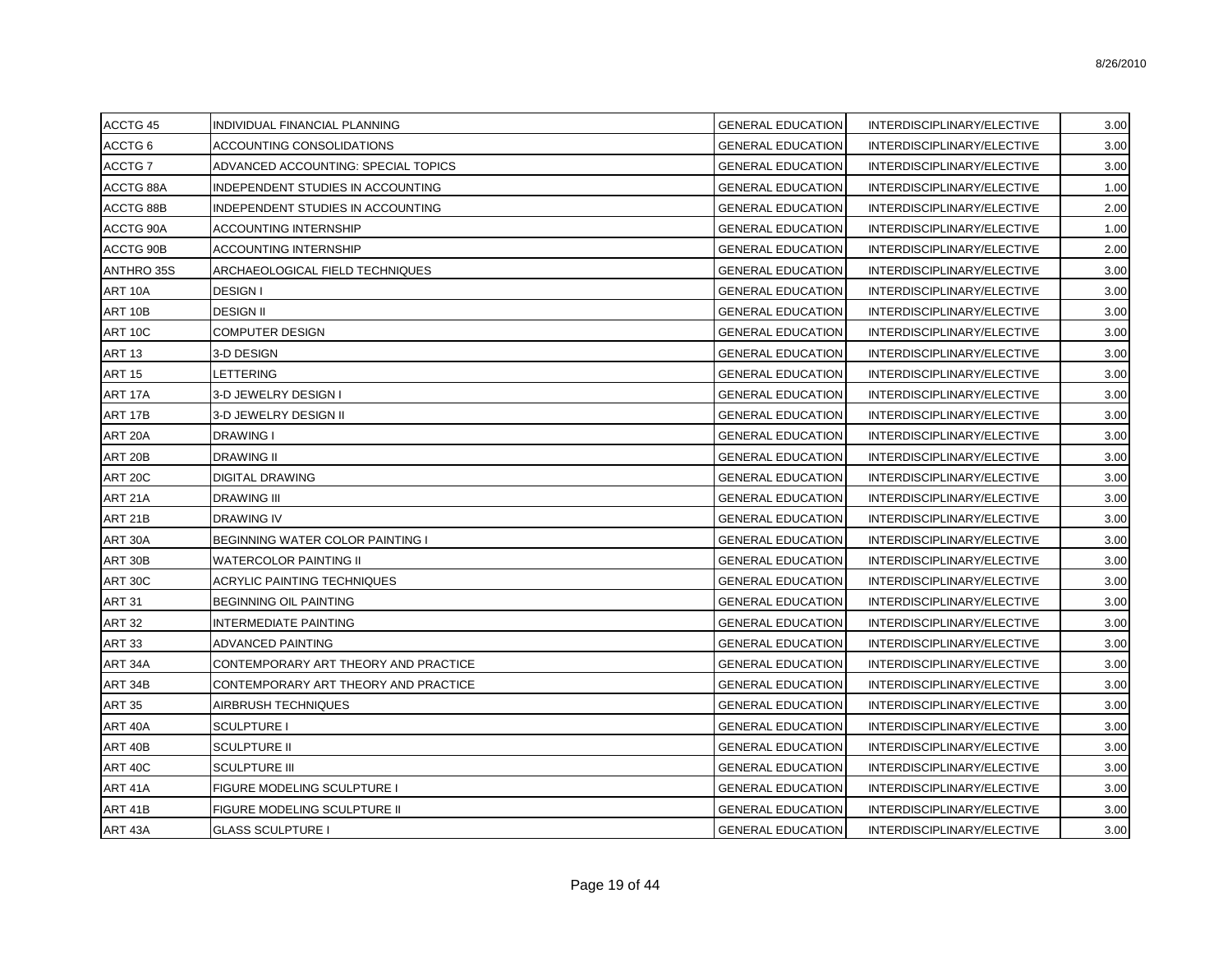| ART <sub>43</sub> B | <b>GLASS SCULPTURE II</b>                  | <b>GENERAL EDUCATION</b> | INTERDISCIPLINARY/ELECTIVE | 3.00 |
|---------------------|--------------------------------------------|--------------------------|----------------------------|------|
| ART 52A             | <b>CERAMICS I</b>                          | <b>GENERAL EDUCATION</b> | INTERDISCIPLINARY/ELECTIVE | 3.00 |
| ART 52B             | <b>CERAMICS II</b>                         | <b>GENERAL EDUCATION</b> | INTERDISCIPLINARY/ELECTIVE | 3.00 |
| ART <sub>52C</sub>  | <b>CERAMICS III</b>                        | <b>GENERAL EDUCATION</b> | INTERDISCIPLINARY/ELECTIVE | 3.00 |
| ART 60              | INTRODUCTION TO PRINTMAKING                | <b>GENERAL EDUCATION</b> | INTERDISCIPLINARY/ELECTIVE | 3.00 |
| ART 60B             | <b>INTRODUCTION TO DIGITAL PRINTING</b>    | <b>GENERAL EDUCATION</b> | INTERDISCIPLINARY/ELECTIVE | 3.00 |
| ART 61A             | <b>ETCHING</b>                             | <b>GENERAL EDUCATION</b> | INTERDISCIPLINARY/ELECTIVE | 3.00 |
| ART 61B             | ADVANCED ETCHING                           | <b>GENERAL EDUCATION</b> | INTERDISCIPLINARY/ELECTIVE | 3.00 |
| <b>ART 62</b>       | SERIGRAPHY (SILKSCREEN)                    | <b>GENERAL EDUCATION</b> | INTERDISCIPLINARY/ELECTIVE | 3.00 |
| <b>ART 63</b>       | LITHOGRAPHY                                | <b>GENERAL EDUCATION</b> | INTERDISCIPLINARY/ELECTIVE | 3.00 |
| ART 90A             | INTERNSHIP                                 | <b>GENERAL EDUCATION</b> | INTERDISCIPLINARY/ELECTIVE | 1.00 |
| ARTS 88A            | INDEPENDENT STUDIES IN THE ARTS            | <b>GENERAL EDUCATION</b> | INTERDISCIPLINARY/ELECTIVE | 1.00 |
| ARTS 88B            | INDEPENDENT STUDIES IN THE ARTS            | <b>GENERAL EDUCATION</b> | INTERDISCIPLINARY/ELECTIVE | 2.00 |
| AUTO 40             | AUTOMOTIVE MAINTENANCE AND OPERATION       | <b>GENERAL EDUCATION</b> | INTERDISCIPLINARY/ELECTIVE | 3.00 |
| AUTO 45             | AUTOMOTIVE BRAKING SYSTEMS                 | <b>GENERAL EDUCATION</b> | INTERDISCIPLINARY/ELECTIVE | 3.00 |
| AUTO 46             | AUTOMOTIVE ELECTRICAL SYSTEMS              | <b>GENERAL EDUCATION</b> | INTERDISCIPLINARY/ELECTIVE | 3.00 |
| AUTO 50             | EMERGING AND ALTERNATIVE AUTO TECHNOLOGY   | <b>GENERAL EDUCATION</b> | INTERDISCIPLINARY/ELECTIVE | 3.00 |
| <b>BIOL 88A</b>     | INDEPENDENT STUDIES IN BIOLOGICAL SCIENCES | <b>GENERAL EDUCATION</b> | INTERDISCIPLINARY/ELECTIVE | 1.00 |
| <b>BIOL 88B</b>     | INDEPENDENT STUDIES IN BIOLOGICAL SCIENCES | <b>GENERAL EDUCATION</b> | INTERDISCIPLINARY/ELECTIVE | 2.00 |
| <b>BIOL 88C</b>     | INDEPENDENT STUDIES IN BIOLOGICAL SCIENCES | <b>GENERAL EDUCATION</b> | INTERDISCIPLINARY/ELECTIVE | 3.00 |
| <b>BIOL 90A</b>     | LIFE SCIENCE INTERNSHIP                    | <b>GENERAL EDUCATION</b> | INTERDISCIPLINARY/ELECTIVE | 1.00 |
| BIOL 90B            | LIFE SCIENCE INTERNSHP                     | <b>GENERAL EDUCATION</b> | INTERDISCIPLINARY/ELECTIVE | 2.00 |
| <b>BRDCST1</b>      | INTRODUCTION TO BROADCASTING               | <b>GENERAL EDUCATION</b> | INTERDISCIPLINARY/ELECTIVE | 3.00 |
| <b>BRDCST2</b>      | BROADCASTING PROGRAMMING AND MANAGEMENT    | <b>GENERAL EDUCATION</b> | INTERDISCIPLINARY/ELECTIVE | 3.00 |
| <b>BRDCST 3A</b>    | BROADCASTING ANNOUNCING AND PRODUCTION     | <b>GENERAL EDUCATION</b> | INTERDISCIPLINARY/ELECTIVE | 3.00 |
| <b>BRDCST 46</b>    | TELEVISION PRODUCTION                      | <b>GENERAL EDUCATION</b> | INTERDISCIPLINARY/ELECTIVE | 3.00 |
| <b>BRDCST 48</b>    | TELEVISION FIELD PRODUCTION WORKSHOP       | <b>GENERAL EDUCATION</b> | INTERDISCIPLINARY/ELECTIVE | 3.00 |
| <b>BRDCST 5A</b>    | SPORTS CASTING FALL SPORTS                 | <b>GENERAL EDUCATION</b> | INTERDISCIPLINARY/ELECTIVE | 3.00 |
| <b>BRDCST 5B</b>    | SPORTSCASTING SPRING SPORTS                | <b>GENERAL EDUCATION</b> | INTERDISCIPLINARY/ELECTIVE | 3.00 |
| <b>BRDCST8</b>      | <b>BROADCAST ADVERTISING</b>               | <b>GENERAL EDUCATION</b> | INTERDISCIPLINARY/ELECTIVE | 3.00 |
| <b>BRDCST9</b>      | <b>BROADCAST WORKSHOP</b>                  | <b>GENERAL EDUCATION</b> | INTERDISCIPLINARY/ELECTIVE | 3.00 |
| <b>BRDCST 90A</b>   | <b>BROADCASTING INTERNSHIP</b>             | <b>GENERAL EDUCATION</b> | INTERDISCIPLINARY/ELECTIVE | 1.00 |
| <b>BRDCST 90B</b>   | <b>BROADCASTING INTERNSHIP</b>             | <b>GENERAL EDUCATION</b> | INTERDISCIPLINARY/ELECTIVE | 2.00 |
| <b>BUS1</b>         | <b>INTRODUCTION TO BUSINESS</b>            | <b>GENERAL EDUCATION</b> | INTERDISCIPLINARY/ELECTIVE | 3.00 |
| <b>BUS 11</b>       | INTRODUCTION TO THE HOSPITALITY INDUSTRY   | <b>GENERAL EDUCATION</b> | INTERDISCIPLINARY/ELECTIVE | 3.00 |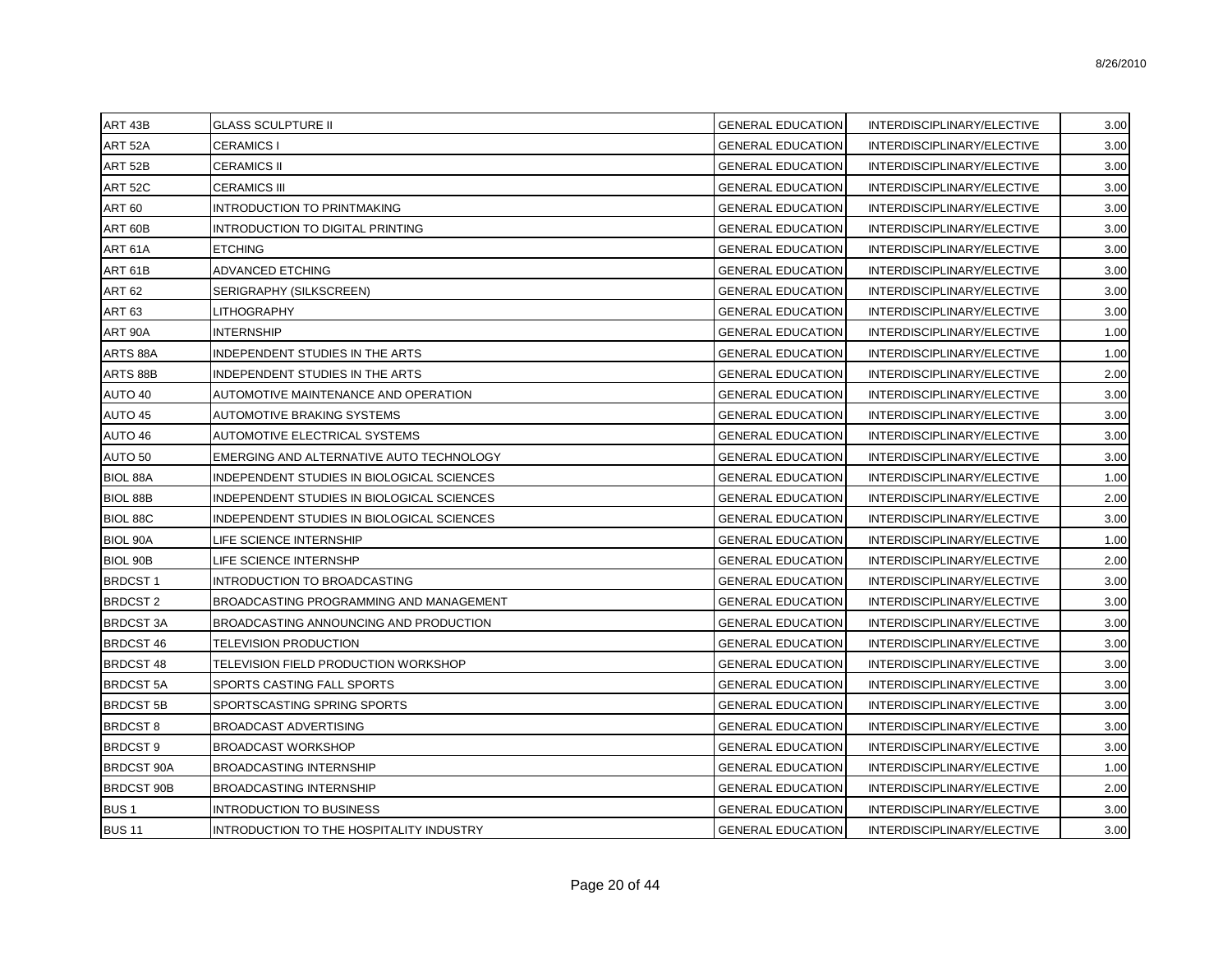| <b>BUS 15</b>    | INTRODUCTION TO INSURANCE WITH CODE & ETHICS    | <b>GENERAL EDUCATION</b> | INTERDISCIPLINARY/ELECTIVE | 2.00 |
|------------------|-------------------------------------------------|--------------------------|----------------------------|------|
| <b>BUS 16</b>    | PERSONAL INSURANCE                              | <b>GENERAL EDUCATION</b> | INTERDISCIPLINARY/ELECTIVE | 3.00 |
| <b>BUS 17</b>    | PROPERTY AND LIABILITY INSURANCE                | GENERAL EDUCATION        | INTERDISCIPLINARY/ELECTIVE | 3.00 |
| <b>BUS 18</b>    | COMMERCIAL INSURANCE                            | <b>GENERAL EDUCATION</b> | INTERDISCIPLINARY/ELECTIVE | 3.00 |
| <b>BUS 20</b>    | PRINCIPLES OF MARKETING                         | GENERAL EDUCATION        | INTERDISCIPLINARY/ELECTIVE | 3.00 |
| <b>BUS 21</b>    | MERCHANDISING PRINCIPLES                        | <b>GENERAL EDUCATION</b> | INTERDISCIPLINARY/ELECTIVE | 3.00 |
| <b>BUS 22</b>    | <b>INTRODUCTION TO ADVERTISING</b>              | <b>GENERAL EDUCATION</b> | INTERDISCIPLINARY/ELECTIVE | 3.00 |
| <b>BUS 23</b>    | PRINCIPLES OF SELLING                           | <b>GENERAL EDUCATION</b> | INTERDISCIPLINARY/ELECTIVE | 3.00 |
| <b>BUS 24</b>    | <b>CREATIVE SELLING</b>                         | <b>GENERAL EDUCATION</b> | INTERDISCIPLINARY/ELECTIVE | 3.00 |
| <b>BUS 25</b>    | <b>ADVERTISING DISPLAY</b>                      | <b>GENERAL EDUCATION</b> | INTERDISCIPLINARY/ELECTIVE | 3.00 |
| <b>BUS 26</b>    | MARKETING RESEARCH AND CONSUMER BEHAVIOR        | GENERAL EDUCATION        | INTERDISCIPLINARY/ELECTIVE | 3.00 |
| <b>BUS 27</b>    | INTRODUCTION TO E-COMMERCE                      | <b>GENERAL EDUCATION</b> | INTERDISCIPLINARY/ELECTIVE | 3.00 |
| <b>BUS 28</b>    | MARKETING PROMOTION                             | GENERAL EDUCATION        | INTERDISCIPLINARY/ELECTIVE | 3.00 |
| <b>BUS 29</b>    | PUBLIC RELATIONS AND PUBLICITY                  | <b>GENERAL EDUCATION</b> | INTERDISCIPLINARY/ELECTIVE | 3.00 |
| <b>BUS 31</b>    | <b>BUSINESS ENGLISH FUNDAMENTALS</b>            | <b>GENERAL EDUCATION</b> | INTERDISCIPLINARY/ELECTIVE | 3.00 |
| <b>BUS 32</b>    | <b>BUSINESS COMMUNICATIONS</b>                  | <b>GENERAL EDUCATION</b> | INTERDISCIPLINARY/ELECTIVE | 3.00 |
| <b>BUS 33</b>    | BROADCAST ADVERTISING                           | <b>GENERAL EDUCATION</b> | INTERDISCIPLINARY/ELECTIVE | 3.00 |
| <b>BUS4</b>      | LEISURE INDUSTRIES AND TOURISM                  | <b>GENERAL EDUCATION</b> | INTERDISCIPLINARY/ELECTIVE | 3.00 |
| <b>BUS 45</b>    | INDIVIDUAL FINANCIAL PLANNING                   | <b>GENERAL EDUCATION</b> | INTERDISCIPLINARY/ELECTIVE | 3.00 |
| <b>BUS 46</b>    | INTRODUCTION TO INVESTMENTS                     | GENERAL EDUCATION        | INTERDISCIPLINARY/ELECTIVE | 3.00 |
| <b>BUS 47</b>    | PERSONAL FINANCE FOR STUDENTS                   | GENERAL EDUCATION        | INTERDISCIPLINARY/ELECTIVE | 1.00 |
| <b>BUS5</b>      | <b>BUSINESS LAW</b>                             | GENERAL EDUCATION        | INTERDISCIPLINARY/ELECTIVE | 3.00 |
| <b>BUS 50</b>    | INTRODUCTION TO INTERNATIONAL BUSINESS          | <b>GENERAL EDUCATION</b> | INTERDISCIPLINARY/ELECTIVE | 3.00 |
| <b>BUS 51</b>    | INTERCULTURAL BUSINESS COMMUNICATION            | <b>GENERAL EDUCATION</b> | INTERDISCIPLINARY/ELECTIVE | 3.00 |
| <b>BUS 52</b>    | INTERNATIONAL MARKETING                         | <b>GENERAL EDUCATION</b> | INTERDISCIPLINARY/ELECTIVE | 3.00 |
| <b>BUS 53</b>    | <b>IMPORTING AND EXPORTING</b>                  | GENERAL EDUCATION        | INTERDISCIPLINARY/ELECTIVE | 3.00 |
| <b>BUS 54</b>    | INTERNATIONAL MANAGEMENT                        | <b>GENERAL EDUCATION</b> | INTERDISCIPLINARY/ELECTIVE | 3.00 |
| <b>BUS 55</b>    | SOUTHERN CALIFORNIA'S INTERNATIONAL CONNECTIONS | GENERAL EDUCATION        | INTERDISCIPLINARY/ELECTIVE | 3.00 |
| BUS <sub>6</sub> | ADVANCED BUSINESS LAW                           | <b>GENERAL EDUCATION</b> | INTERDISCIPLINARY/ELECTIVE | 3.00 |
| <b>BUS 62</b>    | HUMAN RELATIONS AND ETHICAL ISSUES IN BUSINESS  | <b>GENERAL EDUCATION</b> | INTERDISCIPLINARY/ELECTIVE | 3.00 |
| <b>BUS 63</b>    | PRINCIPLES OF ENTREPRENEURSHIP                  | <b>GENERAL EDUCATION</b> | INTERDISCIPLINARY/ELECTIVE | 3.00 |
| <b>BUS 64</b>    | BUSINESS PROTOCOL AND PROFESSIONALISM           | <b>GENERAL EDUCATION</b> | INTERDISCIPLINARY/ELECTIVE | 1.00 |
| <b>BUS 65</b>    | <b>MANAGEMETN PRINCIPLES</b>                    | <b>GENERAL EDUCATION</b> | INTERDISCIPLINARY/ELECTIVE | 3.00 |
| <b>BUS 67</b>    | <b>BUSINESS STRATEGIES</b>                      | <b>GENERAL EDUCATION</b> | INTERDISCIPLINARY/ELECTIVE | 3.00 |
| <b>BUS72</b>     | ORGANIZATIONAL MANAGEMENT AND LEADERSHIP        | <b>GENERAL EDUCATION</b> | INTERDISCIPLINARY/ELECTIVE | 3.00 |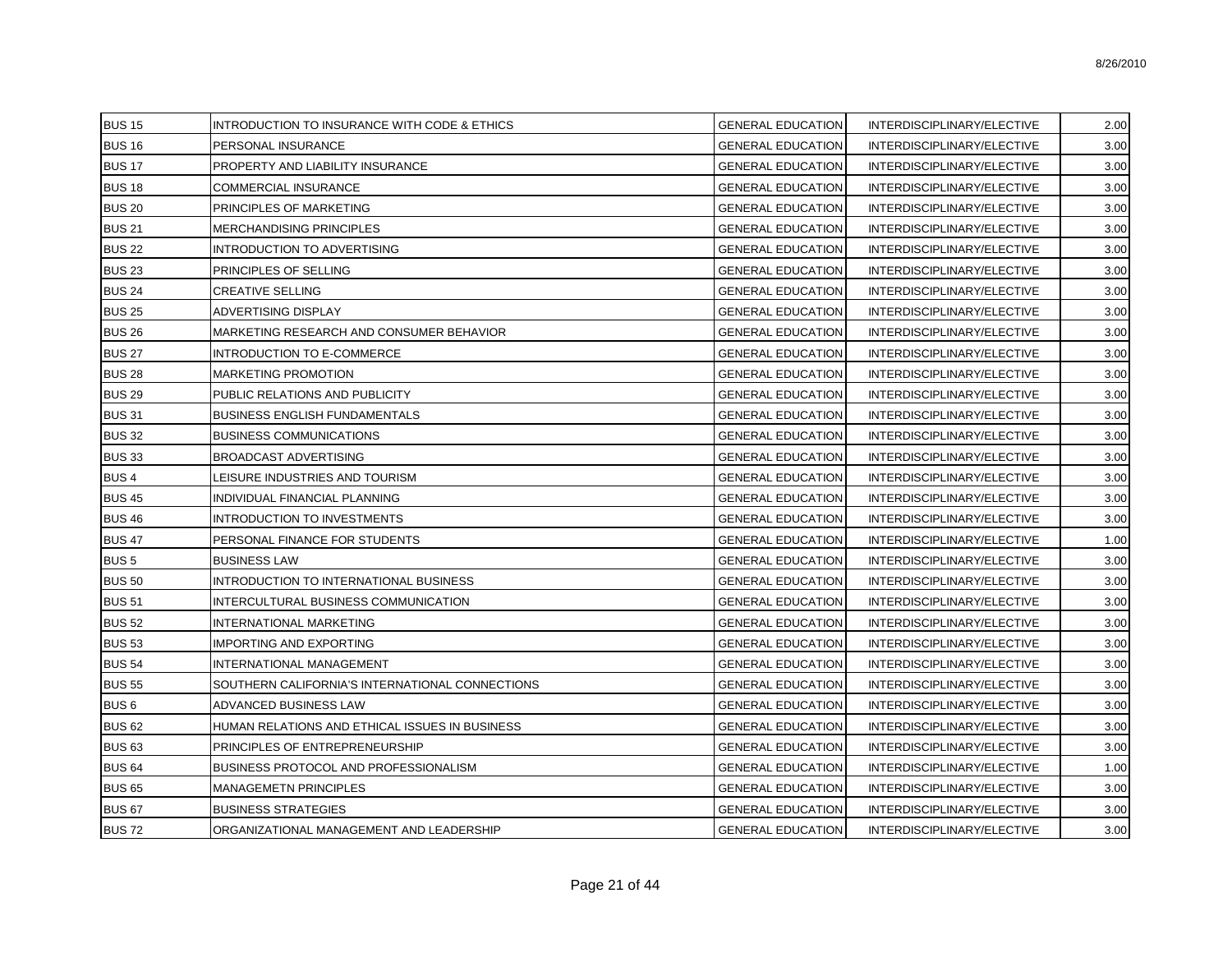| <b>BUS76</b>     | HUMAN RESOURCES MANAGEMENT                         | <b>GENERAL EDUCATION</b> | INTERDISCIPLINARY/ELECTIVE | 3.00 |
|------------------|----------------------------------------------------|--------------------------|----------------------------|------|
| <b>BUS 79</b>    | <b>BARGAINING AND NEGOTIATIONS</b>                 | <b>GENERAL EDUCATION</b> | INTERDISCIPLINARY/ELECTIVE | 3.00 |
| <b>BUS 80</b>    | PRINCIPLES OF LOGISTICS                            | <b>GENERAL EDUCATION</b> | INTERDISCIPLINARY/ELECTIVE | 3.00 |
| <b>BUS 81</b>    | TRANSPORTATION MANAGEMENT                          | <b>GENERAL EDUCATION</b> | INTERDISCIPLINARY/ELECTIVE | 3.00 |
| <b>BUS 82</b>    | SUPPLY CHAIN MANAGEMENT                            | <b>GENERAL EDUCATION</b> | INTERDISCIPLINARY/ELECTIVE | 3.00 |
| <b>BUS 83</b>    | <b>OPERATIONS MANAGEMENT</b>                       | <b>GENERAL EDUCATION</b> | INTERDISCIPLINARY/ELECTIVE | 3.00 |
| <b>BUS 88A</b>   | INDEPENDENT STUDIES IN BUSINESS                    | <b>GENERAL EDUCATION</b> | INTERDISCIPLINARY/ELECTIVE | 1.00 |
| <b>BUS 88B</b>   | INDEPENDENT STUDIES IN BUSINESS                    | <b>GENERAL EDUCATION</b> | INTERDISCIPLINARY/ELECTIVE | 2.00 |
| <b>BUS 88C</b>   | INDEPENDENT STUDIES IN BUSINESS                    | <b>GENERAL EDUCATION</b> | INTERDISCIPLINARY/ELECTIVE | 3.00 |
| <b>BUS 90A</b>   | <b>BUSINESS INTERNSHIP</b>                         | <b>GENERAL EDUCATION</b> | INTERDISCIPLINARY/ELECTIVE | 1.00 |
| <b>BUS 90B</b>   | <b>BUSINESS INTERNSHIP</b>                         | <b>GENERAL EDUCATION</b> | INTERDISCIPLINARY/ELECTIVE | 2.00 |
| <b>BUS 90C</b>   | <b>BUSINESS INTERNSHIP</b>                         | <b>GENERAL EDUCATION</b> | INTERDISCIPLINARY/ELECTIVE | 3.00 |
| <b>BUS 91A</b>   | <b>MARKETING INTERNSHIP</b>                        | <b>GENERAL EDUCATION</b> | INTERDISCIPLINARY/ELECTIVE | 1.00 |
| <b>BUS 91B</b>   | MARKETING INTERNSHIP                               | <b>GENERAL EDUCATION</b> | INTERDISCIPLINARY/ELECTIVE | 2.00 |
| <b>BUS 95</b>    | INTERNATIONAL BUSINESS INTERNSHIPS                 | <b>GENERAL EDUCATION</b> | INTERDISCIPLINARY/ELECTIVE | 2.00 |
| CIS <sub>1</sub> | COMPUTER CONCEPTS WITH APPLICATIONS                | <b>GENERAL EDUCATION</b> | INTERDISCIPLINARY/ELECTIVE | 3.00 |
| <b>CIS 19</b>    | GEOGRAPHIC INFORMATION SYSTEMS FOR BUSINESS        | <b>GENERAL EDUCATION</b> | INTERDISCIPLINARY/ELECTIVE | 3.00 |
| <b>CIS 20</b>    | INTRODUCTION TO GEOGRAPHIC INFORMATION SYSTEMS     | <b>GENERAL EDUCATION</b> | INTERDISCIPLINARY/ELECTIVE | 3.00 |
| <b>CIS 21</b>    | GEOGRAPHIC INFORMATION SYSTEMS FOR LAW ENFORCEMENT | <b>GENERAL EDUCATION</b> | INTERDISCIPLINARY/ELECTIVE | 3.00 |
| CIS 23           | INTERMEDIATE GEOGRAPHIC INFORMATION SYSTEMS        | <b>GENERAL EDUCATION</b> | INTERDISCIPLINARY/ELECTIVE | 3.00 |
| <b>CIS 27</b>    | INTRODUCTION TO E-COMMERCE                         | <b>GENERAL EDUCATION</b> | INTERDISCIPLINARY/ELECTIVE | 3.00 |
| <b>CIS 30</b>    | MICROSOFT EXCEL                                    | <b>GENERAL EDUCATION</b> | INTERDISCIPLINARY/ELECTIVE | 3.00 |
| <b>CIS 32</b>    | MICROSOFT ACCESS                                   | <b>GENERAL EDUCATION</b> | INTERDISCIPLINARY/ELECTIVE | 3.00 |
| <b>CIS 33</b>    | ADVANCED DATABASE MANAGEMENT (ACCESS)              | <b>GENERAL EDUCATION</b> | INTERDISCIPLINARY/ELECTIVE | 3.00 |
| <b>CIS 34</b>    | ADVANCED EXCEL WITH VISUAL BASIC FOR APPLICATIONS  | <b>GENERAL EDUCATION</b> | INTERDISCIPLINARY/ELECTIVE | 3.00 |
| <b>CIS 35</b>    | <b>QUICKBOOKS</b>                                  | <b>GENERAL EDUCATION</b> | INTERDISCIPLINARY/ELECTIVE | 3.00 |
| <b>CIS 36C</b>   | SPREADSHEET - SHORT COURSE                         | <b>GENERAL EDUCATION</b> | INTERDISCIPLINARY/ELECTIVE | 1.00 |
| CIS 36F          | INTRODUCTION TO WINDOWS - SHORT COURSE             | <b>GENERAL EDUCATION</b> | INTERDISCIPLINARY/ELECTIVE | 1.00 |
| <b>CIS 36G</b>   | INTRODUCTION TO INTERNET - SHORT COURSE            | <b>GENERAL EDUCATION</b> | INTERDISCIPLINARY/ELECTIVE | 1.00 |
| <b>CIS 361</b>   | MICROSOFT ACCESS - SHORT COURSE                    | <b>GENERAL EDUCATION</b> | INTERDISCIPLINARY/ELECTIVE | 1.00 |
| <b>CIS 36J</b>   | WORD PROCESSING - SHORT COURSE                     | <b>GENERAL EDUCATION</b> | INTERDISCIPLINARY/ELECTIVE | 1.00 |
| <b>CIS 36P</b>   | MICROSOFT POWERPOINT                               | <b>GENERAL EDUCATION</b> | INTERDISCIPLINARY/ELECTIVE | 1.00 |
| <b>CIS 36R</b>   | MICROSOFT OFFICE PUBLISHER                         | <b>GENERAL EDUCATION</b> | INTERDISCIPLINARY/ELECTIVE | 1.00 |
| <b>CIS 36T</b>   | INTRODUCTION TO TURBO TAX                          | <b>GENERAL EDUCATION</b> | INTERDISCIPLINARY/ELECTIVE | 1.00 |
| <b>CIS 36V</b>   | VOICE RECOGNITION, BEGINNING                       | <b>GENERAL EDUCATION</b> | INTERDISCIPLINARY/ELECTIVE | 1.00 |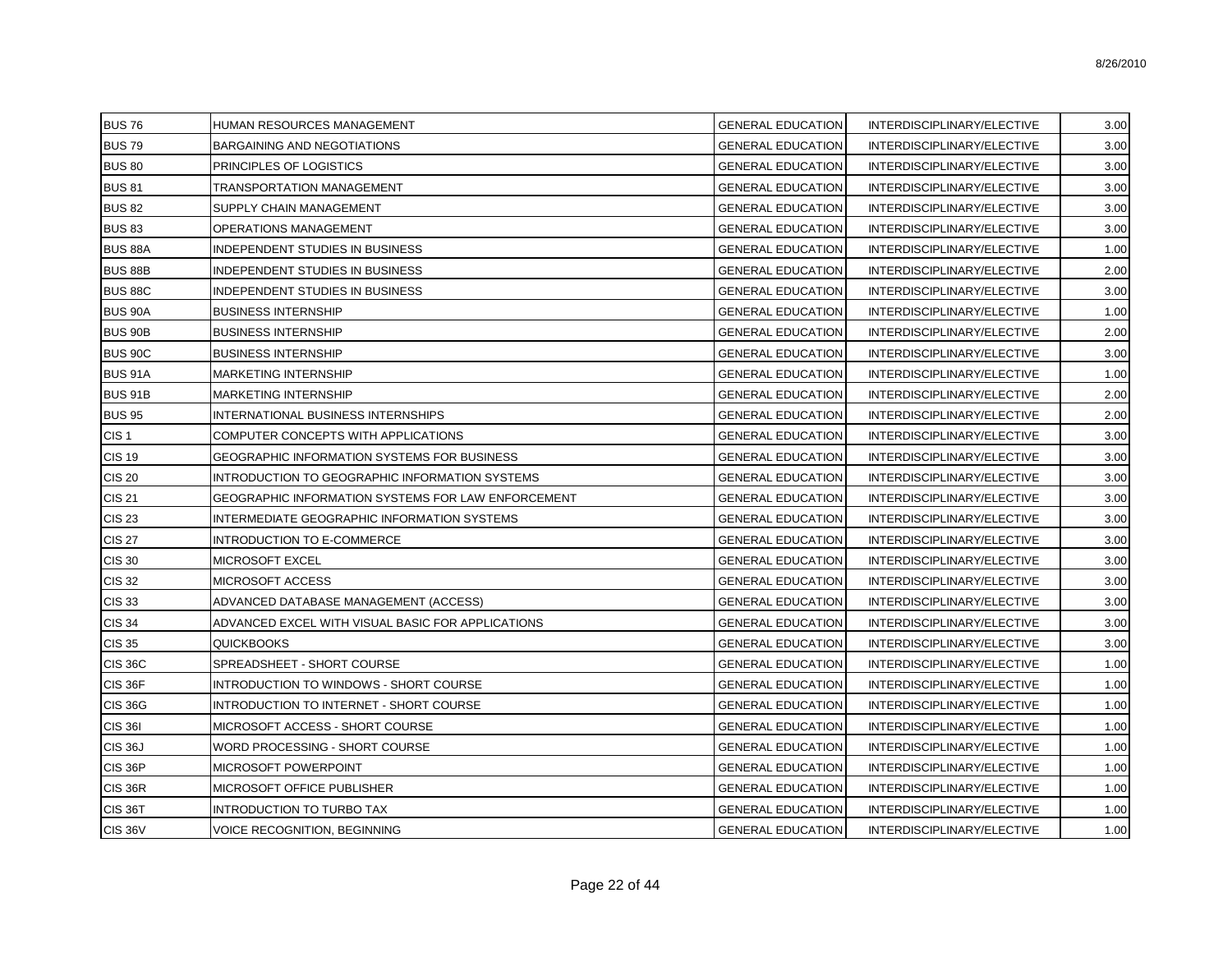| <b>CIS 37A</b>      | MICROSOFT WORD I                                 | <b>GENERAL EDUCATION</b> | INTERDISCIPLINARY/ELECTIVE | 3.00 |
|---------------------|--------------------------------------------------|--------------------------|----------------------------|------|
| <b>CIS 37B</b>      | <b>MICROSOFT WORD II</b>                         | <b>GENERAL EDUCATION</b> | INTERDISCIPLINARY/ELECTIVE | 3.00 |
| <b>CIS 38</b>       | MICROSOFT POWERPOINT                             | <b>GENERAL EDUCATION</b> | INTERDISCIPLINARY/ELECTIVE | 3.00 |
| <b>CIS 39</b>       | MS OUTLOOK - COMPREHENSIVE COURSE                | <b>GENERAL EDUCATION</b> | INTERDISCIPLINARY/ELECTIVE | 3.00 |
| CIS <sub>4</sub>    | INTRODUCTION TO COMPUTERS, BUSINESS APPLICATIONS | <b>GENERAL EDUCATION</b> | INTERDISCIPLINARY/ELECTIVE | 3.00 |
| <b>CIS 40</b>       | <b>INDESIGN</b>                                  | <b>GENERAL EDUCATION</b> | INTERDISCIPLINARY/ELECTIVE | 3.00 |
| <b>CIS 53</b>       | MICROSOFT EXPRESSION WEB                         | <b>GENERAL EDUCATION</b> | INTERDISCIPLINARY/ELECTIVE | 3.00 |
| <b>CIS 55</b>       | ADVANCED WEBPAGE DEVELOPMENT AND SCRIPTING       | <b>GENERAL EDUCATION</b> | INTERDISCIPLINARY/ELECTIVE | 3.00 |
| <b>CIS 56</b>       | MULTIMEDIA FOR THE WEB                           | <b>GENERAL EDUCATION</b> | INTERDISCIPLINARY/ELECTIVE | 3.00 |
| <b>CIS 57</b>       | WEB SITE MANAGEMENT                              | <b>GENERAL EDUCATION</b> | INTERDISCIPLINARY/ELECTIVE | 3.00 |
| <b>CIS 58</b>       | DESIGNING ACCESSIBLE WEBSITES                    | <b>GENERAL EDUCATION</b> | INTERDISCIPLINARY/ELECTIVE | 3.00 |
| <b>CIS 59A</b>      | DREAMWEAVER I                                    | <b>GENERAL EDUCATION</b> | INTERDISCIPLINARY/ELECTIVE | 3.00 |
| <b>CIS 59B</b>      | DREAMWEAVER II                                   | <b>GENERAL EDUCATION</b> | INTERDISCIPLINARY/ELECTIVE | 3.00 |
| <b>CIS 60A</b>      | PHOTOSHOP I                                      | <b>GENERAL EDUCATION</b> | INTERDISCIPLINARY/ELECTIVE | 3.00 |
| CIS <sub>60</sub> B | PHOTOSHOP II                                     | <b>GENERAL EDUCATION</b> | INTERDISCIPLINARY/ELECTIVE | 3.00 |
| <b>CIS 61</b>       | <b>FIREWORKS</b>                                 | <b>GENERAL EDUCATION</b> | INTERDISCIPLINARY/ELECTIVE | 3.00 |
| <b>CIS 62A</b>      | FLASH I                                          | <b>GENERAL EDUCATION</b> | INTERDISCIPLINARY/ELECTIVE | 3.00 |
| <b>CIS 62B</b>      | <b>FLASH II</b>                                  | <b>GENERAL EDUCATION</b> | INTERDISCIPLINARY/ELECTIVE | 3.00 |
| <b>CIS 64</b>       | <b>ILLUSTRATOR</b>                               | <b>GENERAL EDUCATION</b> | INTERDISCIPLINARY/ELECTIVE | 3.00 |
| <b>CIS 66</b>       | <b>FLEX</b>                                      | <b>GENERAL EDUCATION</b> | INTERDISCIPLINARY/ELECTIVE | 3.00 |
| <b>CIS 88A</b>      | INDEPENDENT STUDIES IN CIS                       | <b>GENERAL EDUCATION</b> | INTERDISCIPLINARY/ELECTIVE | 1.00 |
| <b>CIS 88B</b>      | INDEPENDENT STUDIES IN CIS                       | <b>GENERAL EDUCATION</b> | INTERDISCIPLINARY/ELECTIVE | 2.00 |
| <b>CIS 90A</b>      | INTERNSHIP IN COMPUTER APPLICATIONS              | <b>GENERAL EDUCATION</b> | INTERDISCIPLINARY/ELECTIVE | 1.00 |
| <b>CIS 90B</b>      | INTERNSHIP IN COMPUTER APPLICATIONS              | <b>GENERAL EDUCATION</b> | INTERDISCIPLINARY/ELECTIVE | 2.00 |
| CIS <sub>9</sub> A  | TECHNOLOGY PROJECT MANAGEMENT I                  | <b>GENERAL EDUCATION</b> | INTERDISCIPLINARY/ELECTIVE | 3.00 |
| CIS <sub>9B</sub>   | TECHNOLOGY PROJECT MANAGEMENT II                 | <b>GENERAL EDUCATION</b> | INTERDISCIPLINARY/ELECTIVE | 3.00 |
| COSM 10             | INTRODUCTION TO COSMETOLOGY AND RELATED SCIENCE  | <b>GENERAL EDUCATION</b> | INTERDISCIPLINARY/ELECTIVE | 2.00 |
| COSM 11A            | <b>HAIR CUTTING 1</b>                            | <b>GENERAL EDUCATION</b> | INTERDISCIPLINARY/ELECTIVE | 0.50 |
| COSM 11B            | <b>HAIR STYLING 1</b>                            | <b>GENERAL EDUCATION</b> | INTERDISCIPLINARY/ELECTIVE | 0.50 |
| COSM 11C            | <b>HAIR COLORING 1</b>                           | <b>GENERAL EDUCATION</b> | INTERDISCIPLINARY/ELECTIVE | 0.50 |
| COSM <sub>11D</sub> | PERMANENT WAVE 1                                 | <b>GENERAL EDUCATION</b> | INTERDISCIPLINARY/ELECTIVE | 0.50 |
| COSM 14             | <b>CURLY HAIR TECHNIQUES 1</b>                   | <b>GENERAL EDUCATION</b> | INTERDISCIPLINARY/ELECTIVE | 1.00 |
| COSM 16             | NAIL CARE 1                                      | <b>GENERAL EDUCATION</b> | INTERDISCIPLINARY/ELECTIVE | 0.50 |
| COSM 18             | <b>SKIN CARE 1</b>                               | <b>GENERAL EDUCATION</b> | INTERDISCIPLINARY/ELECTIVE | 0.50 |
| COSM <sub>20</sub>  | <b>RELATED SCIENCE 2</b>                         | <b>GENERAL EDUCATION</b> | INTERDISCIPLINARY/ELECTIVE | 1.00 |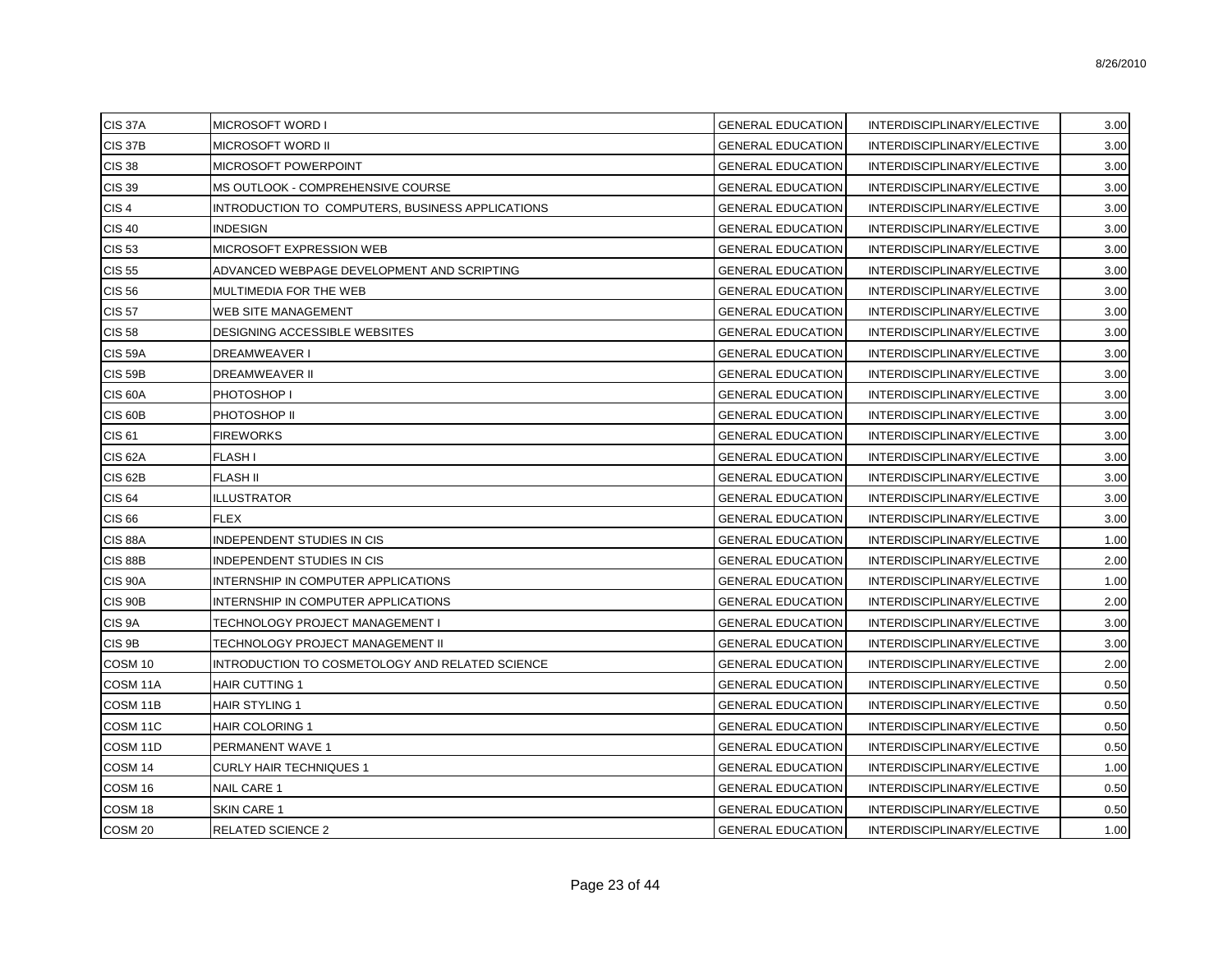| COSM 21A            | <b>HAIR CUTTING 2</b>                        | <b>GENERAL EDUCATION</b> | INTERDISCIPLINARY/ELECTIVE | 0.50 |
|---------------------|----------------------------------------------|--------------------------|----------------------------|------|
| COSM 21B            | <b>HAIR STYLING 2</b>                        | <b>GENERAL EDUCATION</b> | INTERDISCIPLINARY/ELECTIVE | 0.50 |
| COSM <sub>21C</sub> | <b>HAIR COLORING 2</b>                       | <b>GENERAL EDUCATION</b> | INTERDISCIPLINARY/ELECTIVE | 0.50 |
| COSM 21D            | PERMANENT WAVING 2                           | <b>GENERAL EDUCATION</b> | INTERDISCIPLINARY/ELECTIVE | 0.50 |
| COSM <sub>24</sub>  | CURLY HAIR TECHNIQUES 2                      | <b>GENERAL EDUCATION</b> | INTERDISCIPLINARY/ELECTIVE | 0.50 |
| COSM <sub>26</sub>  | NAIL CARE 2                                  | <b>GENERAL EDUCATION</b> | INTERDISCIPLINARY/ELECTIVE | 1.00 |
| COSM 28A            | SKIN CARE 2A                                 | <b>GENERAL EDUCATION</b> | INTERDISCIPLINARY/ELECTIVE | 0.50 |
| COSM 28B            | <b>SKIN CARE 2B</b>                          | <b>GENERAL EDUCATION</b> | INTERDISCIPLINARY/ELECTIVE | 0.50 |
| COSM <sub>29</sub>  | <b>SALON</b>                                 | <b>GENERAL EDUCATION</b> | INTERDISCIPLINARY/ELECTIVE | 1.00 |
| COSM 30             | <b>RELATED SCIENCE 3</b>                     | <b>GENERAL EDUCATION</b> | INTERDISCIPLINARY/ELECTIVE | 1.00 |
| COSM 31A            | <b>HAIR CUTTING 3</b>                        | <b>GENERAL EDUCATION</b> | INTERDISCIPLINARY/ELECTIVE | 0.50 |
| COSM 31B            | <b>HAIRSTYLING 3</b>                         | <b>GENERAL EDUCATION</b> | INTERDISCIPLINARY/ELECTIVE | 1.00 |
| COSM 31C            | <b>HAIR COLORING 3</b>                       | <b>GENERAL EDUCATION</b> | INTERDISCIPLINARY/ELECTIVE | 0.50 |
| COSM 36             | <b>NAIL CARE 3</b>                           | GENERAL EDUCATION        | INTERDISCIPLINARY/ELECTIVE | 0.50 |
| COSM <sub>38</sub>  | <b>SKIN CARE 3</b>                           | <b>GENERAL EDUCATION</b> | INTERDISCIPLINARY/ELECTIVE | 0.50 |
| COSM 39             | <b>SALON</b>                                 | GENERAL EDUCATION        | INTERDISCIPLINARY/ELECTIVE | 2.00 |
| COSM 40             | <b>RELATED SCIENCE 4</b>                     | <b>GENERAL EDUCATION</b> | INTERDISCIPLINARY/ELECTIVE | 1.00 |
| COSM 41B            | HAIRSTYLING 4                                | <b>GENERAL EDUCATION</b> | INTERDISCIPLINARY/ELECTIVE | 0.50 |
| COSM 41C            | <b>HAIR COLORING</b>                         | <b>GENERAL EDUCATION</b> | INTERDISCIPLINARY/ELECTIVE | 0.50 |
| COSM 42             | <b>MEN'S HAIRSTYLING</b>                     | <b>GENERAL EDUCATION</b> | INTERDISCIPLINARY/ELECTIVE | 0.50 |
| COSM 48             | <b>SKIN CARE 4</b>                           | <b>GENERAL EDUCATION</b> | INTERDISCIPLINARY/ELECTIVE | 0.50 |
| COSM 48C            | ADVANCED MAKE-UP                             | <b>GENERAL EDUCATION</b> | INTERDISCIPLINARY/ELECTIVE | 0.50 |
| COSM 49             | <b>SALON</b>                                 | <b>GENERAL EDUCATION</b> | INTERDISCIPLINARY/ELECTIVE | 4.00 |
| COSM 50A            | <b>RELATED SCIENCE 5</b>                     | <b>GENERAL EDUCATION</b> | INTERDISCIPLINARY/ELECTIVE | 2.00 |
| COSM 50B            | STATE BOARD PREPARATION                      | <b>GENERAL EDUCATION</b> | INTERDISCIPLINARY/ELECTIVE | 2.00 |
| COSM <sub>59</sub>  | SALON                                        | <b>GENERAL EDUCATION</b> | INTERDISCIPLINARY/ELECTIVE | 4.00 |
| COSM <sub>60</sub>  | <b>RELATED SCIENCE 6</b>                     | <b>GENERAL EDUCATION</b> | INTERDISCIPLINARY/ELECTIVE | 1.00 |
| COSM <sub>64</sub>  | <b>SALON MANAGEMENT</b>                      | <b>GENERAL EDUCATION</b> | INTERDISCIPLINARY/ELECTIVE | 2.00 |
| COSM <sub>69</sub>  | SALON                                        | <b>GENERAL EDUCATION</b> | INTERDISCIPLINARY/ELECTIVE | 4.00 |
| <b>COSM 71</b>      | COSMETOLOGY INSTRUCTIONAL TECHNIQUES: THEORY | <b>GENERAL EDUCATION</b> | INTERDISCIPLINARY/ELECTIVE | 1.00 |
| COSM <sub>72</sub>  | APPLIED INSTRUCTIONAL TECHNIQUES             | <b>GENERAL EDUCATION</b> | INTERDISCIPLINARY/ELECTIVE | 1.00 |
| COSM <sub>73</sub>  | COSMETOLOGY INSTRUCTIONAL MATERIALS          | <b>GENERAL EDUCATION</b> | INTERDISCIPLINARY/ELECTIVE | 1.00 |
| COSM <sub>74</sub>  | TECHNIQUES FOR ASSESSMENT                    | <b>GENERAL EDUCATION</b> | INTERDISCIPLINARY/ELECTIVE | 1.00 |
| COSM 75A            | INSTRUCTIONAL TECHNIQUES IN SALON 1          | <b>GENERAL EDUCATION</b> | INTERDISCIPLINARY/ELECTIVE | 1.00 |
| COSM 75B            | <b>INSTRUCTIONAL TECHNIQUES IN SALON 2</b>   | <b>GENERAL EDUCATION</b> | INTERDISCIPLINARY/ELECTIVE | 2.00 |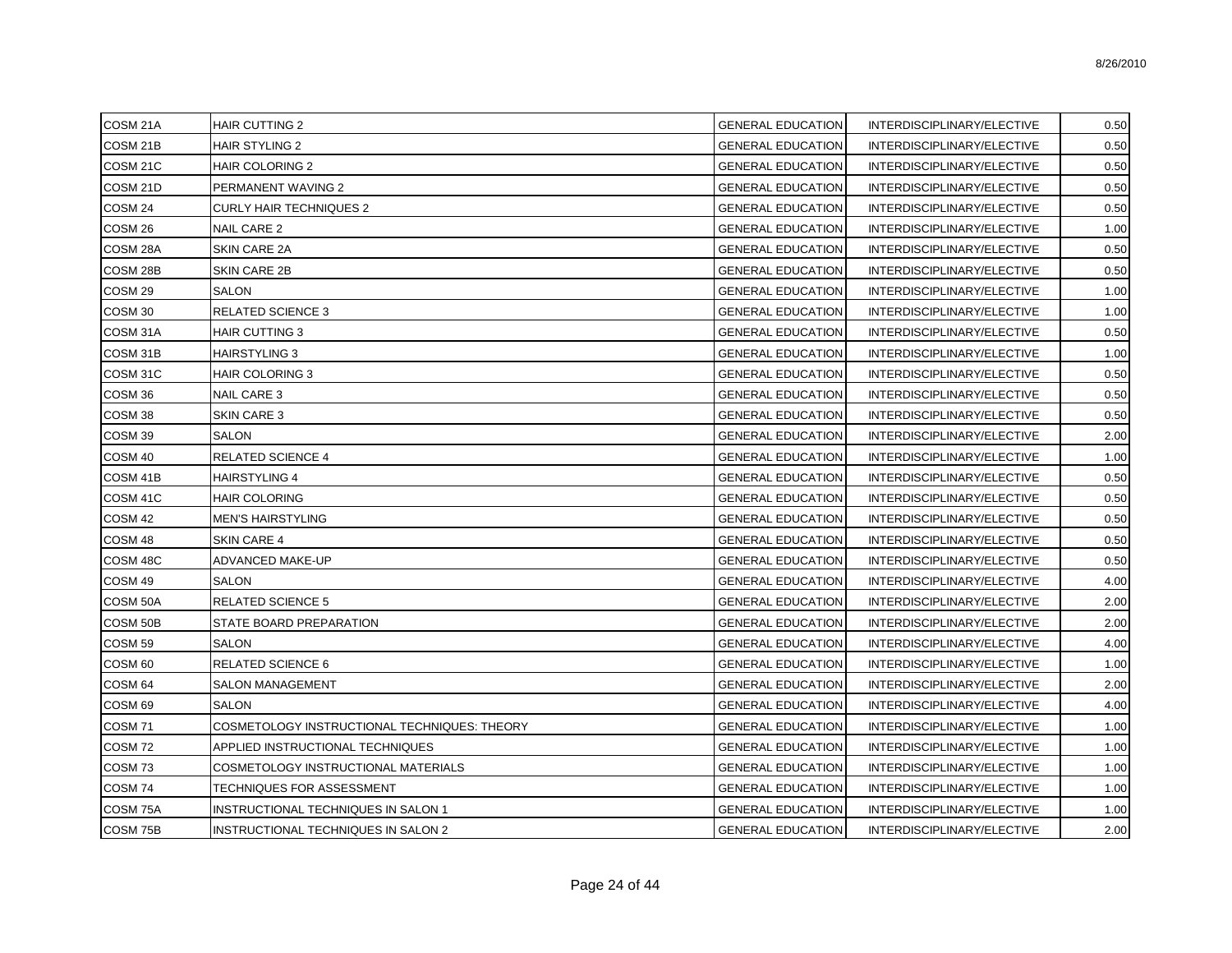| COSM 75C             | INSTRUCTIONAL TECHNIQUES IN SALON 3                                | <b>GENERAL EDUCATION</b> | INTERDISCIPLINARY/ELECTIVE | 3.00 |
|----------------------|--------------------------------------------------------------------|--------------------------|----------------------------|------|
| COSM 75D             | INSTRUCTIONAL TECHNIQUES IN SALON 4                                | <b>GENERAL EDUCATION</b> | INTERDISCIPLINARY/ELECTIVE | 4.00 |
| COSM 88A             | INDEPENDENT STUDIES IN COSMETOLOGY                                 | <b>GENERAL EDUCATION</b> | INTERDISCIPLINARY/ELECTIVE | 1.00 |
| COUNS <sub>1</sub>   | DEVELOPING LEARNING SKILLS                                         | <b>GENERAL EDUCATION</b> | INTERDISCIPLINARY/ELECTIVE | 1.00 |
| COUNS <sub>11</sub>  | ORIENTATION TO HIGHER EDUCATION                                    | <b>GENERAL EDUCATION</b> | INTERDISCIPLINARY/ELECTIVE | 1.00 |
| COUNS <sub>12</sub>  | CAREER PLANNING                                                    | <b>GENERAL EDUCATION</b> | INTERDISCIPLINARY/ELECTIVE | 1.00 |
| COUNS 12H            | <b>CAREER PLANNING</b>                                             | <b>GENERAL EDUCATION</b> | INTERDISCIPLINARY/ELECTIVE | 1.00 |
| COUNS <sub>13</sub>  | PERSONAL AND SOCIAL AWARENESS                                      | GENERAL EDUCATION        | INTERDISCIPLINARY/ELECTIVE | 1.00 |
| <b>COUNS 13H</b>     | PERSONAL AND SOCIAL AWARENESS                                      | <b>GENERAL EDUCATION</b> | INTERDISCIPLINARY/ELECTIVE | 1.00 |
| COUNS <sub>15</sub>  | JOB SEARCH TECHNIQUES                                              | <b>GENERAL EDUCATION</b> | INTERDISCIPLINARY/ELECTIVE | 1.00 |
| <b>COUNS 15H</b>     | JOB SEARCH TECHNIQUES                                              | <b>GENERAL EDUCATION</b> | INTERDISCIPLINARY/ELECTIVE | 1.00 |
| COUNS 16             | <b>JOB SUCCESS SKILLS</b>                                          | <b>GENERAL EDUCATION</b> | INTERDISCIPLINARY/ELECTIVE | 1.00 |
| COUNS 17             | CONFLICT RESOLUTION SKILLS                                         | <b>GENERAL EDUCATION</b> | INTERDISCIPLINARY/ELECTIVE | 1.00 |
| COUNS <sub>18</sub>  | BEHAVIOR MANAGEMENT                                                | <b>GENERAL EDUCATION</b> | INTERDISCIPLINARY/ELECTIVE | 1.00 |
| COUNS <sub>19</sub>  | ORIENTATION SEMINAR                                                | <b>GENERAL EDUCATION</b> | INTERDISCIPLINARY/ELECTIVE | 0.50 |
| <b>COUNS 1H</b>      | <b>STUDY SKILLS LAB</b>                                            | <b>GENERAL EDUCATION</b> | INTERDISCIPLINARY/ELECTIVE | 0.50 |
| COUNS 20             | STUDENT SUCCESS SEMINAR                                            | <b>GENERAL EDUCATION</b> | INTERDISCIPLINARY/ELECTIVE | 3.00 |
| COUNS 21H            | ADAPTED COMPUTER TECHNOLOGY                                        | <b>GENERAL EDUCATION</b> | INTERDISCIPLINARY/ELECTIVE | 1.00 |
| COUNS <sub>22H</sub> | ADAPTED COMPUTER TECHNOLOGY, INTERNET SKILLS FOR ACADEMIC SUCCESS  | <b>GENERAL EDUCATION</b> | INTERDISCIPLINARY/ELECTIVE | 1.00 |
| COUNS 25H            | ADAPTED COMPUTER TECHNOLOGY, TECHNOLOGY TOOLS FOR ACADEMIC SUCCESS | <b>GENERAL EDUCATION</b> | INTERDISCIPLINARY/ELECTIVE | 0.50 |
| COUNS <sub>26</sub>  | TECHNOLOGY LITERACY FOR ACADEMIC SUCCESS                           | <b>GENERAL EDUCATION</b> | INTERDISCIPLINARY/ELECTIVE | 1.00 |
| <b>COUNS 2H</b>      | <b>STUDY SKILLS LAB</b>                                            | GENERAL EDUCATION        | INTERDISCIPLINARY/ELECTIVE | 0.50 |
| COUNS 30             | LIFE TRANSITIONS AND ADJUSTMENTS                                   | <b>GENERAL EDUCATION</b> | INTERDISCIPLINARY/ELECTIVE | 3.00 |
| COUNS 41H            | <b>INDEPENDENT LIVING SKILLS</b>                                   | <b>GENERAL EDUCATION</b> | INTERDISCIPLINARY/ELECTIVE | 2.00 |
| COUNS 47             | PERSONAL FINANCE FOR STUDENTS                                      | <b>GENERAL EDUCATION</b> | INTERDISCIPLINARY/ELECTIVE | 1.00 |
| COUNS <sub>51</sub>  | TEST TAKING/MEMORY STRATEGIES                                      | <b>GENERAL EDUCATION</b> | INTERDISCIPLINARY/ELECTIVE | 1.00 |
| COUNS <sub>52</sub>  | <b>TEXTBOOK/MEMORY STRATEGIES</b>                                  | <b>GENERAL EDUCATION</b> | INTERDISCIPLINARY/ELECTIVE | 1.00 |
| COUNS <sub>53</sub>  | PHONICS, SPELLING AND VOCABULARY DEVELOPMENT                       | <b>GENERAL EDUCATION</b> | INTERDISCIPLINARY/ELECTIVE | 1.00 |
| COUNS <sub>54</sub>  | ORGANIZATIONAL STRATEGIES                                          | <b>GENERAL EDUCATION</b> | INTERDISCIPLINARY/ELECTIVE | 1.00 |
| COUNS <sub>55</sub>  | STUDENT SUCCESS STRATEGIES                                         | <b>GENERAL EDUCATION</b> | INTERDISCIPLINARY/ELECTIVE | 1.00 |
| COUNS <sub>56</sub>  | WRITTEN LANGUAGE STRATEGIES                                        | <b>GENERAL EDUCATION</b> | INTERDISCIPLINARY/ELECTIVE | 1.00 |
| COUNS <sub>57</sub>  | LISTENING, NOTE TAKING AND MEMORY                                  | <b>GENERAL EDUCATION</b> | INTERDISCIPLINARY/ELECTIVE | 1.00 |
| COUNS 58             | <b>MATH STRATEGIES</b>                                             | <b>GENERAL EDUCATION</b> | INTERDISCIPLINARY/ELECTIVE | 1.00 |
| COUNS <sub>59</sub>  | TEXTBOOK STRATEGIES USING TECHNOLOGY                               | <b>GENERAL EDUCATION</b> | INTERDISCIPLINARY/ELECTIVE | 1.00 |
| <b>COUNS 88A</b>     | INDEPENDENT STUDIES IN COUNSELING                                  | <b>GENERAL EDUCATION</b> | INTERDISCIPLINARY/ELECTIVE | 1.00 |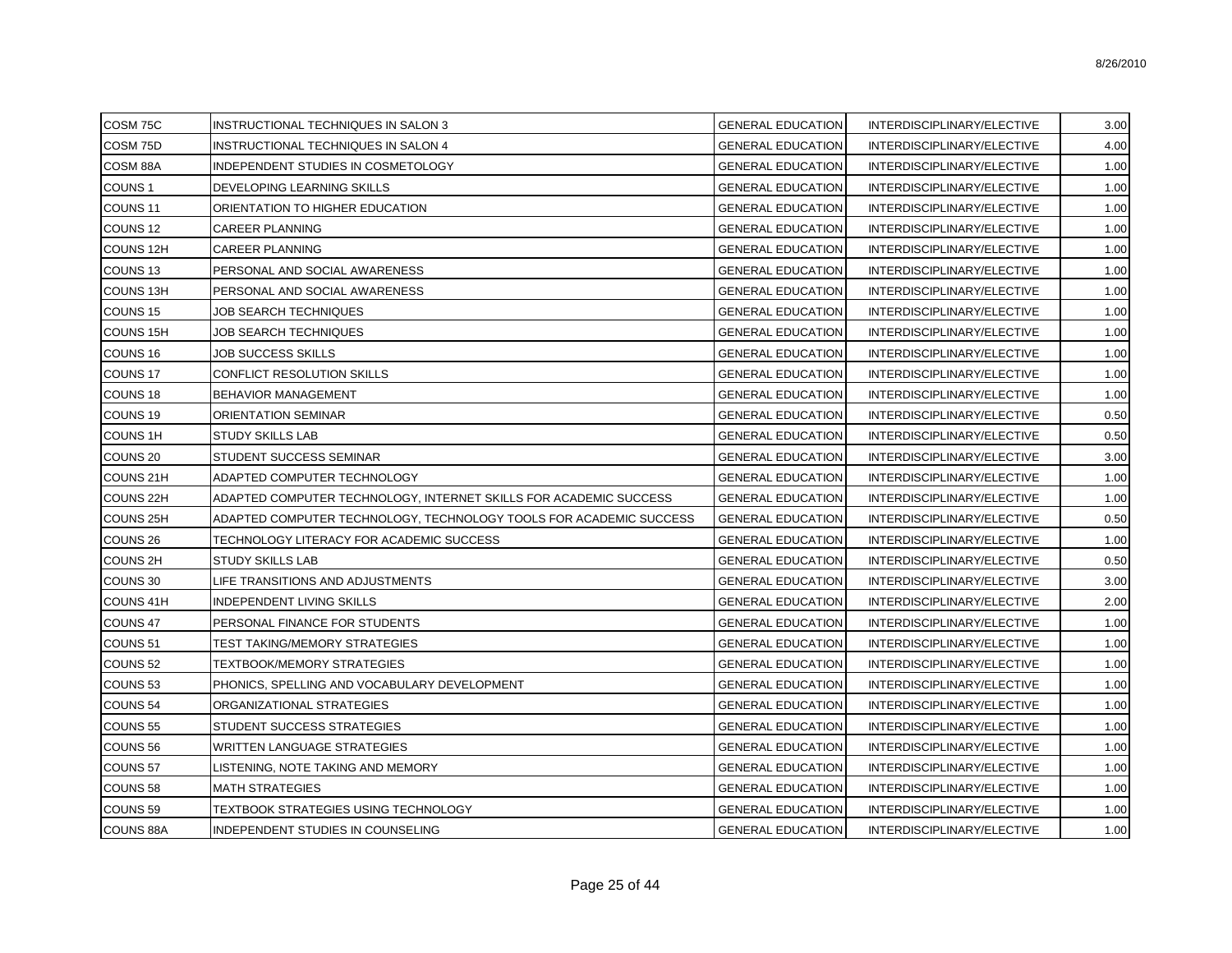| <b>COUNS 90A</b>   | <b>GENERAL INTERNSHIP</b>                           | <b>GENERAL EDUCATION</b> | INTERDISCIPLINARY/ELECTIVE | 1.00 |
|--------------------|-----------------------------------------------------|--------------------------|----------------------------|------|
| <b>COUNS 90B</b>   | <b>GENERAL INTERNSHIP</b>                           | <b>GENERAL EDUCATION</b> | INTERDISCIPLINARY/ELECTIVE | 2.00 |
| COUNS 90C          | <b>GENERAL INTERNSHIP</b>                           | <b>GENERAL EDUCATION</b> | INTERDISCIPLINARY/ELECTIVE | 3.00 |
| COUNS 90D          | <b>GENERAL INTERNSHIP</b>                           | <b>GENERAL EDUCATION</b> | INTERDISCIPLINARY/ELECTIVE | 4.00 |
| <b>CS 24</b>       | INTRODUCTION TO INDUSTRIAL ROBOTS                   | <b>GENERAL EDUCATION</b> | INTERDISCIPLINARY/ELECTIVE | 3.00 |
| CS 25              | <b>EMBEDDED SYSTEMS</b>                             | <b>GENERAL EDUCATION</b> | INTERDISCIPLINARY/ELECTIVE | 3.00 |
| CS <sub>3</sub>    | INTRODUCTION TO COMPUTER SYSTEMS                    | <b>GENERAL EDUCATION</b> | INTERDISCIPLINARY/ELECTIVE | 3.00 |
| CS 32              | DATABASE PROGRAMMING IN VISUAL BASIC NET            | <b>GENERAL EDUCATION</b> | INTERDISCIPLINARY/ELECTIVE | 3.00 |
| CS <sub>6</sub>    | VIRTUAL WORLDS AND GAME PROGRAMMING                 | <b>GENERAL EDUCATION</b> | INTERDISCIPLINARY/ELECTIVE | 3.00 |
| CS <sub>8</sub>    | SYSTEM DESIGN AND DOCUMENTATION                     | <b>GENERAL EDUCATION</b> | INTERDISCIPLINARY/ELECTIVE | 3.00 |
| <b>CS 88A</b>      | INDEPENDENT STUDIES IN COMPUTER SCIENCE             | <b>GENERAL EDUCATION</b> | INTERDISCIPLINARY/ELECTIVE | 1.00 |
| <b>CS 88B</b>      | INDEPENDENT STUDIES IN COMPUTER SCIENCE             | <b>GENERAL EDUCATION</b> | INTERDISCIPLINARY/ELECTIVE | 2.00 |
| <b>CS 88C</b>      | INDEPENDENT STUDIES IN COMPUTER SCIENCE             | <b>GENERAL EDUCATION</b> | INTERDISCIPLINARY/ELECTIVE | 3.00 |
| <b>CS 90A</b>      | INTERNSHIP IN COMPUTER SCIENCE                      | <b>GENERAL EDUCATION</b> | INTERDISCIPLINARY/ELECTIVE | 1.00 |
| <b>CS 90B</b>      | INTERNSHIP IN COMPUTER SCIENCE                      | <b>GENERAL EDUCATION</b> | INTERDISCIPLINARY/ELECTIVE | 2.00 |
| CS <sub>9</sub> A  | TECHNOLOGY PROJECT MANAGEMENT I                     | <b>GENERAL EDUCATION</b> | INTERDISCIPLINARY/ELECTIVE | 3.00 |
| CS <sub>9B</sub>   | TECHNOLOGY PROJECT MANAGEMENT II                    | <b>GENERAL EDUCATION</b> | INTERDISCIPLINARY/ELECTIVE | 3.00 |
| DANCE 55B          | DANCE REPERTORY - MODERN                            | <b>GENERAL EDUCATION</b> | INTERDISCIPLINARY/ELECTIVE | 1.00 |
| DANCE 55C          | MODERN DANCE STAGING TECHNIQUES                     | <b>GENERAL EDUCATION</b> | INTERDISCIPLINARY/ELECTIVE | 1.00 |
| DANCE 57A          | WORLD DANCE PERFORMANCE                             | <b>GENERAL EDUCATION</b> | INTERDISCIPLINARY/ELECTIVE | 3.00 |
| DANCE 57C          | ETHNIC DANCE STAGING TECHNIQUES                     | <b>GENERAL EDUCATION</b> | INTERDISCIPLINARY/ELECTIVE | 1.00 |
| DANCE 7            | <b>MUSIC FOR DANCE</b>                              | <b>GENERAL EDUCATION</b> | INTERDISCIPLINARY/ELECTIVE | 3.00 |
| DANCE 88A          | INDEPENDENT STUDIES IN DANCE                        | <b>GENERAL EDUCATION</b> | INTERDISCIPLINARY/ELECTIVE | 1.00 |
| DANCE 88B          | INDEPENDENT STUDIES IN DANCE                        | <b>GENERAL EDUCATION</b> | INTERDISCIPLINARY/ELECTIVE | 2.00 |
| DANCE <sub>9</sub> | <b>DANCE PRODUCTIONS</b>                            | <b>GENERAL EDUCATION</b> | INTERDISCIPLINARY/ELECTIVE | 3.00 |
| DANCE 90A          | <b>DANCE INTERNSHIP</b>                             | <b>GENERAL EDUCATION</b> | INTERDISCIPLINARY/ELECTIVE | 1.00 |
| DANCE 90B          | <b>INTERNSHIP IN DANCE</b>                          | <b>GENERAL EDUCATION</b> | INTERDISCIPLINARY/ELECTIVE | 2.00 |
| <b>ECE 10</b>      | DEVELOPING LITERACY                                 | <b>GENERAL EDUCATION</b> | INTERDISCIPLINARY/ELECTIVE | 3.00 |
| <b>ECE 11</b>      | CHILD, FAMILY AND COMMUNITY                         | <b>GENERAL EDUCATION</b> | INTERDISCIPLINARY/ELECTIVE | 3.00 |
| <b>ECE 17</b>      | <b>INTRODUCTION TO CURRICULUM</b>                   | <b>GENERAL EDUCATION</b> | INTERDISCIPLINARY/ELECTIVE | 3.00 |
| <b>ECE 19</b>      | TEACHING IN A DIVERSE SOCIETY                       | <b>GENERAL EDUCATION</b> | INTERDISCIPLINARY/ELECTIVE | 3.00 |
| ECE <sub>2</sub>   | PRINCIPLES AND PRACTICES OF TEACHING YOUNG CHILDREN | <b>GENERAL EDUCATION</b> | INTERDISCIPLINARY/ELECTIVE | 3.00 |
| <b>ECE 21</b>      | OBSERVATION AND ASSESSMENT                          | <b>GENERAL EDUCATION</b> | INTERDISCIPLINARY/ELECTIVE | 4.00 |
| <b>ECE 22</b>      | ECE FIELD EXPERIENCE                                | <b>GENERAL EDUCATION</b> | INTERDISCIPLINARY/ELECTIVE | 5.00 |
| <b>ECE 23</b>      | FIELDWORK IN EARLY INTERVENTION                     | <b>GENERAL EDUCATION</b> | INTERDISCIPLINARY/ELECTIVE | 5.00 |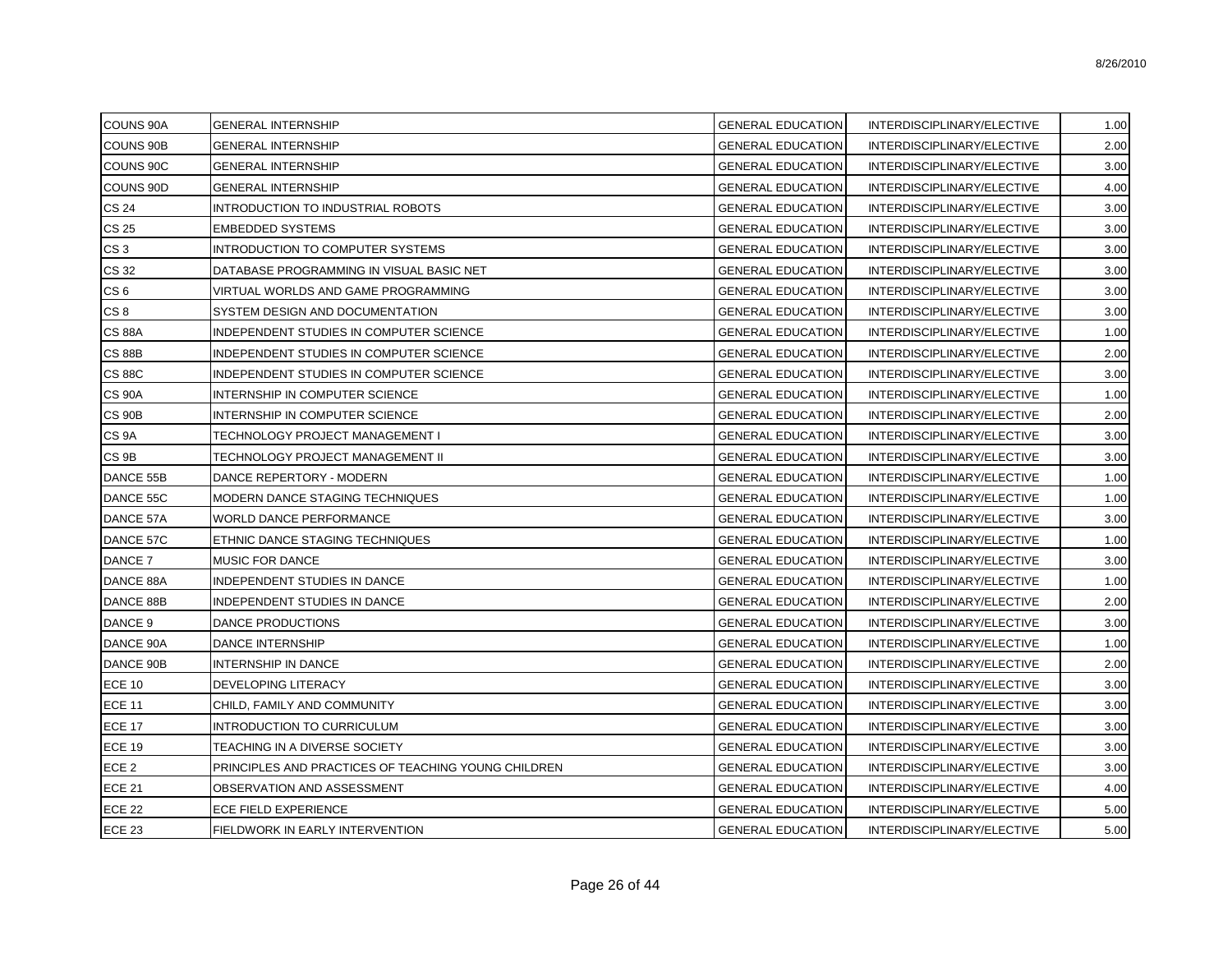| <b>ECE 30</b>      | CHILDREN WITH CHALLENGING BEHAVIORS                        | <b>GENERAL EDUCATION</b> | INTERDISCIPLINARY/ELECTIVE | 3.00 |
|--------------------|------------------------------------------------------------|--------------------------|----------------------------|------|
| <b>ECE 35</b>      | FOUNDATIONS OF EARLY LITERACY                              | <b>GENERAL EDUCATION</b> | INTERDISCIPLINARY/ELECTIVE | 3.00 |
| ECE 4              | LANGUAGE AND LITERATURE FOR THE YOUNG CHILD                | <b>GENERAL EDUCATION</b> | INTERDISCIPLINARY/ELECTIVE | 3.00 |
| <b>ECE 40</b>      | FAMILY DAY CARE II: INFANTS AND TODDLERS                   | <b>GENERAL EDUCATION</b> | INTERDISCIPLINARY/ELECTIVE | 1.00 |
| <b>ECE 41</b>      | SUPERVISION AND ADMINISTRATION OF EARLY CHILDHOOD PROGRAMS | <b>GENERAL EDUCATION</b> | INTERDISCIPLINARY/ELECTIVE | 3.00 |
| <b>ECE 42</b>      | FAMILY DAY CARE III: PARENT AND PROVIDER                   | <b>GENERAL EDUCATION</b> | INTERDISCIPLINARY/ELECTIVE | 1.00 |
| <b>ECE 43</b>      | SUPERVISION AND ADMINISTRATION 2                           | <b>GENERAL EDUCATION</b> | INTERDISCIPLINARY/ELECTIVE | 3.00 |
| <b>ECE 44</b>      | INTRODUCTION TO FAMILY DAY CARE                            | <b>GENERAL EDUCATION</b> | INTERDISCIPLINARY/ELECTIVE | 1.00 |
| <b>ECE 45</b>      | CHILDREN WITH SPECIAL NEEDS                                | <b>GENERAL EDUCATION</b> | INTERDISCIPLINARY/ELECTIVE | 3.00 |
| <b>ECE 47</b>      | DEVELOPING FAMILY CHILDCARE                                | <b>GENERAL EDUCATION</b> | INTERDISCIPLINARY/ELECTIVE | 3.00 |
| <b>ECE 48</b>      | ADULT SUPERVISION AND MENTORING, ECE/CD                    | <b>GENERAL EDUCATION</b> | INTERDISCIPLINARY/ELECTIVE | 2.00 |
| <b>ECE 49</b>      | <b>EARLY INTERVENTION STRATEGIES</b>                       | <b>GENERAL EDUCATION</b> | INTERDISCIPLINARY/ELECTIVE | 3.00 |
| ECE <sub>5</sub>   | MATH AND SCIENCE FOR THE YOUNG CHILD                       | <b>GENERAL EDUCATION</b> | INTERDISCIPLINARY/ELECTIVE | 3.00 |
| <b>ECE 50</b>      | PARENTING SKILLS DEVELOPMENT                               | <b>GENERAL EDUCATION</b> | INTERDISCIPLINARY/ELECTIVE | 1.00 |
| <b>ECE 51</b>      | THE REGGIO APPROACH                                        | <b>GENERAL EDUCATION</b> | INTERDISCIPLINARY/ELECTIVE | 3.00 |
| <b>ECE 52</b>      | DOCUMENTATION: MAKING LEARNING VISIBLE                     | <b>GENERAL EDUCATION</b> | INTERDISCIPLINARY/ELECTIVE | 1.00 |
| <b>ECE 53</b>      | ENVIRONMENT AS THE THIRD TEACHER                           | <b>GENERAL EDUCATION</b> | INTERDISCIPLINARY/ELECTIVE | 1.00 |
| <b>ECE 60</b>      | CHILD OBSERVATION AND ASSESSMENT                           | <b>GENERAL EDUCATION</b> | INTERDISCIPLINARY/ELECTIVE | 3.00 |
| <b>ECE 61</b>      | TEACHER/CHILD INTERACTIONS                                 | <b>GENERAL EDUCATION</b> | INTERDISCIPLINARY/ELECTIVE | 3.00 |
| <b>ECE 70</b>      | THE HANEN LANGUAGE PROGRAM                                 | <b>GENERAL EDUCATION</b> | INTERDISCIPLINARY/ELECTIVE | 3.00 |
| ECE <sub>8</sub>   | CREATIVE EXPERIENCES - ART, MUSIC AND MOVEMENT             | <b>GENERAL EDUCATION</b> | INTERDISCIPLINARY/ELECTIVE | 3.00 |
| ECE 84             | EARLY CHILDHOOD EDUCATOR'S SEMINAR                         | <b>GENERAL EDUCATION</b> | INTERDISCIPLINARY/ELECTIVE | 1.00 |
| ECE 88A            | INDEPENDENT STUDIES IN EARLY CHILDHOOD EDUCATION           | <b>GENERAL EDUCATION</b> | INTERDISCIPLINARY/ELECTIVE | 1.00 |
| ECE 88B            | INDEPENDENT STUDIES IN EARLY CHILDHOOD EDUCATION           | <b>GENERAL EDUCATION</b> | INTERDISCIPLINARY/ELECTIVE | 2.00 |
| ECE 9              | INTRODUCTION TO SCHOOL-AGE CHILD CARE                      | <b>GENERAL EDUCATION</b> | INTERDISCIPLINARY/ELECTIVE | 3.00 |
| ECON 88A           | INDEPENDENT STUDIES IN ECONOMICS                           | <b>GENERAL EDUCATION</b> | INTERDISCIPLINARY/ELECTIVE | 1.00 |
| ECON 88B           | <b>INDEPENDENT STUDIES IN ECONOMICS</b>                    | <b>GENERAL EDUCATION</b> | INTERDISCIPLINARY/ELECTIVE | 2.00 |
| ECON 90A           | <b>INTERNSHIP IN ECONOMICS</b>                             | <b>GENERAL EDUCATION</b> | INTERDISCIPLINARY/ELECTIVE | 1.00 |
| ECON 90B           | <b>INTERNSHIP IN ECONOMICS</b>                             | <b>GENERAL EDUCATION</b> | INTERDISCIPLINARY/ELECTIVE | 2.00 |
| EDUC <sub>1</sub>  | CAREER CHOICES IN EDUCATION                                | <b>GENERAL EDUCATION</b> | INTERDISCIPLINARY/ELECTIVE | 3.00 |
| EDUC <sub>2</sub>  | THE EARLY CHILDHOOD THROUGH 12TH GRADE TEACHING EXPERIENCE | <b>GENERAL EDUCATION</b> | INTERDISCIPLINARY/ELECTIVE | 3.00 |
| EDUC <sub>20</sub> | EXCEPTIONAL CHILDREN IN SCHOOL                             | <b>GENERAL EDUCATION</b> | INTERDISCIPLINARY/ELECTIVE | 3.00 |
| EDUC <sub>24</sub> | PARAEDUCATOR FIELDWORK EXPERIENCE                          | <b>GENERAL EDUCATION</b> | INTERDISCIPLINARY/ELECTIVE | 5.00 |
| <b>EDUC 7A</b>     | <b>BEGINNING TUTOR TRAINING</b>                            | <b>GENERAL EDUCATION</b> | INTERDISCIPLINARY/ELECTIVE | 1.00 |
| <b>ENGL 90A</b>    | IINTERNSHIP IN ENGLISH                                     | <b>GENERAL EDUCATION</b> | INTERDISCIPLINARY/ELECTIVE | 1.00 |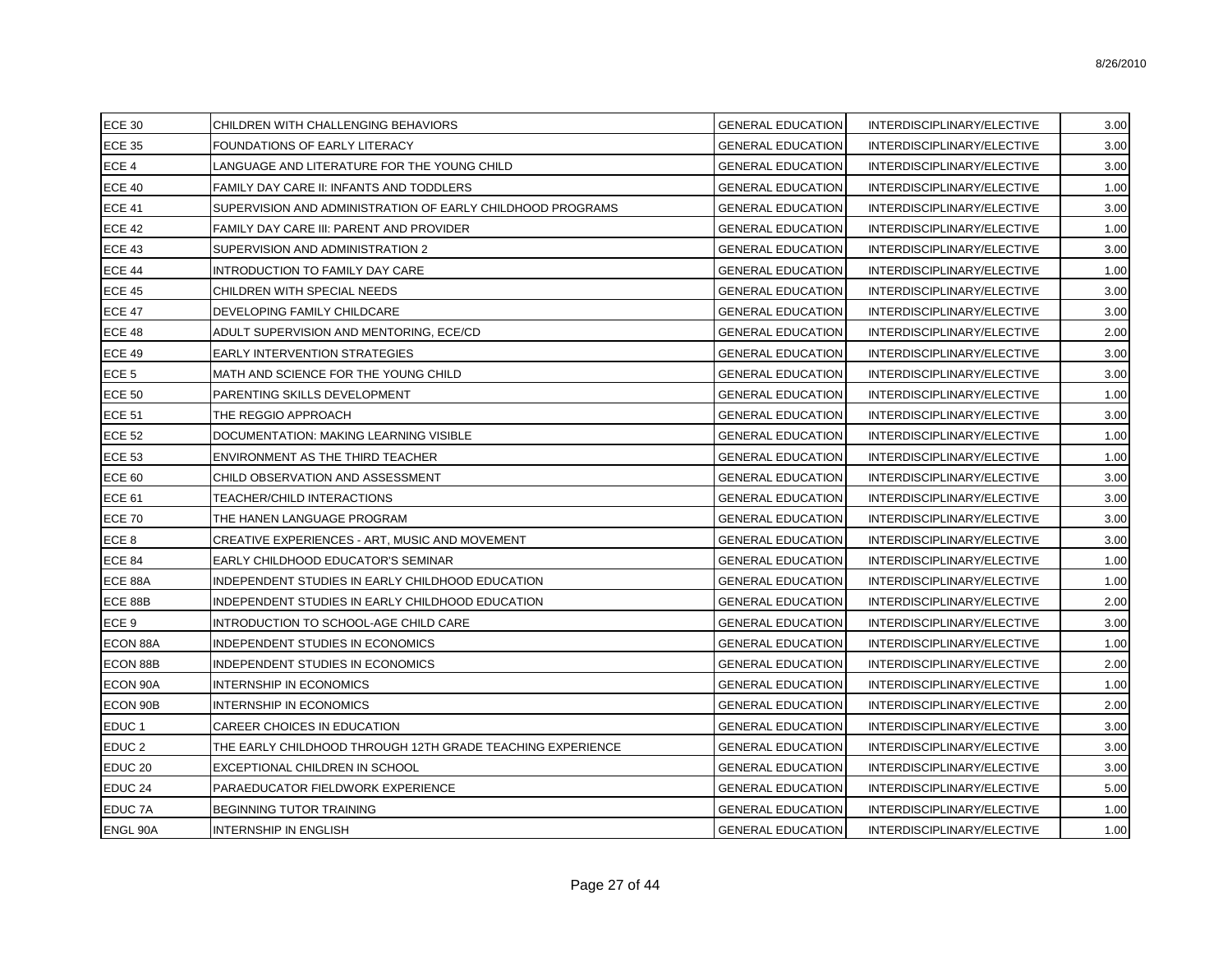| ENGL 90B           | <b>INTERNSHIP IN ENGLISH</b>          | <b>GENERAL EDUCATION</b> | INTERDISCIPLINARY/ELECTIVE | 2.00 |
|--------------------|---------------------------------------|--------------------------|----------------------------|------|
| <b>ENVRN7</b>      | INTRODUCTION TO ENVIRONMENTAL STUDIES | <b>GENERAL EDUCATION</b> | INTERDISCIPLINARY/ELECTIVE | 3.00 |
| <b>ERTHSC 88A</b>  | INDEPENDENT STUDIES IN EARTH SCIENCE  | <b>GENERAL EDUCATION</b> | INTERDISCIPLINARY/ELECTIVE | 1.00 |
| <b>ERTHSC 88B</b>  | INDEPENDENT STUDIES IN EARTH SCIENCE  | <b>GENERAL EDUCATION</b> | INTERDISCIPLINARY/ELECTIVE | 2.00 |
| ESL 11A            | <b>BASIC ENGLISH 1</b>                | <b>GENERAL EDUCATION</b> | INTERDISCIPLINARY/ELECTIVE | 6.00 |
| ESL <sub>11B</sub> | <b>BASIC ENGLISH 2</b>                | <b>GENERAL EDUCATION</b> | INTERDISCIPLINARY/ELECTIVE | 3.00 |
| ESL 20A            | ADVANCED GRAMMAR WORKSHOP 1           | <b>GENERAL EDUCATION</b> | INTERDISCIPLINARY/ELECTIVE | 3.00 |
| <b>ESL 20B</b>     | ADVANCED GRAMMAR WORKSHOP 2           | <b>GENERAL EDUCATION</b> | INTERDISCIPLINARY/ELECTIVE | 3.00 |
| <b>ESL 21A</b>     | <b>ENGLISH FUNDAMENTALS 1</b>         | <b>GENERAL EDUCATION</b> | INTERDISCIPLINARY/ELECTIVE | 3.00 |
| <b>ESL 21B</b>     | <b>ENGLISH FUNDAMENTALS 2</b>         | <b>GENERAL EDUCATION</b> | INTERDISCIPLINARY/ELECTIVE | 3.00 |
| <b>ESL 23</b>      | ACADEMIC READING AND STUDY SKILLS     | <b>GENERAL EDUCATION</b> | INTERDISCIPLINARY/ELECTIVE | 3.00 |
| <b>ESL 25</b>      | COMPOSITION FUNDAMENTALS REVIEW       | <b>GENERAL EDUCATION</b> | INTERDISCIPLINARY/ELECTIVE | 3.00 |
| <b>ESL 28</b>      | ACADEMIC VOCABULARY SKILLS            | <b>GENERAL EDUCATION</b> | INTERDISCIPLINARY/ELECTIVE | 3.00 |
| ET 11              | COMPUTER SKILLS FOR DIGITAL MEDIA     | <b>GENERAL EDUCATION</b> | INTERDISCIPLINARY/ELECTIVE | 3.00 |
| ET 13              | <b>GAME PROTOTYPING</b>               | <b>GENERAL EDUCATION</b> | INTERDISCIPLINARY/ELECTIVE | 3.00 |
| ET 15              | 3D GAME PROTOTYPING                   | <b>GENERAL EDUCATION</b> | INTERDISCIPLINARY/ELECTIVE | 4.00 |
| ET 18              | <b>STORYBOARDS</b>                    | <b>GENERAL EDUCATION</b> | INTERDISCIPLINARY/ELECTIVE | 2.00 |
| <b>ET 19A</b>      | <b>2D ANIMATION I</b>                 | <b>GENERAL EDUCATION</b> | INTERDISCIPLINARY/ELECTIVE | 2.00 |
| <b>ET 19B</b>      | <b>2D ANIMATION II</b>                | <b>GENERAL EDUCATION</b> | INTERDISCIPLINARY/ELECTIVE | 2.00 |
| ET 20              | VISUAL DEVELOPMENT                    | <b>GENERAL EDUCATION</b> | INTERDISCIPLINARY/ELECTIVE | 3.00 |
| ET 23              | 2D CHARACTER ANIMATION                | <b>GENERAL EDUCATION</b> | INTERDISCIPLINARY/ELECTIVE | 3.00 |
| <b>ET 24</b>       | <b>3D FUNDAMENTALS</b>                | <b>GENERAL EDUCATION</b> | INTERDISCIPLINARY/ELECTIVE | 4.00 |
| <b>ET 24A</b>      | INTRODUCTION TO 3D ANIMATION          | <b>GENERAL EDUCATION</b> | INTERDISCIPLINARY/ELECTIVE | 2.00 |
| <b>ET 24B</b>      | 3D CHARACTER ANIMATION                | <b>GENERAL EDUCATION</b> | INTERDISCIPLINARY/ELECTIVE | 3.00 |
| ET 25              | 3D MODELING AND RIGGING               | <b>GENERAL EDUCATION</b> | INTERDISCIPLINARY/ELECTIVE | 4.00 |
| <b>ET 25B</b>      | <b>3D CHARACTER CREATION</b>          | <b>GENERAL EDUCATION</b> | INTERDISCIPLINARY/ELECTIVE | 3.00 |
| ET 26              | <b>RENDERING</b>                      | <b>GENERAL EDUCATION</b> | INTERDISCIPLINARY/ELECTIVE | 4.00 |
| ET <sub>3</sub>    | PRINCIPLES OF PROJECT MANAGEMENT      | <b>GENERAL EDUCATION</b> | INTERDISCIPLINARY/ELECTIVE | 3.00 |
| ET 30              | ANIMATION PROJECT                     | <b>GENERAL EDUCATION</b> | INTERDISCIPLINARY/ELECTIVE | 4.00 |
| <b>ET 31A</b>      | DIGITAL VIDEO FUNDAMENTALS            | <b>GENERAL EDUCATION</b> | INTERDISCIPLINARY/ELECTIVE | 3.00 |
| <b>ET 31B</b>      | DIGITAL VIDEO EDITING                 | <b>GENERAL EDUCATION</b> | INTERDISCIPLINARY/ELECTIVE | 3.00 |
| ET 32              | DIGITAL COMPOSITING                   | <b>GENERAL EDUCATION</b> | INTERDISCIPLINARY/ELECTIVE | 3.00 |
| ET 34              | <b>WEB ANIMATION I</b>                | <b>GENERAL EDUCATION</b> | INTERDISCIPLINARY/ELECTIVE | 3.00 |
| ET 36              | WEB ANIMATION II                      | <b>GENERAL EDUCATION</b> | INTERDISCIPLINARY/ELECTIVE | 3.00 |
| <b>ET 37</b>       | DIGITAL IMAGING FOR DESIGN 1          | <b>GENERAL EDUCATION</b> | INTERDISCIPLINARY/ELECTIVE | 3.00 |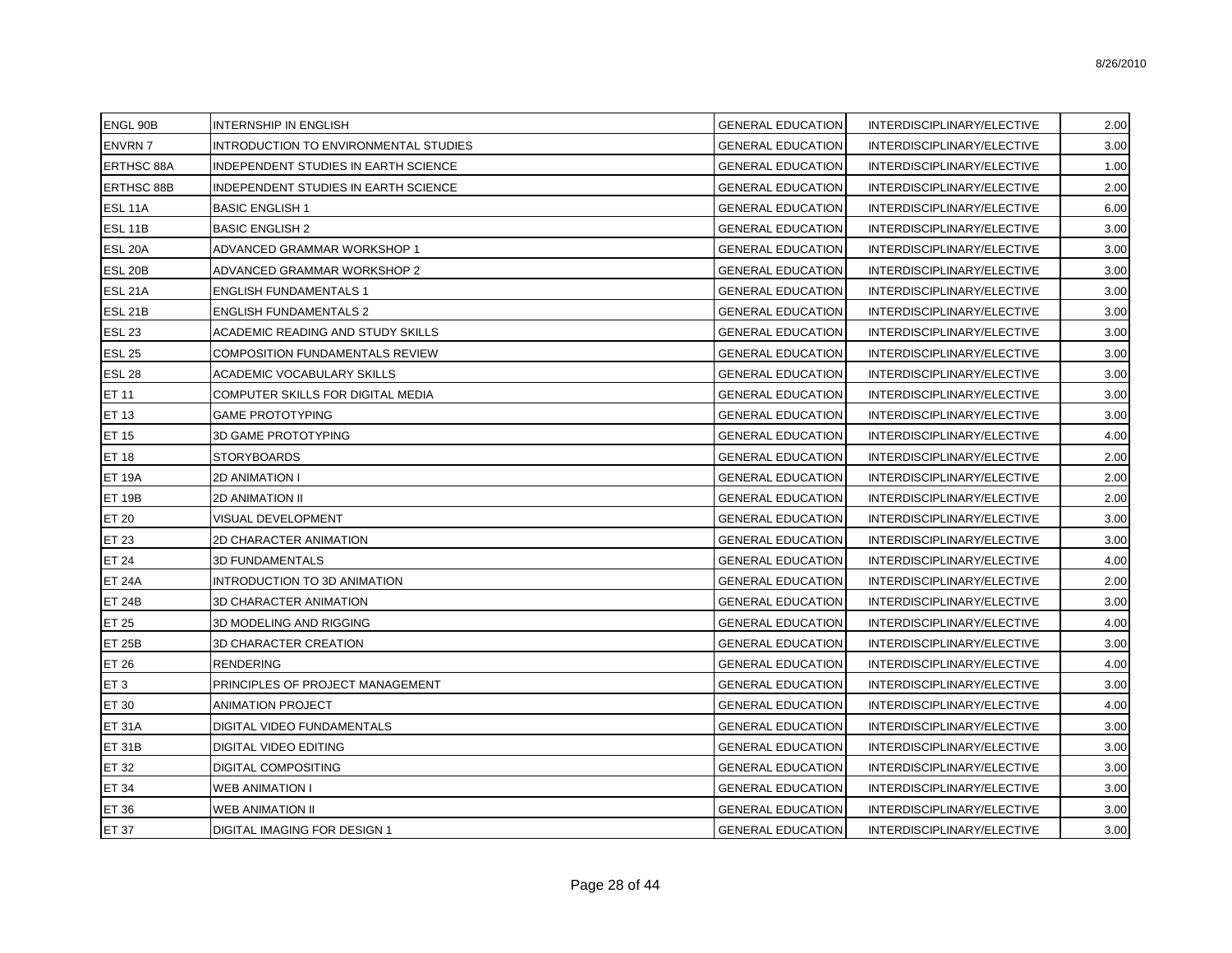| ET 38         | <b>DIGITAL IMAGING FOR DESIGN 2</b>             | <b>GENERAL EDUCATION</b> | INTERDISCIPLINARY/ELECTIVE | 3.00 |
|---------------|-------------------------------------------------|--------------------------|----------------------------|------|
| ET 39         | DIGITAL AUDIO FOR GAMES                         | <b>GENERAL EDUCATION</b> | INTERDISCIPLINARY/ELECTIVE | 3.00 |
| ET 40         | DIGITAL AUDIO FUNDAMENTALS                      | <b>GENERAL EDUCATION</b> | INTERDISCIPLINARY/ELECTIVE | 3.00 |
| ET 41         | <b>DIGITAL AUDIO EDITING</b>                    | <b>GENERAL EDUCATION</b> | INTERDISCIPLINARY/ELECTIVE | 3.00 |
| ET 42         | PRINCIPLES OF GAME DEVELOPMENT                  | <b>GENERAL EDUCATION</b> | INTERDISCIPLINARY/ELECTIVE | 3.00 |
| <b>ET 44</b>  | <b>GAME DESIGN/PLAY MECHANICS</b>               | <b>GENERAL EDUCATION</b> | INTERDISCIPLINARY/ELECTIVE | 3.00 |
| <b>ET 47</b>  | WEB DESIGN PROJECT                              | <b>GENERAL EDUCATION</b> | INTERDISCIPLINARY/ELECTIVE | 3.00 |
| ET 49         | <b>GAME DEVELOPMENT PROJECT</b>                 | <b>GENERAL EDUCATION</b> | INTERDISCIPLINARY/ELECTIVE | 4.00 |
| ET 58         | <b>MOTION GRAPHICS I</b>                        | <b>GENERAL EDUCATION</b> | INTERDISCIPLINARY/ELECTIVE | 3.00 |
| <b>ET 59</b>  | <b>MOTION GRAPHICS II</b>                       | <b>GENERAL EDUCATION</b> | INTERDISCIPLINARY/ELECTIVE | 3.00 |
| ET 60         | POST PRODUCTION PROJECT                         | <b>GENERAL EDUCATION</b> | INTERDISCIPLINARY/ELECTIVE | 3.00 |
| ET 63         | <b>DIGITAL TRACKING AND INTEGRATION</b>         | <b>GENERAL EDUCATION</b> | INTERDISCIPLINARY/ELECTIVE | 3.00 |
| ET 64         | <b>DIGITAL EFFECTS I</b>                        | <b>GENERAL EDUCATION</b> | INTERDISCIPLINARY/ELECTIVE | 3.00 |
| ET 65         | <b>DIGITAL EFFECTS II</b>                       | <b>GENERAL EDUCATION</b> | INTERDISCIPLINARY/ELECTIVE | 3.00 |
| ET 7          | <b>ENTERTAINMENT BUSINESS LAW</b>               | <b>GENERAL EDUCATION</b> | INTERDISCIPLINARY/ELECTIVE | 3.00 |
| ET 72         | CAREER EXPLORATION                              | <b>GENERAL EDUCATION</b> | INTERDISCIPLINARY/ELECTIVE | 2.00 |
| ET 75         | DIGITAL PRODUCTION FOR 2D ANIMATION             | <b>GENERAL EDUCATION</b> | INTERDISCIPLINARY/ELECTIVE | 3.00 |
| ET 80         | <b>DIGITAL EFFECTS PROJECT</b>                  | <b>GENERAL EDUCATION</b> | INTERDISCIPLINARY/ELECTIVE | 3.00 |
| <b>ET 84B</b> | SPECIAL TOPICS - 3D ANIMATION                   | <b>GENERAL EDUCATION</b> | INTERDISCIPLINARY/ELECTIVE | 1.00 |
| <b>ET 84C</b> | SPECIAL TOPICS - WEB ANIMATION                  | <b>GENERAL EDUCATION</b> | INTERDISCIPLINARY/ELECTIVE | 1.00 |
| ET 84F        | SPECIAL TOPICS - VISUAL EFFECTS                 | <b>GENERAL EDUCATION</b> | INTERDISCIPLINARY/ELECTIVE | 1.00 |
| <b>ET 84H</b> | SPECIAL TOPICS - 2D ANIMATION                   | <b>GENERAL EDUCATION</b> | INTERDISCIPLINARY/ELECTIVE | 1.00 |
| <b>ET 84K</b> | SPECIAL TOPICS - POST PRODUCTION                | <b>GENERAL EDUCATION</b> | INTERDISCIPLINARY/ELECTIVE | 1.00 |
| <b>ET 88A</b> | INDEPENDENT STUDIES IN ENTERTAINMENT TECHNOLOGY | <b>GENERAL EDUCATION</b> | INTERDISCIPLINARY/ELECTIVE | 1.00 |
| <b>ET 88B</b> | INDEPENDENT STUDIES IN ENTERTAINMENT TECHNOLOGY | <b>GENERAL EDUCATION</b> | INTERDISCIPLINARY/ELECTIVE | 2.00 |
| ET 89         | <b>FIGURE DRAWING</b>                           | <b>GENERAL EDUCATION</b> | INTERDISCIPLINARY/ELECTIVE | 1.00 |
| ET 90         | <b>MODELING</b>                                 | <b>GENERAL EDUCATION</b> | INTERDISCIPLINARY/ELECTIVE | 1.00 |
| <b>ET 90A</b> | <b>INTERNSHIP</b>                               | <b>GENERAL EDUCATION</b> | INTERDISCIPLINARY/ELECTIVE | 1.00 |
| <b>ET 90B</b> | <b>INTERNSHIP</b>                               | <b>GENERAL EDUCATION</b> | INTERDISCIPLINARY/ELECTIVE | 2.00 |
| ET 90C        | <b>INTERNSHIP</b>                               | <b>GENERAL EDUCATION</b> | INTERDISCIPLINARY/ELECTIVE | 3.00 |
| ET 91         | PERSPECTIVE DRAWING                             | <b>GENERAL EDUCATION</b> | INTERDISCIPLINARY/ELECTIVE | 2.00 |
| ET 92         | <b>FIGURE IN MOTION</b>                         | <b>GENERAL EDUCATION</b> | INTERDISCIPLINARY/ELECTIVE | 3.00 |
| ET 93         | QUICK-SKETCH AND RAPID VISUALIZATION            | <b>GENERAL EDUCATION</b> | INTERDISCIPLINARY/ELECTIVE | 1.00 |
| ET 94         | COLOR THEORY AND APPLICATION                    | <b>GENERAL EDUCATION</b> | INTERDISCIPLINARY/ELECTIVE | 2.00 |
| ET 95         | <b>ANIMAL DRAWING</b>                           | <b>GENERAL EDUCATION</b> | INTERDISCIPLINARY/ELECTIVE | 2.00 |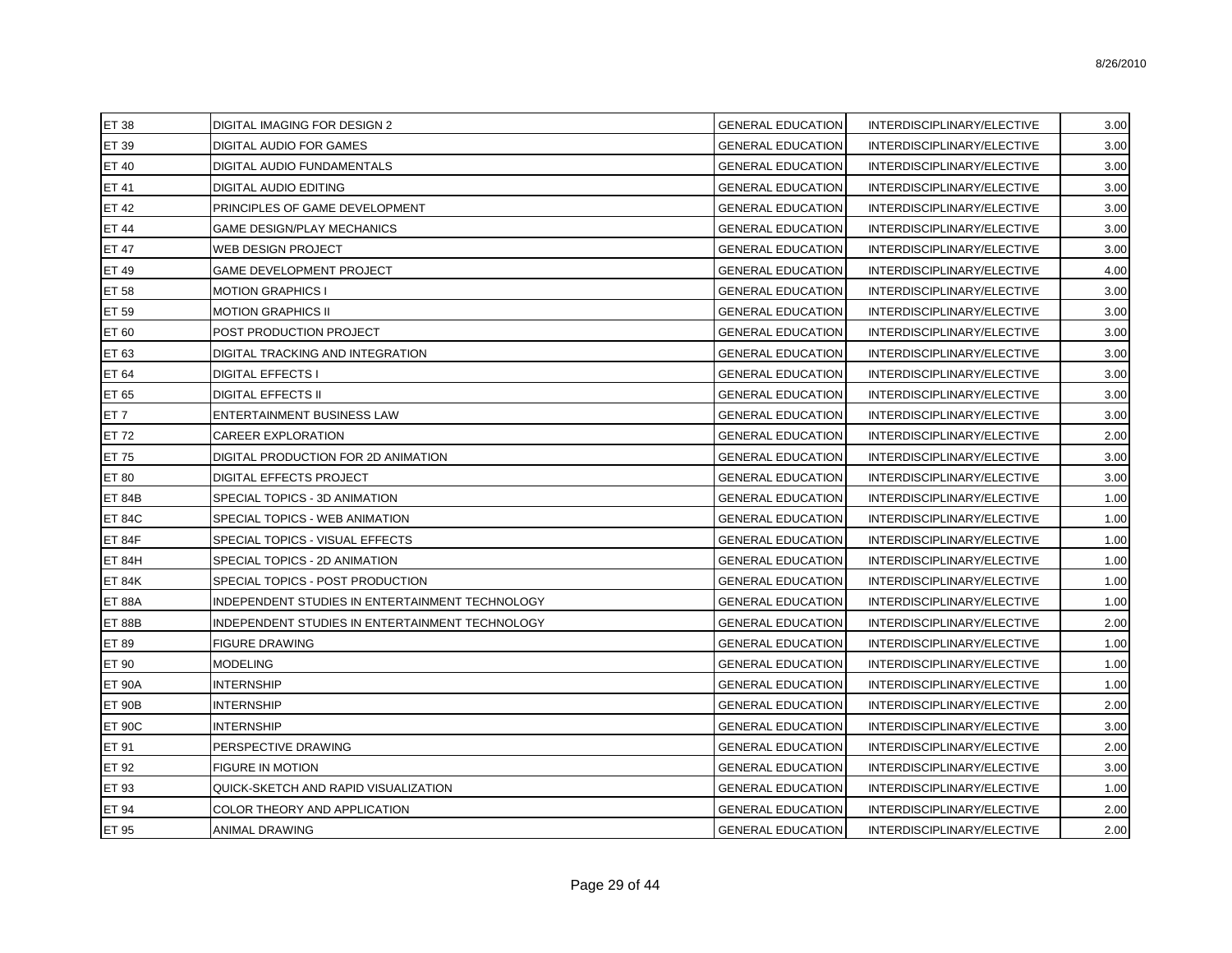| ET 96                  | COSTUMED FIGURE DRAWING                           | <b>GENERAL EDUCATION</b> | INTERDISCIPLINARY/ELECTIVE | 2.00 |
|------------------------|---------------------------------------------------|--------------------------|----------------------------|------|
| ET 97                  | ADVANCED FIGURE IN MOTION                         | <b>GENERAL EDUCATION</b> | INTERDISCIPLINARY/ELECTIVE | 3.00 |
| <b>FASHN1</b>          | FASHION TRENDS AND DESIGN                         | <b>GENERAL EDUCATION</b> | INTERDISCIPLINARY/ELECTIVE | 3.00 |
| <b>FASHN 10</b>        | ADVANCED DESIGN AND CONSTRUCTION                  | <b>GENERAL EDUCATION</b> | INTERDISCIPLINARY/ELECTIVE | 3.00 |
| <b>FASHN 11</b>        | ADVANCED CLOTHING - TAILORING                     | <b>GENERAL EDUCATION</b> | INTERDISCIPLINARY/ELECTIVE | 2.00 |
| FASHN 12               | <b>FASHION SHOW PRODUCTION</b>                    | <b>GENERAL EDUCATION</b> | INTERDISCIPLINARY/ELECTIVE | 3.00 |
| <b>FASHN13</b>         | <b>DRAPING I</b>                                  | <b>GENERAL EDUCATION</b> | INTERDISCIPLINARY/ELECTIVE | 3.00 |
| FASHN 14               | <b>DRAPING II</b>                                 | <b>GENERAL EDUCATION</b> | INTERDISCIPLINARY/ELECTIVE | 3.00 |
| FASHN 16               | PATTERN GRADING                                   | <b>GENERAL EDUCATION</b> | INTERDISCIPLINARY/ELECTIVE | 2.00 |
| <b>FASHN 17</b>        | APPAREL PRODUCTION MANUFACTURING TECHNIQUES       | <b>GENERAL EDUCATION</b> | INTERDISCIPLINARY/ELECTIVE | 3.00 |
| <b>FASHN 18</b>        | COMPUTER ASSISTED FASHION ILLUSTRATION AND DESIGN | <b>GENERAL EDUCATION</b> | INTERDISCIPLINARY/ELECTIVE | 2.00 |
| FASHN 19               | <b>FASHION MARKETING</b>                          | <b>GENERAL EDUCATION</b> | INTERDISCIPLINARY/ELECTIVE | 3.00 |
| <b>FASHN 2</b>         | <b>COLOR ANALYSIS</b>                             | <b>GENERAL EDUCATION</b> | INTERDISCIPLINARY/ELECTIVE | 3.00 |
| <b>FASHN 20</b>        | WINDOW DISPLAY FOR FASHION                        | <b>GENERAL EDUCATION</b> | INTERDISCIPLINARY/ELECTIVE | 3.00 |
| <b>FASHN3</b>          | APPAREL CONSTRUCTION                              | <b>GENERAL EDUCATION</b> | INTERDISCIPLINARY/ELECTIVE | 3.00 |
| <b>FASHN 5</b>         | <b>FASHION BUYING</b>                             | <b>GENERAL EDUCATION</b> | INTERDISCIPLINARY/ELECTIVE | 3.00 |
| <b>FASHN 6A</b>        | PATTERN ANALYSIS AND DESIGN                       | <b>GENERAL EDUCATION</b> | INTERDISCIPLINARY/ELECTIVE | 2.00 |
| <b>FASHN 6B</b>        | PATTERN DRAFTING AND DESIGN (INTERMEDIATE)        | <b>GENERAL EDUCATION</b> | INTERDISCIPLINARY/ELECTIVE | 3.00 |
| <b>FASHN7</b>          | FABRICS FOR FASHION DESIGN AND MERCHANDISING      | <b>GENERAL EDUCATION</b> | INTERDISCIPLINARY/ELECTIVE | 3.00 |
| <b>FASHN 88A</b>       | INDEPENDENT STUDIES IN FASHION                    | <b>GENERAL EDUCATION</b> | INTERDISCIPLINARY/ELECTIVE | 1.00 |
| <b>FASHN 88B</b>       | INDEPENDENT STUDIES IN FASHION                    | <b>GENERAL EDUCATION</b> | INTERDISCIPLINARY/ELECTIVE | 2.00 |
| <b>FASHN 88C</b>       | INDEPENDENT STUDIES IN FASHION                    | <b>GENERAL EDUCATION</b> | INTERDISCIPLINARY/ELECTIVE | 3.00 |
| <b>FASHN 90A</b>       | <b>INTERNSHIP</b>                                 | <b>GENERAL EDUCATION</b> | INTERDISCIPLINARY/ELECTIVE | 1.00 |
| <b>FASHN 90B</b>       | <b>INTERNSHIP</b>                                 | <b>GENERAL EDUCATION</b> | INTERDISCIPLINARY/ELECTIVE | 2.00 |
| <b>FASHN 90C</b>       | <b>INTERNSHIP</b>                                 | <b>GENERAL EDUCATION</b> | INTERDISCIPLINARY/ELECTIVE | 3.00 |
| <b>FASHN 9A</b>        | FASHION ILLUSTRATION AND ADVERTISING              | <b>GENERAL EDUCATION</b> | INTERDISCIPLINARY/ELECTIVE | 3.00 |
| <b>FASHN 9B</b>        | ADVANCED FASHION ILLUSTRATION AND ADVERTISING     | <b>GENERAL EDUCATION</b> | INTERDISCIPLINARY/ELECTIVE | 2.00 |
| FILM STUDIES 10        | FILM CRITICISM AND INTERPRETATION                 | <b>GENERAL EDUCATION</b> | INTERDISCIPLINARY/ELECTIVE | 3.00 |
| <b>FILM STUDIES 30</b> | PRODUCTION PLANNING FOR FILM AND VIDEO            | <b>GENERAL EDUCATION</b> | INTERDISCIPLINARY/ELECTIVE | 3.00 |
| <b>FILM STUDIES 31</b> | INTRODUCTION TO DIGITAL FILMMAKING                | <b>GENERAL EDUCATION</b> | INTERDISCIPLINARY/ELECTIVE | 3.00 |
| <b>FILM STUDIES 32</b> | ADVANCED DIGITAL FILMMAKING                       | <b>GENERAL EDUCATION</b> | INTERDISCIPLINARY/ELECTIVE | 3.00 |
| GEOG <sub>10</sub>     | LIVING IN A HAZARDOUS ENVIRONMENT                 | <b>GENERAL EDUCATION</b> | INTERDISCIPLINARY/ELECTIVE | 3.00 |
| GEOG <sub>19</sub>     | GEOGRAPHIC INFORMATION SYSTEMS FOR BUSINESS       | <b>GENERAL EDUCATION</b> | INTERDISCIPLINARY/ELECTIVE | 3.00 |
| GEOG <sub>20</sub>     | INTRODUCTION TO GEOGRAPHIC INFORMATION SYSTEMS    | <b>GENERAL EDUCATION</b> | INTERDISCIPLINARY/ELECTIVE | 3.00 |
| GEOG <sub>23</sub>     | INTERMEDIATE GEOGRAPHIC INFORMATION SYSTEMS       | <b>GENERAL EDUCATION</b> | INTERDISCIPLINARY/ELECTIVE | 3.00 |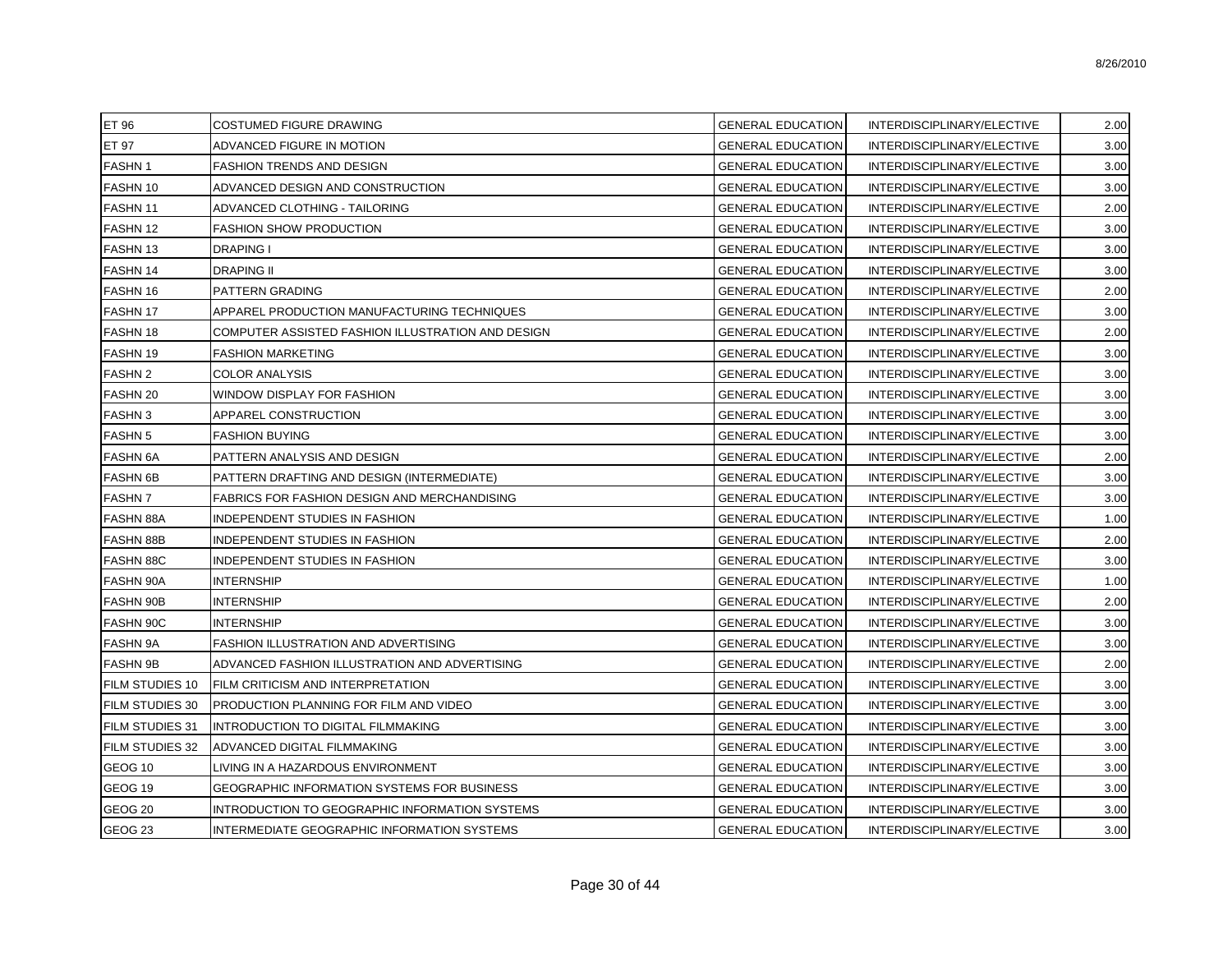| GEOG 24              | GEOSPATIAL IMAGERY: MAPS FOR THE TWENTY-FIRST CENTURY     | <b>GENERAL EDUCATION</b> | INTERDISCIPLINARY/ELECTIVE | 3.00      |
|----------------------|-----------------------------------------------------------|--------------------------|----------------------------|-----------|
| GEOG 35F             | FIELD STUDY: CALIFORNIA                                   | <b>GENERAL EDUCATION</b> | INTERDISCIPLINARY/ELECTIVE | 1.00      |
| GEOG 35S             | <b>GEOGRAPHY FIELD STUDIES</b>                            | <b>GENERAL EDUCATION</b> | INTERDISCIPLINARY/ELECTIVE | 1.00      |
| <b>GEOL A-Z</b>      | FIELD STUDIES IN GEOLOGY                                  | <b>GENERAL EDUCATION</b> | INTERDISCIPLINARY/ELECTIVE | 1.00-3.00 |
| <b>GIS 19</b>        | GEOGRAPHIC INFORMATION SYSTEMS FOR BUSINESS               | <b>GENERAL EDUCATION</b> | INTERDISCIPLINARY/ELECTIVE | 3.00      |
| <b>GIS 20</b>        | INTRODUCTION TO GEOGRAPHIC INFORMATION SYSTEMS            | <b>GENERAL EDUCATION</b> | INTERDISCIPLINARY/ELECTIVE | 3.00      |
| <b>GIS 21</b>        | <b>GEOGRAPHIC INFORMATION SYSTEMS FOR LAW ENFORCEMENT</b> | <b>GENERAL EDUCATION</b> | INTERDISCIPLINARY/ELECTIVE | 3.00      |
| <b>GIS 22</b>        | GIS IN DISASTER MANAGEMENT                                | <b>GENERAL EDUCATION</b> | INTERDISCIPLINARY/ELECTIVE | 3.00      |
| <b>GIS 23</b>        | INTERMEDIATE GEOGRAPHIC INFORMATION SYSTEMS               | <b>GENERAL EDUCATION</b> | INTERDISCIPLINARY/ELECTIVE | 3.00      |
| GR DES 18            | INTRODUCTION TO GRAPHIC DESIGN APPLICATIONS               | <b>GENERAL EDUCATION</b> | INTERDISCIPLINARY/ELECTIVE | 3.00      |
| GR DES 21            | ELECTRONIC PREPRESS AND PUBLISHING                        | <b>GENERAL EDUCATION</b> | INTERDISCIPLINARY/ELECTIVE | 3.00      |
| GR DES 31            | <b>GRAPHIC DESIGN STUDIO 1</b>                            | <b>GENERAL EDUCATION</b> | INTERDISCIPLINARY/ELECTIVE | 2.00      |
| GR DES 32            | <b>MARKER TECHNIQUES</b>                                  | <b>GENERAL EDUCATION</b> | INTERDISCIPLINARY/ELECTIVE | 2.00      |
| GR DES 33            | TYPOGRAPHY DESIGN 1                                       | <b>GENERAL EDUCATION</b> | INTERDISCIPLINARY/ELECTIVE | 2.00      |
| GR DES 34            | PUBLICATION AND PAGE DESIGN I                             | <b>GENERAL EDUCATION</b> | INTERDISCIPLINARY/ELECTIVE | 3.00      |
| GR DES 35            | DRAWING FOR GRAPHIC DESIGN                                | <b>GENERAL EDUCATION</b> | INTERDISCIPLINARY/ELECTIVE | 2.00      |
| GR DES 38            | DIGITAL ILLUSTRATION 1                                    | <b>GENERAL EDUCATION</b> | INTERDISCIPLINARY/ELECTIVE | 4.00      |
| GR DES 41            | <b>GRAPHIC DESIGN STUDIO 2</b>                            | <b>GENERAL EDUCATION</b> | INTERDISCIPLINARY/ELECTIVE | 2.00      |
| GR DES 43            | TYPOGRAPHY DESIGN 2                                       | <b>GENERAL EDUCATION</b> | INTERDISCIPLINARY/ELECTIVE | 2.00      |
| GR DES 44            | PUBLICATION AND PAGE DESIGN 2                             | <b>GENERAL EDUCATION</b> | INTERDISCIPLINARY/ELECTIVE | 3.00      |
| GR DES 50            | GRAPHIC DESIGN PORTFOLIO PREPARATION                      | <b>GENERAL EDUCATION</b> | INTERDISCIPLINARY/ELECTIVE | 2.00      |
| GR DES 50            | DESIGN PORTFOLIO PREPARATION                              | <b>GENERAL EDUCATION</b> | INTERDISCIPLINARY/ELECTIVE | 2.00      |
| GR DES 51            | <b>GRAPHIC DESIGN STUDIO 3</b>                            | <b>GENERAL EDUCATION</b> | INTERDISCIPLINARY/ELECTIVE | 2.00      |
| GR DES 54            | <b>DIGITAL ILLUSTRATION 2</b>                             | <b>GENERAL EDUCATION</b> | INTERDISCIPLINARY/ELECTIVE | 3.00      |
| GR DES 64            | <b>DIGITAL IMAGING FOR DESIGN</b>                         | <b>GENERAL EDUCATION</b> | INTERDISCIPLINARY/ELECTIVE | 3.00      |
| GR DES 65            | <b>WEB DESIGN 1</b>                                       | <b>GENERAL EDUCATION</b> | INTERDISCIPLINARY/ELECTIVE | 2.00      |
| GR DES 66            | <b>WEB DESIGN 2</b>                                       | <b>GENERAL EDUCATION</b> | INTERDISCIPLINARY/ELECTIVE | 3.00      |
| GR DES 67            | <b>WEB DESIGN 3</b>                                       | <b>GENERAL EDUCATION</b> | INTERDISCIPLINARY/ELECTIVE | 3.00      |
| GR DES 71            | <b>MOTION GRAPHICS</b>                                    | <b>GENERAL EDUCATION</b> | INTERDISCIPLINARY/ELECTIVE | 3.00      |
| GR DES 88A           | <b>INDEPENDENT STUDIES IN GRAPHIC DESIGN</b>              | <b>GENERAL EDUCATION</b> | INTERDISCIPLINARY/ELECTIVE | 1.00      |
| GR DES 90A           | <b>INTERNSHIP</b>                                         | <b>GENERAL EDUCATION</b> | INTERDISCIPLINARY/ELECTIVE | 1.00      |
| GR DES 90B           | <b>INTERNSHIP</b>                                         | <b>GENERAL EDUCATION</b> | INTERDISCIPLINARY/ELECTIVE | 2.00      |
| GR DES 90C           | <b>INTERNSHIP</b>                                         | <b>GENERAL EDUCATION</b> | INTERDISCIPLINARY/ELECTIVE | 3.00      |
| HEALTH <sub>61</sub> | MEDICAL TERMINOLOGY                                       | <b>GENERAL EDUCATION</b> | INTERDISCIPLINARY/ELECTIVE | 3.00      |
| HIST 47              | THE PRACTICE OF HISTORY                                   | <b>GENERAL EDUCATION</b> | INTERDISCIPLINARY/ELECTIVE | 3.00      |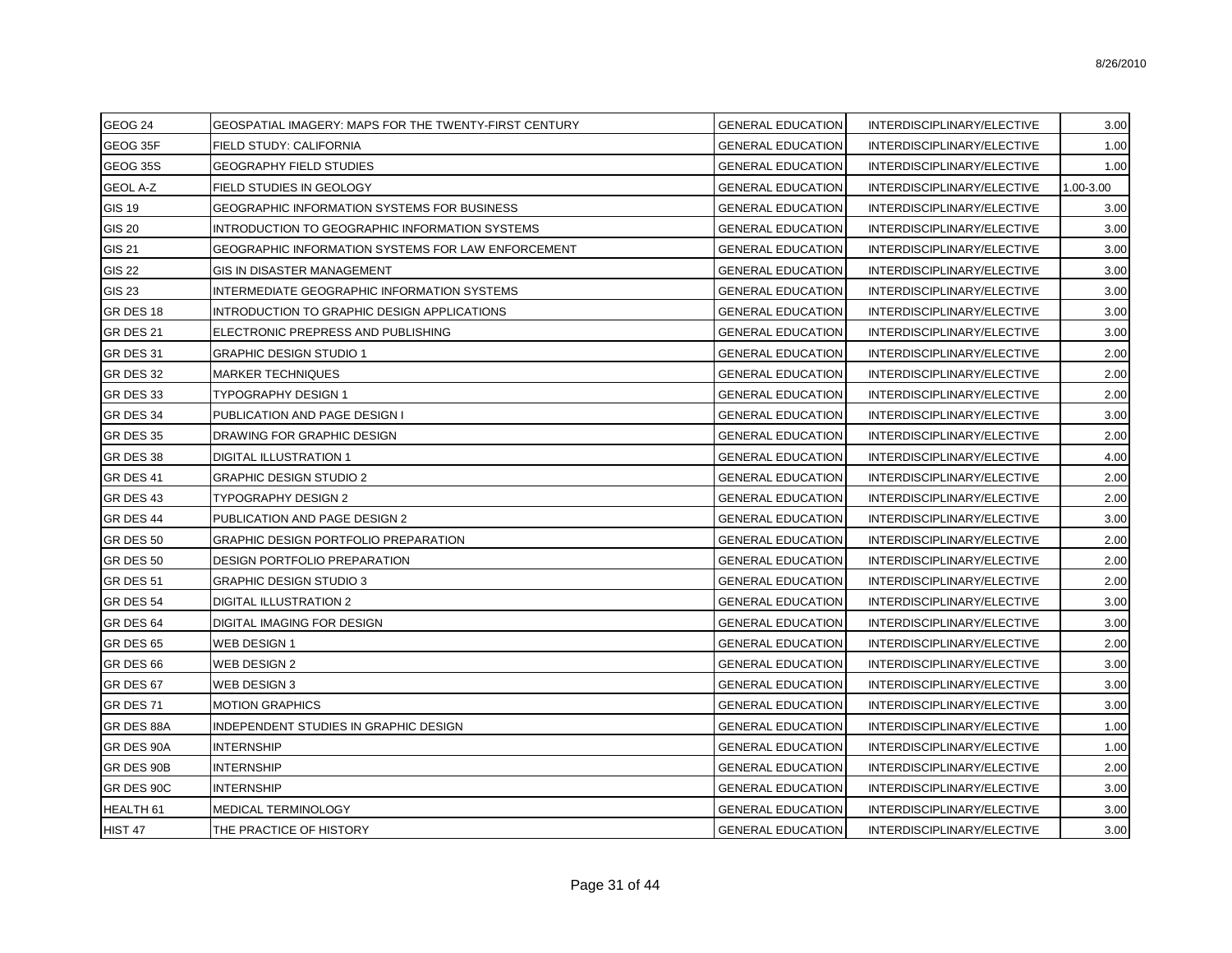| <b>HIST 50 A-Z</b> | TOPICS IN HISTORY                                    | <b>GENERAL EDUCATION</b> | INTERDISCIPLINARY/ELECTIVE | 3.00 |
|--------------------|------------------------------------------------------|--------------------------|----------------------------|------|
| HIST 88A           | INDEPENDENT STUDIES IN HISTORY                       | <b>GENERAL EDUCATION</b> | INTERDISCIPLINARY/ELECTIVE | 1.00 |
| HIST 88B           | INDEPENDENT STUDIES IN HISTORY                       | <b>GENERAL EDUCATION</b> | INTERDISCIPLINARY/ELECTIVE | 2.00 |
| HUM 88A            | INDEPENDENT STUDIES IN HUMANITIES                    | <b>GENERAL EDUCATION</b> | INTERDISCIPLINARY/ELECTIVE | 1.00 |
| HUM 88B            | INDEPENDENT STUDIES IN HUMANITIES                    | <b>GENERAL EDUCATION</b> | INTERDISCIPLINARY/ELECTIVE | 2.00 |
| <b>INTARC 28</b>   | INTERIOR ILLUSTRATION                                | <b>GENERAL EDUCATION</b> | INTERDISCIPLINARY/ELECTIVE | 3.00 |
| <b>INTARC 30</b>   | FUNDAMENTALS OF INTERIOR ARCHITECTURAL DESIGN        | <b>GENERAL EDUCATION</b> | INTERDISCIPLINARY/ELECTIVE | 3.00 |
| <b>INTARC 31</b>   | FUNDAMENTALS OF INTERIOR ARCHITECTURAL DESIGN LAB    | <b>GENERAL EDUCATION</b> | INTERDISCIPLINARY/ELECTIVE | 3.00 |
| <b>INTARC 32</b>   | BEGINNING DRAFTING FOR INTERIOR ARCHITECTURAL DESIGN | <b>GENERAL EDUCATION</b> | INTERDISCIPLINARY/ELECTIVE | 3.00 |
| <b>INTARC 33</b>   | INTERIOR ARCHITECTURAL DESIGN CAREERS                | <b>GENERAL EDUCATION</b> | INTERDISCIPLINARY/ELECTIVE | 3.00 |
| <b>INTARC 34</b>   | APPLIED COLOR AND DESIGN THEORY                      | <b>GENERAL EDUCATION</b> | INTERDISCIPLINARY/ELECTIVE | 3.00 |
| <b>INTARC 36</b>   | INTERIOR ARCHITECTURAL DESIGN MATERIALS AND PRODUCTS | <b>GENERAL EDUCATION</b> | INTERDISCIPLINARY/ELECTIVE | 3.00 |
| <b>INTARC 37</b>   | SET DESIGN AND ART DIRECTION FOR FILM AND T.V.       | <b>GENERAL EDUCATION</b> | INTERDISCIPLINARY/ELECTIVE | 3.00 |
| <b>INTARC 38</b>   | ADVANCED COMPUTER AIDED DESIGN AND DRAFTING          | <b>GENERAL EDUCATION</b> | INTERDISCIPLINARY/ELECTIVE | 3.00 |
| <b>INTARC 39</b>   | GREEN DESIGN FOR INTERIORS                           | <b>GENERAL EDUCATION</b> | INTERDISCIPLINARY/ELECTIVE | 3.00 |
| <b>INTARC 40</b>   | CAD SPACE PLANNING                                   | <b>GENERAL EDUCATION</b> | INTERDISCIPLINARY/ELECTIVE | 3.00 |
| <b>INTARC 44</b>   | FUNDAMENTALS OF LIGHTING                             | <b>GENERAL EDUCATION</b> | INTERDISCIPLINARY/ELECTIVE | 3.00 |
| <b>INTARC 45</b>   | INTERIOR DESIGN STUDIO II: CAD COMMERCIAL DESIGN     | <b>GENERAL EDUCATION</b> | INTERDISCIPLINARY/ELECTIVE | 3.00 |
| <b>INTARC 46</b>   | CAD WORKING DRAWINGS                                 | <b>GENERAL EDUCATION</b> | INTERDISCIPLINARY/ELECTIVE | 3.00 |
| <b>INTARC 47</b>   | BUSINESS AND PROFESSIONAL PRACTICE                   | <b>GENERAL EDUCATION</b> | INTERDISCIPLINARY/ELECTIVE | 3.00 |
| <b>INTARC 49</b>   | TRADE RESOURCES FOR FILM AND T.V.                    | <b>GENERAL EDUCATION</b> | INTERDISCIPLINARY/ELECTIVE | 3.00 |
| <b>INTARC 50</b>   | CODES AND SPECIFICATIONS                             | <b>GENERAL EDUCATION</b> | INTERDISCIPLINARY/ELECTIVE | 3.00 |
| <b>INTARC 51</b>   | RAPID VISUALIZATION                                  | <b>GENERAL EDUCATION</b> | INTERDISCIPLINARY/ELECTIVE | 3.00 |
| <b>INTARC 52</b>   | PRODUCTION DESIGN FOR FILM AND TV                    | <b>GENERAL EDUCATION</b> | INTERDISCIPLINARY/ELECTIVE | 3.00 |
| <b>INTARC 54</b>   | UNIVERSAL DESIGN FOR INTERIORS                       | <b>GENERAL EDUCATION</b> | INTERDISCIPLINARY/ELECTIVE | 3.00 |
| <b>INTARC 57</b>   | INTERIOR 3-D CAD MODELING                            | <b>GENERAL EDUCATION</b> | INTERDISCIPLINARY/ELECTIVE | 3.00 |
| <b>INTARC 60</b>   | CONTEMPORARY FURNITURE                               | <b>GENERAL EDUCATION</b> | INTERDISCIPLINARY/ELECTIVE | 3.00 |
| <b>INTARC 62</b>   | MODEL BUILDING                                       | <b>GENERAL EDUCATION</b> | INTERDISCIPLINARY/ELECTIVE | 3.00 |
| <b>INTARC 64</b>   | <b>INTERIOR MARKER TECHNIQUES</b>                    | <b>GENERAL EDUCATION</b> | INTERDISCIPLINARY/ELECTIVE | 3.00 |
| <b>INTARC 66</b>   | VISUAL HISTORY OF AMERICAN HOUSING                   | <b>GENERAL EDUCATION</b> | INTERDISCIPLINARY/ELECTIVE | 3.00 |
| <b>INTARC 69</b>   | <b>CUSTOM RESIDENTIAL DESIGN</b>                     | <b>GENERAL EDUCATION</b> | INTERDISCIPLINARY/ELECTIVE | 3.00 |
| <b>INTARC 70</b>   | INTERIOR 3-D COMPUTER RENDERING AND ANIMATION        | <b>GENERAL EDUCATION</b> | INTERDISCIPLINARY/ELECTIVE | 3.00 |
| <b>INTARC 90A</b>  | <b>INTERNSHIP</b>                                    | <b>GENERAL EDUCATION</b> | INTERDISCIPLINARY/ELECTIVE | 1.00 |
| <b>INTARC 90B</b>  | INTERNSHIP                                           | <b>GENERAL EDUCATION</b> | INTERDISCIPLINARY/ELECTIVE | 2.00 |
| <b>INTARC 90C</b>  | <b>INTERNSHIP</b>                                    | <b>GENERAL EDUCATION</b> | INTERDISCIPLINARY/ELECTIVE | 3.00 |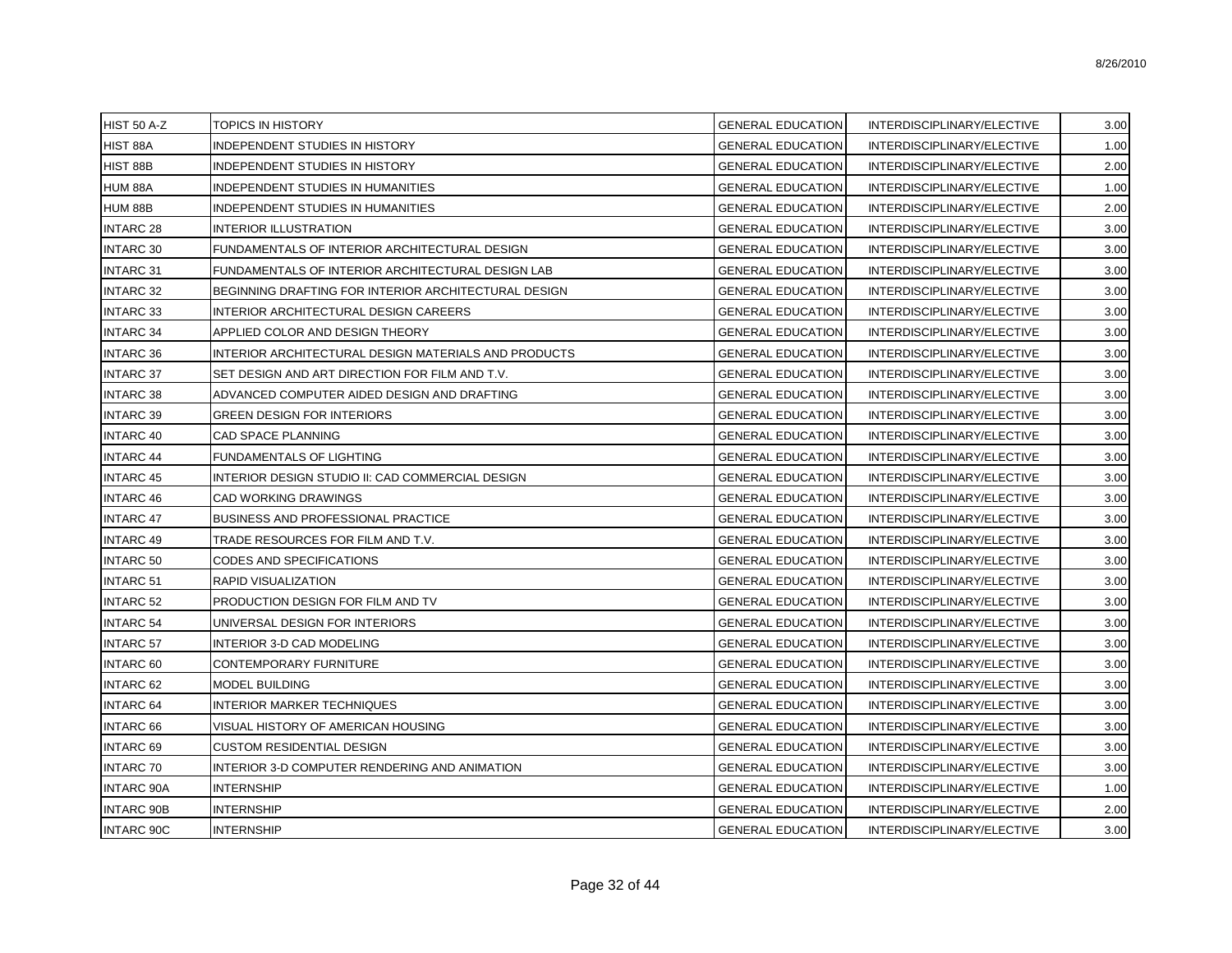| <b>INTARC 90D</b>  | <b>INTERNSHIP</b>                         | <b>GENERAL EDUCATION</b> | INTERDISCIPLINARY/ELECTIVE | 4.00 |
|--------------------|-------------------------------------------|--------------------------|----------------------------|------|
| <b>INTERC 35</b>   | COMPUTER-AIDED DESIGN AND DRAFTING        | <b>GENERAL EDUCATION</b> | INTERDISCIPLINARY/ELECTIVE | 3.00 |
| JOURN 1            | THE NEWS                                  | <b>GENERAL EDUCATION</b> | INTERDISCIPLINARY/ELECTIVE | 3.00 |
| JOURN 16           | PRODUCING THE CAMPUS NEWSPAPER            | <b>GENERAL EDUCATION</b> | INTERDISCIPLINARY/ELECTIVE | 4.00 |
| JOURN 17           | EDITING THE CAMPUS NEWSPAPER              | <b>GENERAL EDUCATION</b> | INTERDISCIPLINARY/ELECTIVE | 2.00 |
| JOURN 19           | PRODUCING THE ONLINE NEWSPAPER            | <b>GENERAL EDUCATION</b> | INTERDISCIPLINARY/ELECTIVE | 3.00 |
| JOURN 20           | PRODUCING MAGAZINES FOR THE WEB           | <b>GENERAL EDUCATION</b> | INTERDISCIPLINARY/ELECTIVE | 3.00 |
| JOURN 21           | <b>NEWS PHOTOGRAPHY</b>                   | <b>GENERAL EDUCATION</b> | INTERDISCIPLINARY/ELECTIVE | 3.00 |
| JOURN 22           | PHOTOGRAPHY FOR PUBLICATION               | <b>GENERAL EDUCATION</b> | INTERDISCIPLINARY/ELECTIVE | 3.00 |
| JOURN 43           | PUBLIC RELATIONS AND PUBLICITY            | <b>GENERAL EDUCATION</b> | INTERDISCIPLINARY/ELECTIVE | 3.00 |
| JOURN 90A          | <b>INTERNSHIP IN JOURNALISM</b>           | <b>GENERAL EDUCATION</b> | INTERDISCIPLINARY/ELECTIVE | 1.00 |
| JOURN 90B          | <b>INTERNSHIP IN JOURNALISM</b>           | <b>GENERAL EDUCATION</b> | INTERDISCIPLINARY/ELECTIVE | 2.00 |
| LIBR 1             | LIBRARY RESEARCH METHODS                  | <b>GENERAL EDUCATION</b> | INTERDISCIPLINARY/ELECTIVE | 1.00 |
| LIBR 3             | ADVANCED LIBRARY RESEARCH METHODS         | <b>GENERAL EDUCATION</b> | INTERDISCIPLINARY/ELECTIVE | 3.00 |
| MATH 88A           | <b>INDEPENDENT STUDIES IN MATHEMATICS</b> | <b>GENERAL EDUCATION</b> | INTERDISCIPLINARY/ELECTIVE | 1.00 |
| MUSIC <sub>1</sub> | <b>FUNDAMENTALS OF MUSIC</b>              | <b>GENERAL EDUCATION</b> | INTERDISCIPLINARY/ELECTIVE | 3.00 |
| MUSIC 10           | POPULAR HARMONY AND ARRANGING             | <b>GENERAL EDUCATION</b> | INTERDISCIPLINARY/ELECTIVE | 3.00 |
| MUSIC 12           | INTRODUCTION TO MUSIC TECHNOLOGY          | <b>GENERAL EDUCATION</b> | INTERDISCIPLINARY/ELECTIVE | 3.00 |
| MUSIC 13           | TONAL COUNTERPOINT                        | <b>GENERAL EDUCATION</b> | INTERDISCIPLINARY/ELECTIVE | 3.00 |
| MUSIC 19           | <b>ORCHESTRATION</b>                      | <b>GENERAL EDUCATION</b> | INTERDISCIPLINARY/ELECTIVE | 3.00 |
| <b>MUSIC 2</b>     | <b>MUSICIANSHIP</b>                       | <b>GENERAL EDUCATION</b> | INTERDISCIPLINARY/ELECTIVE | 2.00 |
| MUSIC 24           | <b>CONDUCTING</b>                         | <b>GENERAL EDUCATION</b> | INTERDISCIPLINARY/ELECTIVE | 2.00 |
| MUSIC <sub>3</sub> | <b>MUSICIANSHIP</b>                       | <b>GENERAL EDUCATION</b> | INTERDISCIPLINARY/ELECTIVE | 2.00 |
| MUSIC 34           | SURVEY OF PIANO MUSIC                     | <b>GENERAL EDUCATION</b> | INTERDISCIPLINARY/ELECTIVE | 3.00 |
| MUSIC 4            | <b>MUSICIANSHIP</b>                       | <b>GENERAL EDUCATION</b> | INTERDISCIPLINARY/ELECTIVE | 2.00 |
| MUSIC 40           | OPERA WORKSHOP                            | <b>GENERAL EDUCATION</b> | INTERDISCIPLINARY/ELECTIVE | 2.00 |
| MUSIC 40S          | OPERA WORKSHOP                            | <b>GENERAL EDUCATION</b> | INTERDISCIPLINARY/ELECTIVE | 2.00 |
| MUSIC 42           | ADVANCED OPERA PRODUCTION                 | <b>GENERAL EDUCATION</b> | INTERDISCIPLINARY/ELECTIVE | 5.00 |
| MUSIC 42S          | ADVANCED OPERA PRODUCTION                 | <b>GENERAL EDUCATION</b> | INTERDISCIPLINARY/ELECTIVE | 3.00 |
| MUSIC 45           | MUSICAL THEATRE WORKSHOP                  | <b>GENERAL EDUCATION</b> | INTERDISCIPLINARY/ELECTIVE | 3.00 |
| MUSIC 46           | PRODUCTION FOR THE YOUNGER AUDIENCE       | <b>GENERAL EDUCATION</b> | INTERDISCIPLINARY/ELECTIVE | 3.00 |
| MUSIC 50A          | <b>ELEMENTARY VOICE</b>                   | <b>GENERAL EDUCATION</b> | INTERDISCIPLINARY/ELECTIVE | 2.00 |
| MUSIC 50B          | <b>INTERMEDIATE VOICE</b>                 | <b>GENERAL EDUCATION</b> | INTERDISCIPLINARY/ELECTIVE | 2.00 |
| MUSIC 52           | ADVANCED PRODUCTION - MUSICAL THEATRE     | <b>GENERAL EDUCATION</b> | INTERDISCIPLINARY/ELECTIVE | 5.00 |
| MUSIC 53           | JAZZ VOCAL ENSEMBLE                       | <b>GENERAL EDUCATION</b> | INTERDISCIPLINARY/ELECTIVE | 2.00 |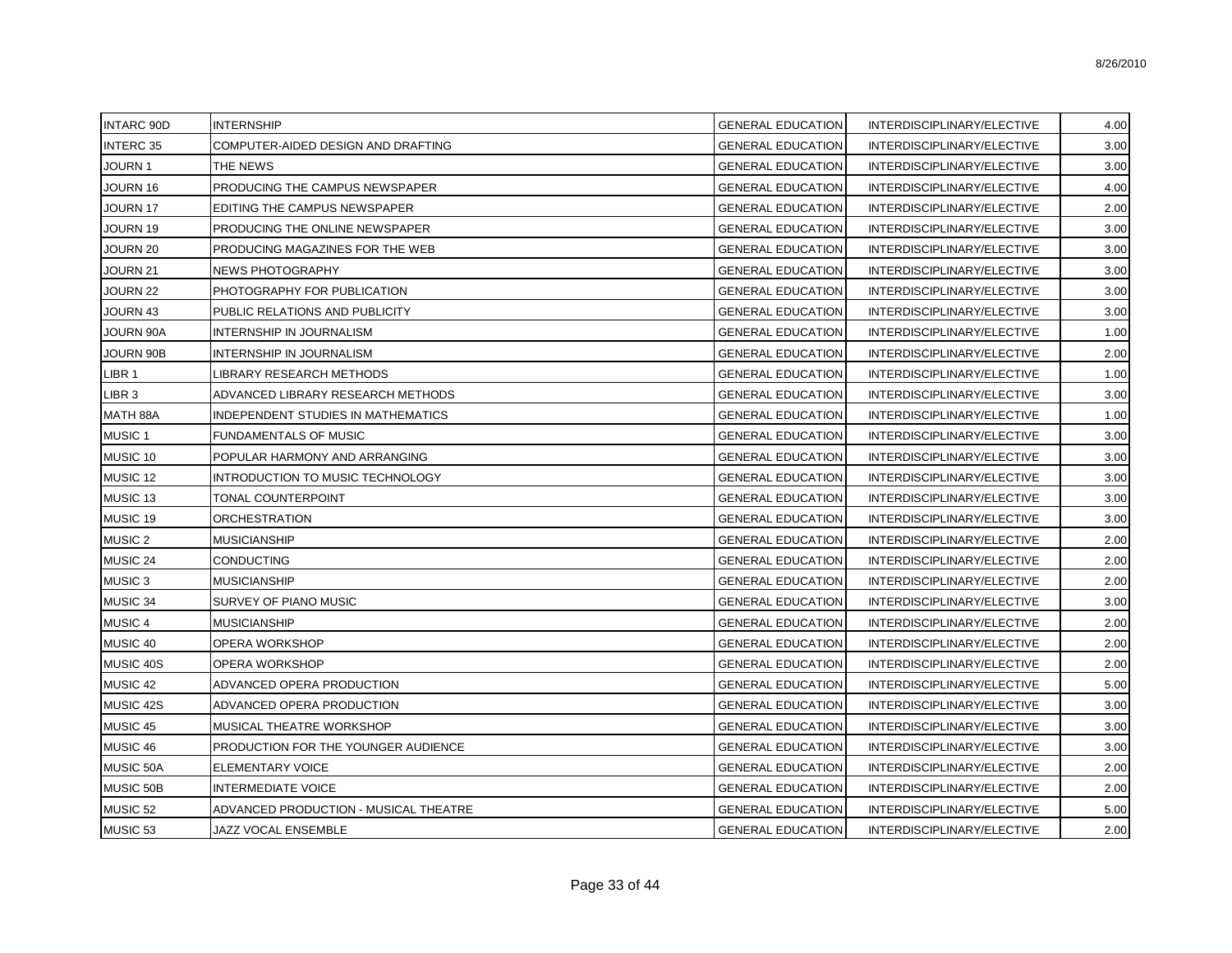| MUSIC 55           | <b>CONCERT CHORALE</b>                                 | <b>GENERAL EDUCATION</b> | INTERDISCIPLINARY/ELECTIVE | 2.00 |
|--------------------|--------------------------------------------------------|--------------------------|----------------------------|------|
| MUSIC 57           | ADVANCED VOCAL PERFORMANCE TECHNIQUES                  | <b>GENERAL EDUCATION</b> | INTERDISCIPLINARY/ELECTIVE | 2.00 |
| MUSIC 59           | <b>CHAMBER CHOIR</b>                                   | <b>GENERAL EDUCATION</b> | INTERDISCIPLINARY/ELECTIVE | 2.00 |
| <b>MUSIC 6</b>     | <b>DIATONIC HARMONY</b>                                | <b>GENERAL EDUCATION</b> | INTERDISCIPLINARY/ELECTIVE | 3.00 |
| MUSIC 60A          | ELEMENTARY PIANO, FIRST LEVEL                          | <b>GENERAL EDUCATION</b> | INTERDISCIPLINARY/ELECTIVE | 2.00 |
| MUSIC 60B          | ELEMENTARY PIANO, SECOND LEVEL                         | <b>GENERAL EDUCATION</b> | INTERDISCIPLINARY/ELECTIVE | 2.00 |
| MUSIC 60C          | ELEMENTARY PIANO, THIRD LEVEL                          | <b>GENERAL EDUCATION</b> | INTERDISCIPLINARY/ELECTIVE | 2.00 |
| MUSIC 60D          | ELEMENTARY PIANO, FOURTH LEVEL                         | <b>GENERAL EDUCATION</b> | INTERDISCIPLINARY/ELECTIVE | 2.00 |
| MUSIC 61A          | INTERMEDIATE PIANO, FIFTH LEVEL                        | <b>GENERAL EDUCATION</b> | INTERDISCIPLINARY/ELECTIVE | 2.00 |
| MUSIC 61B          | INTERMEDIATE PIANO, SIXTH LEVEL                        | <b>GENERAL EDUCATION</b> | INTERDISCIPLINARY/ELECTIVE | 2.00 |
| MUSIC 63           | SIGHT READING AT KEYBOARD                              | <b>GENERAL EDUCATION</b> | INTERDISCIPLINARY/ELECTIVE | 2.00 |
| MUSIC 64           | PIANO ENSEMBLE                                         | <b>GENERAL EDUCATION</b> | INTERDISCIPLINARY/ELECTIVE | 2.00 |
| MUSIC 65A          | KEYBOARD IMPROVISATION I                               | <b>GENERAL EDUCATION</b> | INTERDISCIPLINARY/ELECTIVE | 2.00 |
| MUSIC 65B          | KEYBOARD IMPROVISATION II                              | <b>GENERAL EDUCATION</b> | INTERDISCIPLINARY/ELECTIVE | 2.00 |
| MUSIC 66           | FUNDAMENTALS OF MUSIC AND ELEMENTARY PIANO             | <b>GENERAL EDUCATION</b> | INTERDISCIPLINARY/ELECTIVE | 5.00 |
| MUSIC <sub>7</sub> | CHROMATIC HARMONY                                      | <b>GENERAL EDUCATION</b> | INTERDISCIPLINARY/ELECTIVE | 3.00 |
| MUSIC 70A          | <b>STRING INSTRUMENT TECHNIQUES</b>                    | <b>GENERAL EDUCATION</b> | INTERDISCIPLINARY/ELECTIVE | 2.00 |
| MUSIC 70B          | INTERMEDIATE STRINGS TECHNIQUES                        | <b>GENERAL EDUCATION</b> | INTERDISCIPLINARY/ELECTIVE | 2.00 |
| MUSIC 71           | WOODWIND INSTRUMENT TECHNIQUES                         | <b>GENERAL EDUCATION</b> | INTERDISCIPLINARY/ELECTIVE | 2.00 |
| MUSIC 72           | <b>BRASS INSTRUMENT TECHNIQUES</b>                     | <b>GENERAL EDUCATION</b> | INTERDISCIPLINARY/ELECTIVE | 2.00 |
| MUSIC 73A          | PERCUSSION INSTRUMENT TECHNIQUES                       | <b>GENERAL EDUCATION</b> | INTERDISCIPLINARY/ELECTIVE | 2.00 |
| MUSIC 73B          | INTERMEDIATE PERCUSSION ENSEMBLE INSTRUMENT TECHNIQUES | <b>GENERAL EDUCATION</b> | INTERDISCIPLINARY/ELECTIVE | 2.00 |
| MUSIC 74           | <b>ORCHESTRA</b>                                       | <b>GENERAL EDUCATION</b> | INTERDISCIPLINARY/ELECTIVE | 2.00 |
| MUSIC 74S          | <b>ORCHESTRA</b>                                       | <b>GENERAL EDUCATION</b> | INTERDISCIPLINARY/ELECTIVE | 0.50 |
| MUSIC 76           | INTERMEDIATE BRASS, WOODWINDS, AND PERCUSSION          | <b>GENERAL EDUCATION</b> | INTERDISCIPLINARY/ELECTIVE | 2.00 |
| MUSIC 77           | <b>WIND ENSEMBLE</b>                                   | <b>GENERAL EDUCATION</b> | INTERDISCIPLINARY/ELECTIVE | 2.00 |
| MUSIC 77M          | <b>MARCHING BAND</b>                                   | <b>GENERAL EDUCATION</b> | INTERDISCIPLINARY/ELECTIVE | 2.00 |
| MUSIC 77S          | <b>CONCERT BAND</b>                                    | <b>GENERAL EDUCATION</b> | INTERDISCIPLINARY/ELECTIVE | 2.00 |
| MUSIC 78           | JAZZ ENSEMBLE                                          | <b>GENERAL EDUCATION</b> | INTERDISCIPLINARY/ELECTIVE | 2.00 |
| MUSIC 78S          | JAZZ ENSEMBLE                                          | <b>GENERAL EDUCATION</b> | INTERDISCIPLINARY/ELECTIVE | 0.50 |
| <b>MUSIC 8</b>     | <b>MODULATION AND ANALYSIS</b>                         | <b>GENERAL EDUCATION</b> | INTERDISCIPLINARY/ELECTIVE | 3.00 |
| MUSIC 81           | INTRODUCTION TO MARIACHI PERFORMANCE                   | <b>GENERAL EDUCATION</b> | INTERDISCIPLINARY/ELECTIVE | 2.00 |
| MUSIC 84A          | POPULAR GUITAR, FIRST LEVEL                            | <b>GENERAL EDUCATION</b> | INTERDISCIPLINARY/ELECTIVE | 2.00 |
| MUSIC 84B          | POPULAR GUITAR, SECOND LEVEL                           | <b>GENERAL EDUCATION</b> | INTERDISCIPLINARY/ELECTIVE | 2.00 |
| MUSIC 84C          | POPULAR GUITAR, THIRD LEVEL                            | <b>GENERAL EDUCATION</b> | INTERDISCIPLINARY/ELECTIVE | 2.00 |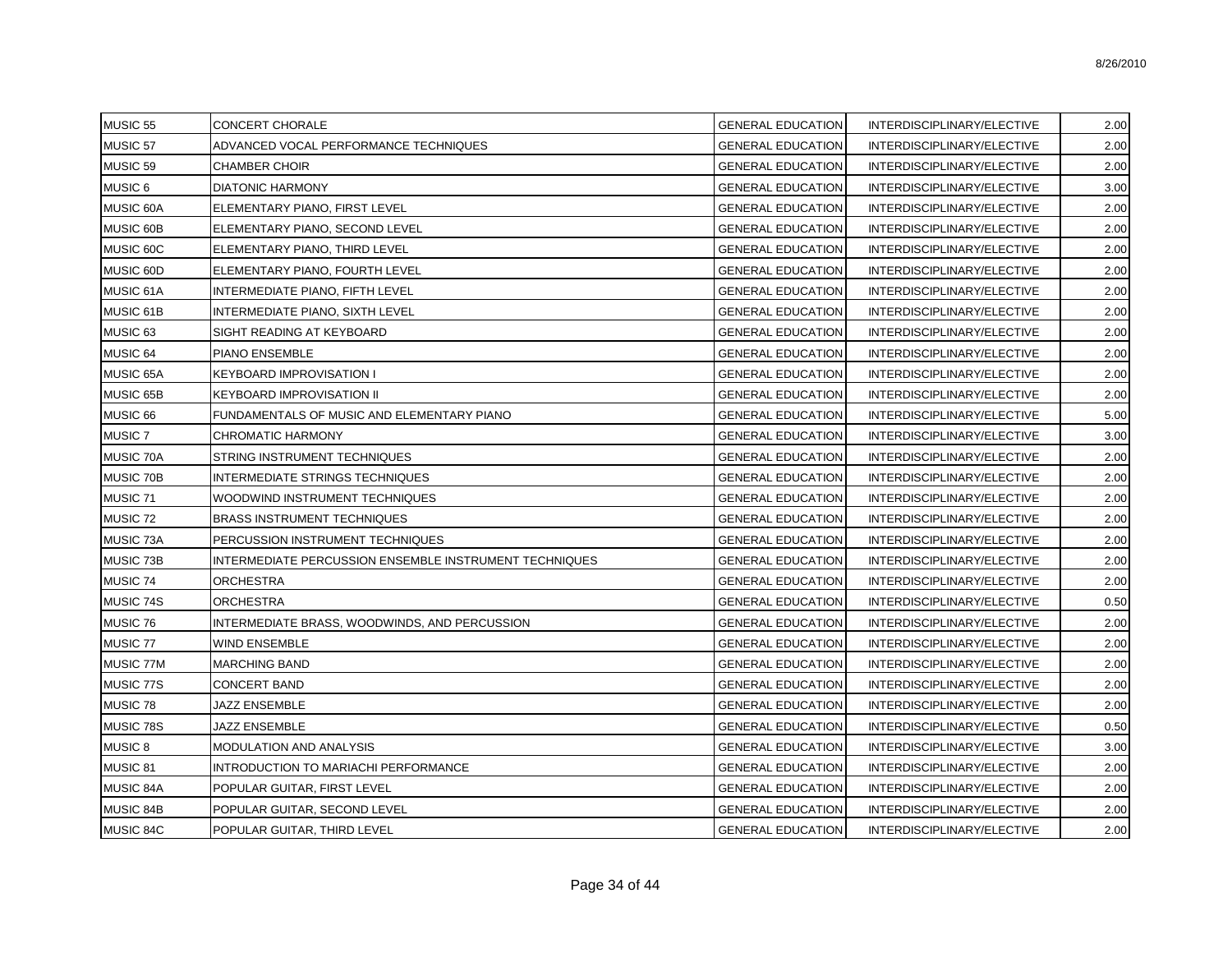| MUSIC 87A             | CLASSICAL AND FLAMENCO GUITAR, FIRST LEVEL  | <b>GENERAL EDUCATION</b> | INTERDISCIPLINARY/ELECTIVE | 2.00 |
|-----------------------|---------------------------------------------|--------------------------|----------------------------|------|
| MUSIC 87B             | CLASSICAL AND FLAMENCO GUITER, SECOND LEVEL | <b>GENERAL EDUCATION</b> | INTERDISCIPLINARY/ELECTIVE | 2.00 |
| MUSIC 88A             | INDEPENDENT STUDIES IN MUSIC                | <b>GENERAL EDUCATION</b> | INTERDISCIPLINARY/ELECTIVE | 1.00 |
| MUSIC 88B             | INDEPENDENT STUDIES IN MUSIC                | <b>GENERAL EDUCATION</b> | INTERDISCIPLINARY/ELECTIVE | 2.00 |
| MUSIC 92              | APPLIED MUSIC INSTRUCTION                   | <b>GENERAL EDUCATION</b> | INTERDISCIPLINARY/ELECTIVE | 2.00 |
| MUSIC 94              | CONCERT MUSIC CLASS                         | <b>GENERAL EDUCATION</b> | INTERDISCIPLINARY/ELECTIVE | 1.00 |
| NUTR 88A              | INDEPENDENT STUDIES IN NUTRITION            | <b>GENERAL EDUCATION</b> | INTERDISCIPLINARY/ELECTIVE | 1.00 |
| OFTECH 1              | KEYBOARDING I                               | <b>GENERAL EDUCATION</b> | INTERDISCIPLINARY/ELECTIVE | 3.00 |
| OFTECH 10             | SKILL BUILDING ON THE KEYBOARD              | <b>GENERAL EDUCATION</b> | INTERDISCIPLINARY/ELECTIVE | 3.00 |
| OFTECH <sub>1</sub> A | <b>KEYBOARDING 1A</b>                       | <b>GENERAL EDUCATION</b> | INTERDISCIPLINARY/ELECTIVE | 1.00 |
| <b>OFTECH 1B</b>      | <b>KEYBOARDING 1B</b>                       | <b>GENERAL EDUCATION</b> | INTERDISCIPLINARY/ELECTIVE | 1.00 |
| OFTECH 1C             | <b>KEYBOARDING 1C</b>                       | <b>GENERAL EDUCATION</b> | INTERDISCIPLINARY/ELECTIVE | 1.00 |
| OFTECH <sub>20</sub>  | <b>MEDICAL VOCABULARY</b>                   | <b>GENERAL EDUCATION</b> | INTERDISCIPLINARY/ELECTIVE | 3.00 |
| OFTECH <sub>21</sub>  | MEDICAL TERMS AND TRANSCRIPTION 1           | <b>GENERAL EDUCATION</b> | INTERDISCIPLINARY/ELECTIVE | 3.00 |
| OFTECH <sub>22</sub>  | MEDICAL TERMS AND TRANSCRIPTION 2           | <b>GENERAL EDUCATION</b> | INTERDISCIPLINARY/ELECTIVE | 3.00 |
| OFTECH <sub>23</sub>  | <b>MEDICAL BILLING (MEDISOFT)</b>           | <b>GENERAL EDUCATION</b> | INTERDISCIPLINARY/ELECTIVE | 3.00 |
| OFTECH <sub>24</sub>  | <b>MEDICAL CODING/BILLING 1</b>             | <b>GENERAL EDUCATION</b> | INTERDISCIPLINARY/ELECTIVE | 3.00 |
| OFTECH <sub>25</sub>  | <b>MEDICAL CODING/BILLING 2</b>             | <b>GENERAL EDUCATION</b> | INTERDISCIPLINARY/ELECTIVE | 3.00 |
| OFTECH 26             | MEDICAL CODING/BILLING 3                    | <b>GENERAL EDUCATION</b> | INTERDISCIPLINARY/ELECTIVE | 3.00 |
| OFTECH <sub>27</sub>  | MEDICAL OFFICE PROCEDURES                   | <b>GENERAL EDUCATION</b> | INTERDISCIPLINARY/ELECTIVE | 3.00 |
| OFTECH 30             | LEGAL OFFICE PROCEDURES                     | <b>GENERAL EDUCATION</b> | INTERDISCIPLINARY/ELECTIVE | 3.00 |
| OFTECH <sub>31</sub>  | LEGAL TERMS AND TRANSCRIPTION               | <b>GENERAL EDUCATION</b> | INTERDISCIPLINARY/ELECTIVE | 3.00 |
| OFTECH <sub>5</sub>   | ENGLISH SKILLS FOR THE OFFICE               | <b>GENERAL EDUCATION</b> | INTERDISCIPLINARY/ELECTIVE | 3.00 |
| OFTECH <sub>5</sub> A | <b>GRAMMAR AND PUNCTUATION</b>              | <b>GENERAL EDUCATION</b> | INTERDISCIPLINARY/ELECTIVE | 1.00 |
| OFTECH <sub>5B</sub>  | SPELLING AND VOCABULARY                     | <b>GENERAL EDUCATION</b> | INTERDISCIPLINARY/ELECTIVE | 1.00 |
| OFTECH <sub>5C</sub>  | PROOFREADING                                | <b>GENERAL EDUCATION</b> | INTERDISCIPLINARY/ELECTIVE | 1.00 |
| OFTECH <sub>9</sub>   | <b>KEYBOARDING IMPROVEMENT</b>              | <b>GENERAL EDUCATION</b> | INTERDISCIPLINARY/ELECTIVE | 1.00 |
| OT 1                  | INTRODUCTION TO OCCUPATIONAL THERAPY        | <b>GENERAL EDUCATION</b> | INTERDISCIPLINARY/ELECTIVE | 2.00 |
| PHILOS 88A            | INDEPENDENT STUDIES IN PHILOSOPHY           | <b>GENERAL EDUCATION</b> | INTERDISCIPLINARY/ELECTIVE | 1.00 |
| PHILOS 88B            | INDEPENDENT STUDIES IN PHILOSOPHY           | <b>GENERAL EDUCATION</b> | INTERDISCIPLINARY/ELECTIVE | 2.00 |
| PHOTO 1               | <b>INTRODUCTION TO PHOTOGRAPHY</b>          | <b>GENERAL EDUCATION</b> | INTERDISCIPLINARY/ELECTIVE | 3.00 |
| PHOTO 10              | PHOTO JOURNALISM                            | <b>GENERAL EDUCATION</b> | INTERDISCIPLINARY/ELECTIVE | 2.00 |
| PHOTO 11              | COLOR TRANSPARENCY PHOTOGRAPHY              | <b>GENERAL EDUCATION</b> | INTERDISCIPLINARY/ELECTIVE | 2.00 |
| PHOTO 13              | <b>NEWS PHOTOGRAPHY</b>                     | <b>GENERAL EDUCATION</b> | INTERDISCIPLINARY/ELECTIVE | 3.00 |
| PHOTO 14              | PHOTOGRAPHY FOR PUBLICATION                 | <b>GENERAL EDUCATION</b> | INTERDISCIPLINARY/ELECTIVE | 3.00 |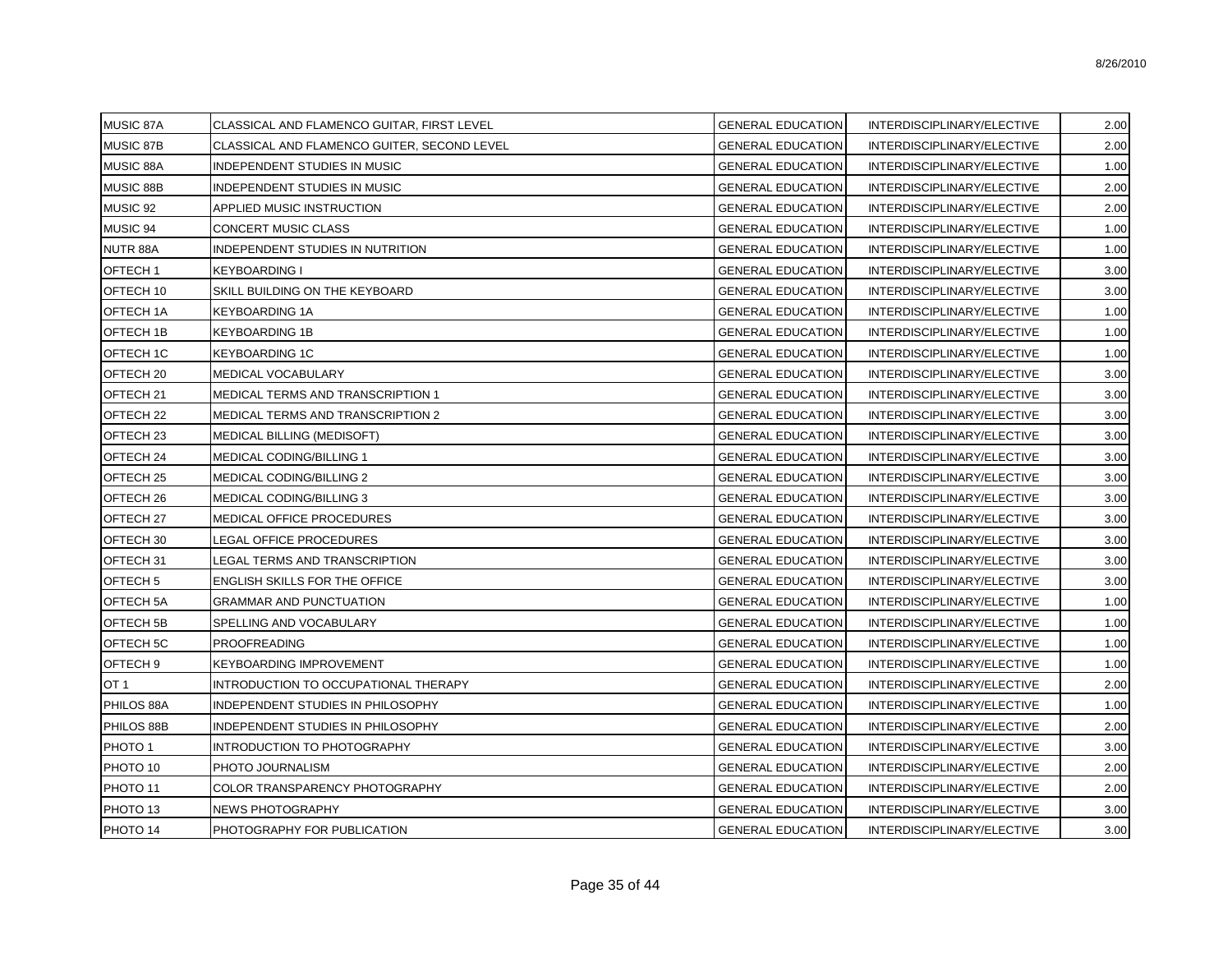| PHOTO <sub>2</sub>  | BASIC PHOTOGRAPHY LAB TECHNIQUES             | <b>GENERAL EDUCATION</b> | INTERDISCIPLINARY/ELECTIVE | 2.00 |
|---------------------|----------------------------------------------|--------------------------|----------------------------|------|
| PHOTO <sub>21</sub> | ALTERNATIVE PHOTOGRAPHIC PROCESSES           | <b>GENERAL EDUCATION</b> | INTERDISCIPLINARY/ELECTIVE | 3.00 |
| PHOTO 24            | PHOTO-GRAPHICS                               | <b>GENERAL EDUCATION</b> | INTERDISCIPLINARY/ELECTIVE | 2.00 |
| PHOTO <sub>25</sub> | <b>FILMMAKING TECHNIQUES</b>                 | <b>GENERAL EDUCATION</b> | INTERDISCIPLINARY/ELECTIVE | 3.00 |
| PHOTO <sub>29</sub> | VIDEO PRODUCTION FOR STILL PHOTOGRAPHERS     | <b>GENERAL EDUCATION</b> | INTERDISCIPLINARY/ELECTIVE | 3.00 |
| PHOTO 3             | COMMERCIAL PHOTOGRAPHY TECHNIQUES            | <b>GENERAL EDUCATION</b> | INTERDISCIPLINARY/ELECTIVE | 6.00 |
| PHOTO 37            | ADVANCED BLACK AND WHITE PRINTING TECHNIQUES | <b>GENERAL EDUCATION</b> | INTERDISCIPLINARY/ELECTIVE | 3.00 |
| PHOTO 39            | <b>BEGINNING PHOTOSHOP</b>                   | <b>GENERAL EDUCATION</b> | INTERDISCIPLINARY/ELECTIVE | 3.00 |
| PHOTO 3A            | COMMERCIAL PHOTOGRAPHY TECHNIQUES 1          | <b>GENERAL EDUCATION</b> | INTERDISCIPLINARY/ELECTIVE | 3.00 |
| PHOTO 3B            | COMMERCIAL PHOTOGRAPHY TECHNIQUES 2          | <b>GENERAL EDUCATION</b> | INTERDISCIPLINARY/ELECTIVE | 3.00 |
| PHOTO 4             | PORTRAIT PHOTOGRAPHY                         | <b>GENERAL EDUCATION</b> | INTERDISCIPLINARY/ELECTIVE | 3.00 |
| PHOTO 40            | DIGITAL CAPTURE                              | <b>GENERAL EDUCATION</b> | INTERDISCIPLINARY/ELECTIVE | 3.00 |
| PHOTO 42            | ADVANCED PHOTOGRAPHY                         | <b>GENERAL EDUCATION</b> | INTERDISCIPLINARY/ELECTIVE | 3.00 |
| PHOTO 43            | PORTFOLIO DEVELOPMENT                        | <b>GENERAL EDUCATION</b> | INTERDISCIPLINARY/ELECTIVE | 3.00 |
| PHOTO 44            | BUILDING WEB SITES FOR PHOTOGRAPHERS         | <b>GENERAL EDUCATION</b> | INTERDISCIPLINARY/ELECTIVE | 2.00 |
| PHOTO <sub>5</sub>  | FUNDAMENTALS PHOTO DIGITAL PRINTING          | <b>GENERAL EDUCATION</b> | INTERDISCIPLINARY/ELECTIVE | 3.00 |
| PHOTO <sub>50</sub> | <b>BASIC COLOR PRINTING</b>                  | <b>GENERAL EDUCATION</b> | INTERDISCIPLINARY/ELECTIVE | 3.00 |
| PHOTO 51            | PRINTING FORM POSITIVE MATERIALS             | <b>GENERAL EDUCATION</b> | INTERDISCIPLINARY/ELECTIVE | 3.00 |
| PHOTO <sub>52</sub> | HISTORY OF PHOTOGRAPHY                       | <b>GENERAL EDUCATION</b> | INTERDISCIPLINARY/ELECTIVE | 3.00 |
| PHOTO 6             | ADVANCED COMMERCIAL PHOTOGRAPHY              | <b>GENERAL EDUCATION</b> | INTERDISCIPLINARY/ELECTIVE | 8.00 |
| PHOTO <sub>60</sub> | <b>BUSINESS PRACTICES IN PHOTOGRAPHY</b>     | <b>GENERAL EDUCATION</b> | INTERDISCIPLINARY/ELECTIVE | 2.00 |
| PHOTO 7             | ADVANCED PORTFOLIO DEVELOPMENT               | <b>GENERAL EDUCATION</b> | INTERDISCIPLINARY/ELECTIVE | 3.00 |
| PHOTO 88A           | INDEPENDENT STUDIES IN PHOTOGRAPHY           | <b>GENERAL EDUCATION</b> | INTERDISCIPLINARY/ELECTIVE | 1.00 |
| PHOTO 88B           | INDEPENDENT STUDIES IN PHOTOGRAPHY           | <b>GENERAL EDUCATION</b> | INTERDISCIPLINARY/ELECTIVE | 1.00 |
| PHOTO <sub>9</sub>  | ADVANCED PHOTOGRAPHY OF PEOPLE               | <b>GENERAL EDUCATION</b> | INTERDISCIPLINARY/ELECTIVE | 3.00 |
| PHOTO 90A           | PHOTOGRAPHY INTERNSHIP                       | <b>GENERAL EDUCATION</b> | INTERDISCIPLINARY/ELECTIVE | 1.00 |
| PHOTO 90B           | <b>INTERNSHIP IN PHOTOGRAPHY</b>             | <b>GENERAL EDUCATION</b> | INTERDISCIPLINARY/ELECTIVE | 2.00 |
| PHOTO 90C           | INTERNSHIP IN PHOTOGRAPHY                    | <b>GENERAL EDUCATION</b> | INTERDISCIPLINARY/ELECTIVE | 3.00 |
| PHOTO 90D           | INTERNSHIP IN PHOTOGRAPHY                    | <b>GENERAL EDUCATION</b> | INTERDISCIPLINARY/ELECTIVE | 4.00 |
| PHYSCS 88A          | INDEPENDENT STUDIES IN PHYSICAL SCIENCE      | <b>GENERAL EDUCATION</b> | INTERDISCIPLINARY/ELECTIVE | 1.00 |
| PHYSCS 88B          | INDEPENDENT STUDIES IN PHYSICAL SCIENCE      | <b>GENERAL EDUCATION</b> | INTERDISCIPLINARY/ELECTIVE | 2.00 |
| POL SC 10           | <b>GOVERNMENT INTERNSHIPS</b>                | <b>GENERAL EDUCATION</b> | INTERDISCIPLINARY/ELECTIVE | 3.00 |
| POL SC 88A          | INDEPENDENT STUDIES IN POLITICAL SCIENCE     | <b>GENERAL EDUCATION</b> | INTERDISCIPLINARY/ELECTIVE | 1.00 |
| POL SC 88B          | INDEPENDENT STUDIES IN POLITICAL SCIENCE     | <b>GENERAL EDUCATION</b> | INTERDISCIPLINARY/ELECTIVE | 2.00 |
| PRO CR 11           | INTRODUCTION TO SPORTS INJURIES              | <b>GENERAL EDUCATION</b> | INTERDISCIPLINARY/ELECTIVE | 3.00 |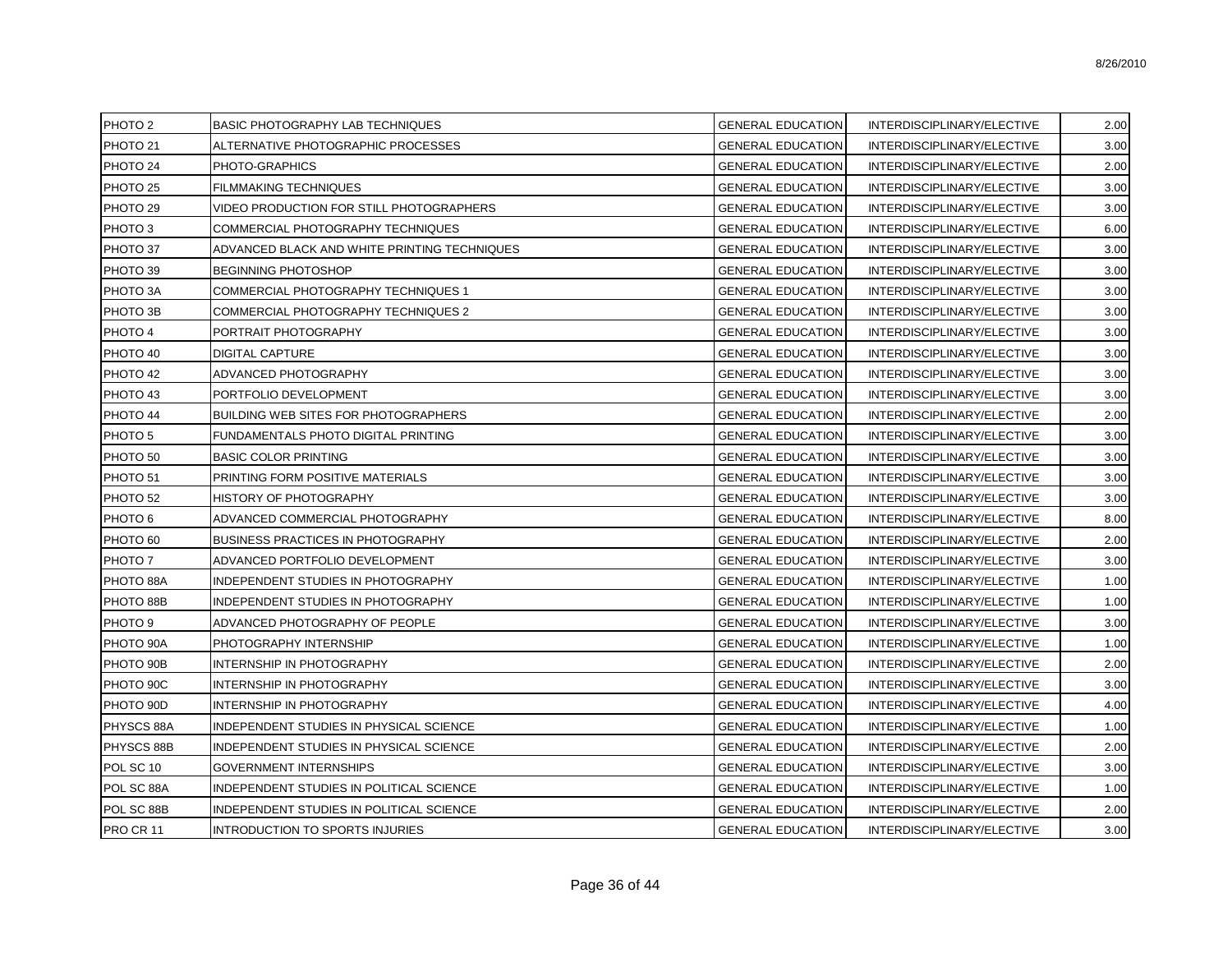| PRO CR 12       | <b>EMERGENCY CARE AND WATER SAFETY</b>              | <b>GENERAL EDUCATION</b> | INTERDISCIPLINARY/ELECTIVE | 3.00 |
|-----------------|-----------------------------------------------------|--------------------------|----------------------------|------|
| PRO CR 15       | SPORTS MANAGEMENT                                   | <b>GENERAL EDUCATION</b> | INTERDISCIPLINARY/ELECTIVE | 3.00 |
| PRO CR 19       | <b>FIELD EXPERIENCE</b>                             | <b>GENERAL EDUCATION</b> | INTERDISCIPLINARY/ELECTIVE | 2.00 |
| PRO CR 29A      | OFFICIATING FALL SPORTS                             | <b>GENERAL EDUCATION</b> | INTERDISCIPLINARY/ELECTIVE | 3.00 |
| PRO CR 29B      | OFFICIATING SPRING SPORTS                           | <b>GENERAL EDUCATION</b> | INTERDISCIPLINARY/ELECTIVE | 3.00 |
| PRO CR 3        | COACHING OF RACQUET SPORTS                          | <b>GENERAL EDUCATION</b> | INTERDISCIPLINARY/ELECTIVE | 3.00 |
| PRO CR 4        | COACHING OF TRACK AND FIELD                         | <b>GENERAL EDUCATION</b> | INTERDISCIPLINARY/ELECTIVE | 3.00 |
| PRO CR 6A       | COACHING OF FOOTBALL                                | <b>GENERAL EDUCATION</b> | INTERDISCIPLINARY/ELECTIVE | 3.00 |
| PRO CR 6B       | <b>COACHING OF BASEBALL</b>                         | <b>GENERAL EDUCATION</b> | INTERDISCIPLINARY/ELECTIVE | 3.00 |
| PSYCH 35        | SEMINAR ON CONTEMPORARY PSYCHOLOGICAL ISSUES        | <b>GENERAL EDUCATION</b> | INTERDISCIPLINARY/ELECTIVE | 3.00 |
| PSYCH 88A       | INDEPENDENT STUDIES IN PSYCHOLOGY                   | <b>GENERAL EDUCATION</b> | INTERDISCIPLINARY/ELECTIVE | 1.00 |
| PSYCH 88B       | INDEPENDENT STUDIES IN PSYCHOLOGY                   | <b>GENERAL EDUCATION</b> | INTERDISCIPLINARY/ELECTIVE | 2.00 |
| PV <sub>1</sub> | INTRODUCTION TO SOLAR ENERGY SYSTEMS                | <b>GENERAL EDUCATION</b> | INTERDISCIPLINARY/ELECTIVE | 3.00 |
| PV <sub>2</sub> | INTERMEDIATE SOLAR PHOTOVOLTAIC SYSTEM INSTALLATION | <b>GENERAL EDUCATION</b> | INTERDISCIPLINARY/ELECTIVE | 3.00 |
| PV <sub>3</sub> | ADVANCED SOLAR PHOTOVOLTAIC SYSTEM                  | <b>GENERAL EDUCATION</b> | INTERDISCIPLINARY/ELECTIVE | 4.00 |
| RES TH 1        | INTRODUCTION TO RESPIRATORY THERAPY                 | <b>GENERAL EDUCATION</b> | INTERDISCIPLINARY/ELECTIVE | 2.00 |
| RES TH 29       | NEONATAL AND PEDIATRIC RESPIRATORY THERAPY          | <b>GENERAL EDUCATION</b> | INTERDISCIPLINARY/ELECTIVE | 4.00 |
| RES TH 30       | ADULT CRITICAL CARE MONITORY AND DIAGNOSTICS        | <b>GENERAL EDUCATION</b> | INTERDISCIPLINARY/ELECTIVE | 3.00 |
| SOCIOL 88A      | INDEPENDENT STUDIES IN SOCIOLOGY                    | <b>GENERAL EDUCATION</b> | INTERDISCIPLINARY/ELECTIVE | 1.00 |
| SOCIOL 88B      | INDEPENDENT STUDIES IN SOCIOLOGY                    | <b>GENERAL EDUCATION</b> | INTERDISCIPLINARY/ELECTIVE | 2.00 |
| SPAN 31A        | PRACTICAL SPANISH                                   | <b>GENERAL EDUCATION</b> | INTERDISCIPLINARY/ELECTIVE | 3.00 |
| SPAN 31S        | PRACTICAL SPANISH                                   | <b>GENERAL EDUCATION</b> | INTERDISCIPLINARY/ELECTIVE | 1.00 |
| STUGOV 81       | INTRODUCTION TO STUDENT GOVERNMENT                  | <b>GENERAL EDUCATION</b> | INTERDISCIPLINARY/ELECTIVE | 1.00 |
| TH ART 10A      | VOICE DEVELOPMENT FOR THE STAGE                     | <b>GENERAL EDUCATION</b> | INTERDISCIPLINARY/ELECTIVE | 3.00 |
| TH ART 10B      | ADVANCED VOICE DEVELOPMENT FOR THE STAGE            | <b>GENERAL EDUCATION</b> | INTERDISCIPLINARY/ELECTIVE | 3.00 |
| TH ART 13       | <b>STAGE DIALECTS</b>                               | <b>GENERAL EDUCATION</b> | INTERDISCIPLINARY/ELECTIVE | 2.00 |
| TH ART 15A      | STAGE MOVEMENT FOR THE ACTOR                        | <b>GENERAL EDUCATION</b> | INTERDISCIPLINARY/ELECTIVE | 1.00 |
| TH ART 15B      | ADVANCED STAGE MOVEMENT FOR THE ACTOR               | <b>GENERAL EDUCATION</b> | INTERDISCIPLINARY/ELECTIVE | 1.00 |
| TH ART 18A      | TECHNICAL THEATRE PRODUCTION WORKSHOP               | <b>GENERAL EDUCATION</b> | INTERDISCIPLINARY/ELECTIVE | 1.00 |
| TH ART 18B      | TECHNICAL THEATRE PRODUCTION WORKSHOP               | <b>GENERAL EDUCATION</b> | INTERDISCIPLINARY/ELECTIVE | 2.00 |
| TH ART 18C      | TECHNICAL THEATRE PRODUCTION WORKSHOP               | <b>GENERAL EDUCATION</b> | INTERDISCIPLINARY/ELECTIVE | 3.00 |
| TH ART 20       | <b>STAGECRAFT</b>                                   | <b>GENERAL EDUCATION</b> | INTERDISCIPLINARY/ELECTIVE | 3.00 |
| TH ART 22       | <b>STAGE LIGHTING</b>                               | <b>GENERAL EDUCATION</b> | INTERDISCIPLINARY/ELECTIVE | 3.00 |
| TH ART 24       | <b>STAGE SOUND</b>                                  | <b>GENERAL EDUCATION</b> | INTERDISCIPLINARY/ELECTIVE | 1.00 |
| TH ART 26       | INTRODUCTION TO STAGE COSTUMING                     | <b>GENERAL EDUCATION</b> | INTERDISCIPLINARY/ELECTIVE | 3.00 |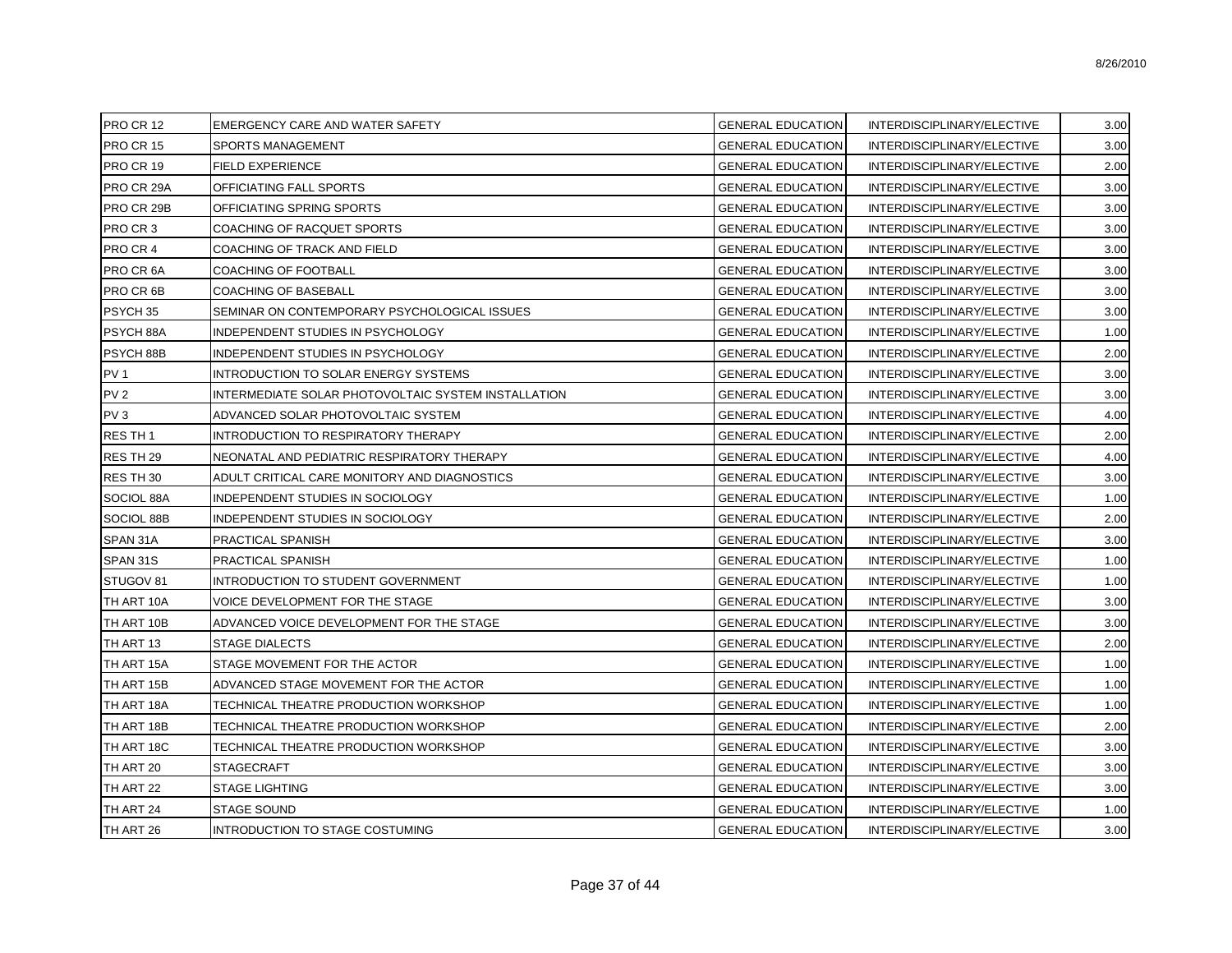| TH ART 28A | BEGINNING STAGE MAKE-UP                   | <b>GENERAL EDUCATION</b> | INTERDISCIPLINARY/ELECTIVE | 1.00 |
|------------|-------------------------------------------|--------------------------|----------------------------|------|
| TH ART 34  | ADVANCED COSTUME DESIGN                   | <b>GENERAL EDUCATION</b> | INTERDISCIPLINARY/ELECTIVE | 2.00 |
| TH ART 38A | BEGINNING STAGE DIRECTION                 | <b>GENERAL EDUCATION</b> | INTERDISCIPLINARY/ELECTIVE | 3.00 |
| TH ART 38B | ADVANCED STAGE DIRECTION                  | <b>GENERAL EDUCATION</b> | INTERDISCIPLINARY/ELECTIVE | 3.00 |
| TH ART 41  | <b>ACTING I</b>                           | <b>GENERAL EDUCATION</b> | INTERDISCIPLINARY/ELECTIVE | 3.00 |
| TH ART 42  | <b>ACTING II</b>                          | <b>GENERAL EDUCATION</b> | INTERDISCIPLINARY/ELECTIVE | 3.00 |
| TH ART 43  | ACTING, HISTORICAL STYLES - EARLY         | <b>GENERAL EDUCATION</b> | INTERDISCIPLINARY/ELECTIVE | 3.00 |
| TH ART 44  | ACTING, HISTORICAL STYLES - LATE          | <b>GENERAL EDUCATION</b> | INTERDISCIPLINARY/ELECTIVE | 3.00 |
| TH ART 45  | MUSICAL THEATRE WORKSHOP                  | <b>GENERAL EDUCATION</b> | INTERDISCIPLINARY/ELECTIVE | 3.00 |
| TH ART 46  | COMEDY ACTING WORKSHOP                    | <b>GENERAL EDUCATION</b> | INTERDISCIPLINARY/ELECTIVE | 3.00 |
| TH ART 50  | ADVANCED PRODUCTION - FULL PLAY           | <b>GENERAL EDUCATION</b> | INTERDISCIPLINARY/ELECTIVE | 3.00 |
| TH ART 51  | STAGE MAKE-UP WORKSHOP                    | <b>GENERAL EDUCATION</b> | INTERDISCIPLINARY/ELECTIVE | 0.50 |
| TH ART 52  | ADVANCED PRODUCTION - MUSICAL THEATRE     | <b>GENERAL EDUCATION</b> | INTERDISCIPLINARY/ELECTIVE | 5.00 |
| TH ART 53  | PRODUCTION FOR THE YOUNGER AUDIENCE       | <b>GENERAL EDUCATION</b> | INTERDISCIPLINARY/ELECTIVE | 3.00 |
| TH ART 54  | ADVANCED PRODUCTION - SUMMER THEATRE      | <b>GENERAL EDUCATION</b> | INTERDISCIPLINARY/ELECTIVE | 6.00 |
| TH ART 55  | ADVANCED PRODUCTION - SMALL THEATRE VENUE | <b>GENERAL EDUCATION</b> | INTERDISCIPLINARY/ELECTIVE | 3.00 |
| TH ART 56  | ADVANCED AUDITION WORKSHOP                | <b>GENERAL EDUCATION</b> | INTERDISCIPLINARY/ELECTIVE | 4.00 |
| TH ART 88A | INDEPENDENT STUDIES IN THEATRE ARTS       | <b>GENERAL EDUCATION</b> | INTERDISCIPLINARY/ELECTIVE | 1.00 |
| TH ART 88B | INDEPENDENT STUDIES IN THEATRE ARTS       | <b>GENERAL EDUCATION</b> | INTERDISCIPLINARY/ELECTIVE | 2.00 |
| WOM ST 8   | WOMEN'S STUDIES LEADERSHIP PRACTICUM      | <b>GENERAL EDUCATION</b> | INTERDISCIPLINARY/ELECTIVE | 3.00 |
| WOM ST 88A | INDEPENDENT STUDIES IN WOMEN'S STUDIES    | <b>GENERAL EDUCATION</b> | INTERDISCIPLINARY/ELECTIVE | 1.00 |
| WOM ST 88B | INDEPENDENT STUDIES IN WOMEN'S STUDIES    | <b>GENERAL EDUCATION</b> | INTERDISCIPLINARY/ELECTIVE | 2.00 |
| WOM ST 90A | INTERNSHIP IN WOMEN'S STUDIES             | <b>GENERAL EDUCATION</b> | INTERDISCIPLINARY/ELECTIVE | 1.00 |
| WOM ST 90B | INTERNSHIP IN WOMEN'S STUDIES             | <b>GENERAL EDUCATION</b> | INTERDISCIPLINARY/ELECTIVE | 2.00 |
|            |                                           |                          |                            |      |
|            | <b>Non-Transferable Category</b>          |                          |                            |      |
| ART E00    | SURVEY OF THE ARTS FOR OLDER ADULTS       | NON-TRANSFERABLE         | <b>VOCATIONAL</b>          | 0.00 |
| ART E01    | CONTEMPORARY ART FOR OLDER ADULTS         | NON-TRANSFERABLE         | VOCATIONAL                 | 0.00 |
| ART E03    | ART AND ARCHITECTURE FOR OLDER ADULTS     | NON-TRANSFERABLE         | VOCATIONAL                 | 0.00 |
| ART E05    | FINE ARTS                                 | NON-TRANSFERABLE         | VOCATIONAL                 | 0.00 |
| ART E10    | EXPLORATORY ART FOR OLDER ADULTS          | NON-TRANSFERABLE         | VOCATIONAL                 | 0.00 |
| ART E11    | CREATIVE ART FOR OLDER ADULTS             | NON-TRANSFERABLE         | VOCATIONAL                 | 0.00 |
| ART E14    | ARTS AND CRAFTS FOR OLDER ADULTS          | NON-TRANSFERABLE         | <b>VOCATIONAL</b>          | 0.00 |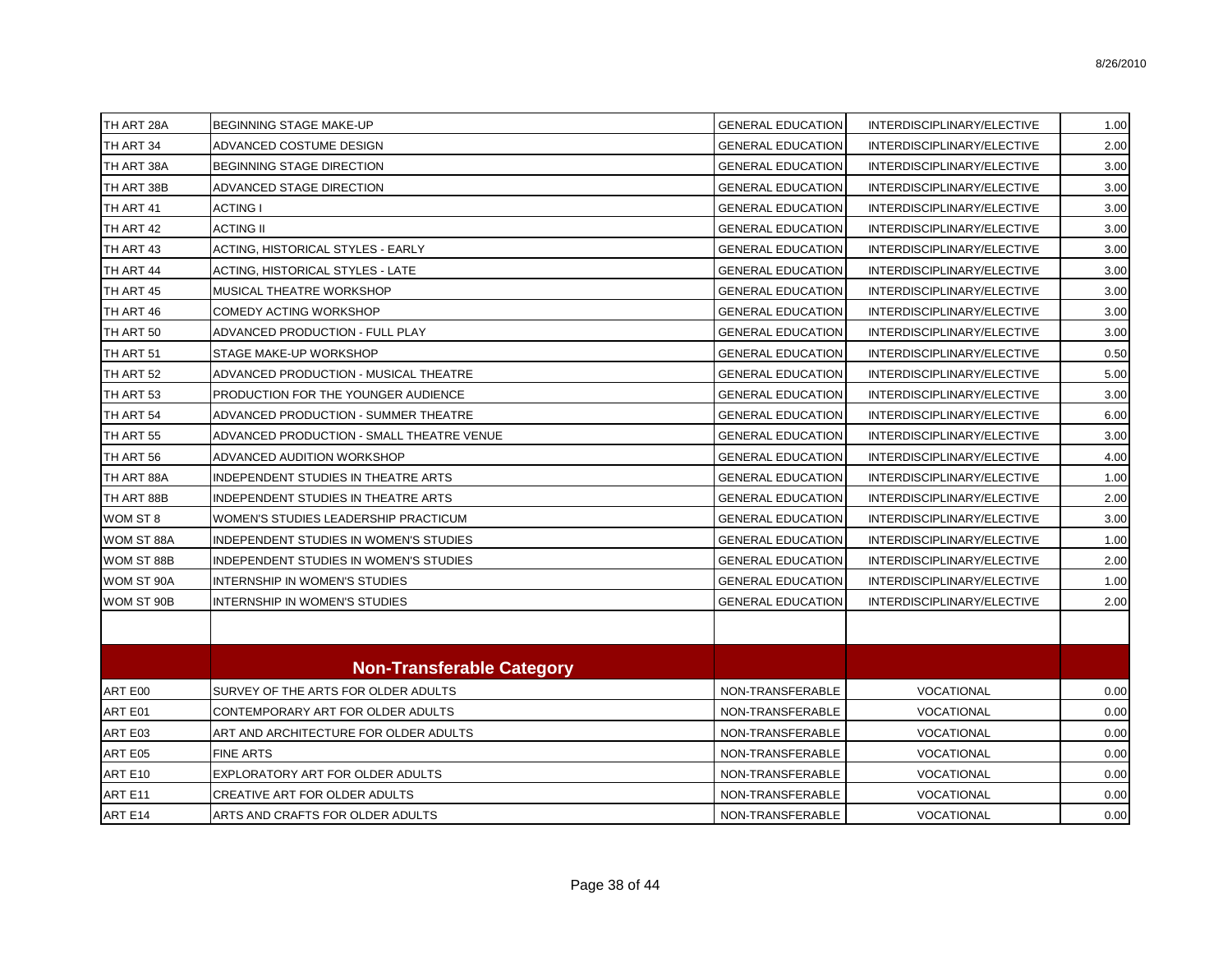| ART E15<br>DRAWING WORKSHOP FOR OLDER ADULTS<br>NON-TRANSFERABLE<br>VOCATIONAL<br>0.00<br>0.00<br>ART E16<br>LIFE DRAWING STUDIO FOR OLDER ADULTS<br>NON-TRANSFERABLE<br>VOCATIONAL<br>0.00<br>ART E18<br>PAINTING FOR OLDER ADULTS<br>NON-TRANSFERABLE<br><b>VOCATIONAL</b><br>0.00<br>ART E19<br>OIL PAINTING - PALETTE KNIFE FOR OLDER ADULTS<br>NON-TRANSFERABLE<br>VOCATIONAL<br>0.00<br>ART E20<br>DRAWING AND PAINTING FOR OLDER ADULTS<br>NON-TRANSFERABLE<br><b>VOCATIONAL</b><br>ART E21<br>0.00<br>ACRYLIC AND WATERCOLOR PAINTING FOR OLDER ADULTS<br>NON-TRANSFERABLE<br>VOCATIONAL<br>0.00<br>ART E22<br>NON-TRANSFERABLE<br>VOCATIONAL<br>WATERCOLOR FOR OLDER ADULTS<br>0.00<br>ART E23<br>CALLIGRAPHY FOR OLDER AUDLTS<br>NON-TRANSFERABLE<br><b>VOCATIONAL</b><br>ART E24<br>0.00<br>CALLIGRAPHY PART II FOR OLDER ADULTS<br>NON-TRANSFERABLE<br>VOCATIONAL<br>ART E25<br>CALLIGRAPHY PART III FOR OLDER ADULTS<br>NON-TRANSFERABLE<br>VOCATIONAL<br>0.00<br>0.00<br>ART E30<br>WATERCOLOR STUDIO FOR OLDER ADULTS<br>NON-TRANSFERABLE<br>VOCATIONAL<br>0.00<br>ART E40<br>COLOR AND DESIGN FOR OLDER ADULTS<br>NON-TRANSFERABLE<br>VOCATIONAL<br><b>ART E55</b><br>VOCATIONAL<br>0.00<br>SCULPTURE FOR OLDER ADULTS<br>NON-TRANSFERABLE<br>ART E60<br>CREATIVE CRAFTS FOR OLDER ADULTS<br>NON-TRANSFERABLE<br>VOCATIONAL<br>0.00<br>ART E80<br>NON-TRANSFERABLE<br>VOCATIONAL<br>0.00<br>LAPIDARY AND JEWELRY MAKING FOR OLDER ADULTS<br>AUTO E00<br>0.00<br>AUTO CARE AND REPAIR FOR OLDER ADULTS<br>NON-TRANSFERABLE<br>VOCATIONAL<br>0.00<br><b>BILING E01</b><br>LITERATURE IN SPANISH FOR OLDER ADULTS<br>NON-TRANSFERABLE<br>VOCATIONAL<br>0.00<br><b>BILING E02</b><br>POTPOURRI OF FRENCH LITERATURE FOR OLDER ADULTS<br>NON-TRANSFERABLE<br>VOCATIONAL<br>0.00<br><b>BILING E03</b><br>LITERATURE FROM AROUND THE WORLD FOR OLDER ADULTS<br>NON-TRANSFERABLE<br>VOCATIONAL<br>0.00<br><b>BUS E00</b><br>MONEY MANAGEMENT AND PERSONAL FINANCE FOR OLDER ADULTS<br>NON-TRANSFERABLE<br>VOCATIONAL<br>0.00<br><b>BUS E04</b><br>PERSONAL FINANCE: ESTATE PLANNING FOR OLDER ADULTS<br>NON-TRANSFERABLE<br>VOCATIONAL<br><b>BUS E06</b><br>0.00<br>PERSONAL FINANCE: ADVANCED ESTATE PLANNING FOR OLDER ADULTS<br>NON-TRANSFERABLE<br>VOCATIONAL<br>1.00<br>COUNS <sub>23</sub><br><b>STUDENT SUCCESS SEMINAR II</b><br>NON-TRANSFERABLE<br>VOCATIONAL<br>0.00<br>COUNS 906<br>NON-TRANSFERABLE<br>AMERICAN SIGN LANGUAGE LEVEL 1 (BEGINNER)<br>VOCATIONAL<br>0.00<br>NON-TRANSFERABLE<br>VOCATIONAL<br>COUNS 906<br>AMERICAN SIGN LANGUAGE LEVEL 1 (BEGINNER)<br>0.00<br>COUNS 908<br>COMMUNICATION WITH THE DEAF, INTERMEDIATE<br>NON-TRANSFERABLE<br>VOCATIONAL<br>COUNS 908<br>COMMUNICATION WITH THE DEAF, INTERMEDIATE<br>NON-TRANSFERABLE<br>VOCATIONAL<br>0.00<br>0.00<br>COUNS 910<br>ABI CONNECTIONS<br>NON-TRANSFERABLE<br>VOCATIONAL<br>COUNS 912<br><b>BASIC LIVING SKILLS</b><br>NON-TRANSFERABLE<br>VOCATIONAL<br>0.00<br>COUNS 912W<br>DEVELOPING OCCUPATIONAL SKILLS<br>NON-TRANSFERABLE<br>0.00<br>VOCATIONAL<br>COUNS 921<br>LEARNING SKILLS<br>NON-TRANSFERABLE<br>VOCATIONAL<br>0.00<br>0.00<br><b>ECON 900</b><br><b>ECONOMICS</b><br>NON-TRANSFERABLE<br><b>REMEDIAL</b><br>ENGL 21A<br>3.00<br><b>ENGLISH FUNDAMENTALS 1</b><br>NON-TRANSFERABLE<br><b>REMEDIAL</b><br>ENGL <sub>23</sub><br>3.00<br>INTERMEDIATE READING AND VOCABULARY<br>NON-TRANSFERABLE<br><b>REMEDIAL</b><br>ENGL 24<br><b>GRAMMAR REVIEW</b><br>NON-TRANSFERABLE<br><b>REMEDIAL</b> |  |  |      |
|-------------------------------------------------------------------------------------------------------------------------------------------------------------------------------------------------------------------------------------------------------------------------------------------------------------------------------------------------------------------------------------------------------------------------------------------------------------------------------------------------------------------------------------------------------------------------------------------------------------------------------------------------------------------------------------------------------------------------------------------------------------------------------------------------------------------------------------------------------------------------------------------------------------------------------------------------------------------------------------------------------------------------------------------------------------------------------------------------------------------------------------------------------------------------------------------------------------------------------------------------------------------------------------------------------------------------------------------------------------------------------------------------------------------------------------------------------------------------------------------------------------------------------------------------------------------------------------------------------------------------------------------------------------------------------------------------------------------------------------------------------------------------------------------------------------------------------------------------------------------------------------------------------------------------------------------------------------------------------------------------------------------------------------------------------------------------------------------------------------------------------------------------------------------------------------------------------------------------------------------------------------------------------------------------------------------------------------------------------------------------------------------------------------------------------------------------------------------------------------------------------------------------------------------------------------------------------------------------------------------------------------------------------------------------------------------------------------------------------------------------------------------------------------------------------------------------------------------------------------------------------------------------------------------------------------------------------------------------------------------------------------------------------------------------------------------------------------------------------------------------------------------------------------------------------------------------------------------------------------------------------------------------------------------------------------------------------------------------------------------------------------------------------------------------------------------------------------------------------------------------------------|--|--|------|
|                                                                                                                                                                                                                                                                                                                                                                                                                                                                                                                                                                                                                                                                                                                                                                                                                                                                                                                                                                                                                                                                                                                                                                                                                                                                                                                                                                                                                                                                                                                                                                                                                                                                                                                                                                                                                                                                                                                                                                                                                                                                                                                                                                                                                                                                                                                                                                                                                                                                                                                                                                                                                                                                                                                                                                                                                                                                                                                                                                                                                                                                                                                                                                                                                                                                                                                                                                                                                                                                                                             |  |  |      |
|                                                                                                                                                                                                                                                                                                                                                                                                                                                                                                                                                                                                                                                                                                                                                                                                                                                                                                                                                                                                                                                                                                                                                                                                                                                                                                                                                                                                                                                                                                                                                                                                                                                                                                                                                                                                                                                                                                                                                                                                                                                                                                                                                                                                                                                                                                                                                                                                                                                                                                                                                                                                                                                                                                                                                                                                                                                                                                                                                                                                                                                                                                                                                                                                                                                                                                                                                                                                                                                                                                             |  |  |      |
|                                                                                                                                                                                                                                                                                                                                                                                                                                                                                                                                                                                                                                                                                                                                                                                                                                                                                                                                                                                                                                                                                                                                                                                                                                                                                                                                                                                                                                                                                                                                                                                                                                                                                                                                                                                                                                                                                                                                                                                                                                                                                                                                                                                                                                                                                                                                                                                                                                                                                                                                                                                                                                                                                                                                                                                                                                                                                                                                                                                                                                                                                                                                                                                                                                                                                                                                                                                                                                                                                                             |  |  |      |
|                                                                                                                                                                                                                                                                                                                                                                                                                                                                                                                                                                                                                                                                                                                                                                                                                                                                                                                                                                                                                                                                                                                                                                                                                                                                                                                                                                                                                                                                                                                                                                                                                                                                                                                                                                                                                                                                                                                                                                                                                                                                                                                                                                                                                                                                                                                                                                                                                                                                                                                                                                                                                                                                                                                                                                                                                                                                                                                                                                                                                                                                                                                                                                                                                                                                                                                                                                                                                                                                                                             |  |  |      |
|                                                                                                                                                                                                                                                                                                                                                                                                                                                                                                                                                                                                                                                                                                                                                                                                                                                                                                                                                                                                                                                                                                                                                                                                                                                                                                                                                                                                                                                                                                                                                                                                                                                                                                                                                                                                                                                                                                                                                                                                                                                                                                                                                                                                                                                                                                                                                                                                                                                                                                                                                                                                                                                                                                                                                                                                                                                                                                                                                                                                                                                                                                                                                                                                                                                                                                                                                                                                                                                                                                             |  |  |      |
|                                                                                                                                                                                                                                                                                                                                                                                                                                                                                                                                                                                                                                                                                                                                                                                                                                                                                                                                                                                                                                                                                                                                                                                                                                                                                                                                                                                                                                                                                                                                                                                                                                                                                                                                                                                                                                                                                                                                                                                                                                                                                                                                                                                                                                                                                                                                                                                                                                                                                                                                                                                                                                                                                                                                                                                                                                                                                                                                                                                                                                                                                                                                                                                                                                                                                                                                                                                                                                                                                                             |  |  |      |
|                                                                                                                                                                                                                                                                                                                                                                                                                                                                                                                                                                                                                                                                                                                                                                                                                                                                                                                                                                                                                                                                                                                                                                                                                                                                                                                                                                                                                                                                                                                                                                                                                                                                                                                                                                                                                                                                                                                                                                                                                                                                                                                                                                                                                                                                                                                                                                                                                                                                                                                                                                                                                                                                                                                                                                                                                                                                                                                                                                                                                                                                                                                                                                                                                                                                                                                                                                                                                                                                                                             |  |  |      |
|                                                                                                                                                                                                                                                                                                                                                                                                                                                                                                                                                                                                                                                                                                                                                                                                                                                                                                                                                                                                                                                                                                                                                                                                                                                                                                                                                                                                                                                                                                                                                                                                                                                                                                                                                                                                                                                                                                                                                                                                                                                                                                                                                                                                                                                                                                                                                                                                                                                                                                                                                                                                                                                                                                                                                                                                                                                                                                                                                                                                                                                                                                                                                                                                                                                                                                                                                                                                                                                                                                             |  |  |      |
|                                                                                                                                                                                                                                                                                                                                                                                                                                                                                                                                                                                                                                                                                                                                                                                                                                                                                                                                                                                                                                                                                                                                                                                                                                                                                                                                                                                                                                                                                                                                                                                                                                                                                                                                                                                                                                                                                                                                                                                                                                                                                                                                                                                                                                                                                                                                                                                                                                                                                                                                                                                                                                                                                                                                                                                                                                                                                                                                                                                                                                                                                                                                                                                                                                                                                                                                                                                                                                                                                                             |  |  |      |
|                                                                                                                                                                                                                                                                                                                                                                                                                                                                                                                                                                                                                                                                                                                                                                                                                                                                                                                                                                                                                                                                                                                                                                                                                                                                                                                                                                                                                                                                                                                                                                                                                                                                                                                                                                                                                                                                                                                                                                                                                                                                                                                                                                                                                                                                                                                                                                                                                                                                                                                                                                                                                                                                                                                                                                                                                                                                                                                                                                                                                                                                                                                                                                                                                                                                                                                                                                                                                                                                                                             |  |  |      |
|                                                                                                                                                                                                                                                                                                                                                                                                                                                                                                                                                                                                                                                                                                                                                                                                                                                                                                                                                                                                                                                                                                                                                                                                                                                                                                                                                                                                                                                                                                                                                                                                                                                                                                                                                                                                                                                                                                                                                                                                                                                                                                                                                                                                                                                                                                                                                                                                                                                                                                                                                                                                                                                                                                                                                                                                                                                                                                                                                                                                                                                                                                                                                                                                                                                                                                                                                                                                                                                                                                             |  |  |      |
|                                                                                                                                                                                                                                                                                                                                                                                                                                                                                                                                                                                                                                                                                                                                                                                                                                                                                                                                                                                                                                                                                                                                                                                                                                                                                                                                                                                                                                                                                                                                                                                                                                                                                                                                                                                                                                                                                                                                                                                                                                                                                                                                                                                                                                                                                                                                                                                                                                                                                                                                                                                                                                                                                                                                                                                                                                                                                                                                                                                                                                                                                                                                                                                                                                                                                                                                                                                                                                                                                                             |  |  |      |
|                                                                                                                                                                                                                                                                                                                                                                                                                                                                                                                                                                                                                                                                                                                                                                                                                                                                                                                                                                                                                                                                                                                                                                                                                                                                                                                                                                                                                                                                                                                                                                                                                                                                                                                                                                                                                                                                                                                                                                                                                                                                                                                                                                                                                                                                                                                                                                                                                                                                                                                                                                                                                                                                                                                                                                                                                                                                                                                                                                                                                                                                                                                                                                                                                                                                                                                                                                                                                                                                                                             |  |  |      |
|                                                                                                                                                                                                                                                                                                                                                                                                                                                                                                                                                                                                                                                                                                                                                                                                                                                                                                                                                                                                                                                                                                                                                                                                                                                                                                                                                                                                                                                                                                                                                                                                                                                                                                                                                                                                                                                                                                                                                                                                                                                                                                                                                                                                                                                                                                                                                                                                                                                                                                                                                                                                                                                                                                                                                                                                                                                                                                                                                                                                                                                                                                                                                                                                                                                                                                                                                                                                                                                                                                             |  |  |      |
|                                                                                                                                                                                                                                                                                                                                                                                                                                                                                                                                                                                                                                                                                                                                                                                                                                                                                                                                                                                                                                                                                                                                                                                                                                                                                                                                                                                                                                                                                                                                                                                                                                                                                                                                                                                                                                                                                                                                                                                                                                                                                                                                                                                                                                                                                                                                                                                                                                                                                                                                                                                                                                                                                                                                                                                                                                                                                                                                                                                                                                                                                                                                                                                                                                                                                                                                                                                                                                                                                                             |  |  |      |
|                                                                                                                                                                                                                                                                                                                                                                                                                                                                                                                                                                                                                                                                                                                                                                                                                                                                                                                                                                                                                                                                                                                                                                                                                                                                                                                                                                                                                                                                                                                                                                                                                                                                                                                                                                                                                                                                                                                                                                                                                                                                                                                                                                                                                                                                                                                                                                                                                                                                                                                                                                                                                                                                                                                                                                                                                                                                                                                                                                                                                                                                                                                                                                                                                                                                                                                                                                                                                                                                                                             |  |  |      |
|                                                                                                                                                                                                                                                                                                                                                                                                                                                                                                                                                                                                                                                                                                                                                                                                                                                                                                                                                                                                                                                                                                                                                                                                                                                                                                                                                                                                                                                                                                                                                                                                                                                                                                                                                                                                                                                                                                                                                                                                                                                                                                                                                                                                                                                                                                                                                                                                                                                                                                                                                                                                                                                                                                                                                                                                                                                                                                                                                                                                                                                                                                                                                                                                                                                                                                                                                                                                                                                                                                             |  |  |      |
|                                                                                                                                                                                                                                                                                                                                                                                                                                                                                                                                                                                                                                                                                                                                                                                                                                                                                                                                                                                                                                                                                                                                                                                                                                                                                                                                                                                                                                                                                                                                                                                                                                                                                                                                                                                                                                                                                                                                                                                                                                                                                                                                                                                                                                                                                                                                                                                                                                                                                                                                                                                                                                                                                                                                                                                                                                                                                                                                                                                                                                                                                                                                                                                                                                                                                                                                                                                                                                                                                                             |  |  |      |
|                                                                                                                                                                                                                                                                                                                                                                                                                                                                                                                                                                                                                                                                                                                                                                                                                                                                                                                                                                                                                                                                                                                                                                                                                                                                                                                                                                                                                                                                                                                                                                                                                                                                                                                                                                                                                                                                                                                                                                                                                                                                                                                                                                                                                                                                                                                                                                                                                                                                                                                                                                                                                                                                                                                                                                                                                                                                                                                                                                                                                                                                                                                                                                                                                                                                                                                                                                                                                                                                                                             |  |  |      |
|                                                                                                                                                                                                                                                                                                                                                                                                                                                                                                                                                                                                                                                                                                                                                                                                                                                                                                                                                                                                                                                                                                                                                                                                                                                                                                                                                                                                                                                                                                                                                                                                                                                                                                                                                                                                                                                                                                                                                                                                                                                                                                                                                                                                                                                                                                                                                                                                                                                                                                                                                                                                                                                                                                                                                                                                                                                                                                                                                                                                                                                                                                                                                                                                                                                                                                                                                                                                                                                                                                             |  |  |      |
|                                                                                                                                                                                                                                                                                                                                                                                                                                                                                                                                                                                                                                                                                                                                                                                                                                                                                                                                                                                                                                                                                                                                                                                                                                                                                                                                                                                                                                                                                                                                                                                                                                                                                                                                                                                                                                                                                                                                                                                                                                                                                                                                                                                                                                                                                                                                                                                                                                                                                                                                                                                                                                                                                                                                                                                                                                                                                                                                                                                                                                                                                                                                                                                                                                                                                                                                                                                                                                                                                                             |  |  |      |
|                                                                                                                                                                                                                                                                                                                                                                                                                                                                                                                                                                                                                                                                                                                                                                                                                                                                                                                                                                                                                                                                                                                                                                                                                                                                                                                                                                                                                                                                                                                                                                                                                                                                                                                                                                                                                                                                                                                                                                                                                                                                                                                                                                                                                                                                                                                                                                                                                                                                                                                                                                                                                                                                                                                                                                                                                                                                                                                                                                                                                                                                                                                                                                                                                                                                                                                                                                                                                                                                                                             |  |  |      |
|                                                                                                                                                                                                                                                                                                                                                                                                                                                                                                                                                                                                                                                                                                                                                                                                                                                                                                                                                                                                                                                                                                                                                                                                                                                                                                                                                                                                                                                                                                                                                                                                                                                                                                                                                                                                                                                                                                                                                                                                                                                                                                                                                                                                                                                                                                                                                                                                                                                                                                                                                                                                                                                                                                                                                                                                                                                                                                                                                                                                                                                                                                                                                                                                                                                                                                                                                                                                                                                                                                             |  |  |      |
|                                                                                                                                                                                                                                                                                                                                                                                                                                                                                                                                                                                                                                                                                                                                                                                                                                                                                                                                                                                                                                                                                                                                                                                                                                                                                                                                                                                                                                                                                                                                                                                                                                                                                                                                                                                                                                                                                                                                                                                                                                                                                                                                                                                                                                                                                                                                                                                                                                                                                                                                                                                                                                                                                                                                                                                                                                                                                                                                                                                                                                                                                                                                                                                                                                                                                                                                                                                                                                                                                                             |  |  |      |
|                                                                                                                                                                                                                                                                                                                                                                                                                                                                                                                                                                                                                                                                                                                                                                                                                                                                                                                                                                                                                                                                                                                                                                                                                                                                                                                                                                                                                                                                                                                                                                                                                                                                                                                                                                                                                                                                                                                                                                                                                                                                                                                                                                                                                                                                                                                                                                                                                                                                                                                                                                                                                                                                                                                                                                                                                                                                                                                                                                                                                                                                                                                                                                                                                                                                                                                                                                                                                                                                                                             |  |  |      |
|                                                                                                                                                                                                                                                                                                                                                                                                                                                                                                                                                                                                                                                                                                                                                                                                                                                                                                                                                                                                                                                                                                                                                                                                                                                                                                                                                                                                                                                                                                                                                                                                                                                                                                                                                                                                                                                                                                                                                                                                                                                                                                                                                                                                                                                                                                                                                                                                                                                                                                                                                                                                                                                                                                                                                                                                                                                                                                                                                                                                                                                                                                                                                                                                                                                                                                                                                                                                                                                                                                             |  |  |      |
|                                                                                                                                                                                                                                                                                                                                                                                                                                                                                                                                                                                                                                                                                                                                                                                                                                                                                                                                                                                                                                                                                                                                                                                                                                                                                                                                                                                                                                                                                                                                                                                                                                                                                                                                                                                                                                                                                                                                                                                                                                                                                                                                                                                                                                                                                                                                                                                                                                                                                                                                                                                                                                                                                                                                                                                                                                                                                                                                                                                                                                                                                                                                                                                                                                                                                                                                                                                                                                                                                                             |  |  |      |
|                                                                                                                                                                                                                                                                                                                                                                                                                                                                                                                                                                                                                                                                                                                                                                                                                                                                                                                                                                                                                                                                                                                                                                                                                                                                                                                                                                                                                                                                                                                                                                                                                                                                                                                                                                                                                                                                                                                                                                                                                                                                                                                                                                                                                                                                                                                                                                                                                                                                                                                                                                                                                                                                                                                                                                                                                                                                                                                                                                                                                                                                                                                                                                                                                                                                                                                                                                                                                                                                                                             |  |  |      |
|                                                                                                                                                                                                                                                                                                                                                                                                                                                                                                                                                                                                                                                                                                                                                                                                                                                                                                                                                                                                                                                                                                                                                                                                                                                                                                                                                                                                                                                                                                                                                                                                                                                                                                                                                                                                                                                                                                                                                                                                                                                                                                                                                                                                                                                                                                                                                                                                                                                                                                                                                                                                                                                                                                                                                                                                                                                                                                                                                                                                                                                                                                                                                                                                                                                                                                                                                                                                                                                                                                             |  |  |      |
|                                                                                                                                                                                                                                                                                                                                                                                                                                                                                                                                                                                                                                                                                                                                                                                                                                                                                                                                                                                                                                                                                                                                                                                                                                                                                                                                                                                                                                                                                                                                                                                                                                                                                                                                                                                                                                                                                                                                                                                                                                                                                                                                                                                                                                                                                                                                                                                                                                                                                                                                                                                                                                                                                                                                                                                                                                                                                                                                                                                                                                                                                                                                                                                                                                                                                                                                                                                                                                                                                                             |  |  |      |
|                                                                                                                                                                                                                                                                                                                                                                                                                                                                                                                                                                                                                                                                                                                                                                                                                                                                                                                                                                                                                                                                                                                                                                                                                                                                                                                                                                                                                                                                                                                                                                                                                                                                                                                                                                                                                                                                                                                                                                                                                                                                                                                                                                                                                                                                                                                                                                                                                                                                                                                                                                                                                                                                                                                                                                                                                                                                                                                                                                                                                                                                                                                                                                                                                                                                                                                                                                                                                                                                                                             |  |  |      |
|                                                                                                                                                                                                                                                                                                                                                                                                                                                                                                                                                                                                                                                                                                                                                                                                                                                                                                                                                                                                                                                                                                                                                                                                                                                                                                                                                                                                                                                                                                                                                                                                                                                                                                                                                                                                                                                                                                                                                                                                                                                                                                                                                                                                                                                                                                                                                                                                                                                                                                                                                                                                                                                                                                                                                                                                                                                                                                                                                                                                                                                                                                                                                                                                                                                                                                                                                                                                                                                                                                             |  |  |      |
|                                                                                                                                                                                                                                                                                                                                                                                                                                                                                                                                                                                                                                                                                                                                                                                                                                                                                                                                                                                                                                                                                                                                                                                                                                                                                                                                                                                                                                                                                                                                                                                                                                                                                                                                                                                                                                                                                                                                                                                                                                                                                                                                                                                                                                                                                                                                                                                                                                                                                                                                                                                                                                                                                                                                                                                                                                                                                                                                                                                                                                                                                                                                                                                                                                                                                                                                                                                                                                                                                                             |  |  |      |
|                                                                                                                                                                                                                                                                                                                                                                                                                                                                                                                                                                                                                                                                                                                                                                                                                                                                                                                                                                                                                                                                                                                                                                                                                                                                                                                                                                                                                                                                                                                                                                                                                                                                                                                                                                                                                                                                                                                                                                                                                                                                                                                                                                                                                                                                                                                                                                                                                                                                                                                                                                                                                                                                                                                                                                                                                                                                                                                                                                                                                                                                                                                                                                                                                                                                                                                                                                                                                                                                                                             |  |  |      |
|                                                                                                                                                                                                                                                                                                                                                                                                                                                                                                                                                                                                                                                                                                                                                                                                                                                                                                                                                                                                                                                                                                                                                                                                                                                                                                                                                                                                                                                                                                                                                                                                                                                                                                                                                                                                                                                                                                                                                                                                                                                                                                                                                                                                                                                                                                                                                                                                                                                                                                                                                                                                                                                                                                                                                                                                                                                                                                                                                                                                                                                                                                                                                                                                                                                                                                                                                                                                                                                                                                             |  |  | 3.00 |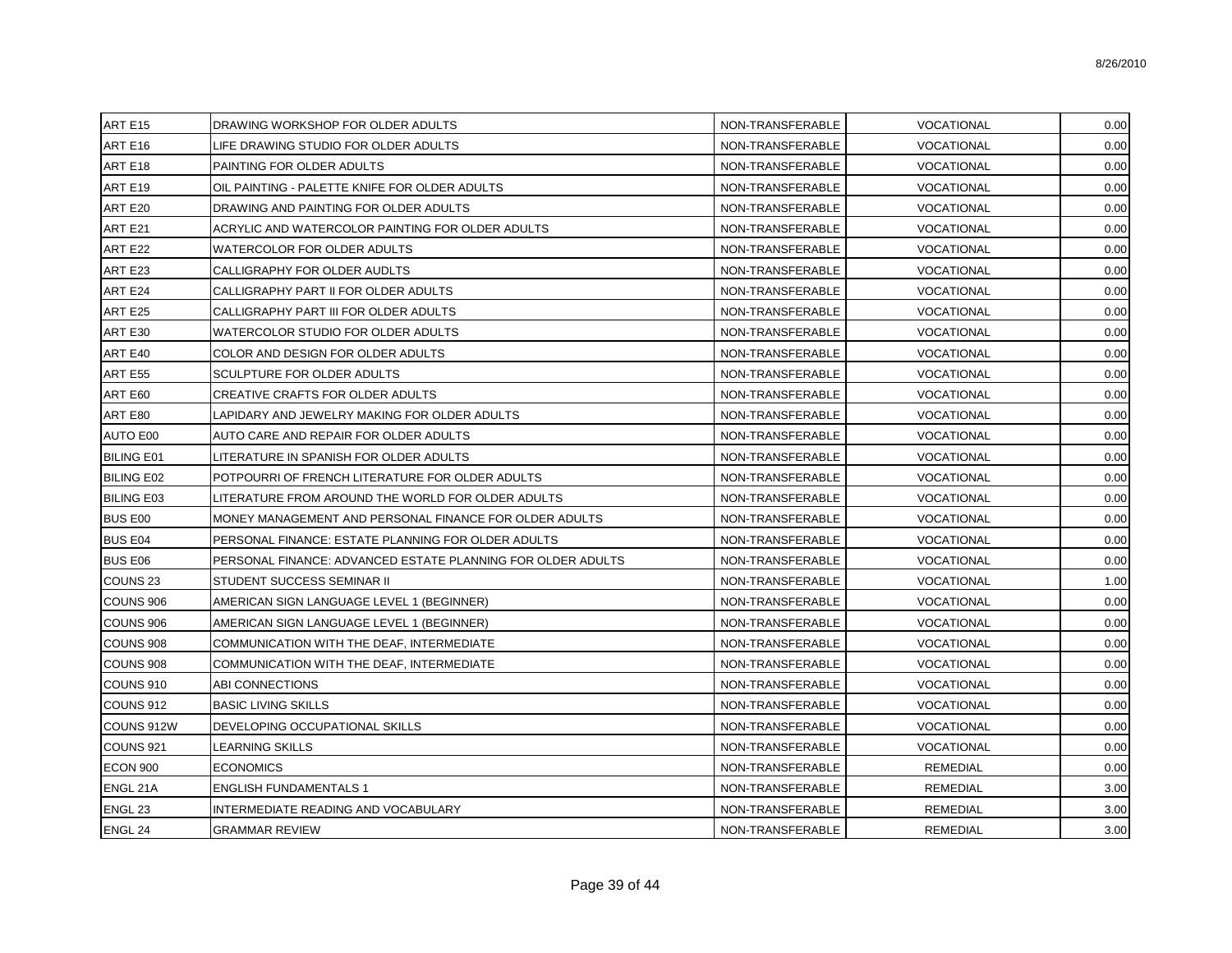| ENGL 80         | READING LABORATORY                                            | NON-TRANSFERABLE | <b>REMEDIAL</b>   | 3.00 |
|-----------------|---------------------------------------------------------------|------------------|-------------------|------|
| <b>ENGL 80S</b> | READING LABORATORY                                            | NON-TRANSFERABLE | <b>REMEDIAL</b>   | 2.00 |
| ENGL 81A        | THE PARAGRAPH - PLUS                                          | NON-TRANSFERABLE | <b>REMEDIAL</b>   | 3.00 |
| ENGL 81B        | THE BASIC ESSAY - PLUS                                        | NON-TRANSFERABLE | <b>REMEDIAL</b>   | 3.00 |
| <b>ENGL 81S</b> | READING AND WRITING SKILLS                                    | NON-TRANSFERABLE | <b>REMEDIAL</b>   | 2.00 |
| ENGL 82         | INDIVIDUALIZED SPELLING                                       | NON-TRANSFERABLE | <b>REMEDIAL</b>   | 1.00 |
| ENGL 83A        | READING AND VOCABULARY I                                      | NON-TRANSFERABLE | <b>REMEDIAL</b>   | 3.00 |
| ENGL 83B        | READING AND VOCABULARY II                                     | NON-TRANSFERABLE | <b>REMEDIAL</b>   | 3.00 |
| <b>ENGL 84R</b> | READING AND VOCABULARY III                                    | NON-TRANSFERABLE | <b>REMEDIAL</b>   | 3.00 |
| ENGL 84W        | THE BASIC COLLEGE ESSAY                                       | NON-TRANSFERABLE | <b>REMEDIAL</b>   | 3.00 |
| <b>ENGL 900</b> | CAHSEE ENGLISH-LANGUAGE ARTS PREP                             | NON-TRANSFERABLE | <b>REMEDIAL</b>   | 0.00 |
| <b>ENGL 909</b> | 9TH GRADE ENGLISH                                             | NON-TRANSFERABLE | <b>REMEDIAL</b>   | 0.00 |
| <b>ENGL 910</b> | 10TH GRADE ENGLISH                                            | NON-TRANSFERABLE | <b>REMEDIAL</b>   | 0.00 |
| <b>ENGL 911</b> | 11TH GRADE ENGLISH                                            | NON-TRANSFERABLE | <b>REMEDIAL</b>   | 0.00 |
| <b>ENGL 912</b> | 12TH GRADE ENGLISH                                            | NON-TRANSFERABLE | <b>REMEDIAL</b>   | 0.00 |
| <b>ENGL E20</b> | GREAT NOVELS FOR OLDER ADULTS                                 | NON-TRANSFERABLE | VOCATIONAL        | 0.00 |
| <b>ENGL E22</b> | LITERATURE & LEISURE FOR OLDER ADULTS                         | NON-TRANSFERABLE | VOCATIONAL        | 0.00 |
| <b>ENGL E23</b> | SHAKESPEARE FOR OLDER ADULTS BEGINNERS                        | NON-TRANSFERABLE | VOCATIONAL        | 0.00 |
| <b>ENGL E24</b> | THE BIBLE AS LITERATURE FOR OLDER ADULTS                      | NON-TRANSFERABLE | VOCATIONAL        | 0.00 |
| <b>ENGL E25</b> | THE AMERICAN NOVEL FOR OLDER ADULTS                           | NON-TRANSFERABLE | VOCATIONAL        | 0.00 |
| <b>ENGL E27</b> | POETRY FOR OLDER ADULTS                                       | NON-TRANSFERABLE | VOCATIONAL        | 0.00 |
| <b>ENGL E28</b> | LITERATURE PLAYS AND PLAYWRIGHTS FOR OLDER ADULTS             | NON-TRANSFERABLE | VOCATIONAL        | 0.00 |
| <b>ENGL E29</b> | GREEK DRAMATISTS FOR OLDER ADULTS                             | NON-TRANSFERABLE | VOCATIONAL        | 0.00 |
| <b>ENGL E30</b> | PRINCIPLES OF WRITING FOR OLDER ADULTS                        | NON-TRANSFERABLE | VOCATIONAL        | 0.00 |
| <b>ENGL E31</b> | WRITING FOR PUBLICATION FOR OLDER ADULTS                      | NON-TRANSFERABLE | VOCATIONAL        | 0.00 |
| <b>ENGL E32</b> | WRITING FOR FUN AND PROFIT FOR OLDER ADULTS                   | NON-TRANSFERABLE | VOCATIONAL        | 0.00 |
| <b>ENGL E33</b> | AUTOBIOGRAPHY FOR OLDER ADULTS                                | NON-TRANSFERABLE | <b>VOCATIONAL</b> | 0.00 |
| <b>ENGL E34</b> | WRITING FOR PUBLICATION - ADVANCED FOR OLDER ADULTS           | NON-TRANSFERABLE | VOCATIONAL        | 0.00 |
| <b>ENGL E35</b> | WORKSHOP IN CONTEMPORARY POETRY FOR OLDER ADULTS              | NON-TRANSFERABLE | <b>VOCATIONAL</b> | 0.00 |
| <b>ENGL E37</b> | WRITING SEMINAR FOR OLDER ADULTS                              | NON-TRANSFERABLE | VOCATIONAL        | 0.00 |
| <b>ESL 10G</b>  | MULTIPLE SKILLS PREPARATION: LISTENING, SPEAKING, AND GRAMMAR | NON-TRANSFERABLE | <b>REMEDIAL</b>   | 6.00 |
| ESL 10W         | MULTIPLE SKILLS PREPARATION: READING AND WRITING              | NON-TRANSFERABLE | <b>REMEDIAL</b>   | 6.00 |
| ESL 14A         | PRONUNCIATION AND SPELLING: VOWEL AND CONSONANT SOUNDS        | NON-TRANSFERABLE | <b>REMEDIAL</b>   | 2.00 |
| ESL 14B         | PRONUNCIATION: RHYTHM AND INTONATION                          | NON-TRANSFERABLE | <b>REMEDIAL</b>   | 3.00 |
| <b>ESL 15</b>   | CONVERSATION AND CULTURE IN THE U.S.                          | NON-TRANSFERABLE | <b>REMEDIAL</b>   | 3.00 |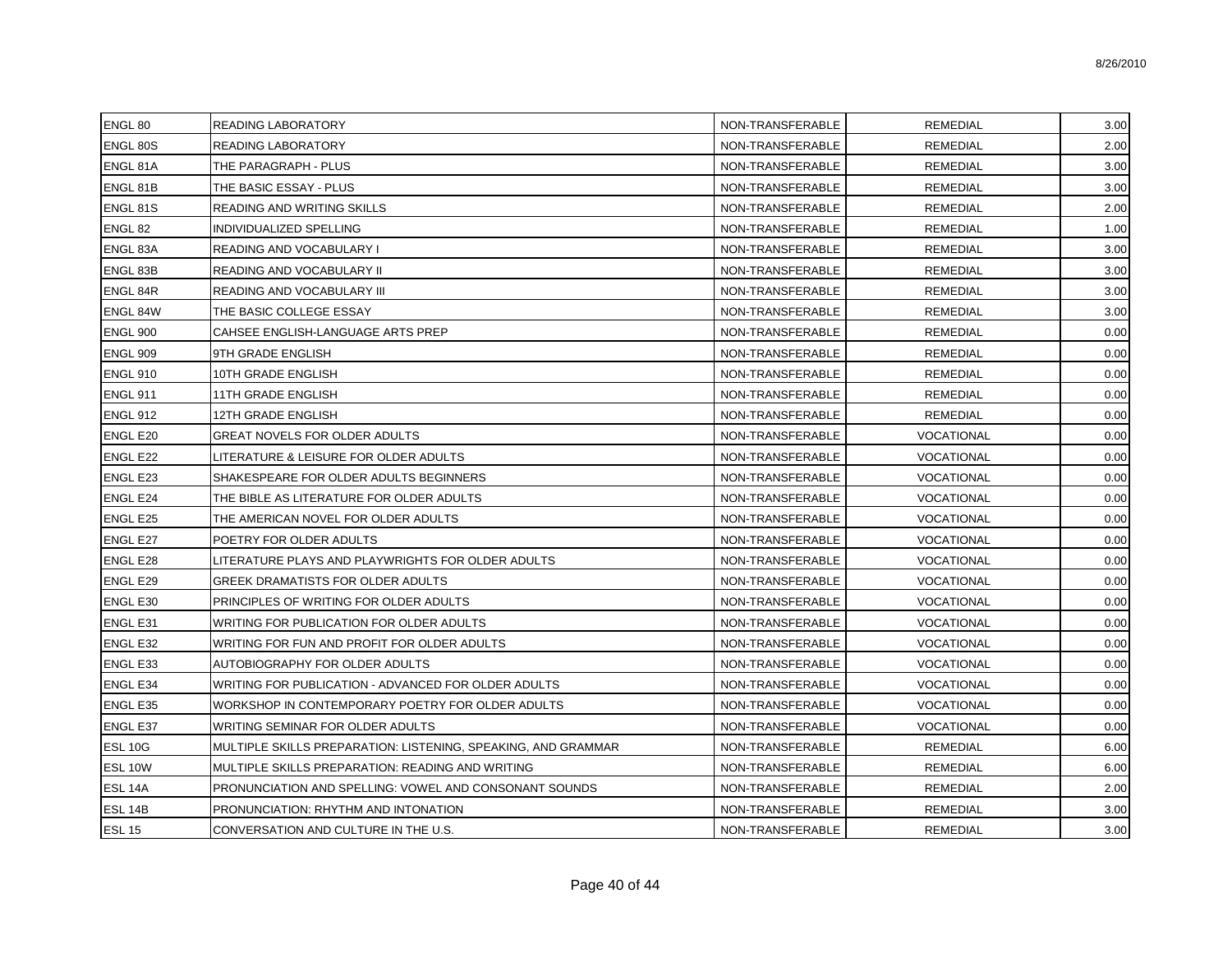| <b>ESL 16A</b>    | THE NOUN SYSTEM AND ARTICLES                       | NON-TRANSFERABLE | <b>REMEDIAL</b>   | 1.00 |
|-------------------|----------------------------------------------------|------------------|-------------------|------|
| ESL 16B           | USING VERB TENSES                                  | NON-TRANSFERABLE | <b>REMEDIAL</b>   | 1.00 |
| <b>ESL 16C</b>    | SENTENCE STRUCTURE AND PUNCTUATION                 | NON-TRANSFERABLE | <b>REMEDIAL</b>   | 1.00 |
| <b>ESL 17</b>     | <b>INTERMEDIATE READING SKILLS</b>                 | NON-TRANSFERABLE | <b>REMEDIAL</b>   | 3.00 |
| <b>ESL 901</b>    | <b>BEGINNING ESL</b>                               | NON-TRANSFERABLE | VOCATIONAL        | 0.00 |
| <b>ESL 902</b>    | HIGH BEGINNING ESL                                 | NON-TRANSFERABLE | <b>VOCATIONAL</b> | 0.00 |
| <b>ESL 903</b>    | <b>INTERMEDIATE ESL</b>                            | NON-TRANSFERABLE | <b>VOCATIONAL</b> | 0.00 |
| <b>ESL 904</b>    | HIGH INTERMEDIATE ESL                              | NON-TRANSFERABLE | <b>VOCATIONAL</b> | 0.00 |
| <b>ESL 905</b>    | <b>ADVANCED ESL</b>                                | NON-TRANSFERABLE | <b>VOCATIONAL</b> | 0.00 |
| <b>ESL 906</b>    | <b>HIGH ADVANCED ESL</b>                           | NON-TRANSFERABLE | <b>VOCATIONAL</b> | 0.00 |
| <b>ESL 911</b>    | BEGINNING LISTENING, SPEAKING AND PRONUNCIATION    | NON-TRANSFERABLE | <b>VOCATIONAL</b> | 0.00 |
| <b>ESL 913</b>    | INTERMEDIATE LISTENING, SPEAKING AND PRONUNCIATION | NON-TRANSFERABLE | <b>VOCATIONAL</b> | 0.00 |
| <b>ESL 915</b>    | ADVANCED LISTENING, SPEAKING AND PRONUNCIATION     | NON-TRANSFERABLE | <b>VOCATIONAL</b> | 0.00 |
| <b>ESL 961</b>    | BEGINNING READING AND WRITING                      | NON-TRANSFERABLE | <b>VOCATIONAL</b> | 0.00 |
| <b>ESL 963</b>    | INTERMEDIATE READING AND WRITING                   | NON-TRANSFERABLE | <b>VOCATIONAL</b> | 0.00 |
| <b>ESL 965</b>    | ADVANCED READING AND WRITING                       | NON-TRANSFERABLE | <b>VOCATIONAL</b> | 0.00 |
| <b>ESL 971</b>    | BEGINNING IDIOMS, PREPOSITIONS, AND VOCABULARY     | NON-TRANSFERABLE | <b>VOCATIONAL</b> | 0.00 |
| <b>ESL 973</b>    | INTERMEDIATE IDIOMS, PREPOSITIONS, AND VOCABULARY  | NON-TRANSFERABLE | <b>VOCATIONAL</b> | 0.00 |
| <b>ESL 975</b>    | ADVANCED IDIOMS, PREPOSITIONS, AND VOCABULARY      | NON-TRANSFERABLE | <b>VOCATIONAL</b> | 0.00 |
| <b>GEOG 900</b>   | WORLD GEOGRAPHY 1A                                 | NON-TRANSFERABLE | <b>REMEDIAL</b>   | 0.00 |
| <b>GEOG 901</b>   | WORLD GEOGRAPHY 1B                                 | NON-TRANSFERABLE | <b>REMEDIAL</b>   | 0.00 |
| <b>GOVT 900</b>   | AMERICAN GOVERNMENT                                | NON-TRANSFERABLE | REMEDIAL          | 0.00 |
| <b>HEALTH E09</b> | BODY MOVEMENT FOR OLDER ADULTS                     | NON-TRANSFERABLE | <b>VOCATIONAL</b> | 0.00 |
| <b>HEALTH E10</b> | MOVEMENT AND CONDITIONING FOR OLDER ADULTS         | NON-TRANSFERABLE | <b>VOCATIONAL</b> | 0.00 |
| HEALTH E11        | RHYTHMIC EXERCISE FOR OLDER ADULTS                 | NON-TRANSFERABLE | <b>VOCATIONAL</b> | 0.00 |
| <b>HEALTH E14</b> | BODY MOVEMENT - MODIFIED FOR OLDER ADULTS          | NON-TRANSFERABLE | <b>VOCATIONAL</b> | 0.00 |
| <b>HEALTH E30</b> | FIRST AID AND PERSONAL SAFETY FOR OLDER ADULTS     | NON-TRANSFERABLE | <b>VOCATIONAL</b> | 0.00 |
| <b>HEALTH E31</b> | THE HUMAN BODY FOR OLDER ADULTS                    | NON-TRANSFERABLE | <b>VOCATIONAL</b> | 0.00 |
| <b>HEALTH E34</b> | STRESS REDUCTION FOR OLDER ADULTS                  | NON-TRANSFERABLE | <b>VOCATIONAL</b> | 0.00 |
| <b>HEALTH E36</b> | MEDICAL TOPICS FOR OLDER ADULTS                    | NON-TRANSFERABLE | <b>VOCATIONAL</b> | 0.00 |
| <b>HEALTH E38</b> | JOINT EFFORTS FOR OLDER ADULTS                     | NON-TRANSFERABLE | <b>VOCATIONAL</b> | 0.00 |
| <b>HEALTH E39</b> | LIGHT JOINT MANEUVER FOR OLDER ADULTS              | NON-TRANSFERABLE | <b>VOCATIONAL</b> | 0.00 |
| <b>HEALTH E45</b> | QI GONG: CHINESE YOGA FOR OLDER ADULTS             | NON-TRANSFERABLE | <b>VOCATIONAL</b> | 0.00 |
| <b>HEALTH E46</b> | T'AI CHI CH'UAN FOR OLDER ADULTS                   | NON-TRANSFERABLE | <b>VOCATIONAL</b> | 0.00 |
| <b>HEALTH E47</b> | T'AI CHI CHUAN                                     | NON-TRANSFERABLE | VOCATIONAL        | 0.00 |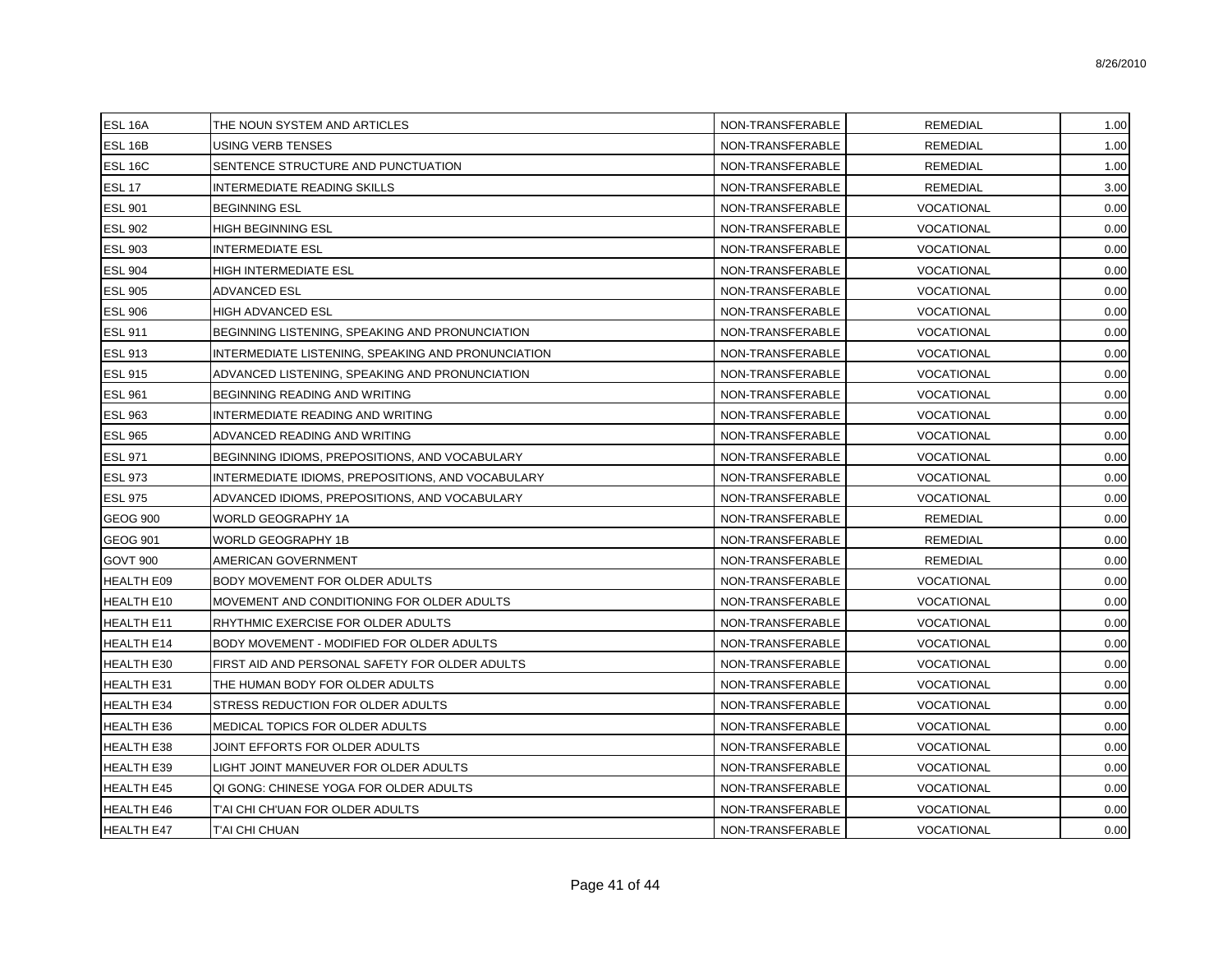| <b>HEALTH E48</b> | STRESS REDUCTION THROUGH YOGA FOR OLDER ADULTS                 | NON-TRANSFERABLE | VOCATIONAL        | 0.00 |
|-------------------|----------------------------------------------------------------|------------------|-------------------|------|
| <b>HEALTH E50</b> | CHINESE LIFE FORCE EXERCISE FOR OLDER ADULTS                   | NON-TRANSFERABLE | VOCATIONAL        | 0.00 |
| <b>HEALTH E59</b> | YOGA FOR OLDER ADULTS                                          | NON-TRANSFERABLE | VOCATIONAL        | 0.00 |
| HEALTH E60        | YOGA, POSTURE AND CONDITIONING FOR OLDER ADULTS                | NON-TRANSFERABLE | <b>VOCATIONAL</b> | 0.00 |
| <b>HEALTH E61</b> | WEIGHT CONTROL AND CONDITIONING FOR OLDER ADULTS               | NON-TRANSFERABLE | <b>VOCATIONAL</b> | 0.00 |
| HEALTH E62        | T'AI CHI CHIH FOR OLDER ADULTS                                 | NON-TRANSFERABLE | VOCATIONAL        | 0.00 |
| <b>HEALTH E63</b> | BODY CONDITIONING FOR DISABLED OLDER ADULTS                    | NON-TRANSFERABLE | <b>VOCATIONAL</b> | 0.00 |
| <b>HEALTH E65</b> | POOL EXERCISES FOR OLDER ADULTS                                | NON-TRANSFERABLE | VOCATIONAL        | 0.00 |
| <b>HEALTH E66</b> | MOVEMENT, POSTURE, AND WEIGHT CONTROL FOR OLDER ADULTS         | NON-TRANSFERABLE | VOCATIONAL        | 0.00 |
| HEALTH E67        | COMPREHENSIVE CONDITIONING FOR OLDER ADULTS                    | NON-TRANSFERABLE | VOCATIONAL        | 0.00 |
| HEALTH E68        | MODIFIED PHYSICAL CONDITIONING FOR OLDER ADULTS                | NON-TRANSFERABLE | VOCATIONAL        | 0.00 |
| <b>HEALTH E70</b> | <b>BODY CONDITIONING AND STAMINA BUILDING FOR OLDER ADULTS</b> | NON-TRANSFERABLE | <b>VOCATIONAL</b> | 0.00 |
| HEALTH E72        | FEELING FIT FOR OLDER ADULTS                                   | NON-TRANSFERABLE | VOCATIONAL        | 0.00 |
| HEALTH E80        | INTRODUCTION TO SMC FITNESS CENTER                             | NON-TRANSFERABLE | <b>VOCATIONAL</b> | 0.00 |
| <b>HIST 900</b>   | WORLD HISTORY 1A                                               | NON-TRANSFERABLE | <b>REMEDIAL</b>   | 0.00 |
| <b>HIST 901</b>   | WORLD HISTORY 1B                                               | NON-TRANSFERABLE | <b>REMEDIAL</b>   | 0.00 |
| <b>HIST 902</b>   | UNITED STATES HISTORY 1A                                       | NON-TRANSFERABLE | REMEDIAL          | 0.00 |
| <b>HIST 903</b>   | UNITED STATES HISTORY 1B                                       | NON-TRANSFERABLE | REMEDIAL          | 0.00 |
| HME EC E01        | SEWING LABORATORY FOR OLDER ADULTS                             | NON-TRANSFERABLE | VOCATIONAL        | 0.00 |
| HME EC E40        | CONSUMER EDUCATION FOR OLDER ADULTS                            | NON-TRANSFERABLE | <b>VOCATIONAL</b> | 0.00 |
| HME EC E50        | NUTRITION FUNDAMENTALS FOR OLDER ADULTS                        | NON-TRANSFERABLE | VOCATIONAL        | 0.00 |
| HME EC E52        | FOODS AROUND THE WORLD FOR OLDER ADULTS                        | NON-TRANSFERABLE | VOCATIONAL        | 0.00 |
| HME EC E70        | NEEDLE CRAFTS FOR OLDER ADULTS                                 | NON-TRANSFERABLE | <b>VOCATIONAL</b> | 0.00 |
| HME EC E71        | NEEDLECRAFTS II FOR OLDER ADULTS                               | NON-TRANSFERABLE | VOCATIONAL        | 0.00 |
| HME EC E72        | NEEDLEPOINT - BEGINNING FOR OLDER ADULTS                       | NON-TRANSFERABLE | VOCATIONAL        | 0.00 |
| HME EC E74        | <b>CREATIVE STITCHERY FOR OLDER ADULTS</b>                     | NON-TRANSFERABLE | VOCATIONAL        | 0.00 |
| <b>HUMDAV E50</b> | NEW PATHWAYS FOR OLDER ADULTS                                  | NON-TRANSFERABLE | VOCATIONAL        | 0.00 |
| <b>HUMDEV E02</b> | VOLUNTEERING TODAY FOR OLDER ADULTS                            | NON-TRANSFERABLE | VOCATIONAL        | 0.00 |
| HUMDEV E03        | LIFE REVIEW FOR OLDER ADULTS                                   | NON-TRANSFERABLE | VOCATIONAL        | 0.00 |
| HUMDEV E06        | IMPLICATIONS OF AGING FOR OLDER ADULTS                         | NON-TRANSFERABLE | VOCATIONAL        | 0.00 |
| HUMDEV E10        | AMERICAN SOCIALIZATION FOR OLDER ADULTS                        | NON-TRANSFERABLE | VOCATIONAL        | 0.00 |
| <b>HUMDEV E14</b> | ASSERTIVENESS TRAINING FOR OLDER ADULTS                        | NON-TRANSFERABLE | VOCATIONAL        | 0.00 |
| <b>HUMDEV E15</b> | SENIOR STUDIES FOR OLDER ADULTS                                | NON-TRANSFERABLE | VOCATIONAL        | 0.00 |
| <b>HUMDEV E17</b> | SENIOR SEMINAR FOR OLDER ADULTS                                | NON-TRANSFERABLE | VOCATIONAL        | 0.00 |
| <b>HUMDEV E21</b> | LIFE EXPERIENCE FOR OLDER ADULTS                               | NON-TRANSFERABLE | VOCATIONAL        | 0.00 |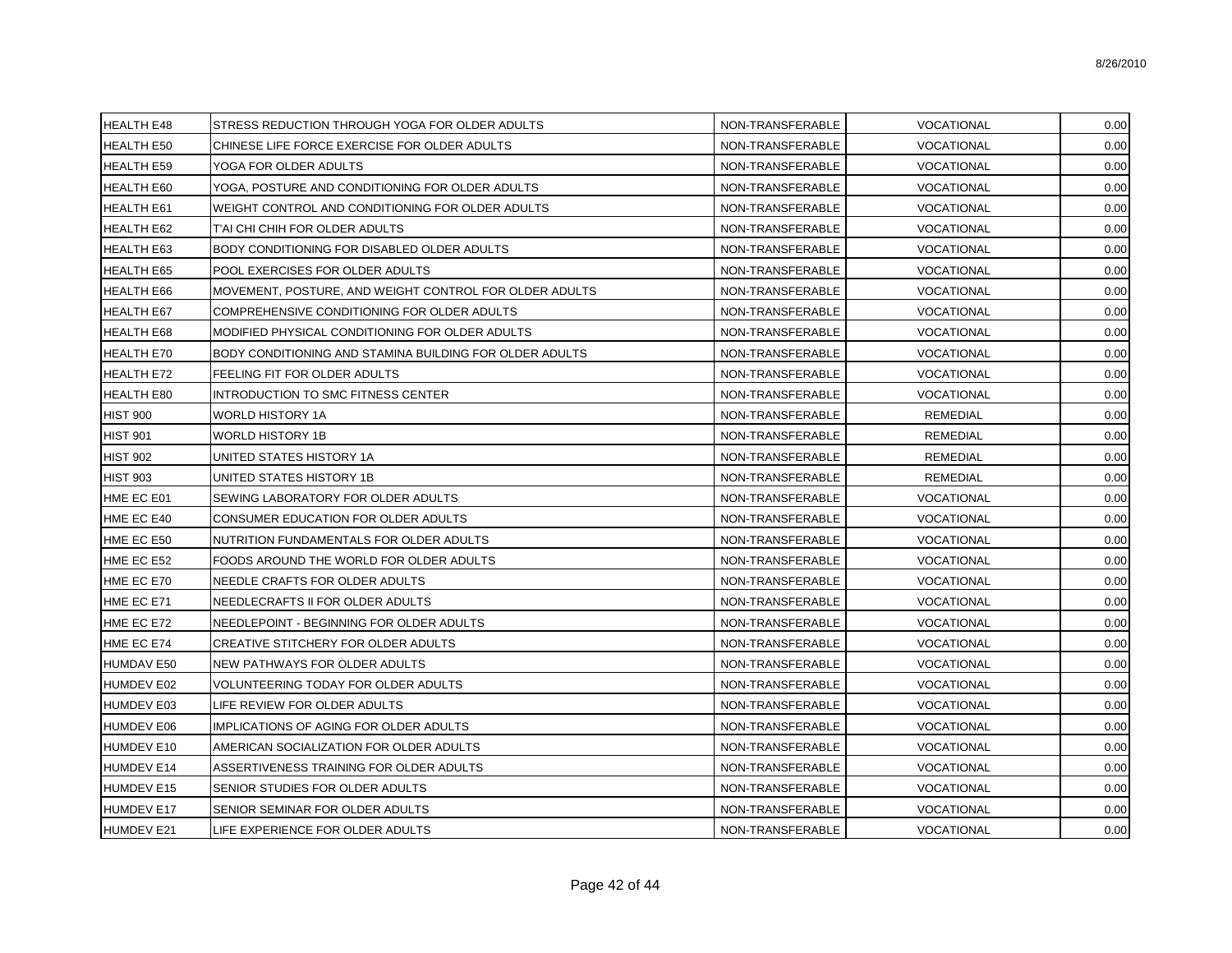| <b>HUMDEV E22</b> | <b>SENIOR SEMINAR</b>                             | NON-TRANSFERABLE | VOCATIONAL        | 0.00 |
|-------------------|---------------------------------------------------|------------------|-------------------|------|
| <b>HUMDEV E24</b> | WINDOW TO WIDOW FOR OLDER ADULTS                  | NON-TRANSFERABLE | <b>VOCATIONAL</b> | 0.00 |
| <b>HUMDEV E25</b> | LIVING WITH HEARING DECREMENTS FOR OLDER ADULTS   | NON-TRANSFERABLE | VOCATIONAL        | 0.00 |
| <b>HUMDEV E27</b> | MEMORY SKILLS FOR OLDER ADULTS                    | NON-TRANSFERABLE | VOCATIONAL        | 0.00 |
| <b>HUMDEV E28</b> | COMMUNICATION SKILLS FOR OLDER ADULT APHASICS     | NON-TRANSFERABLE | VOCATIONAL        | 0.00 |
| LAW E10           | THE LAW AND HOW TO USE IT FOR OLDER ADULTS        | NON-TRANSFERABLE | <b>VOCATIONAL</b> | 0.00 |
| <b>LSCI 900</b>   | LIFE SCIENCE 1A                                   | NON-TRANSFERABLE | <b>REMEDIAL</b>   | 0.00 |
| <b>LSCI 901</b>   | LIFE SCIENCE 1B                                   | NON-TRANSFERABLE | <b>REMEDIAL</b>   | 0.00 |
| MATH 31           | ELEMENTARY ALGEBRA                                | NON-TRANSFERABLE | <b>REMEDIAL</b>   | 5.00 |
| MATH 81           | <b>BASIC ARITHMETIC</b>                           | NON-TRANSFERABLE | <b>REMEDIAL</b>   | 3.00 |
| MATH 84           | ARITHMETIC REVIEW AND PRE-ALGEBRA                 | NON-TRANSFERABLE | <b>REMEDIAL</b>   | 3.00 |
| <b>MATH 900</b>   | <b>CAHSEE MATH PREP</b>                           | NON-TRANSFERABLE | <b>REMEDIAL</b>   | 0.00 |
| <b>MATH 901</b>   | <b>APPLIED MATHEMATICS</b>                        | NON-TRANSFERABLE | <b>REMEDIAL</b>   | 0.00 |
| <b>MATH 902</b>   | <b>ARITHMETIC 1A</b>                              | NON-TRANSFERABLE | <b>REMEDIAL</b>   | 0.00 |
| <b>MATH 903</b>   | <b>ARITHMETIC 1B</b>                              | NON-TRANSFERABLE | <b>REMEDIAL</b>   | 0.00 |
| <b>MATH 904</b>   | ALGEBRA 1A                                        | NON-TRANSFERABLE | <b>REMEDIAL</b>   | 0.00 |
| <b>MATH 905</b>   | ALGEBRA 1B                                        | NON-TRANSFERABLE | <b>REMEDIAL</b>   | 0.00 |
| <b>MATH 906</b>   | <b>GEOMETRY 1A</b>                                | NON-TRANSFERABLE | <b>REMEDIAL</b>   | 0.00 |
| <b>MATH 907</b>   | <b>GEOMETRY 1B</b>                                | NON-TRANSFERABLE | <b>REMEDIAL</b>   | 0.00 |
| MUSIC E00         | <b>COMMUNITY BAND</b>                             | NON-TRANSFERABLE | VOCATIONAL        | 0.00 |
| MUSIC E02         | GUITAR FOR OLDER ADULTS                           | NON-TRANSFERABLE | <b>VOCATIONAL</b> | 0.00 |
| MUSIC E03         | CHOIR AND VOCAL ENSEMBLE FOR OLDER ADULTS         | NON-TRANSFERABLE | <b>VOCATIONAL</b> | 0.00 |
| MUSIC E04         | VOICE TRAINING FOR OLDER ADULTS                   | NON-TRANSFERABLE | VOCATIONAL        | 0.00 |
| MUSIC E06         | GOSPEL COMMUNITY CHORUS FOR OLDER ADULTS          | NON-TRANSFERABLE | VOCATIONAL        | 0.00 |
| MUSIC E10         | SPANISH FOLK SINGING FOR OLDER ADULTS             | NON-TRANSFERABLE | VOCATIONAL        | 0.00 |
| MUSIC E30         | OPERA APPRECIATION FOR OLDER ADULTS               | NON-TRANSFERABLE | VOCATIONAL        | 0.00 |
| MUSIC E31         | MUSIC APPRECIATION - MODIFIED FOR OLDER ADULTS    | NON-TRANSFERABLE | VOCATIONAL        | 0.00 |
| MUSIC E32         | MUSIC APPRECIATION FOR OLDER ADULTS               | NON-TRANSFERABLE | VOCATIONAL        | 0.00 |
| MUSIC E33         | ART AND MUSIC OF WESTERN CULTURE FOR OLDER ADULTS | NON-TRANSFERABLE | VOCATIONAL        | 0.00 |
| MUSIC E34         | LYRIC CHORUS                                      | NON-TRANSFERABLE | <b>VOCATIONAL</b> | 0.00 |
| MUSIC E51         | PIANO AND MUSIC THEORY FOR OLDER ADULTS           | NON-TRANSFERABLE | <b>VOCATIONAL</b> | 0.00 |
| OCC E01           | BEGINNING WORD PROCESSING FOR OLDER ADULTS        | NON-TRANSFERABLE | VOCATIONAL        | 0.00 |
| OCC E10           | DATA FILES FOR OLDER ADULTS                       | NON-TRANSFERABLE | <b>VOCATIONAL</b> | 0.00 |
| OCC E20           | USING THE INTERNET SAFELY FOR OLDER ADULTS        | NON-TRANSFERABLE | VOCATIONAL        | 0.00 |
| OOC E00           | INTRODUCTION TO COMPUTERS FOR OLDER ADULTS        | NON-TRANSFERABLE | VOCATIONAL        | 0.00 |